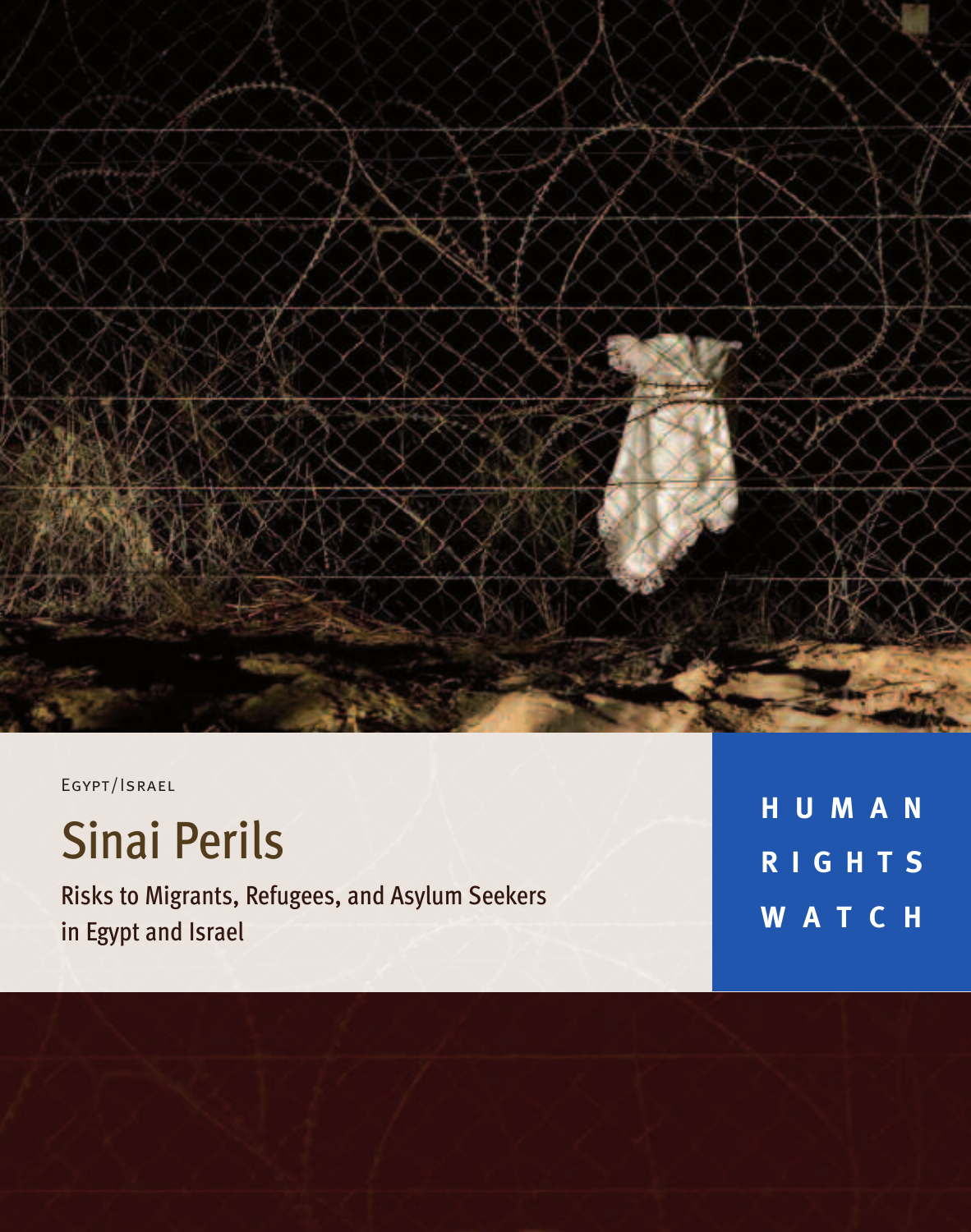

# **Sinai Perils**

# **Risks to Migrants, Refugees, and Asylum Seekers in Egypt and Israel**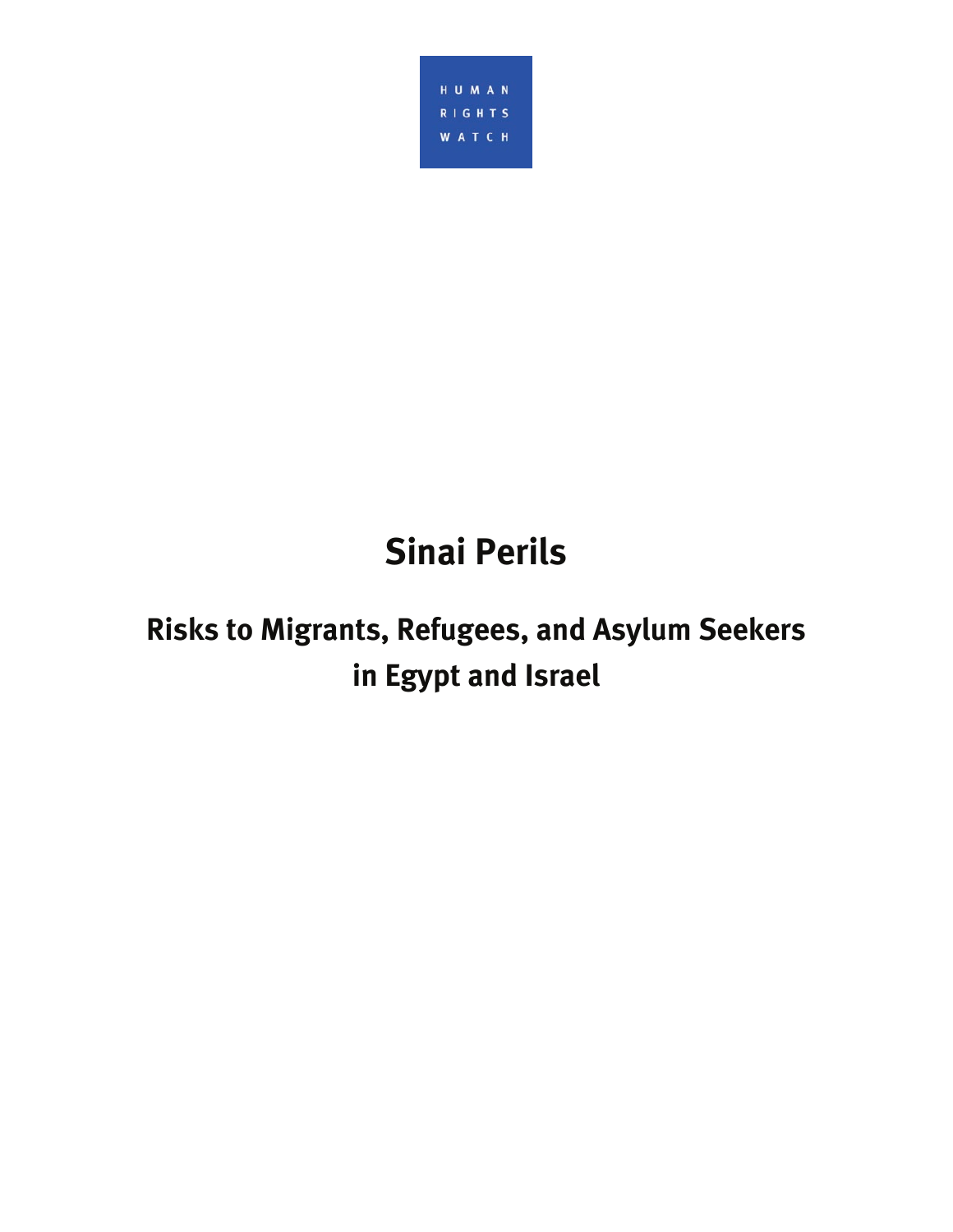Copyright © 2008 Human Rights Watch All rights reserved. Printed in the United States of America ISBN: 1-56432-398-6 Cover design by Rafael Jimenez

Human Rights Watch 350 Fifth Avenue, 34th floor New York, NY 10118-3299 USA Tel: +1 212 290 4700, Fax: +1 212 736 1300 hrwnyc@hrw.org

Poststraße 4-5 10178 Berlin, Germany Tel: +49 30 2593 06-10, Fax: +49 30 2593 0629 berlin@hrw.org

Avenue des Gaulois, 7 1040 Brussels, Belgium Tel: + 32 (2) 732 2009, Fax: + 32 (2) 732 0471 hrwbe@hrw.org

64-66 Rue de Lausanne 1202 Geneva, Switzerland Tel: +41 22 738 0481, Fax: +41 22 738 1791 hrwgva@hrw.org

2-12 Pentonville Road, 2nd Floor London N1 9HF, UK Tel: +44 20 7713 1995, Fax: +44 20 7713 1800 hrwuk@hrw.org

27 Rue de Lisbonne 75008 Paris, France Tel: +33 (1)43 59 55 35, Fax: +33 (1) 43 59 55 22 paris@hrw.org

1630 Connecticut Avenue, N.W., Suite 500 Washington, DC 20009 USA Tel: +1 202 612 4321, Fax: +1 202 612 4333 hrwdc@hrw.org

Web Site Address: http://www.hrw.org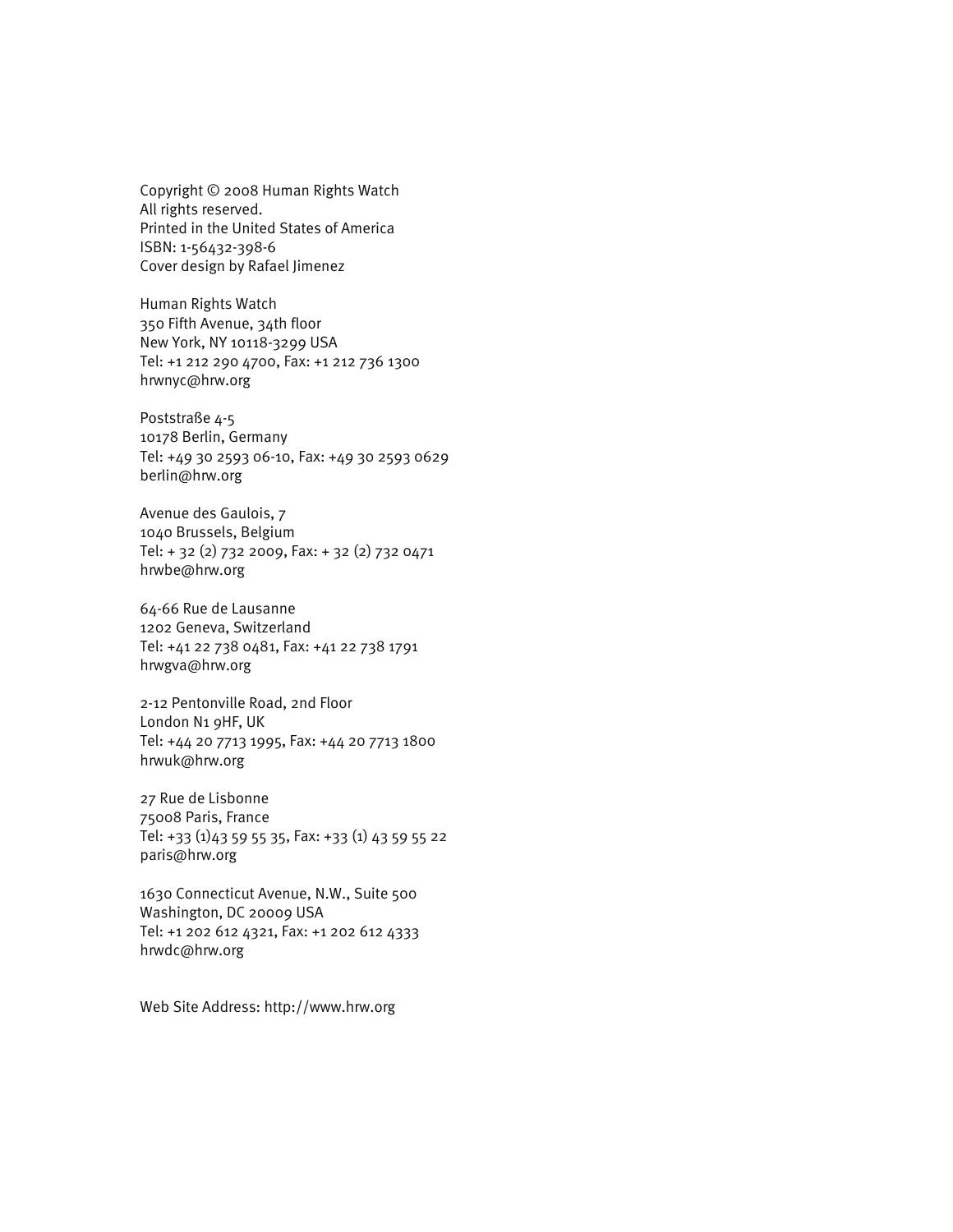

# **Sinai Perils**

# **Risks to Migrants, Refugees, and Asylum Seekers in Egypt and Israel**

| III. Background: Egypt's and Israel's Refugee and Asylum Seeker Populations 11                |
|-----------------------------------------------------------------------------------------------|
|                                                                                               |
|                                                                                               |
|                                                                                               |
|                                                                                               |
|                                                                                               |
|                                                                                               |
| V. Egypt's Lethal Border Control Policy in Sinai, and Israeli Pressure for Border Control and |
|                                                                                               |
|                                                                                               |
|                                                                                               |
|                                                                                               |
|                                                                                               |
|                                                                                               |
|                                                                                               |
|                                                                                               |
|                                                                                               |
|                                                                                               |
|                                                                                               |
|                                                                                               |
|                                                                                               |
|                                                                                               |
|                                                                                               |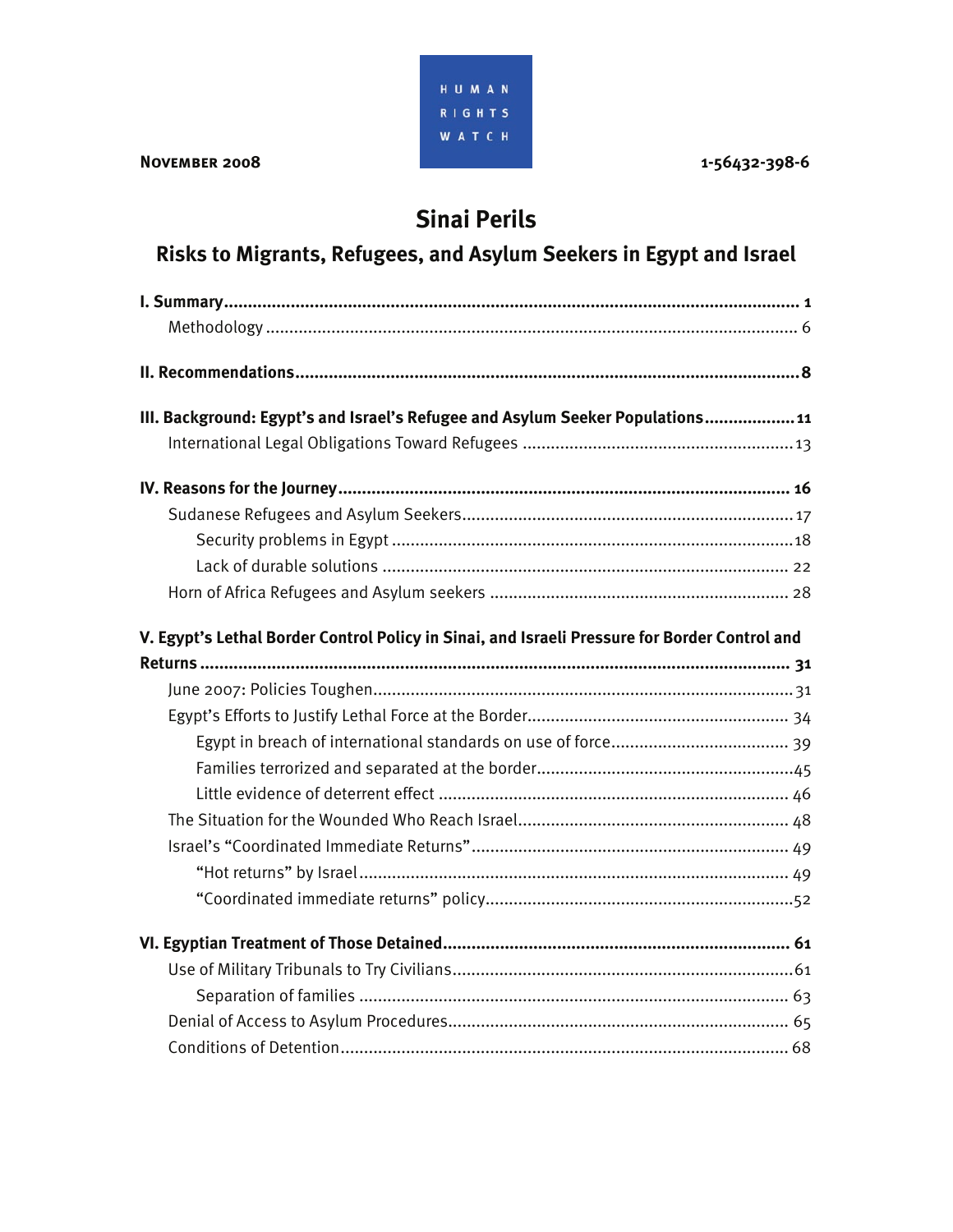| VII. Treatment of Refugees, Asylum Seekers, and Migrants in Israel 73        |
|------------------------------------------------------------------------------|
|                                                                              |
|                                                                              |
|                                                                              |
|                                                                              |
| Prima facie asylum determination and temporary protection for some groups 81 |
| Indefinite Detention Struck Down in 2007, Back in Prospect in 2008 81        |
|                                                                              |
|                                                                              |
|                                                                              |
|                                                                              |
|                                                                              |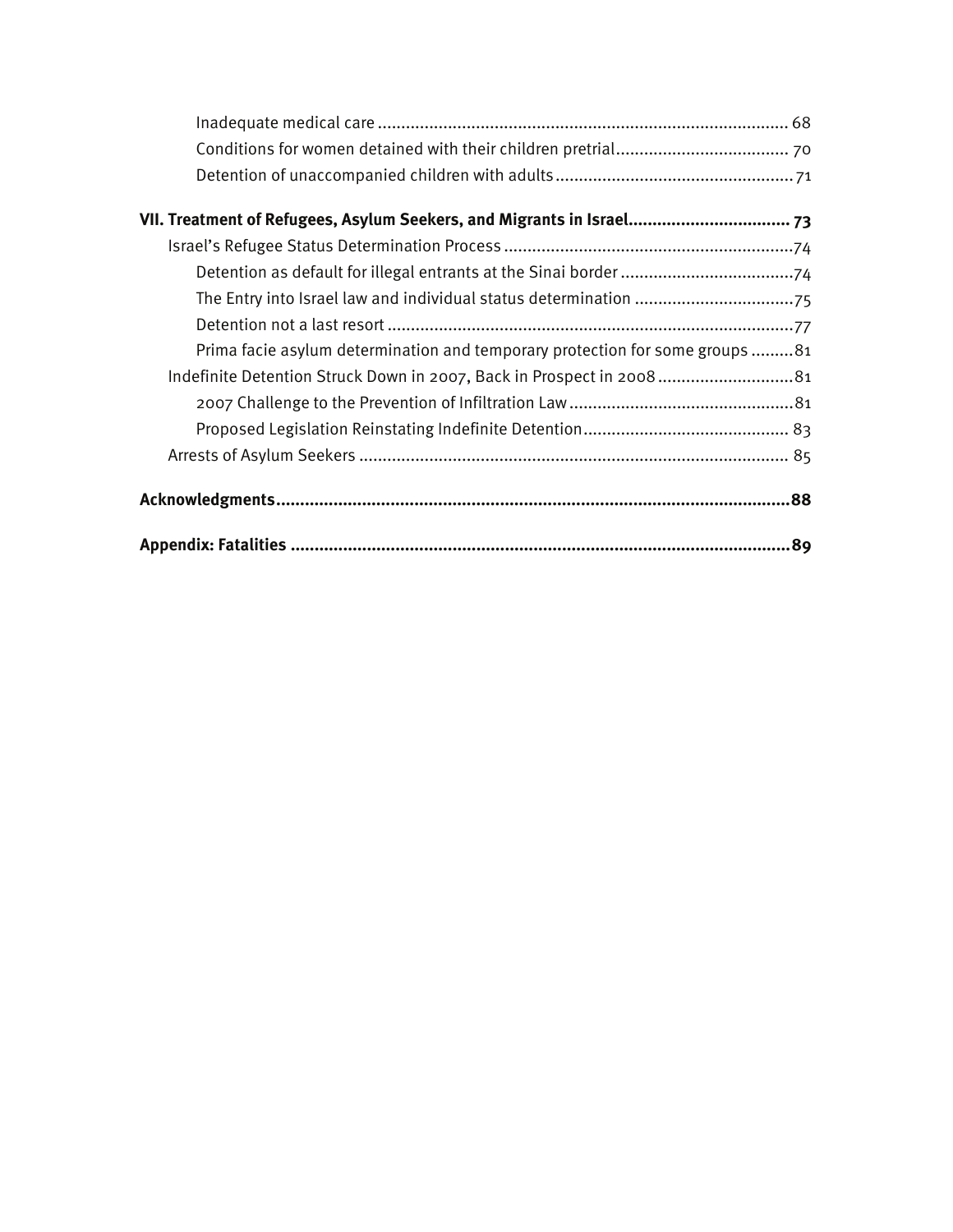# **I. Summary**

Since 2006, over 13,000 refugees, asylum seekers, and other migrants have passed through Egypt and crossed the Sinai border into Israel. The majority arrived in Israel since 2007; at times, in early 2008, over 100 people per night reportedly crossed the border.

Both Egypt and Israel have responded to this cross-border flow with policies that violate fundamental rights. These violations, particularly on the Egyptian side, have become more numerous and more acute over the past year. In August 2007, Egyptian border police shot and beat to death four people trying to cross from Egypt into Israel, according to Israeli soldiers who said they witnessed the killings. The Israeli soldiers, who believed the migrants were Sudanese, were close enough to hear the migrants "screeching in pain until they died," one soldier said. Egyptian border police have killed at least 33 migrants and wounded dozens more attempting to cross into Israel since the first known fatality, a pregnant Darfuri woman, died in June 2007.

Egypt has also returned Eritrean and Sudanese nationals to their home countries, where they could face persecution and a substantial risk of torture, without allowing them to claim asylum or despite their asylum status. Beginning in February 2008, Egypt refused to allow UNHCR access to Eritreans in detention, many of whom military tribunals had sentenced to between one and three years in prison for illegally entering the country from Sudan. Over one week in June Egypt forcibly returned up to 1,200 of these detainees—of a total of approximately 1,400—to Eritrea, and the Eritrean government reportedly detained 740 of the returnees. In mid-April Egypt deported 49 Southern Sudanese men, at least 11 of whom were asylum seekers or refugees, to Juba, Southern Sudan.

Despite Israeli officials' awareness of Egypt's violations, Israel has summarily returned to Egyptian custody scores of migrants who illegally crossed the Sinai border. In August 2007, Israeli soldiers forcibly returned a group of 48 detained migrants, 44 of them Sudanese, back across the border without allowing them to claim asylum. Israeli officials said the Egyptian government agreed to the returns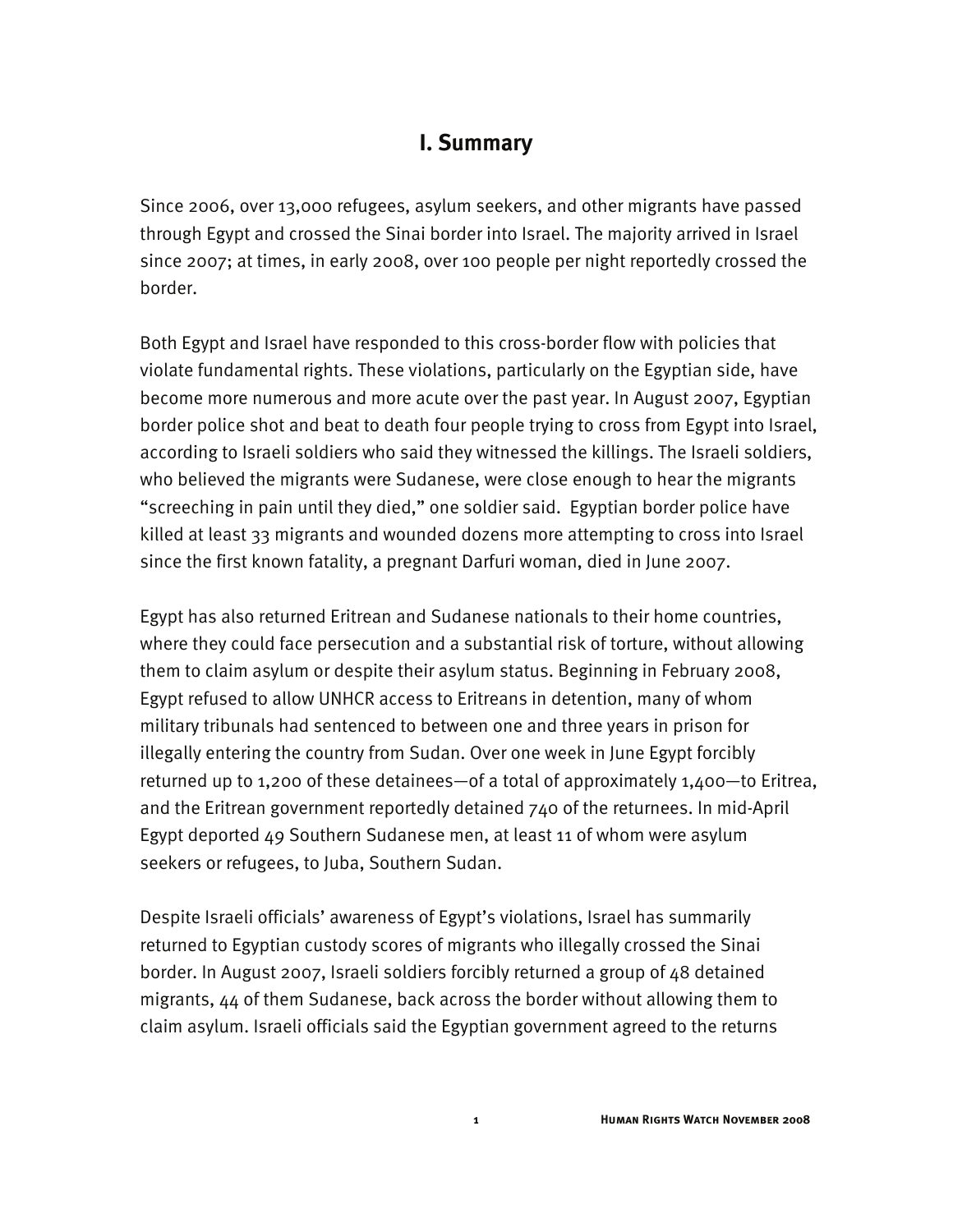and gave assurances that the returnees would not be mistreated, but Egypt had previously, publicly denied any such agreement. The returns also disregarded a petition by Israeli parliamentarians, calling on the government not to carry out announced plans to return to Egypt captured migrants. Egypt detained and denied all access to the 48 people, 23 of whom were refugees or asylum seekers. According to media accounts, Egypt subsequently deported between at least five and possibly as many as 20 of the group to Sudan, whence many had originally fled seeking refuge.

Between August 23 and 29, 2008, Israeli soldiers forcibly returned another 91 migrants to Egypt, including Eritreans, Sudanese, and Somalis, without allowing them to present asylum claims. An Israel Defense Forces (IDF) brigadier general stated in an affidavit that "officers in the field" had failed to follow procedures in carrying out the returns, but an IDF spokesman said the returns were ordered by the "political echelon." The whereabouts of the 91 returnees, like the fates of the 48 returnees from August 2007, are unknown.

Both countries have detained migrants for long periods without allowing them to make asylum claims. Both countries are states parties to the 1951 Refugee Convention and its 1967 Protocol, and as such should not punish refugees fleeing from persecution. Guidelines by the United Nations High Commissioner for Refugees (UNHCR) state that detention of asylum seekers should be used only as a last resort.

The majority of those who cross the Sinai to enter Israel are Eritreans and Sudanese. Many of the approximately 4,300 Eritreans who have sought asylum in Israel since 2006, fleeing forcible military conscription or religious persecution, traveled illegally through Sudan and Egypt. Many of the 3,700 Sudanese who sought asylum in Israel, including Southern Sudanese and Darfuris, lived in Egypt as refugees or asylum seekers for years before security problems and harsh living conditions there led them to risk the illegal Sinai border crossing. These conditions are unbearable, many Sudanese say, because they are inescapable due to the increasing difficulty of being resettled from Egypt to a third country. The difficulty is largely due to decreasing interest from resettlement countries like the United States, but also to UNHCR's policy to allow only some categories of Sudanese asylum seekers with special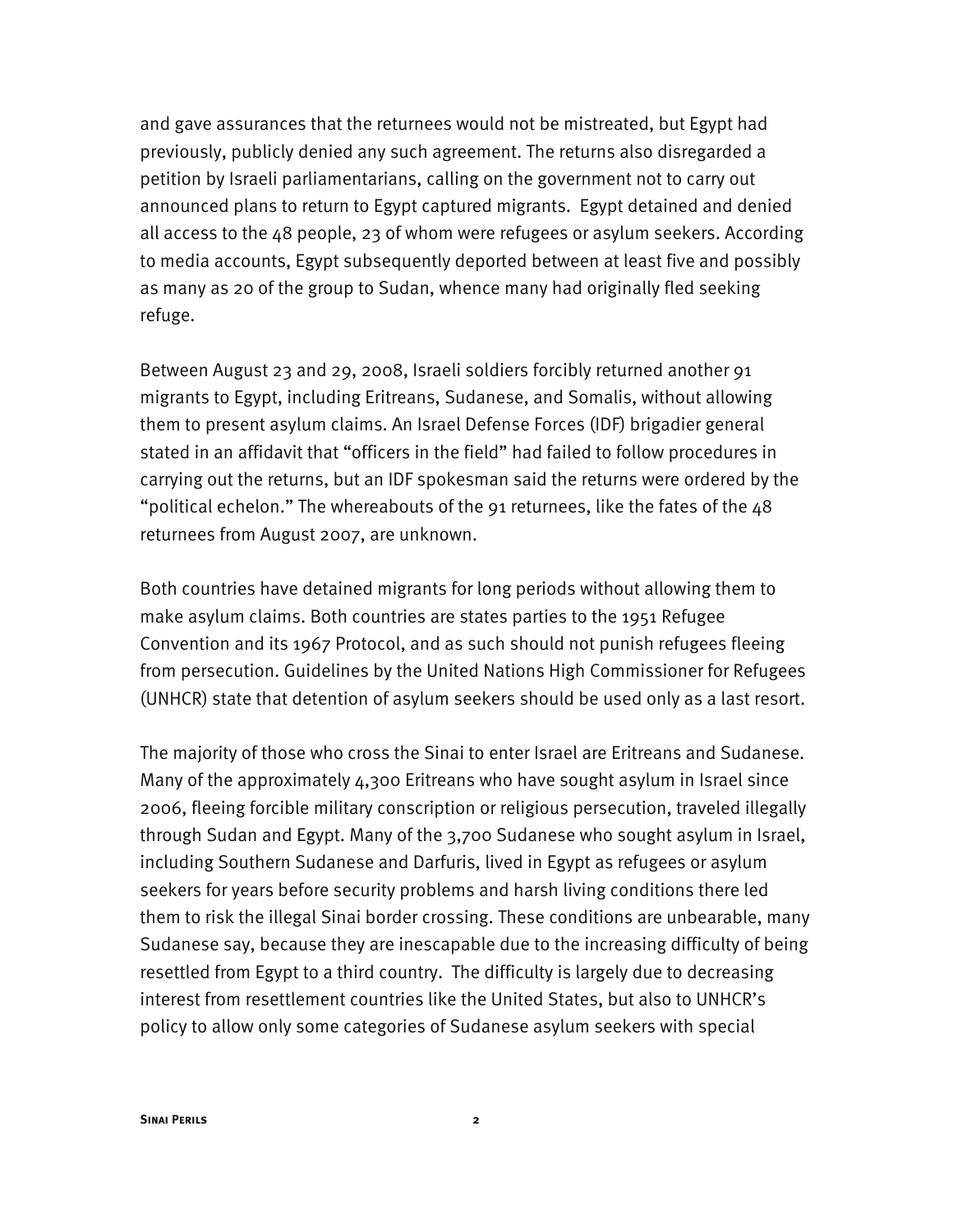protection needs to be eligible for refugee status determination. UNHCR classifies all Sudanese as asylum seekers without proceeding to a determination of refugee status except in these special cases. That procedure is meant to protect Southern Sudanese who might not qualify for refugee status from being returned to Sudan, but it makes it difficult for Darfurians who are likely to be found refugees to be resettled abroad.

Many of those who crossed the Sinai border say they fled to Israel out of desperation, unable to earn enough to meet their basic survival needs in Egypt. Others say that in Egypt pervasive, sometimes violent racism threatened their personal security, and that police officials failed to protect them or were themselves the agents of violence. Almost all migrants Human Rights Watch spoke with knew that crossing the border meant risking death or imprisonment for themselves and their families. Their willingness to take such risk underscores their claims that they were unable to find effective protection in Egypt.

Egypt has sought to justify its shoot-to-stop policy against refugees and asylum seekers seeking to cross the Sinai border into Israel on the grounds that organized Sinai-based criminal smuggling networks present a threat to national security. Egyptian officials assert the need to control the country's borders in light of terrorist attacks against tourist and government targets in the Sinai since 2004, as well as arms smuggling into the Gaza Strip and the passage of Palestinian fighters into and out of Gaza. In two known cases smugglers have shot and killed Egyptian border policemen. Yet of the known cases where Egyptian security forces have killed or wounded persons near the border, almost all have involved African migrants and refugees, and none involved border forces' shooting in self defense.

Egyptian security forces along the Sinai border as well as along the country's southern border with Sudan have arrested thousands of migrants attempting to make the journey to Israel. Egyptian detention policies separate migrant families: husbands from wives, boys from their mothers and other female relatives, and girls from their male relatives. Boys and girls who are arrested without relatives of the same gender are detained with unrelated adults. Children are subjected to the same poor conditions of detention as adults, and while children are apparently not tried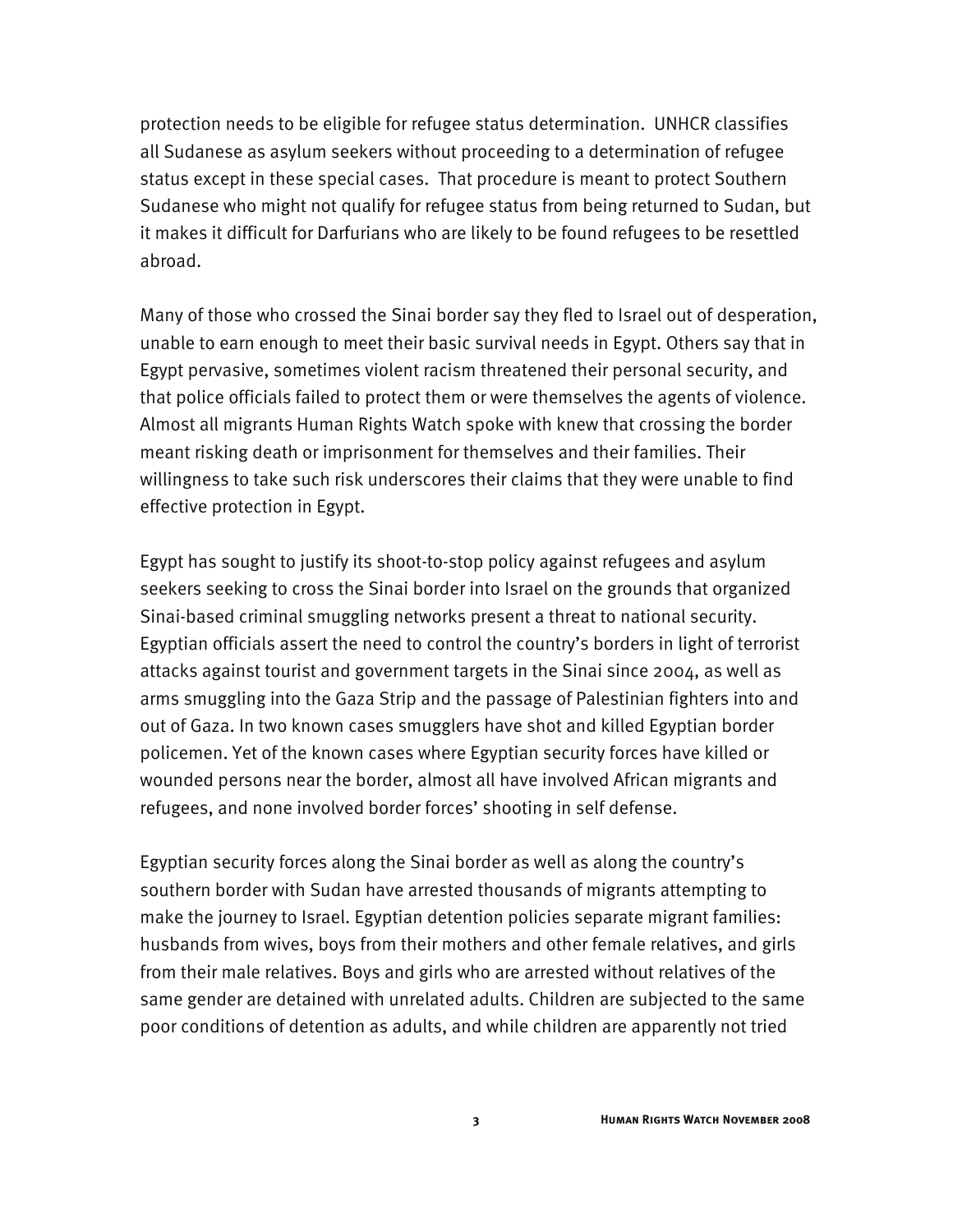and sentenced, they may be detained for months. At trial, mothers detained with their children are usually released without being sentenced, but fathers detained with their children must serve prison sentences.

Egypt tries all illegal migrants apprehended in border security zones before military tribunals rather than civilian courts, although human rights law generally restricts the jurisdiction of military tribunals to cases involving military personnel and breaches of military law. Egypt has no formal system guaranteeing detained migrants' access to asylum procedures. While some detained migrants, by bribing jail guards or secretly using other prisoners' mobile phones, manage to make their cases known to UNHCR, many do not.

International human rights law prohibits states from arbitrarily depriving anyone under their jurisdiction of the right to life. In the Sinai border zone, Egyptian border police have used lethal force in what appears to be an arbitrary manner, in violation of Article 6 of the International Covenant on Civil and Political Rights (ICCPR). Police should resort to using lethal force only where strictly unavoidable in order to protect life.

The ICCPR also obliges Egypt to afford due process and fair trials to migrants detained for violating national laws. While Egypt may penalize unauthorized entry into a restricted military zone such as the Sinai, it must afford a fair trial to persons detained and charged with doing so.

Those migrants who successfully cross into Israel are, in the absence of asylum laws or adequate procedures, often subject to ad hoc and arbitrary treatment. From 2005 to 2007, Israeli authorities jailed Sudanese migrants, including children, for periods of more than a year without judicial review. Due to a successful court challenge by Israeli NGOs, Israel no longer indefinitely detains irregular arrivals from Egypt. However, proposed Israeli legislation would impose minimum jail terms of five to seven years on all "infiltrators" captured more than 72 hours after their illegal entry; those captured within 72 hours would be forcibly returned to Egypt. Israel continues to detain some, including children and unaccompanied minors, for months in poor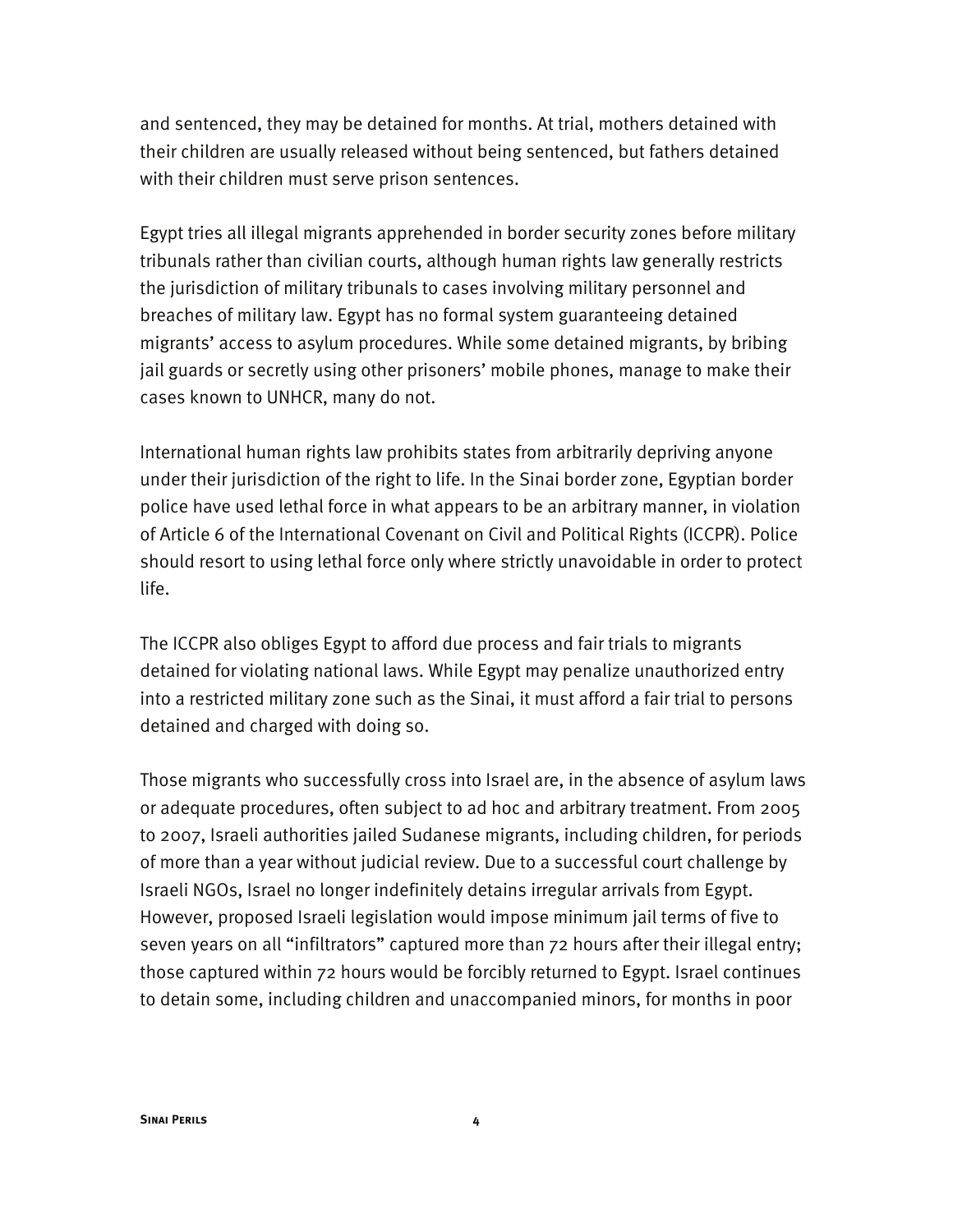conditions. Israeli detention practices also separate husbands and wives from one another and fathers from their children.

In January 2008 Israel granted temporary residence visas to 600 Darfuris and work permits to 2,000 Eritreans. Nonetheless, Israeli officials have argued the need for "harsh" policies towards illegal border-crossers, and have voiced fears that a "tsunami" of hundreds of thousands of African economic migrants could otherwise be attracted to Israel. Israeli officials have repeatedly threatened to deport the majority of the arrivals—a threat that caused panic in migrant communities in Tel Aviv when immigration police rounded up hundreds of recognized asylum seekers and others in February 2008. Beginning that month, Israel prohibited new arrivals and migrants whose original residency documents had expired from living or working in the greater Tel Aviv area, where the majority had settled in part because of the possibility of finding jobs and the presence, unique in Israel, of NGOs providing services to the asylum seeker community. Police again arrested hundreds of migrants in Tel Aviv in July.

Israel, as a state party to the Refugee Convention and Protocol, should detain refugees and asylum seekers only as necessary to ascertain their identity and the basis of their asylum claims, and should not penalize asylum seekers for irregular entry. Egypt, also a state party (as well as to the African Refugee Convention), should afford detained migrants the opportunity to present asylum claims and have those claims adjudicated, prior to any decision to deport. Israel should desist from advancing draft legislation that would allow deportation of border-crossers within 72 hours and absent a guarantee that blanket security determinations cannot override the possibility to make an asylum claim.

Refugee law, as well as the Convention Against Torture and Other Cruel, Inhuman or Degrading Treatment or Punishment and the ICCPR, prohibit both countries from carrying out forced return (refoulement) of refugees to countries where they have a well-founded fear of persecution or torture, or to third countries that might not respect that prohibition. Both Israel and Egypt are obliged by refugee law, the ICCPR, and the Convention on the Rights of the Child to ensure that children are only separated from their parents where this is in the best interests of the child, and to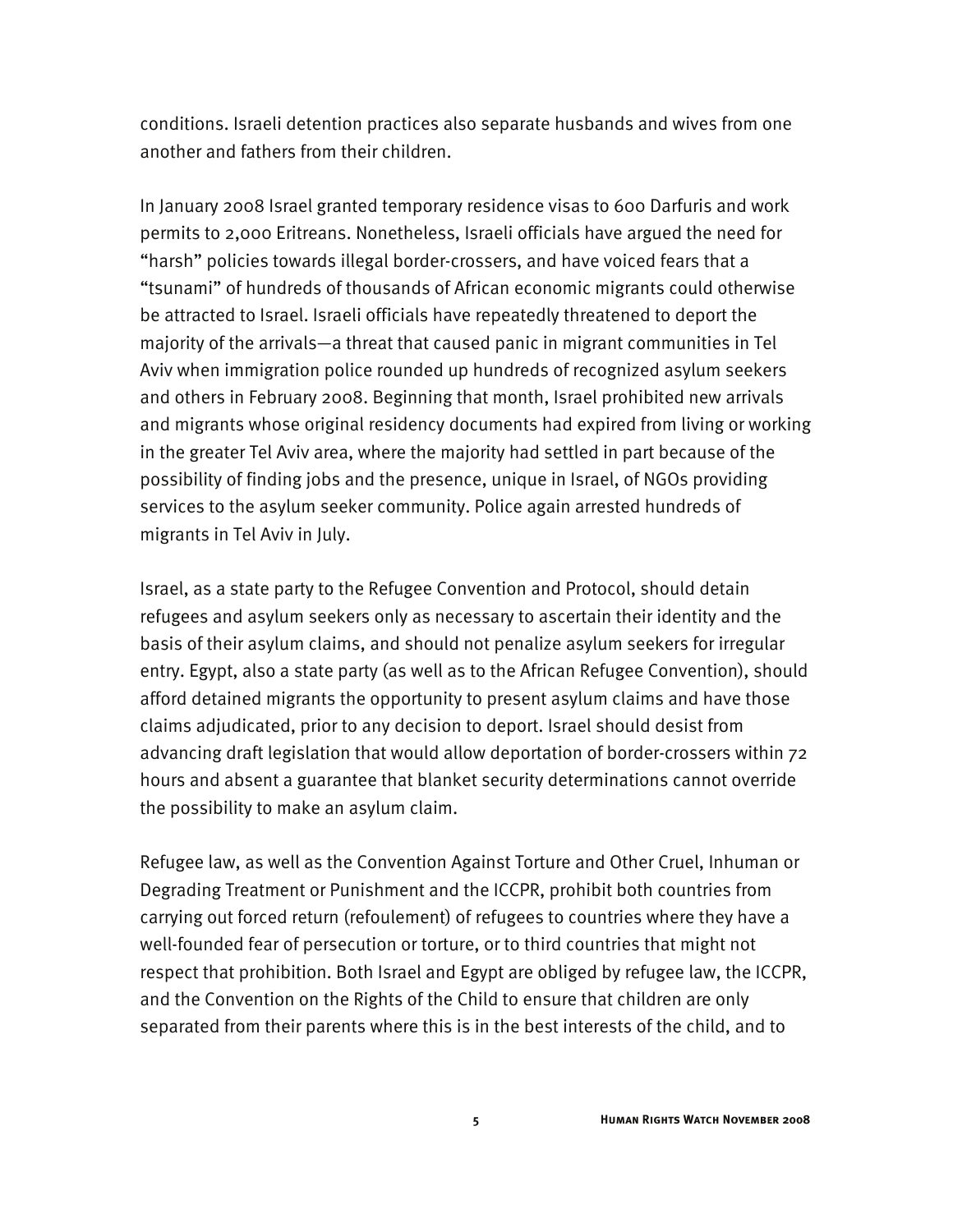ensure that where children are detained at all this is in conditions suitable to their special circumstances. These conventions also require these countries to protect migrants' right to family unity by not separating families unnecessarily, and to take steps to facilitate family reunification even if the state itself was not directly responsible for their separation.

Israeli NGOs, student groups, volunteers, and other private citizens have challenged the government's treatment of new African arrivals, and have tried to fill the void left by the government's failure to provide support services to them. In Egypt, where 40 percent of the population lives below or near the poverty line, the plight of foreign migrants and refugees has not gained significant public sympathy. Egyptian NGOs that service refugees and asylum seekers suffer from severe resource shortages, as well as from a generally repressive environment of governmental surveillance of civil society.

## Methodology

This report is based on interviews Human Rights Watch conducted with 69 refugees, asylum seekers, and other migrants in Israel and Egypt; members of NGOs and civil society groups in Israel and Egypt; Israeli and Egyptian government officials; officials from UNHCR Israel and UNHCR Egypt; and teachers of refugee or migrant children in Israel. Human Rights Watch also conducted phone interviews with current and former IDF soldiers, one of them high-ranking, and an Israeli government spokesman. We received written responses to questions from Israeli and Egyptian officials that are reflected in this report.

The Egyptian government did not respond to, and the Israeli government denied, Human Rights Watch's requests for permission to visit detention facilities where refugees, asylum seekers, and migrants are held. This report's descriptions of detention facilities draw on interviews with refugees, asylum seekers, and migrants who were detained, as well as with lawyers, representatives of community based organizations, and family members who visited detention facilities.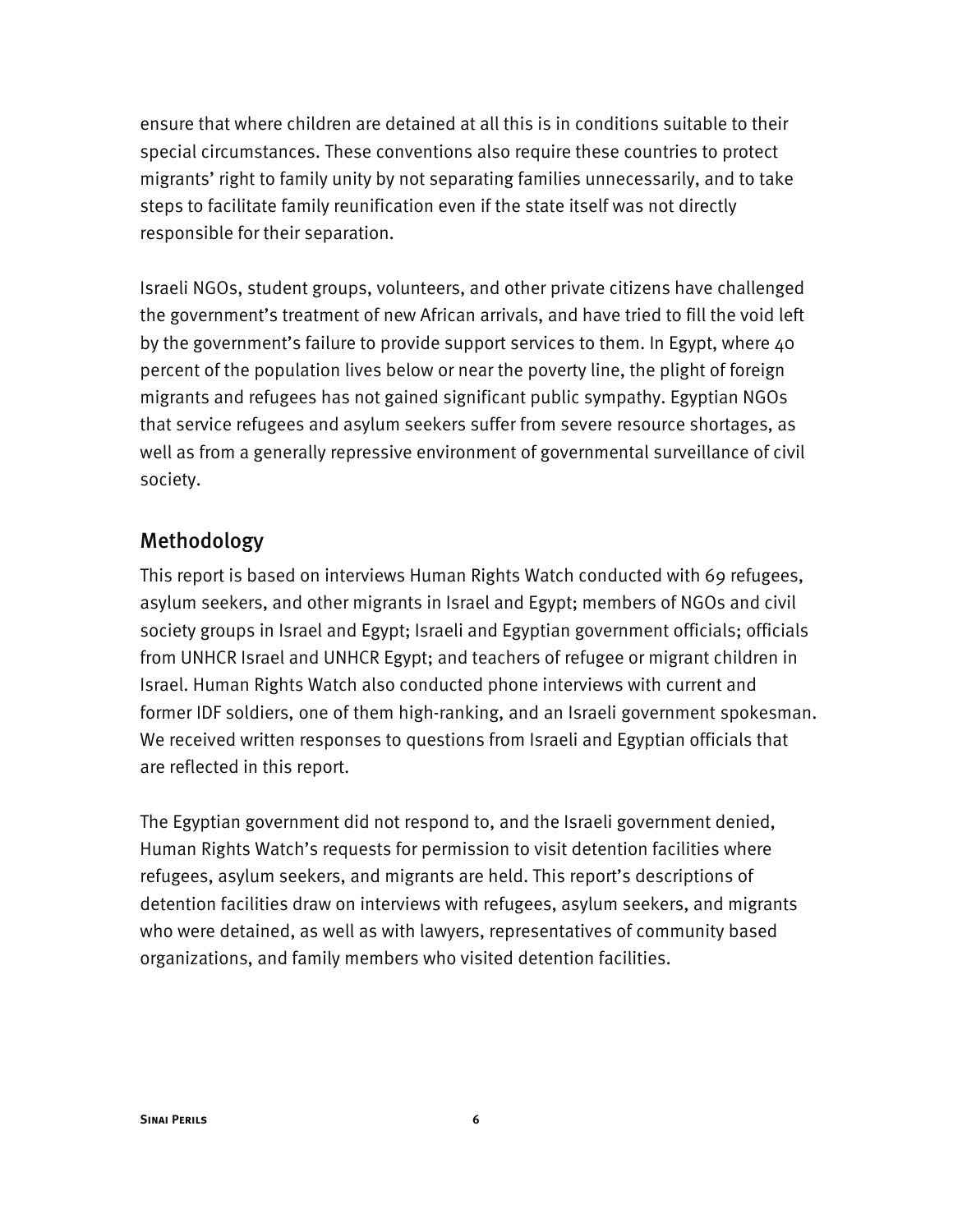All the migrants, asylum seekers and refugees interviewed for this report have been disguised with initials (which do not reflect real names) in the interest of the security of the individuals concerned.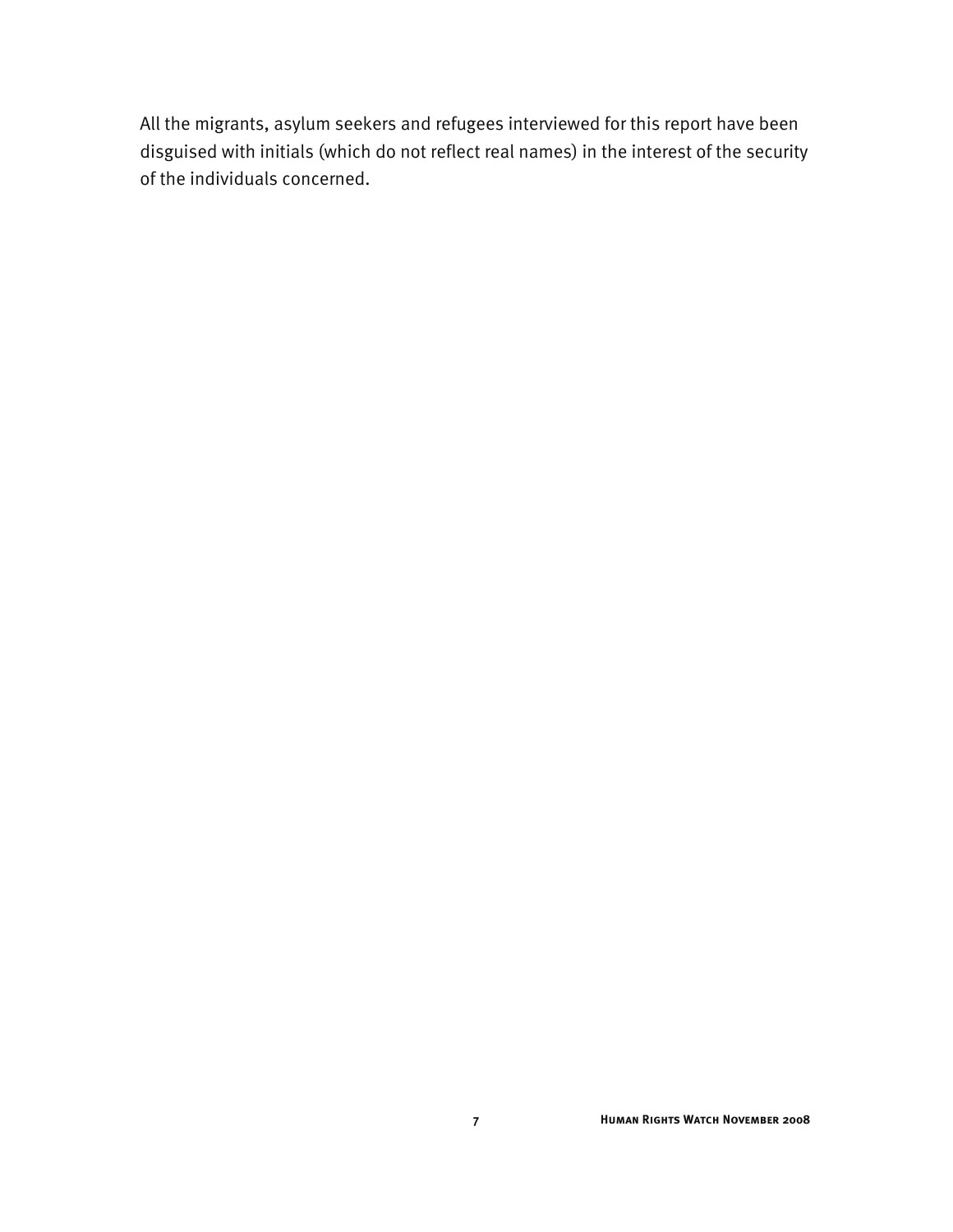# **II. Recommendations**

### To the Government of Egypt

- Order border police to use lethal force only as a proportional and necessary response to a threat to life.
- Conduct a thorough and impartial investigation into the reported fatal shootings and beatings of 33 Sudanese and other African migrants, and make the results public. Prosecute any officer identified as having unlawfully killed or injured any migrants, or given orders to do so, and hold accountable any official with oversight responsibility for such incidents.
- Cease using military tribunals to try civilian migrants, refugees, and asylum seekers detained in the Sinai.
- Guarantee UNHCR access to all asylum seekers and refugees in official custody, as well as to migrants not yet registered with UNHCR who have international protection needs, and guarantee to detained migrants (including migrants who have not yet registered with UNHCR), the ability to contact UNHCR.
- Grant UNHCR unhindered, ongoing access to all detention centers, including those in security zones in the Sinai and near the border with Sudan.
- Cease deporting detained migrants until a system guaranteeing such access to UNHCR is fully functional, and ensure that this system is operational in all detention facilities in which migrants and refugees are detained, including but not limited to those in the Aswan, New Valley, Red Sea, and North Sinai governorates.
- Cease detaining children in regular jails, and pursue alternatives in line with international standards that protect family unity and promote the child's best interests.
- Allow external monitoring of conditions of detention at detention facilities where irregular border-crossers are held, in particular in the Sinai and along the southern border with Sudan.
- Pursue an agreement with Israel to allow for the reunification of families of refugees and migrants separated at the border.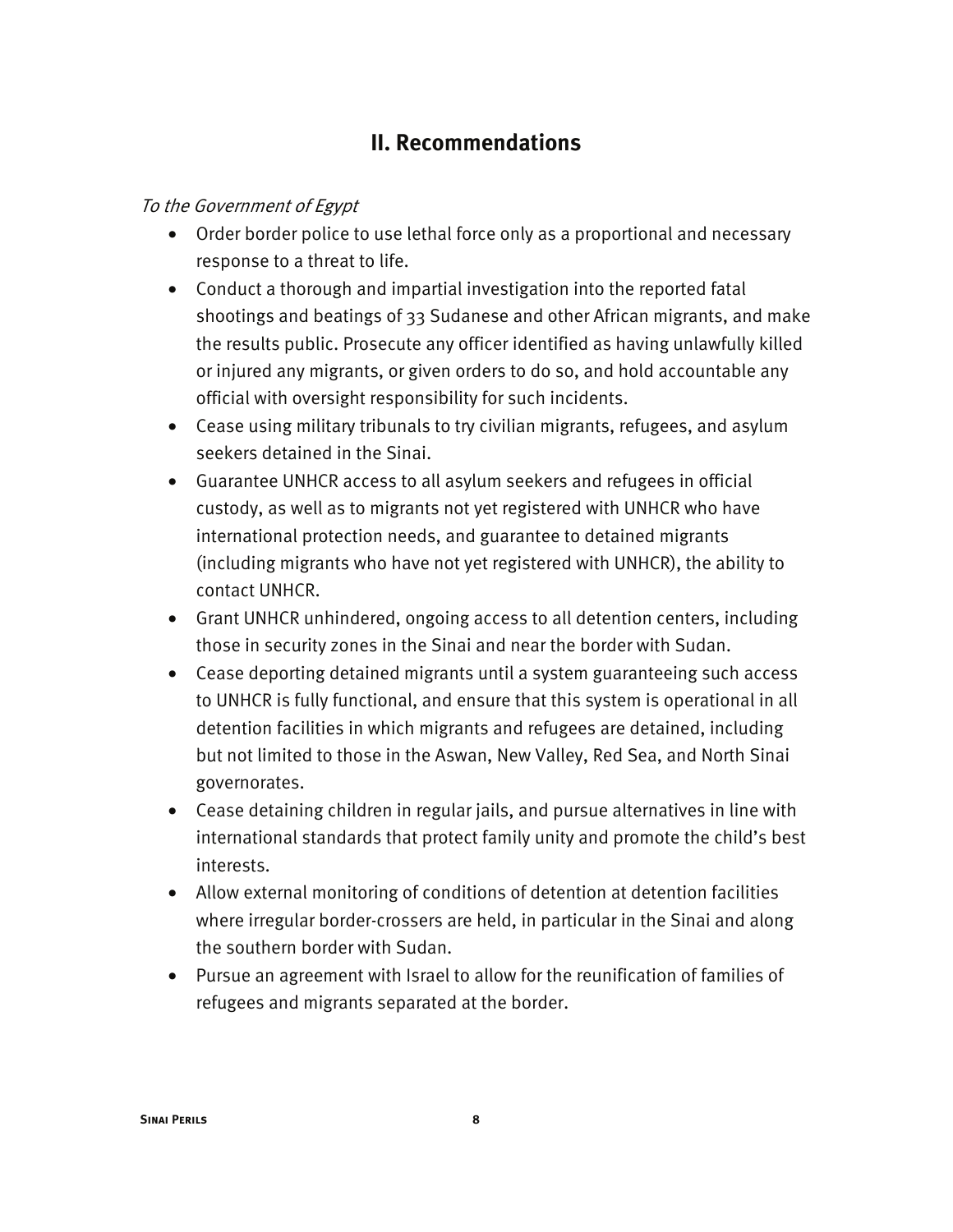- Consider steps to allow the local integration of refugees and asylum seekers, including granting refugees and asylum seekers the right to work, and addressing security concerns of refugee and asylum seeker communities.
- Implement a fair refugee status determination procedure with procedural safeguards, along with an effective asylum regime, consistent with Egypt's obligations in international law.

### To the Government of Israel

- Conduct no additional "coordinated returns" to Egypt of persons who cross the Sinai border until:
	- o Israel institutes a system that ensures border-crossers the ability to present asylum claims, and
	- o Egypt credibly guarantees that it will (1) respect returnees' rights under international human rights and refugee law; (2) not return them to countries where they could face persecution; and (3) allow UNHCR to visit all returnees in detention and monitor their conditions.
- Reject or substantially revise proposed legislation dealing with irregular border-crossing to remove provisions mandating immediate returns of migrants to Egypt and for mandatory minimum prison sentences for migrants who cannot be immediately returned.
- Ensure that persons who wish to present asylum claims after crossing the Sinai border into Israel are detained only as necessary to ascertain their identity and the basis of their asylum claims, and ensure that families are not separated in detention.
- Ensure that detention of children is in line with international standards concerning family unity and the best interests of the child.
- Allow external monitoring of conditions at detention facilities where irregular border-crossers are held, in particular the Ketziot facility.
- Implement a fair and expeditious refugee status determination procedure with procedural safeguards, along with an effective asylum regime, consistent with Israel's obligations in international law.
- Cease future arrest sweeps and detentions of asylum seekers registered with UNHCR or whose status has been regularized, consistent with Israel's obligations in international law.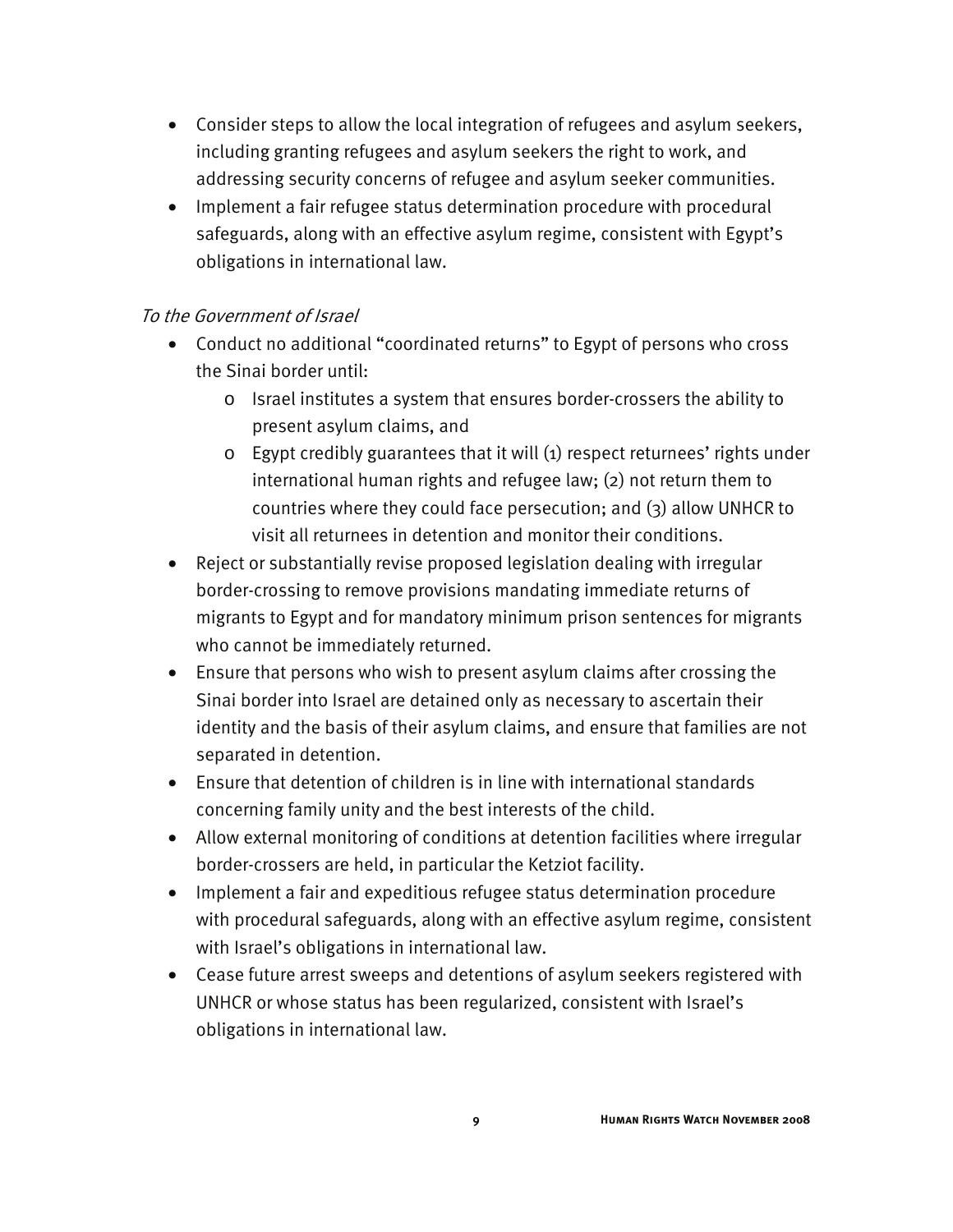### To UNHCR Egypt

- Grant refugee status determination procedures to all asylum seekers, not only those with special protection needs, while continuing to grant asylum-seeker status to Sudanese in Egypt as a minimum form of protection from forcible return.
- Work with the Egyptian government to create a system of regular visits to all detention centers where migrants are kept.
- Work with UNHCR Israel to identify members of families of refugees and asylum seekers separated while crossing the Sinai border, with the aim of family reunification.
- Continue periodic meetings with refugee community-based organizations and outreach to improve relations with refugee communities in Egypt.
- Provide technical assistance to the National Assembly to develop a refugee law consistent with Egypt's accession to the Refugee Convention and Protocol, and assist the government to institute a refugee status determination procedure and asylum regime that meet international standards.

### To UNHCR Israel

- Work with UNHCR Egypt to identify members of families of refugees and asylum seekers separated while crossing the Sinai border, with the aim of family reunification.
- Provide technical assistance to the Knesset to develop a refugee law consistent with its accession to the Refugee Convention and Protocol, and assist the government to institute refugee status determination procedures and an asylum regime that meet international standards.

### To the international community

• Consider providing more resettlement spaces for refugees in Egypt and Israel.

### To the government of the United States

• Ensure that no funding, training, or weapons are supplied to units of Egyptian border police responsible for using lethal force against migrants, asylum seekers, or refugees.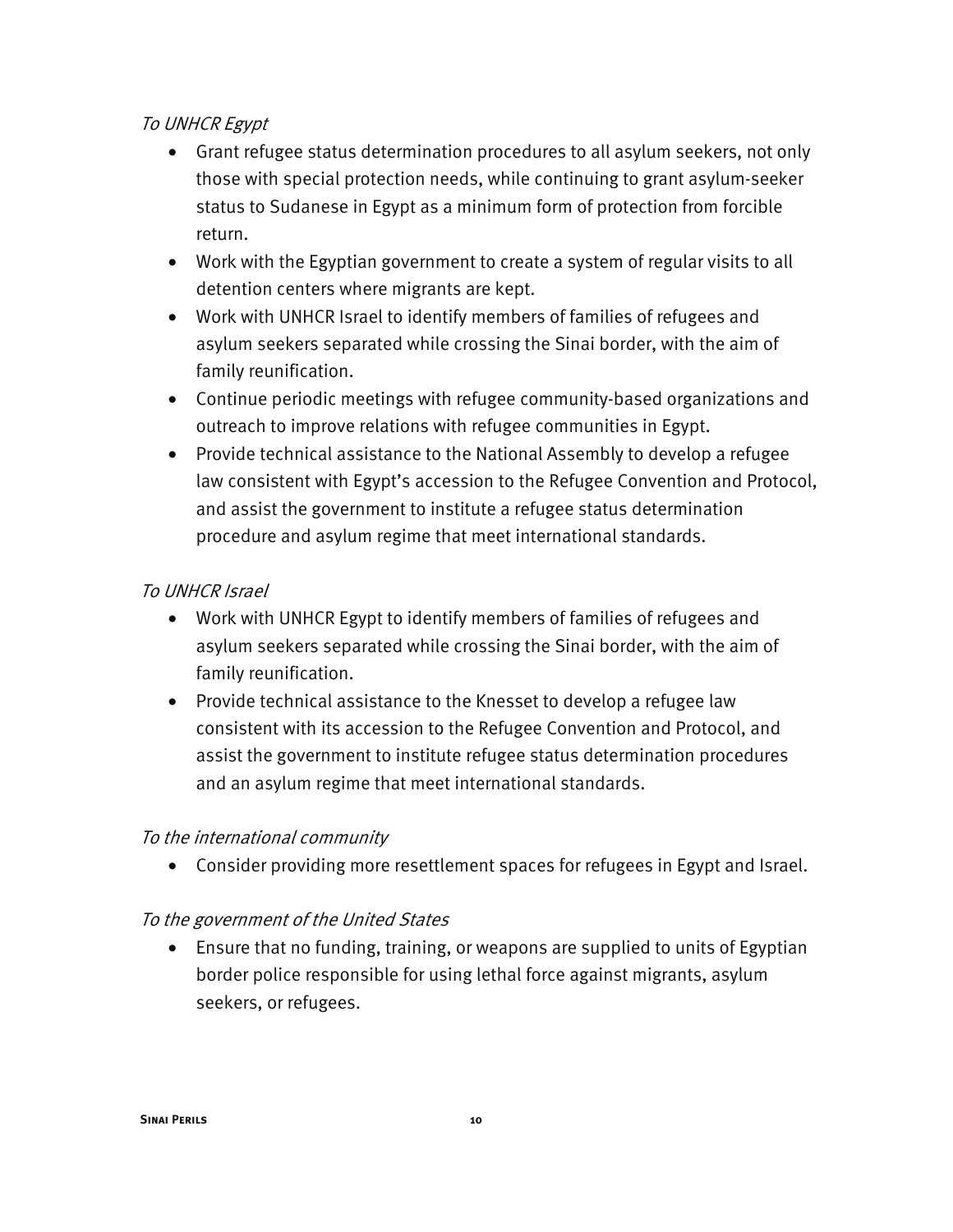# **III. Background: Egypt's and Israel's Refugee and Asylum Seeker Populations**

The number of migrants in Egypt is currently estimated at between 750,000 and 4 million people, of whom some 43,000 are registered as asylum seekers or have been recognized as refugees.<sup>1</sup> Sudanese are by far the largest group in the migrant population.

Until 2005, Israel was the country of asylum of only a few hundred non-Jewish African refugees and asylum seekers.<sup>2</sup> Since 2006, more than 13,000 refugees, asylum seekers, and migrants, primarily from Eritrea (4290), Sudan (3714), and Côte d'Ivoire  $(1284)$ , have sought asylum in Israel.<sup>3</sup> The vast majority have entered across the Sinai border between Egypt and Israel. Many paid smugglers who dropped them off within walking distance of the Egyptian side of the border. Although the Egyptian government designates the border as a closed security zone—portions along and to the east of the Gaza Strip and near the Israeli city of Eilat are fenced—much of the border's 266-kilometer length is physically open.

Many Sudanese who make or attempt the crossing into Israel are asylum seekers and refugees who struggled for years to live in Egypt. Other Sudanese migrants appear to have fled from the armed conflict in Darfur and traveled through Egypt

j

**<sup>1</sup>**Katarzyna Grabska, "Living on the Margins: Analysis of the Livelihood Strategies of Sudanese Refugees with Closed Files in Egypt," The American University in Cairo, Forced Migration and Refugee Studies, Working Paper No. 6, June 2005, http://www.aucegypt.edu/ResearchatAUC/rc/cmrs/reports/Documents/Living\_on\_Margins\_Final\_July\_2005\_000.pdf (accessed September 26, 2008), p. 17. According to UNHCR figures, as of January 2008, there were 42,887 refugees and asylum seekers in Egypt, including 23,681 Sudanese. UNHCR, "Fact Sheet - Egypt, 2007/January 2008," copy on file with Human Rights Watch.

**<sup>2</sup>**According to the Hotline for Migrant Workers, an Israeli NGO that provides legal services to non-Israelis, there were 56 Sudanese in Israel by the end of 2005, and 260 by the end of 2006. See Hotline for Migrant Workers, "Sudanese Refugees in Israel," March 8, 2008, http://www.hotline.org.il/english/news/2008/Hotline030808.htm (accessed August 26, 2008). According to UNHCR figures, in 2002 and 2003 the main groups of refugees and asylum seekers in Israel included 142 Sierra Leoneans and 77 Ethiopians. In 2004 there were 245 Ivorians, 103 Congolese, 68 Sierra Leoneans, 65 Liberians, and 61 Ethiopians. The numbers in 2005 were almost unchanged: 271 Ivorians, 109 Congolese, 73 Liberians, 69 Sierra Leoneans, and 50 Ethiopians. UNHCR Statistical Yearbook (Geneva: UNHCR), editions for 2003-2005, Israel country data sheet, http://www.unhcr.org/statistics.html (accessed October 13, 2008).

**<sup>3</sup>** According to UNHCR figures, 1,411 persons sought asylum in Israel in 2006 (including 28 Eritreans, 271 Sudanese, and 146 Ivorians); 5559 in 2007 (including 1763 Eritreans, 1688 Sudanese, and 751 Ivorians); and 6,034 from January to September 2008 (including 2499 Eritreans, 1755 Sudanese, and 387 Ivorians). UNHCR Israel figures are on file with Human Rights Watch.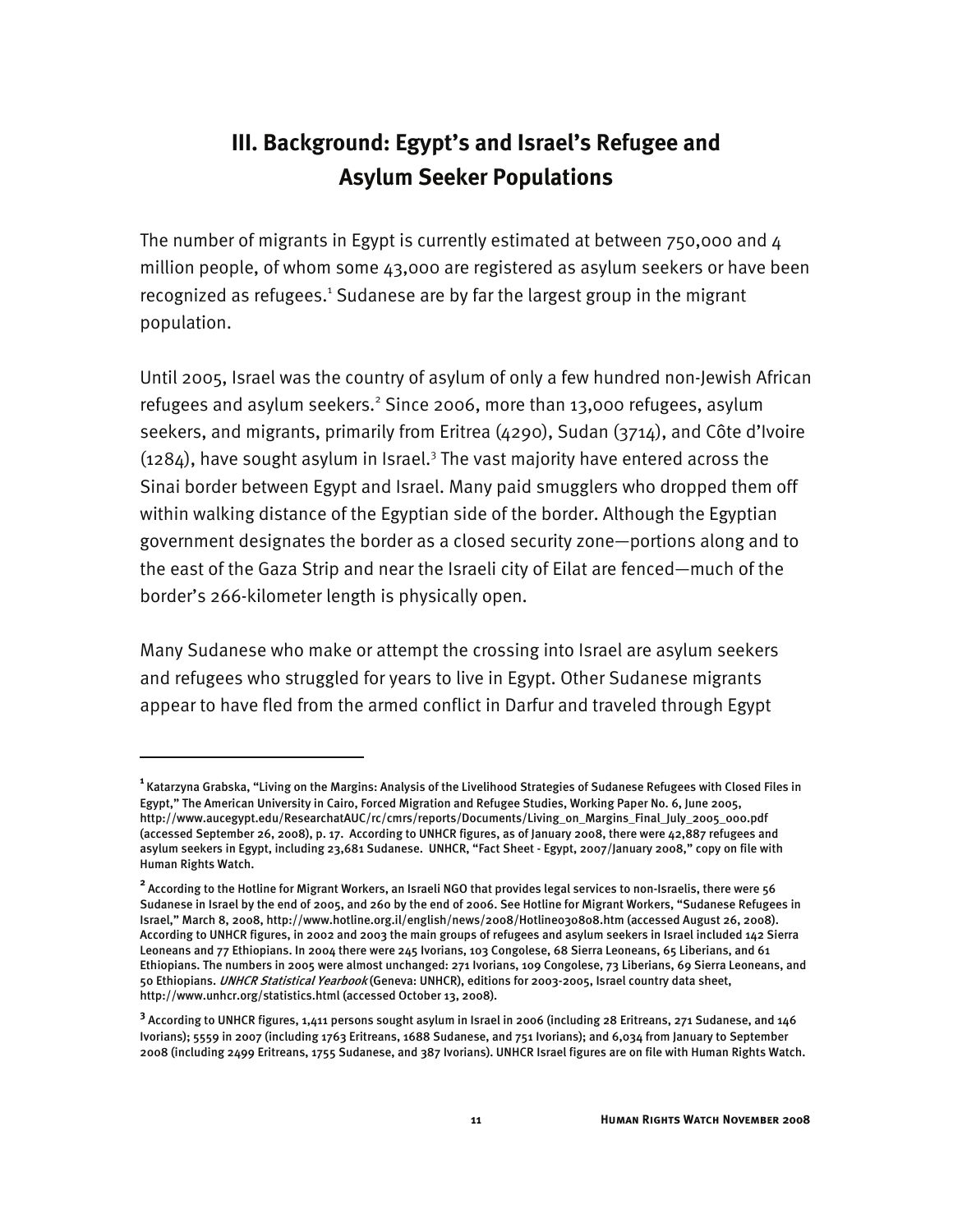quickly on a direct route to Israel. Many Eritreans likewise sought to transit directly through Sudan and Egypt en route to Israel.

Since at least the outbreak of the second Sudanese civil war in 1983, which displaced some four million southern Sudanese and left almost two million dead, Egypt has been host to a large Sudanese population.<sup>4</sup> The war between the government in Khartoum and the Sudan People's Liberation Movement/Army (SPLM/SPLA) formally ended with the Comprehensive Peace Agreement in January 2005. Since 2003, however, a separate conflict in Darfur, western Sudan, has killed 300,000 people and displaced 2.7 million.5

Refugees from armed conflicts in and between countries in the Horn of Africa since the 1990s, and from political repression in those countries, have also sought safety in Egypt.

After Israeli public figures likened the situation in Darfur to the Holocaust, then-Prime Minister Ehud Olmert instructed that 500 (later increased to 600) Darfuris be granted renewable temporary residency permits ("A-5 visas") in September 2007.<sup>6</sup> According to UNHCR, as of August 12, 2008 there were roughly 1,200 Darfuris in Israel, which means that at least 600 Darfuris remained without status. The decision bypassed many non-Darfuris with valid refugee claims, as well as at least 150 Darfuris who did not arrive in Israel by the announced cut-off date. The government also granted renewable work permits ("B-1 visas") to roughly 2,000 Eritreans who arrived before December 25, 2007. Eritreans who arrived in Israel after that date

**<sup>4</sup>**"Millions dead in Sudan civil war," BBC News Online, December 11, 1998, http://news.bbc.co.uk/2/hi/africa/232803.stm (accessed July 1, 2008); "Sudan Civil War," *GlobalSecurity.org*, http://www.globalsecurity.org/military/world/war/sudan.htm (accessed July 1, 2008).

<sup>&</sup>lt;sup>5</sup> "Darfur: top UN relief official 'deeply troubled' by attacks on aid workers," UN News Center, August 1, 2008, http://www.un.org/apps/news/story.asp?NewsID=27562&Cr=Darfur&Cr1 (accessed September 8, 2008) (quoting UN Under-Secretary-General for Humanitarian Affairs John Holmes).

**<sup>6</sup>**Ilene R. Prusher, "Israel to grant Darfur refugees citizenship," Christian Science Monitor, September 6, 2007, http://www.csmonitor.com/2007/0906/p05s02-wome.html (accessed June 10, 2008). The Israeli press cited as a precedent Israeli Prime Minister Menachem Begin's decision to accept 66 Vietnamese "boat people" in 1977, whose case had been likened at the time to the plight of Jews on "refugee ships" seeking asylum from Nazi Germany. See Tom Tugend, "Vietnamese 'boat people' to become Israeli," Jerusalem Post, October 5, 2006,

http://www.jpost.com/servlet/Satellite?pagename=JPost%2FJPArticle%2FShowFull&cid=1159193357339 (accessed April 16, 2008).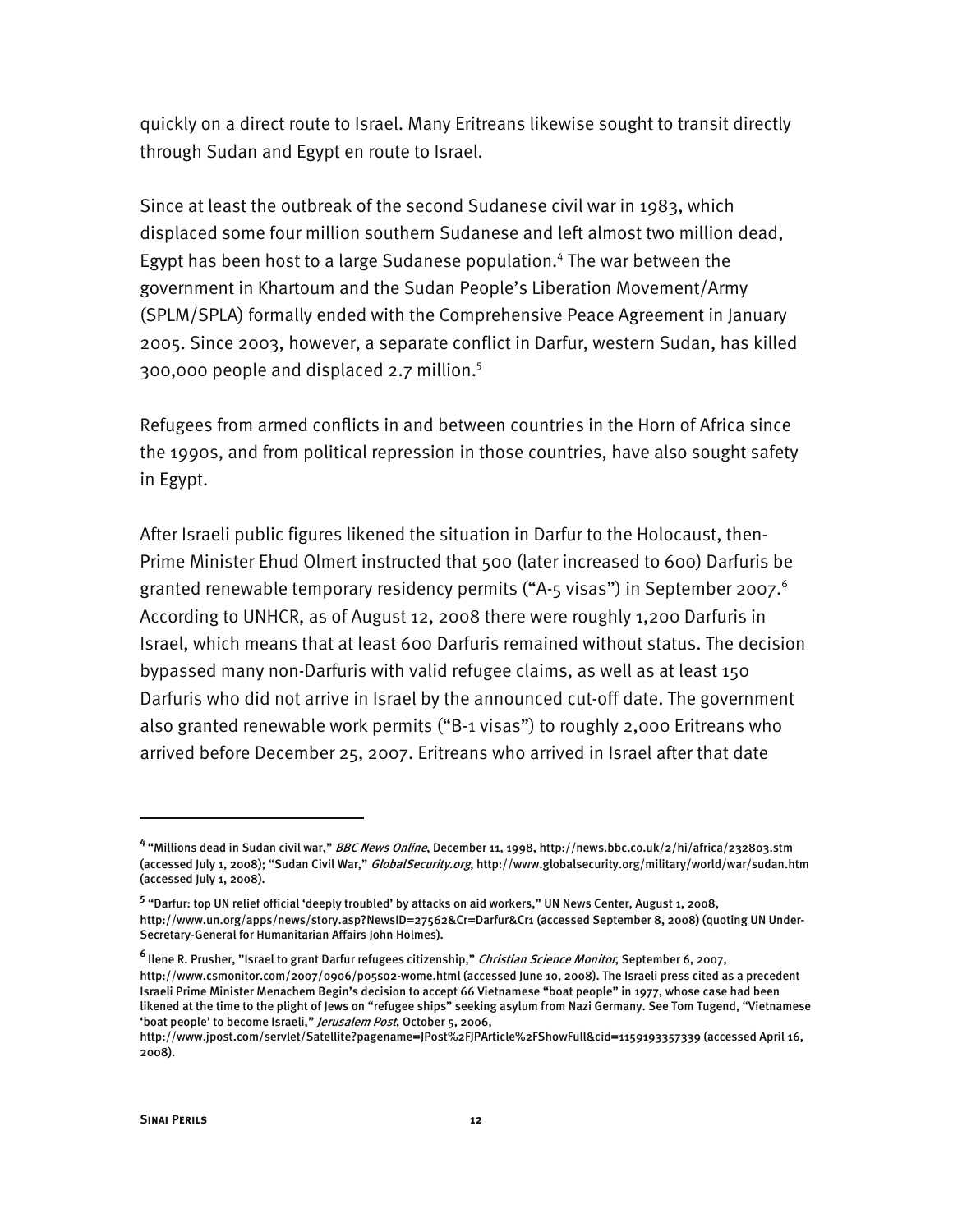began to receive work authorizations in February 2008, but these documents do not permit them to reside or work in Tel Aviv.7

## International Legal Obligations Toward Refugees

I

Egypt and Israel are states parties to the 1951 Refugee Convention and its 1967 Protocol. $^8$  Egypt is also a party to the African Refugee Convention of 1974. $^9$  As states parties to the framework of international legal protection for refugees, they should not punish refugees fleeing from persecution. They may detain refugees and asylum seekers, but only as necessary to regularize their status, such as by ascertaining their identity and the basis of asylum claims.<sup>10</sup>

International standards further obligate Egypt and Israel to afford detained migrants the opportunity to present asylum claims before deporting them. Asylum procedures should meet minimal standards, including that they be conducted by persons specifically trained in refugee law, who speak a language understood by the asylum seeker.<sup>11</sup> Asylum seekers have the right to appeal rejections of their claims, and states must not deport them before allowing such appeals.<sup>12</sup>

**<sup>7</sup>** The Israeli Ministry of Interior-issued documents require Eritreans to reside in areas north of the city of Hadera and south of the city of Gedera. Human Rights Watch email correspondence with Sigal Rosen, Hotline for Migrant Workers (Israeli NGO), September 29, 2008.

**<sup>8</sup>** Convention relating to the Status of Refugees (Refugee Convention), 189 U.N.T.S. 150, entered into force April 22, 1954, acceded to by Egypt on May 22, 1981, and ratified by Israel on October 1, 1954; and the Protocol Relating to the Status of Refugees, 606 U.N.T.S. 267, entered into force October 4, 1967 (abolishing the Refugee Convention's temporal and geographic restrictions), acceded to by Egypt on May 22, 1981, and by Israel on June 14, 1968.

**<sup>9</sup>** Convention Governing the Specific Aspects of Refugee Problems in Africa (African Refugee Convention), 1001 UNTS 45, entered into force June 20, 1974, acceded to by Egypt June 12, 1980.

**<sup>10</sup>** See the Refugee Convention, art. 31, and the associated UNHCR Revised Guidelines on Applicable Criteria and Standards Relating to the Detention of Asylum Seekers, February 1999, http://www.unhcr.org.au/pdfs/detentionguidelines.pdf (accessed September 28, 2008).

**<sup>11</sup>**UNHCR, Handbook on Procedures and Criteria for Determining Refugee Status under the 1951 Convention and the 1967 Protocol relating to the Status of Refugees (Geneva: UNHCR, 1979, reedited 1992), HCR/IP/4/Eng/REV.1, http://www.unhcr.org/publ/PUBL/3d58e13b4.pdf (accessed September 28, 2008).

**<sup>12</sup>**UNHCR's ExCom, which is currently made up of 76 member States and meets annually to review and approve UNHCR's programmes and advise on international protection and discuss other issues, issued a general conclusion that "the applicant should be permitted to remain in the country pending a decision on his initial request by the competent authority" and "should also be permitted to remain in the country while an appeal to a higher administrative authority or to the courts is pending." UNHCR ExCom Conclusion No. 8 (XXVIII) – 1977: "Determination of Refugee Status," para. (e)(vii).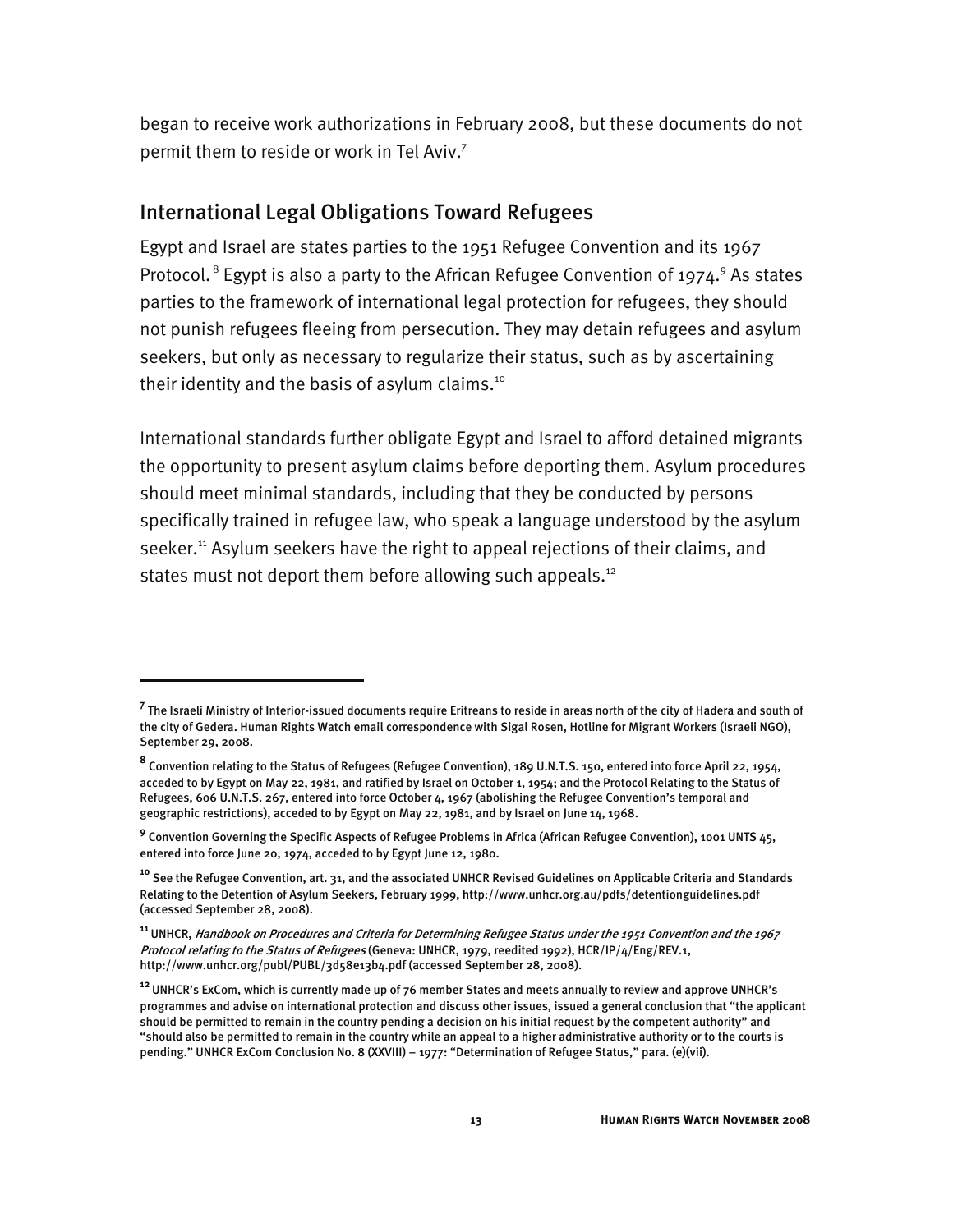Egypt has no national legislation to enact the obligations it undertook by acceding to international and regional refugee conventions.<sup>13</sup> Under the terms of a 1954 Memorandum of Understanding, Egypt has devolved all responsibility for refugee status determination (RSD) to UNHCR.<sup>14</sup> A possible factor in some migrants' and refugees' choices to flee to Egypt in the 1990s was the fact that UNHCR's Egypt office, as well as private sponsorship programs to Canada, Australia, the United States, and Finland, resettled large numbers of refugees in third countries.<sup>15</sup> In recent years, resettlement from Egypt to third countries has slowed significantly, however. Given the security problems many refugees and asylum seekers face in Egypt and the lack of durable solutions there, Egypt cannot in many cases be said to be providing refugees and asylum seekers effective protection.<sup>16</sup> (For more on security problems and lack of durable solutions, including resettlement, see Chapter IV, below.)

Israel lacks asylum legislation, and in the majority of cases the government grants temporary asylum status on a group basis, depending on the nationality of the claimant (see Chapter VII). In a minority of cases that fall outside this group-based protection procedure, UNHCR adjudicates individual asylum claims and presents its recommendations to a National Status Granting Body that makes final decisions.

**<sup>13</sup>**Article 53 of Egypt's constitution prohibits the extradition of "political refugees," but defines this category as "foreigner[s] persecuted for defending the people's interests, human rights, peace or justice," which is much narrower than the international definition of a refugee as anyone who, "owing to well-founded fear of being persecuted for reasons of race, religion, nationality, membership of a particular social group or political opinion, is outside the country of his nationality and is unable or, owing to such fear, is unwilling to avail himself of the protection of that country; or who, not having a nationality and being outside the country of his former habitual residence as a result of such events, is unable or, owing to such fear, is unwilling to return to it." Refugee Convention, art. 1(a)(2). In practice, by article 53's narrow interpretation of the right to "political asylum," only a handful of cases of very high-level government officials have qualified.

**<sup>14</sup>** UNHCR signed a Memorandum of Understanding (MOU) with Egypt on February 10, 1954.

**<sup>15</sup>**One observer characterized this as "one of the largest resettlement programs in the world." See Grabska, Living on the Margins, p. 4.

**<sup>16</sup>**In a statement to the UNHCR ExCom in October 2004, Director of International Protection Erika Feller clarified that effective protection for refugees is that which, at a minimum, guarantees:

there is no likelihood of persecution, of refoulement or of torture or other cruel and degrading treatment;

there is no other real risk to the life of the person[s] concerned;

there is a genuine prospect of an accessible durable solution in or from the asylum country, within a reasonable timeframe;

pending a durable solution, stay is permitted under conditions which protect against arbitrary expulsion and deprivation of liberty and which provide for adequate and dignified means of subsistence;

the unity and integrity of the family is ensured; and the specific protection needs of the affected persons, including those deriving from age and gender, are able to be identified and respected.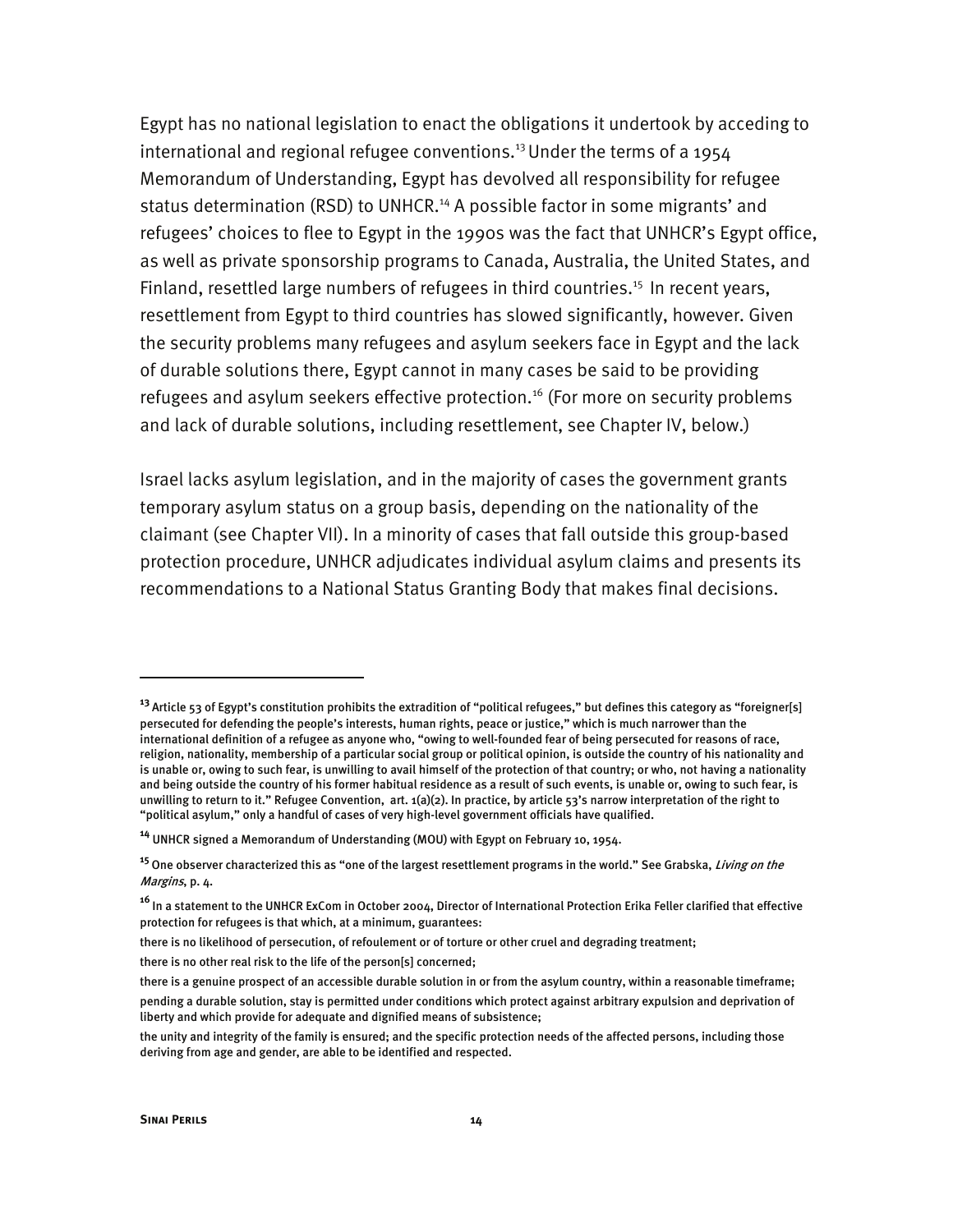The cornerstone principle of refugee law, which is also found in the Convention Against Torture (CAT) and the International Covenant on Civil and Political Rights (ICCPR), prohibits both Egypt and Israel from returning refugees to countries where they have a well-founded fear of persecution (refoulement) or to third countries that might not respect that prohibition.<sup>17</sup> The legal prohibition against refoulement is not limited in application to formally-recognized refugees, but applies to all persons who are outside of their country and are unwilling or unable to return due to a wellfounded fear of persecution, and to all persons who would face a substantial risk of torture or cruel, inhuman or degrading treatment on return.<sup>18</sup> In April 2008 Egyptian authorities deported 49 Southern Sudanese, including recognized refugees and asylum seekers, to Sudan. In June 2008 Egypt forcibly returned up to approximately 1,200 Eritreans, at least 740 of whom were arrested and remain in detention at military facilities in Wei, and who face a grave risk of torture and prolonged incommunicado detention.<sup>19</sup> Israel deported to Egypt  $48$  (mostly Sudanese) migrants in August 2007, and a further 91 migrants in August 2008, despite objections from parliamentarians that such deportees would in turn be deported from Egypt to situations of risk. These various deportations are detailed in the chapters below.

Other international instruments to which both Egypt and Israel are party contain important human rights protections for persons notwithstanding their status as migrants, asylum seekers, or refugees; these are referenced in the chapters below.20

j

**<sup>17</sup>** The prohibition against refoulement is enshrined in the Refugee Convention (article 33), the Convention Against Torture (article 3.1), the ICCPR (as derived from article 7), and international customary law. See also Chahal v. the United Kingdom, no. 22414/93, judgment of 15 November 1996, (1996, § 80); the New Zealand case of Zaoui v. Attorney General (2005), Supreme Court of New Zealand,, CIV SC 13/04, judgment of 14 October 2004. Convention against Torture and Other Cruel, Inhuman or Degrading Treatment or Punishment (Convention against Torture), adopted December 10, 1984, G.A. res. 39/46, annex, 39 U.N. GAOR Supp. (No. 51) at 197, U.N. Doc. A/39/51 (1984), entered into force June 26, 1987, acceded to by Egypt on June 25, 1986, and ratified by Israel on October 3, 1991; the International Covenant on Civil and Political Rights (ICCPR), adopted December 16, 1966, G.A. Res. 2200A (XXI), 21 U.N. GAOR Supp. (No. 16) at 52, U.N. Doc. A/6316 (1966), 999 U.N.T.S. 171, entered into force March 23, 1976, ratified by Egypt on January 14, 1982 and by Israel on October 3, 1991.

 $18$  Ibid.

**<sup>19</sup>** "Egypt: Investigate Forcible Return of Refugees to Sudan," Human Rights Watch news release, May 30, 2008, http://hrw.org/english/docs/2008/05/30/egypt18977.htm; Cynthia Johnston, "UN in frank talks with Egypt on Eritrea refugees," Reuters, June 30, 2008, http://uk.reuters.com/article/homepageCrisis/idUKL30287152.\_CH\_.242020080630 (accessed September 28, 2008); Human Rights Watch email correspondence with Elsa Chyrum, Human Rights Concern Eritrea, August 15, 2008; Amnesty International, "Eritrea/Egypt: Arbitrary detention/Fear of torture and other ill treatment – Up to 1,200 forcibly returned asylum seekers," Urgent Action 225/08, AI Index: AFR 64/004/2008, August 13, 2008, http://www.amnesty.org/en/library/asset/AFR64/004/2008/en/1a74c9f5-69ed-11dd-8e5e-43ea85d15a69/afr640042008eng.pdf (accessed September 28, 2008).

**<sup>20</sup>** The International Covenant on Economic, Social and Cultural Rights (ICESCR), adopted December 16, 1966, G.A. Res. 2200A (XXI), 21 U.N. GAOR Supp. (No. 16) at 49, U.N. Doc. A/6316 (1966), 993 U.N.T.S. 3, entered into force January 3, 1976, ratified by Egypt on January 14, 1982, and by Israel on October 3, 1991; the Convention on the Rights of the Child (CRC), adopted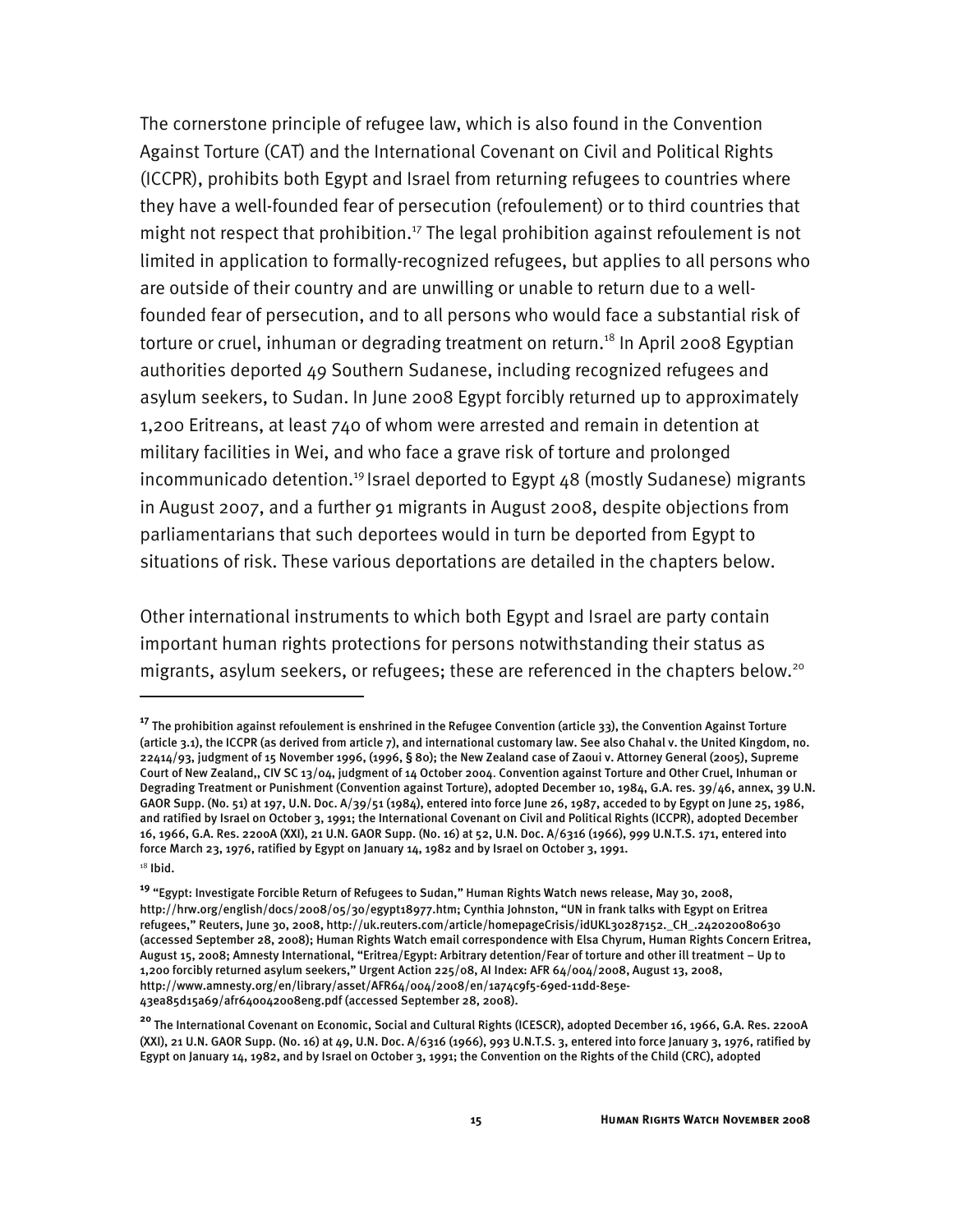# **IV. Reasons for the Journey**

My choice was to stay in Cairo, go through Libya [to Europe] and maybe die at sea, or go to Israel and die by a bullet. I preferred to die by a bullet.

—J.B., a Darfuri man who was arrested by Egyptian border police

Both Egyptian and Israeli officials describe the majority of those crossing the Sinai border as "economic migrants," a term used by governments to refer to people seeking better opportunities, as opposed to "refugees" fleeing from persecution or danger. Rana'an Dinur, the director-general of the Prime Minister's Office in Israel, has been tasked with overseeing the government's policy regarding the new arrivals. He explained in an email to Human Rights Watch,

Not everyone who arrives in Israel through the Egyptian border is a refugee, and certainly not Sudanese. Over the past 18 months, we have been witness to a significant increase in the phenomenon of infiltration to Israel through the Egyptian border, when only a minority of those who cross into Israel are refugees from Sudan. The overwhelming majority are Sudanese, Eritrean[s] and other Africans who have infiltrated in search of employment. There are also quite a few who already received refugee status in other countries, but who heard of the conditions in Israel, and therefore decided to come here. $21$ 

Israel is the wealthiest country in the region. The UN's Human Development Index for 2007-08 ranks Israel as the 23rd most developed country in the world; Egypt stands

-

November 20, 1989, G.A. Res. 44/25, annex, 44 U.N. GAOR Supp. (No. 49) at 167, U.N. Doc. A/44/49 (1989), entered into force September 2, 1990, ratified by Egypt on July 6, 1990, and by Israel on October 3, 1991; the Convention on the Elimination of All Forms of Discrimination against Women (CEDAW), adopted December 18, 1979, G.A. res. 34/180, 34 U.N. GAOR Supp. (No. 46) at 193, U.N. Doc. A/34/46, entered into force September 3, 1981, ratified by Egypt on September 18, 1981, and by Israel on October 3, 1991.

**<sup>21</sup>** Email to Human Rights Watch from Hillel Freeman on behalf of Rana'an Dinur, director-general of the Israeli Prime Minister's Office, March 9, 2008. The message continued, "It is important to note that, even in the Israel Prison Service (IPS) facilities, the infiltrators "enjoy" a bed and warm meals, which they almost certainly did not receive in their countries of origin or in Egypt." Dinur's characterization of these "economic migrants" as "infiltrators," a term derived from an Israeli law intended to prevent threats to national security, is discussed in section VII, below.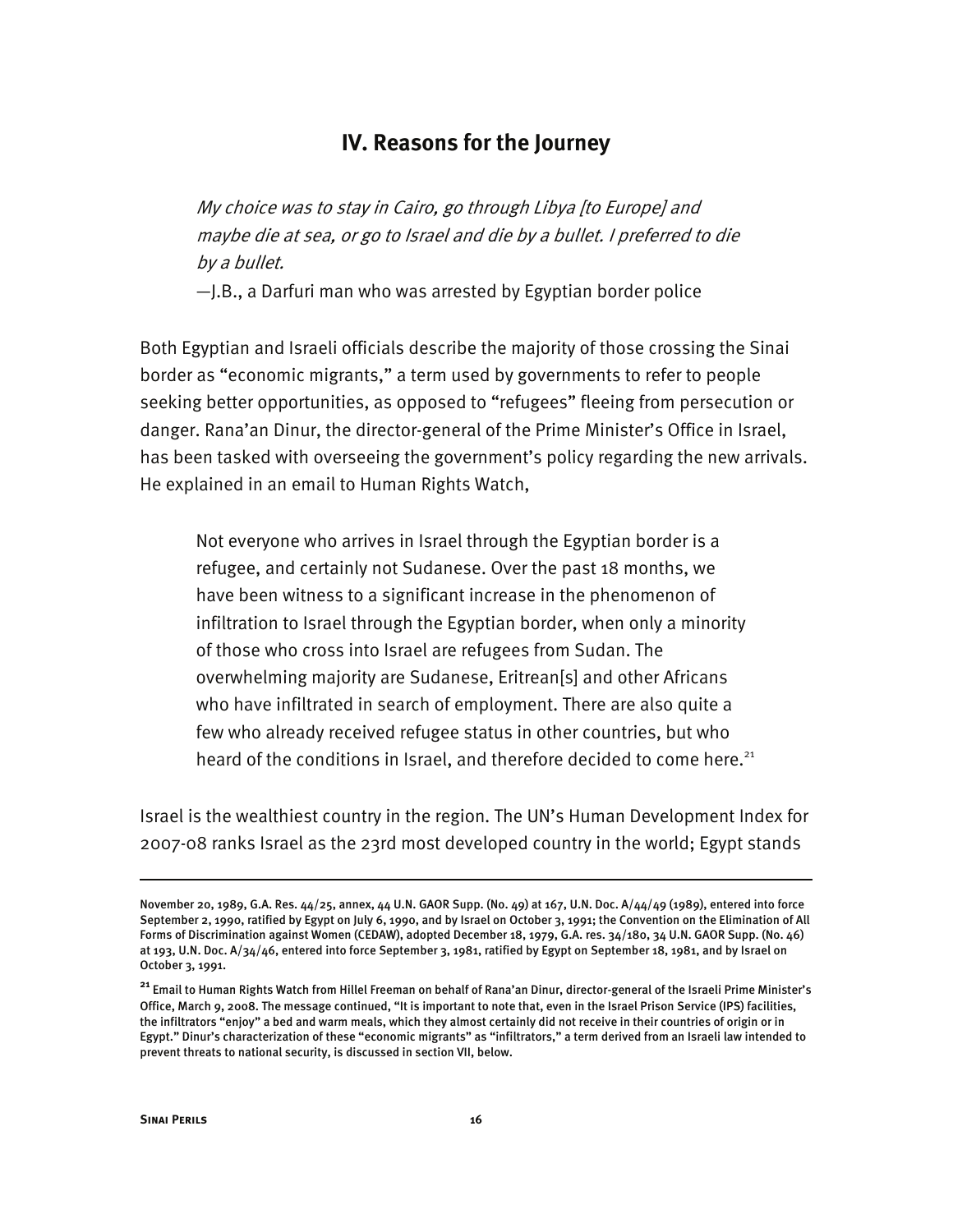at 112th place. Sudan, Eritrea, and the countries bordering them are still more impoverished.<sup>22</sup>

Yet the category of economic migration does not fully explain this new population flow. Human Rights Watch spoke to individuals from various national groups, who described reasons for risking the journey to Israel that cannot be reduced simply to "economic migration." Many Southern Sudanese and some Darfuris have lived for years in Egypt, and asylum seekers and refugees from these groups told us they had decided to go to Israel because they felt trapped in Egypt, and found it difficult to survive. Egypt made reservations upon acceding to the Refugee Convention that limit its obligations in various areas including equal access to protection under labor laws, thereby denying the right to work,<sup>23</sup> although under its human rights treaty obligations Egypt is obliged to provide the right to work and an adequate standard of living, as well as to the highest attainable standard of health.<sup>24</sup> Migrants and refugees in Egypt also complain of pervasive racism and official violence.

## Sudanese Refugees and Asylum Seekers

I

Human Rights Watch spoke with Southern Sudanese and Darfuris who vividly remembered brutal experiences in Sudan. A 33-year-old man now living in Tel Aviv recalled,

I left El Ginena [West Darfur] in 2003, in April, the last of the month. Because the Janjaweed attacked my village, Arwalla. They raped women, and they killed the eldest and the kids and they threw them in the fire. I saw. I saw my parents, my mother, father, brother, and sister

**<sup>24</sup>** ICESCR, arts. 6 (right to work), 9 (right to social security), 11 (right to adequate standard of living), and 12 (right to highest attainable level of health). Moreover, both the 1954 MOU with UNHCR and the reservations have been partly superseded, at least formally, by a confusing set of laws and regulations from various ministries. See, for example, United States Committee for Refugees and Immigrants (USCRI), *World Refugee Survey 2007* (Arlington, VA: USCRI, 2007), Egypt chapter,

**<sup>22</sup>** By the same measure, which takes many indices of development into account, Sudan is ranked 147; Eritrea, 157; and Ethiopia, 169. In terms of neighboring countries, Chad ranks 160. The IMF's 2007 rankings of countries by the single criterion of per capita GDP tell a similar story. Israel was the world's  $31^{st}$  richest country; Egypt was the  $115^{th}$ .

**<sup>23</sup>**Egypt reserved with regard to articles 12(1) (personal status), 20 (rationing), 22(1) (access to primary education), 23 (public relief and assistance), and 24 (labor legislation and social security).

http://www.refugees.org/countryreports.aspx?id=1994 (accessed October 2, 2008): "According to a 2005 Ministry of Health decision, foreigners, including refugees, had a right to public primary health services on par with nationals, except that only indigent Egyptians were eligible for free services other than in emergencies."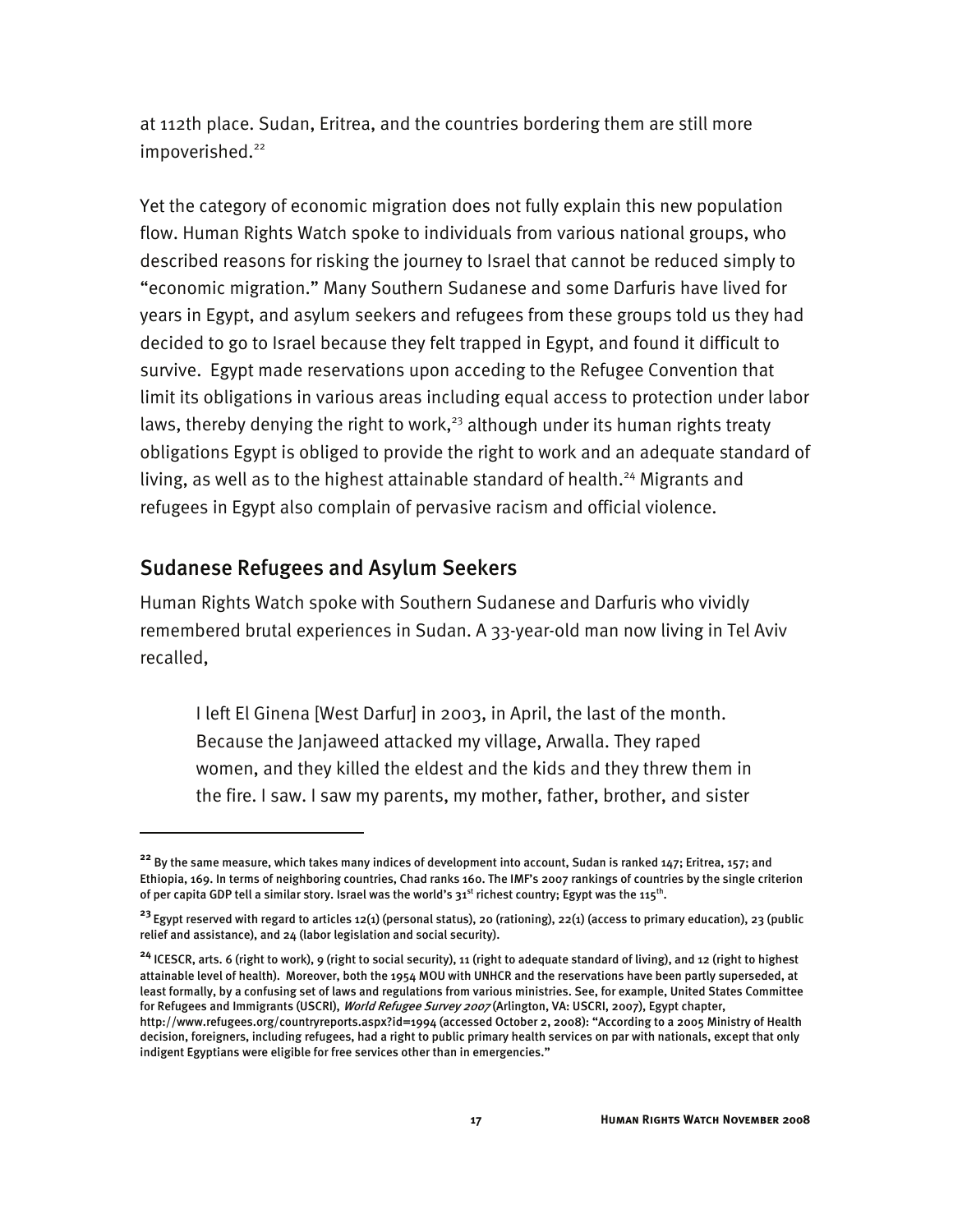being killed and they burned our houses. And I saw them rape women. This happened to me. I was alone when I left, none of my family made  $it.$ <sup>25</sup>

In the vast majority of cases, Sudanese people interviewed for this report originally fled their homeland for Egypt, where UNHCR recognized them as refugees or registered them as asylum seekers.

### *Security problems in Egypt*

Many Sudanese asylum seekers and refugees told Human Rights Watch that serious and unresolved security issues in Egypt lay behind their decision to go to Israel.

In late September 2005, Sudanese asylum seekers and refugees began a sit-in demonstration in Mustafa Mahmoud Park, outside UNHCR's Cairo offices, which grew to include roughly 2,000 people and lasted for three months.<sup>26</sup> The protestors presented a list of demands to UNHCR—some of which reflected grievances not within UNHCR's control, including increases in living allowances and in rates of resettlement to third countries. On December 30 at least 27 Sudanese were killed and hundreds more were arrested when Egyptian police violently dispersed the demonstration. At least two of the organizers of the demonstration were still being detained in Qanatir prison outside Cairo in June 2008, two-and-a-half years after the events.<sup>27</sup>

When Human Rights Watch asked them about life in Egypt, Sudanese asylum seekers and refugees almost uniformly referred to the Egyptian police crackdown at Mustafa Mahmoud. Some cited it as the primary reason they left for Israel.<sup>28</sup> Others

-

**<sup>25</sup>**Human Rights Watch interview with A.I., Tel Aviv, February 29, 2008. For Human Rights Watch's work on Sudan, see http://hrw.org/doc/?t=africa&c=sudan.

**<sup>26</sup>**For an account of the demonstration and its denouement, see Fateh Azzam, "A Tragedy of Failures and False Expectations: Report on the Events Surrounding the three-month Sit-In and Forced Removal of Sudanese Refugees in Cairo, September– December 2005," The American University in Cairo, Forced Migration and Refugee Studies Program, June 2006, http://www.aucegypt.edu/ResearchatAUC/rc/cmrs/reports/Documents/Report\_Edited\_v.pdf (accessed September 28, 2008).

**<sup>27</sup>**Human Rights Watch interview with refugee lawyer (name withheld), Cairo, March 12, 2008.

**<sup>28</sup>** Human Rights Watch interview with K K., Tel Aviv, March 1, 2008. Human Rights Watch was told that two of the organizers of the demonstration had fled to Israel. Human Rights Watch interview with N.N., Cairo, March 11, 2008.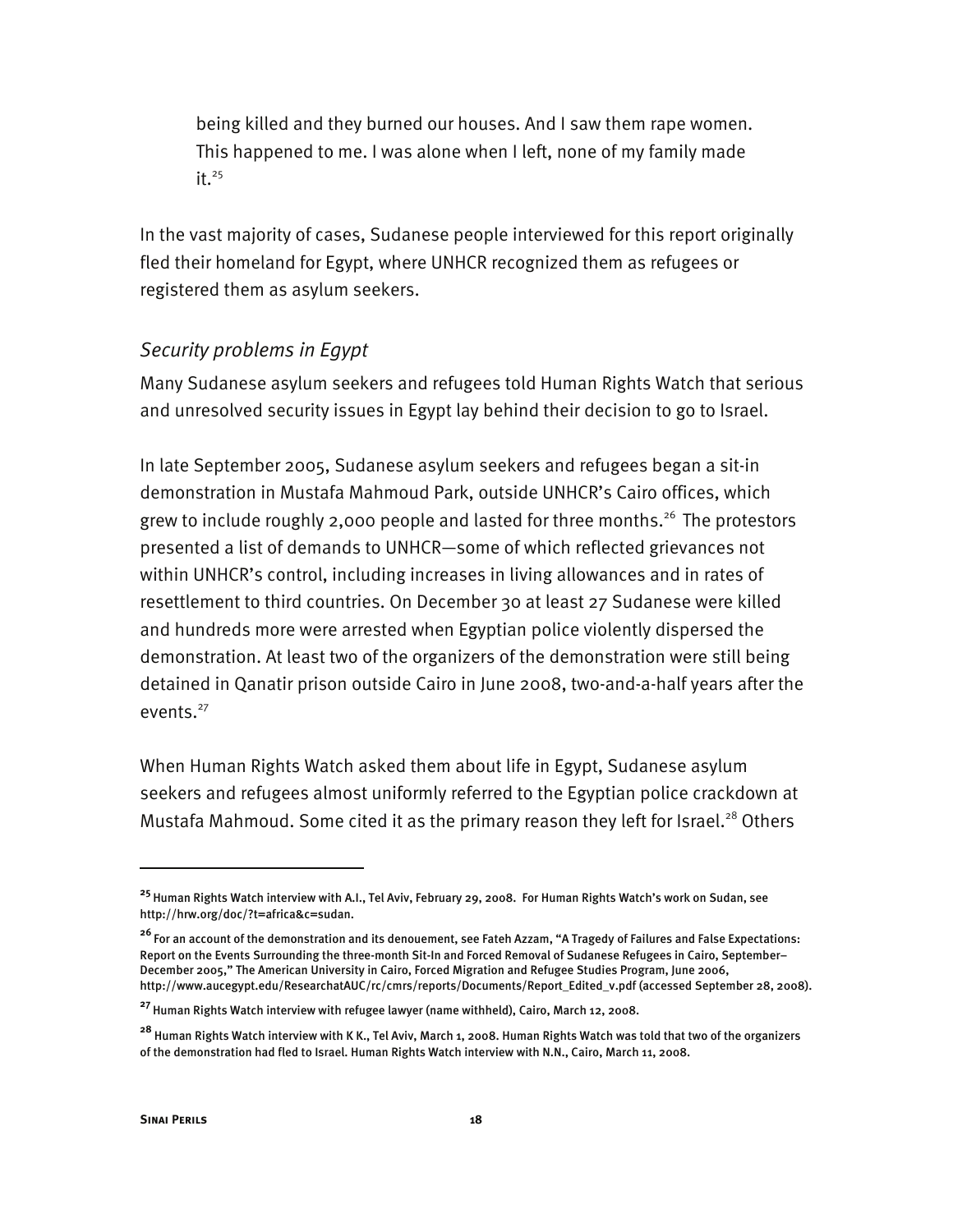said they continue to feel its effects: One refugee who played a role in the demonstrations said police detained him for three days in April 2007. "They told me they recognized me from when I spoke to international media during the demonstration," he said, adding that a state security officer threatened to "cut my tongue" when they learned that he planned to organize a ceremony in December 2007 commemorating those who died in Mustafa Mahmoud Park.<sup>29</sup> A Southern Sudanese community leader in Cairo said his community "has orphans from Mustafa Mahmoud and no one can take care of them. Others had their children killed. The Egyptian government needs to ensure accountability for Mustafa Mahmoud, either through jail terms for those responsible or [by] compensating victims and their families."30

Such an outcome appears unlikely. A flawed and superficial internal police investigation concluded in May 2006 that there had been no wrongdoing on the part of the police.<sup>31</sup> "My uncle Amoko died there," a young Southern Sudanese man said. "To read the death certificate is very strange. It said he had lung cancer or heart trouble. But he was healthy before he died."<sup>32</sup> A senior official in Egypt's Ministry of Foreign Affairs, who spoke on condition of anonymity, seemed to sum up the official attitude when he told Human Rights Watch,

I have copies of police reports of harassment and drunkenness [by the demonstrators]. I don't recall one bullet being shot, just water cannons. They [police] issued warnings and followed procedures. And they used the cannons for short periods. There were mistakes made, and one life lost is one too many. But I looked at all the coroner's reports, and all

**<sup>29</sup>**Human Rights Watch interview with N.N., Cairo, March 10, 2008.

**<sup>30</sup>**Human Rights Watch interview with M.P., Dinka community leader, Cairo, March 15, 2008. According to the UNHCR Egypt spokesperson, "We've been trying to improve relations with the refugee community. We fund CBOs [community based organizations] and meet weekly with them. The team we send to meetings includes protection, resettlement, voluntary repatriation, and community services officers. There are six CBOs and we alternate weekly meetings with all of them. Our funding helps CBOs rent locations, get equipment like photocopiers, and training staff. We're doing an outreach campaign on the dangers of the trip to Israel through these meetings." Human Rights Watch interview with UNHCR Egypt spokesperson, October 6<sup>th</sup> City, March 11, 2008.

<sup>&</sup>lt;sup>31</sup> Human Rights Watch et al., "Egypt: New Investigation Needed Into Assault on Sudanese Protestors," http://hrw.org/english/docs/2007/12/29/egypt17666.htm.

**<sup>32</sup>**Human Rights Watch interview with I.K., Tel Aviv, February 27, 2008.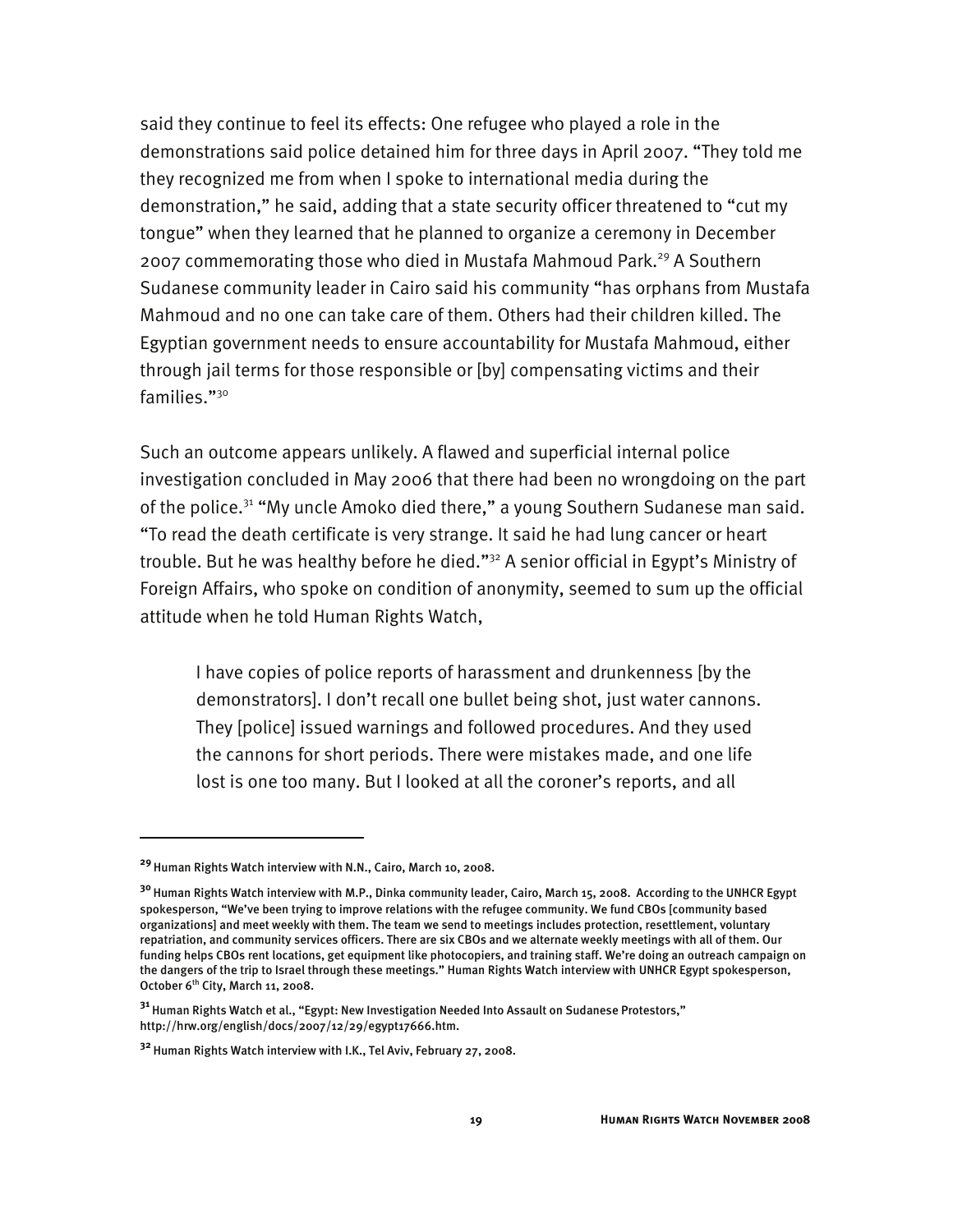but one death was the result of trampling. I have concerns about one death, but not the rest.<sup>33</sup>

A majority of the Sudanese whom Human Rights Watch interviewed, in Egypt and Israel alike, added that a significant factor in their decision to flee to Israel (or their plans to do so) was their belief that UNHCR's regional office had collaborated with the government in the forced removals from Mustafa Mahmoud Park, and could not be trusted to protect them in future. In an untitled document, dated October 25 2005, UNHCR Cairo sought to debunk this perception:

Rumour: UNHCR has requested the Egyptian authorities to diffuse the demonstration by force. False. From the outset, UNHCR has appealed to the authorities for a peaceful resolution to the situation. The authorities will decide to take the necessary action in accordance with their standard operating procedures for law enforcement and UNHCR will have little power to influence their actions.<sup>34</sup>

According to an eyewitness cited in an American University in Cairo report on the demonstrations, a UNHCR representative told refugees gathered in the park on December 19, 2005,

You will have casualties, not only in terms of physical suffering but also in terms of the legal implications. And we cannot be held responsible for the casualties or the failure to meet the legal requirements. And the reason I say this is because UNHCR has … done everything that is required of us, but you are not willing to vacate this park.35

**<sup>33</sup>**Human Rights Watch interview with B.N., Ministry of Foreign Affairs, March 17, 2008.

**<sup>34</sup>** Untitled UNHCR Cairo document listing 10 "rumours," on file with Human Rights Watch.

**<sup>35</sup>**Azzam, "A Tragedy of Failures and False Expectations," pp. 32-33.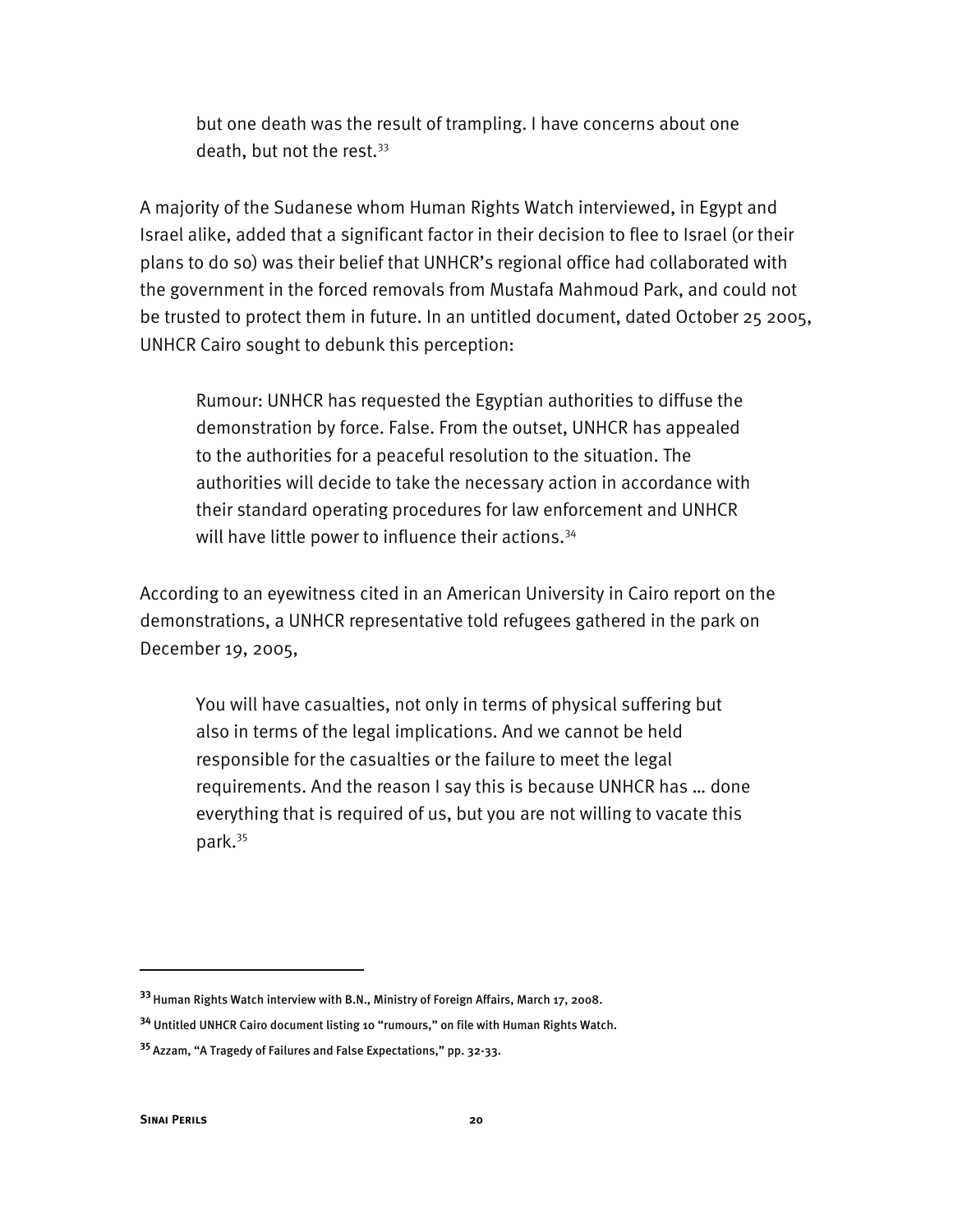UNHCR informed Egypt's Ministry of Foreign Affairs that it could do no more to resolve the situation in the park in a letter dated December 22, 2005.<sup>36</sup> As of October 15, 2008, UNHCR Egypt had not responded to Human Rights Watch requests for further information on the demonstration.<sup>37</sup>

The number of Sudanese fleeing to Israel increased in the months immediately after the events in Mustafa Mahmoud Park, and continued to grow. In 2005, before the events, 56 Sudanese had entered Israel; 270 more entered in 2006.<sup>38</sup>

Sudanese refugees and asylum seekers said they also faced more generalized security problems in Egypt. Several Sudanese said that while living in Cairo they had been detained and tortured for their affiliations with Southern Sudanese or Darfuri groups. A leader of a Fur dance troupe in Cairo said Egyptian police arrested him before his troupe was scheduled to perform on July 15, 2007, and detained him for three days without charge. "I [had been living] in Egypt for nearly four years, in Cairo. I collected iron from the garbage and I sold it," he said, explaining that he sometimes went hungry, but that it was his experience in jail that made him decide to flee for Israel. "Jail was it. They would hit me in the chest and back and beat the soles of my feet with short sticks. It was difficult to leave Egypt—we knew the Egyptians might shoot us, but we decided to leave."39

A 26-year-old Southern Sudanese man, now living in Tel Aviv, said he was detained and beaten three times between 2004 and 2006 by Cairo police, apparently because of his relationship to the Sudanese People's Liberation Movement (SPLM) office in Cairo, where he formed an organization of Dinka youth whose relatives had been killed in the Sudanese civil war. Like several other Sudanese asylum seekers Human Rights Watch spoke with, he believes the Sudanese embassy in Egypt played a role in his repeated detentions in Cairo. "One time, the police pulled out my left thumbnail," he said, "and the last time they beat me really badly. I was bleeding

j

**<sup>36</sup>**Ibid.

**<sup>37</sup>** Human Rights Watch letter to UNHCR Egypt spokesperson, September 16, 2008.

**<sup>38</sup>**Hotline for Migrant Workers, "Sudanese Refugees in Israel," March 8, 2008, http://www.hotline.org.il/english/news/2008/Hotline030808.htm (accessed August 26, 2008).

**<sup>39</sup>**Human Rights Watch interview with B.M., Tel Aviv, February 29, 2008.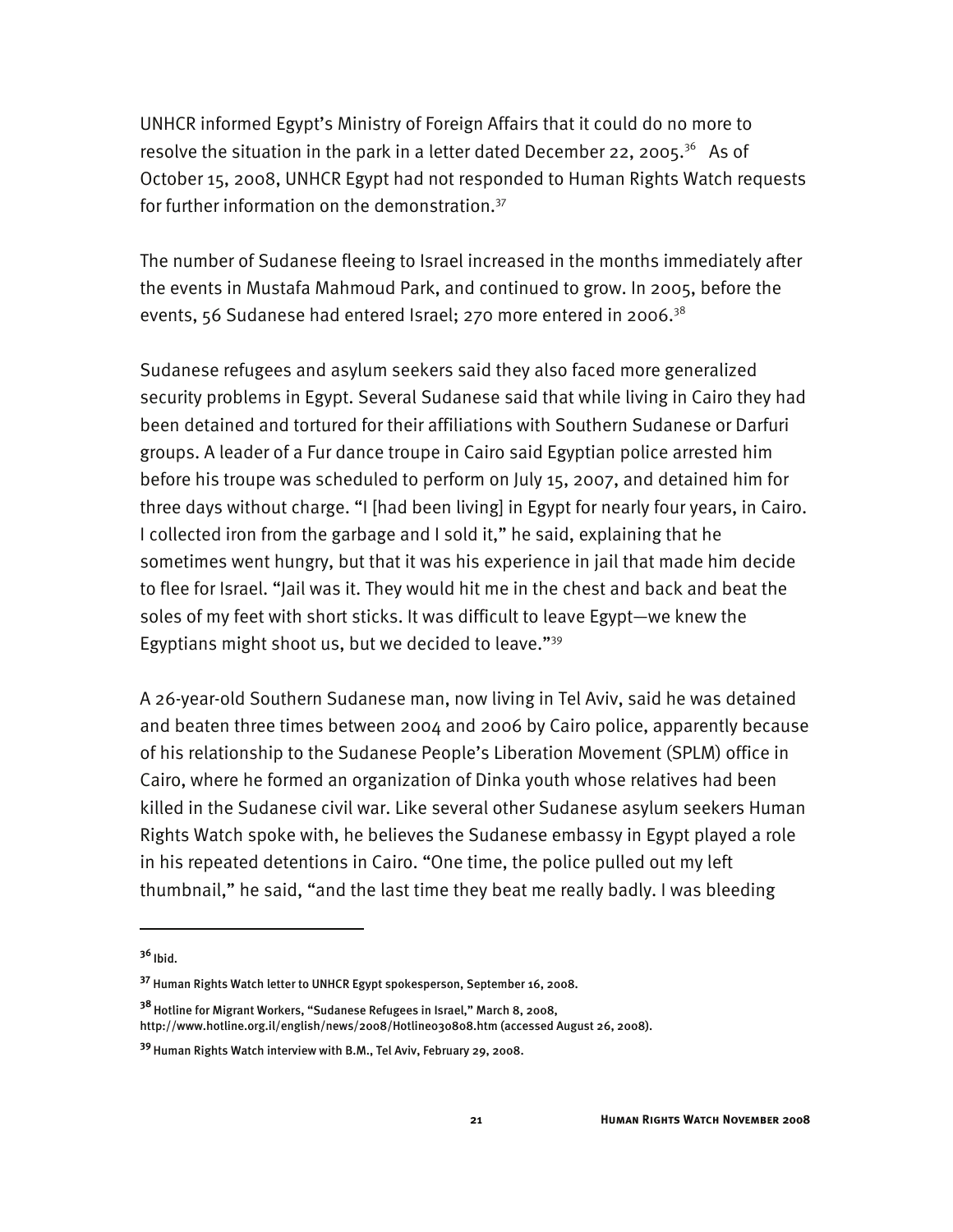from my tongue, and my lower back and my arm still hurt. There was no help from the UN[HCR]; they told me to tell the police."<sup>40</sup>

Victimization by police can occur absent any political connotation: In one particularly egregious case recounted to Human Rights Watch by a Cairo lawyer representing the victim, two police officers orally raped a Sudanese woman. Although the Cairo Criminal Court sentenced one of the officers to 25 years in prison, he is still at large, according to the lawyer.<sup>41</sup>

Many Sudanese said that attitudes among ordinary Egyptians were racist and frequently spilled over into violence. Egyptian police, they said, were reluctant to protect them. "[People] would hit me, calling me a black, and throw things and dirty water from their balconies," a young Southern Sudanese man said. "Sometimes they would surround me and threaten me with a knife and steal everything from me. The policemen could see this and they wouldn't do anything. If I found a policeman [he] would be cursing me. That's why I left."<sup>42</sup>

Many Sudanese asylum seekers told similar stories. Several said that Egyptian police had refused to protect them from violent attacks or to investigate attacks brought to their attention. One said, "I went out of my work one day, and an Egyptian man began insulting me, and he beat me. A policeman was watching. I asked for help, and he asked me what I was doing in Egypt."<sup>43</sup>

#### *Lack of durable solutions*

UNHCR identifies three "durable solutions" for refugees: voluntary repatriation to their home country, local integration in their host country, and resettlement to a third country.44 Many Sudanese asylum seekers and refugees told Human Rights Watch

j

**<sup>40</sup>** Human Rights Watch interview with A.M., Tel Aviv, March 1, 2008.

**<sup>41</sup>**She has brought charges against the two officers and, according to her lawyer, has been threatened by police. Human Rights Watch interview with refugee lawyer (name withheld), Cairo, March 12, 2008.

**<sup>42</sup>**Human Rights Watch interview with M.A., Southern Sudanese asylum seeker, Tel Aviv, February 28, 2008.

**<sup>43</sup>**Human Rights Watch interview with A.A., Southern Sudanese asylum seeker, Tel Aviv, February 28, 2008.

**<sup>44</sup>**See UNHCR, "Framework for Durable Solutions for Refugees and Persons of Concern," May 1, 2003, http://www.unhcr.org/refworld/docid/4124b6a04.html (accessed October 3, 2008).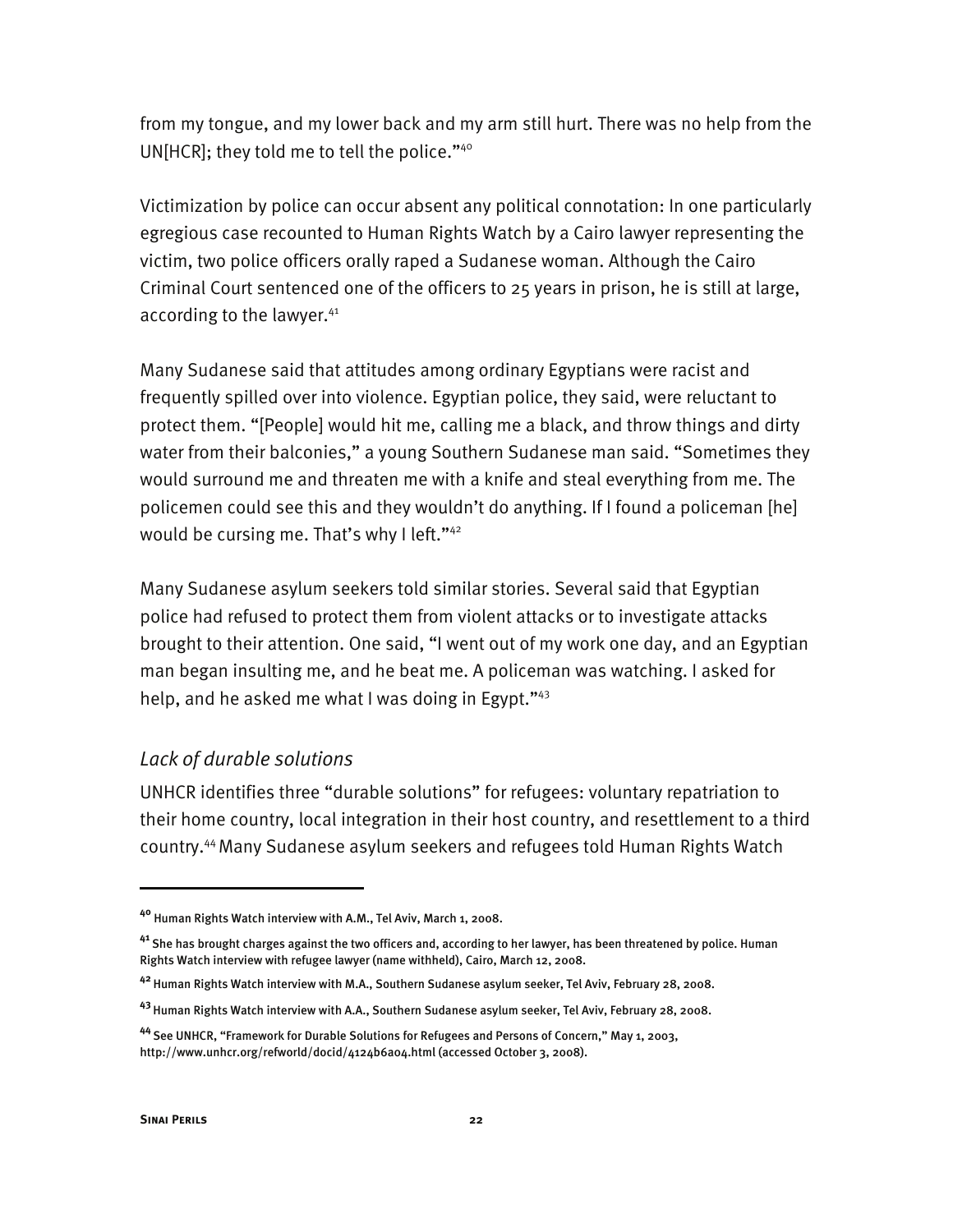they had made or were considering the journey to Israel because none of these options were available to them: they felt trapped in an unlivable situation in Egypt, where they were unable to work; had no avenues to resettlement to a third country; and could not risk returning home.

All of the Sudanese whom Human Rights Watch interviewed in Egypt said that UNHCR Egypt had registered them as asylum seekers and recognized some as refugees. While being registered as asylum seekers generally protected them from deportation, it did not, in their view, allow them to enjoy the rights of a recognized refugee or provide adequate support for their livelihoods. In April 2008 Egyptian authorities deported 49 Southern Sudanese, including recognized refugees and asylum seekers, to Sudan. Some of the men were rounded up by police after Sudanese youth gangs in Cairo damaged cars during a fight; others were deported directly from prison. They were detained for four months by Government of South Sudan authorities in Juba before being released in July.<sup>45</sup>

#### Obstacles to local integration

I

Integration in Egypt is extremely difficult. The right to work, to an education, to medical care, and to public assistance, are aspects of local integration, and these rights must be given substance for integration to be effective.<sup>46</sup> Although Egyptian authorities no longer stamp "not authorized to work" in passports of Sudanese asylum seekers, as they used to, it is practically impossible for poor non-Egyptians to find work in the formal economy due to quotas and other requirements.<sup>47</sup> Refugees can join the millions of Egyptians who work in the informal economy.<sup>48</sup> However, non-citizens have limited rights of redress if they are harmed or exploited in the workplace.As a refugee aid lawyer remarked,

**<sup>45</sup>** Human Rights Watch email correspondence with Noriko Yoshida, UNHCR Juba, August 9, 2008. See "Egypt: Investigate Forcible Return of Refugees to Sudan," Human Rights Watch news release, May 30, 2008, http://hrw.org/english/docs/2008/05/30/egypt18977.htm.

**<sup>46</sup>**Egypt is obliged to uphold these rights generally under the International Covenant on Economic, Social and Cultural Rights. For the importance of these rights to local integration, see UNHCR ExCom Conclusion No. 104 (LVI) -- 2005.

**<sup>47</sup>** Human Rights Watch interview with UNHCR Egypt spokesperson, March 11, 2008.

**<sup>48</sup>** Human Rights Watch interview with Tareq Maaty, minister plenipotentiary, deputy minister for refugees and consular affairs, Ministry of Foreign Affairs, Cairo, March 16, 2008.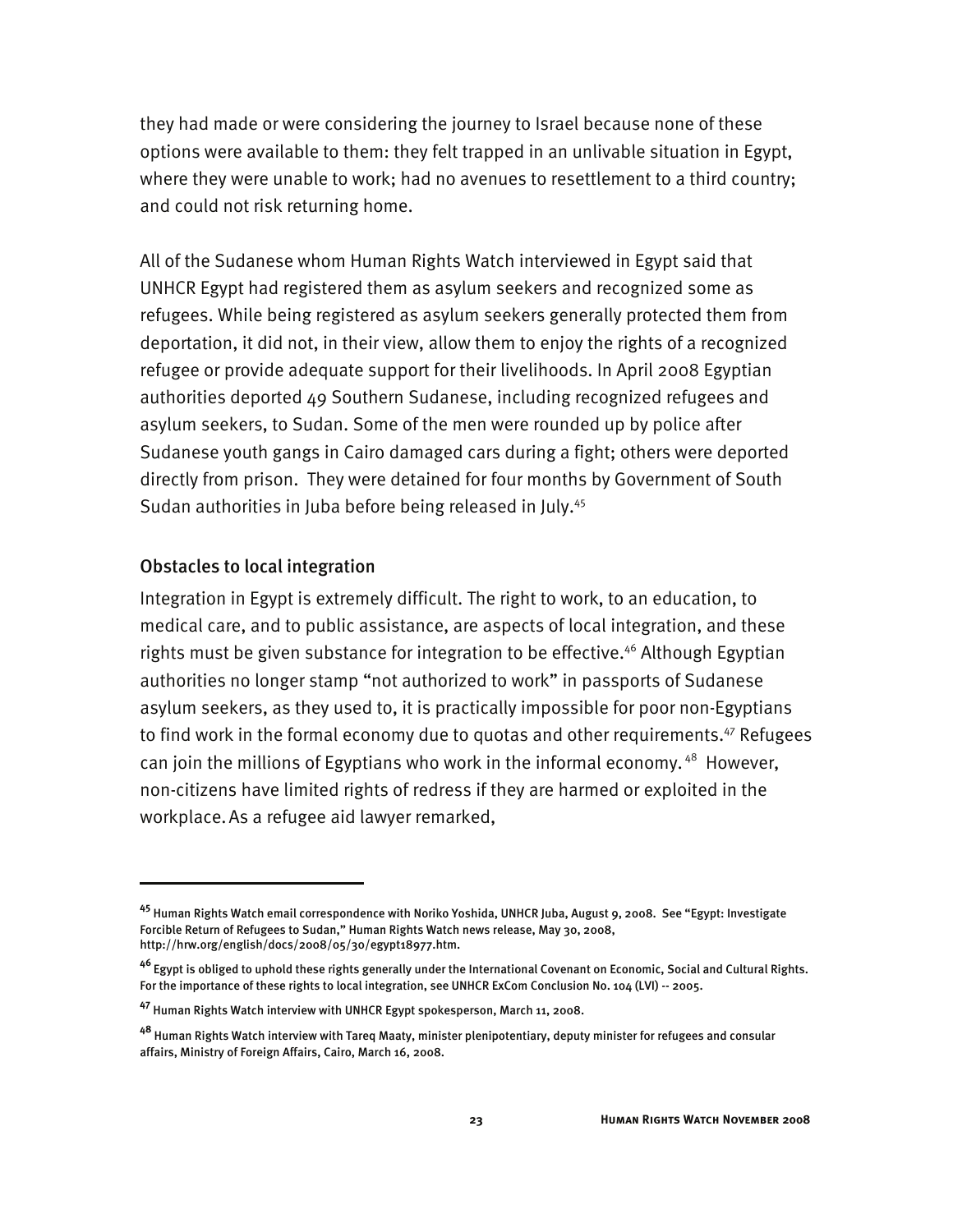Egyptians who work informally and don't get paid can take their claims to one of the Ministry of Labor's special courts. Under the labor law, if you can prove the work relationship by any means, even two witnesses, you can get help. The refugees can't go to court to claim their rights if they're abused. Or they won't, because they fear what will happen. $49$ 

Even well-educated refugees and asylum seekers find it difficult to work. An asylum seeker, originally from Darfur, who had run a law office in Khartoum for 10 years, said,

I went to the [Egyptian] lawyers' syndicate to ask for a work permit, but they said they couldn't help. I had to work as a security guard for three months. My boss was very kind with me, but suddenly he died. The other Egyptians who worked with us hated me, and they started transferring me around. Now, I am not working.<sup>50</sup>

Refugees and asylum seekers unable to find work in the informal economy face dire conditions. Due to budget limitations, UNHCR-provided living assistance to asylum seekers and refugees in Egypt covers only 20 to 30 percent of basic needs. UNHCR also provides one-time emergency grants.<sup>51</sup>

The Sudanese refugees and asylum seekers Human Rights Watch interviewed in Egypt and Israel also complained about the difficulty of accessing health care and enrolling their children or themselves in school. UNHCR provides, through its implementing partners Caritas and Catholic Relief Services (CRS), assistance to refugees and asylum seekers in Egypt in need of medical treatment and in order to offset the cost of school tuition, respectively.<sup>52</sup> Many Sudanese complained that these programs were inadequate for their needs. A Sudanese community leader in Cairo told Human Rights Watch,

**<sup>49</sup>** Human Rights Watch interview with S.L., refugee lawyer, Cairo, March 10, 2008.

**<sup>50</sup>** Human Rights Watch interview with N.A., Cairo, March 11, 2008.

**<sup>51</sup>**Human Rights Watch interview with UNHCR Egypt spokesperson, March 11, 2008.

**<sup>52</sup>**UNHCR provides assistance with medical care via implementing partner Caritas, which provides primary care and referrals to a network of around 15 hospitals. UNHCR covers at least 75 percent of primary healthcare costs. In 2007, 31,582 received healthcare assistance. CRS funded all or part of the education costs of nearly 7,000 asylum seekers and refugees in 2007. The total population "of concern" to UNHCR Egypt is 43,000.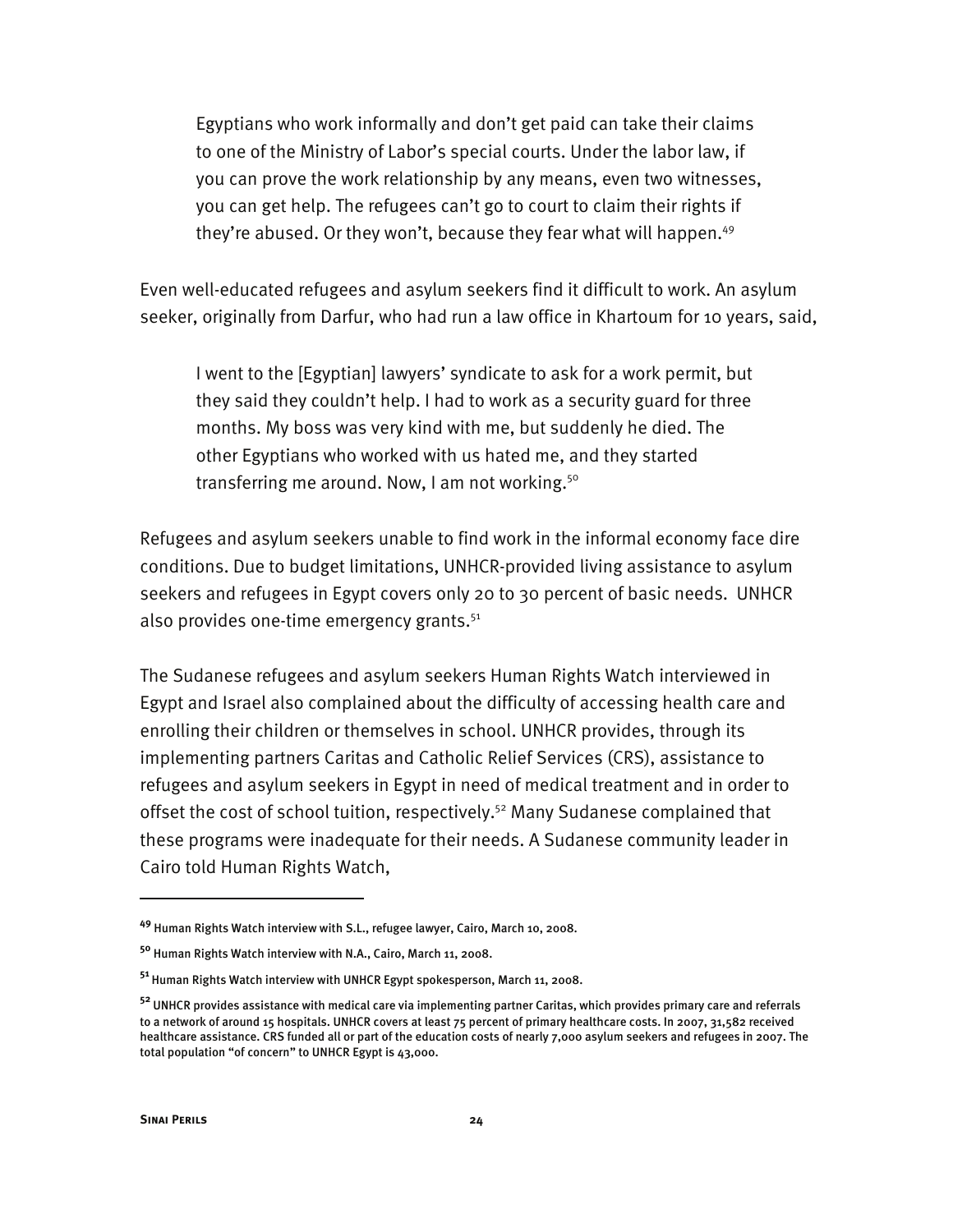We know of 60 kids afflicted by rickets, and they get no treatment. Some of them can't even stand up to go to the bathroom alone. If you go to the UN[HCR] because you're sick they say, "Go to the hospital, then come to us with the receipt and we'll refund part of it." We can't afford that. They need to pay it up front. $53$ 

The UNHCR Egypt spokesperson noted that over 30,000 refugees and asylum seekers in Egypt received healthcare assistance during 2007, but acknowledged that UNHCR's funding was inadequate to meet some refugees' needs.<sup>54</sup>

Radwa Robie, of CRS, noted that her organization's educational grants, like Caritas' healthcare grants, are offered as reimbursements rather than as advances; in many cases, she said, qualifying asylum seekers and refugees must choose between paying for school and paying several months' worth of rent. Those whom UNHCR registers as asylum seekers or recognizes as refugees after the beginning of the school year are forced to wait until the following year to enroll in the grant program. And while the grants pay the tuition of schools run by refugee communities, the Egyptian school system does not recognize these schools' diplomas.<sup>55</sup>

#### Resettlement opportunities curtailed

I

The lack of social and economic integration in Egypt is not new and does not, by itself, account for the recent surge of migration from Egypt to Israel. A factor that has changed is the availability of resettlement to third countries. The number of Sudanese resettled from Egypt with UNHCR's assistance has declined sharply since 2005. Western "resettlement countries," which informally notify UNHCR Egypt of their quotas and criteria and make the final decision on whether to accept a refugee for resettlement, have shown decreasing interest in resettling Sudanese refugees

**<sup>53</sup>**Human Rights Watch interview with J.M., Sudanese community leader, Cairo, March 15, 2008.

**<sup>54</sup>** Human Rights Watch interview with UNHCR Egypt spokesperson, March 11, 2008.

**<sup>55</sup>** Refugees with the means to do so can enroll their children in Egyptian private schools. But even with the educational subsidy provided by UNHCR's implementing partner, CRS, most Sudanese, Eritreans, and other Africans find private schools too expensive (tuition starts at 5,000 Egyptian pounds per year). Several hundred refugees or asylum seekers have enrolled their children in Egyptian public schools, especially in Alexandria, which are less expensive but extremely difficult to access. The majority of Sudanese refugees and asylum seekers enroll their children in community-based schools, often run by churches and staffed by refugee teachers. These schools are relatively inexpensive, but the quality of education they offer is often poor. Human Rights Watch interview with Radwa Robie, management quality officer, CRS, Cairo, March 13, 2008.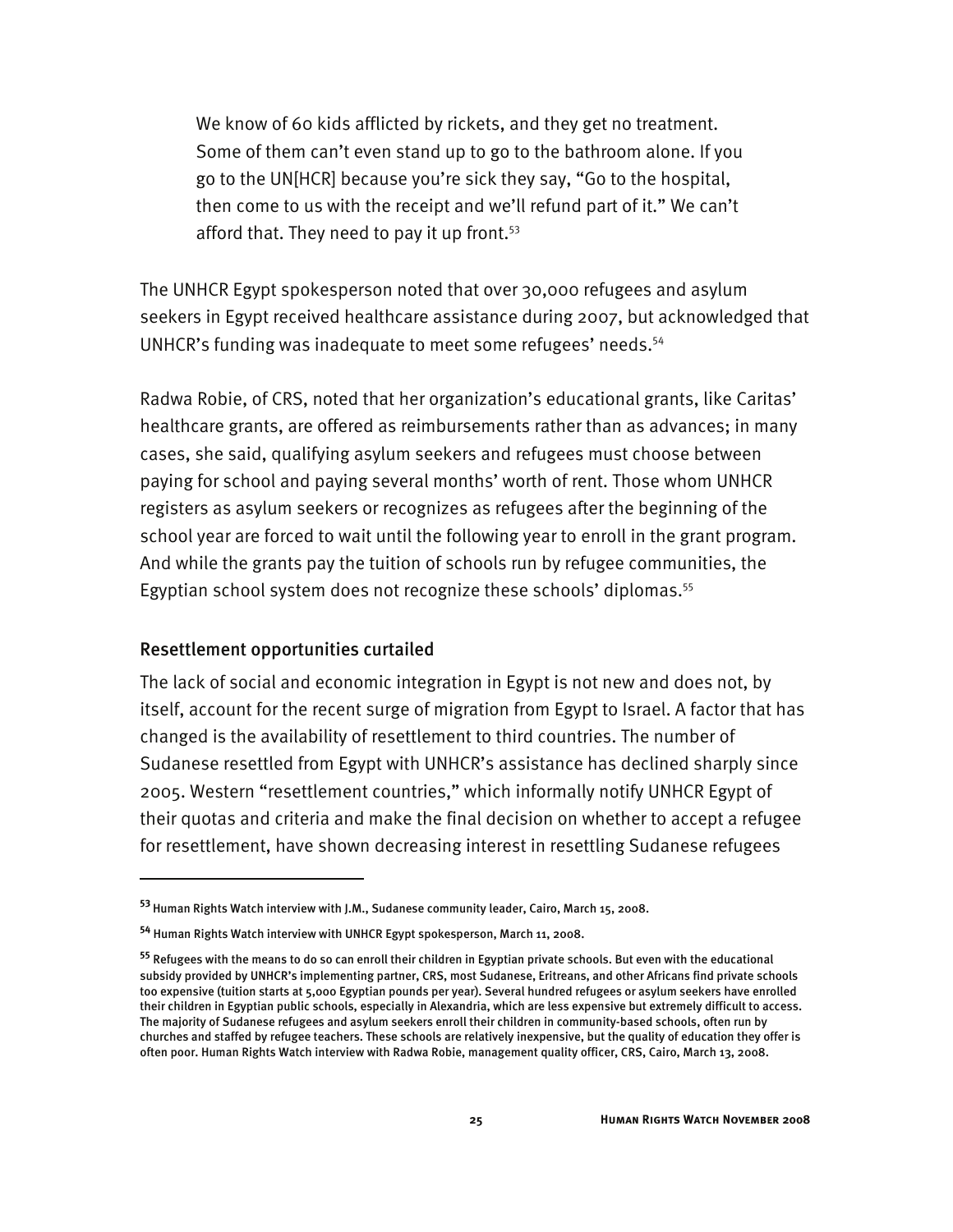from Cairo after the January 2005 signing of the Comprehensive Peace Agreement between the Khartoum government and the Sudanese People's Liberation Movement/Army. The leading resettlement country, the United States, resettled 2,759 Sudanese from Cairo in 2004, 1,540 in 2005, 1,088 in 2006, and 312 in 2007.<sup>56</sup>

Behind the drop in availability of resettlement is a well-intentioned but flawed change of approach by UNCHR. Normally, when an individual approaches UNHCR, she is first registered as an asylum seeker and later has her asylum claim thoroughly adjudicated. If she is found to have a valid claim she is recognized as a refugee and may then be eligible for resettlement. In June 2004, after the May 26 ceasefire between the government of Sudan and the SPLM/SPLA, UNHCR Egypt ceased conducting refugee status determination for all Sudanese asylum seekers, a decision subsequently renewed every six months.57 Whereas recognized refugees received "blue cards," UNHCR began providing all Sudanese—including Darfuris with "yellow cards" to designate them as asylum seekers.<sup>58</sup> By thus granting Sudanese temporary protection, UNHCR sought to give them a modicum of protection against arrest, detention, and deportation. If UNHCR had continued to process their cases, it would probably have found many not to qualify as refugees due to a fundamental change of circumstances in Southern Sudan. It would have closed their cases, and they would be subject to immigration enforcement in Egypt. UNHCR's policy thus protected persons from Southern Sudan against deportation. However, it does not afford Darfuris the refugee status—and the possibility of being referred for resettlement to a third country—that their cases might merit if UNHCR were to adjudicate their claims.

Today, UNHCR Egypt conducts full refugee status determination only for individuals identified by a "needs-based" assessment that begins during their initial registration or through referrals. According to the UNHCR Egypt spokesperson,

-

**<sup>56</sup>**RPC/ Report Statistician/WO 22474 Sudan Arrivals from Egypt FY 1995 through 2008, as of 23 June 2008. Data extracted from Worldwide Refugee Admissions Processing System (WRAPS), US Department of State, Office of Admissions, Refugee Processing Center, Bureau of Population, Refugees, and Migration, June 23, 2008.

**<sup>57</sup>**Azzam, "A Tragedy of Failures and False Expectations," p. 10.

**<sup>58</sup>**Human Rights Watch interview with UNHCR Egypt spokesperson, March 11, 2008. According to the spokesperson, "After the 2005 peace agreement, Southern Sudanese would have no protection under the 1951 convention. So we stopped RSD [refugee status determination] and gave them all asylum seeker status and yellow cards. Closed files are not an issue for Sudanese now, because that only happens in cases of individual RSD."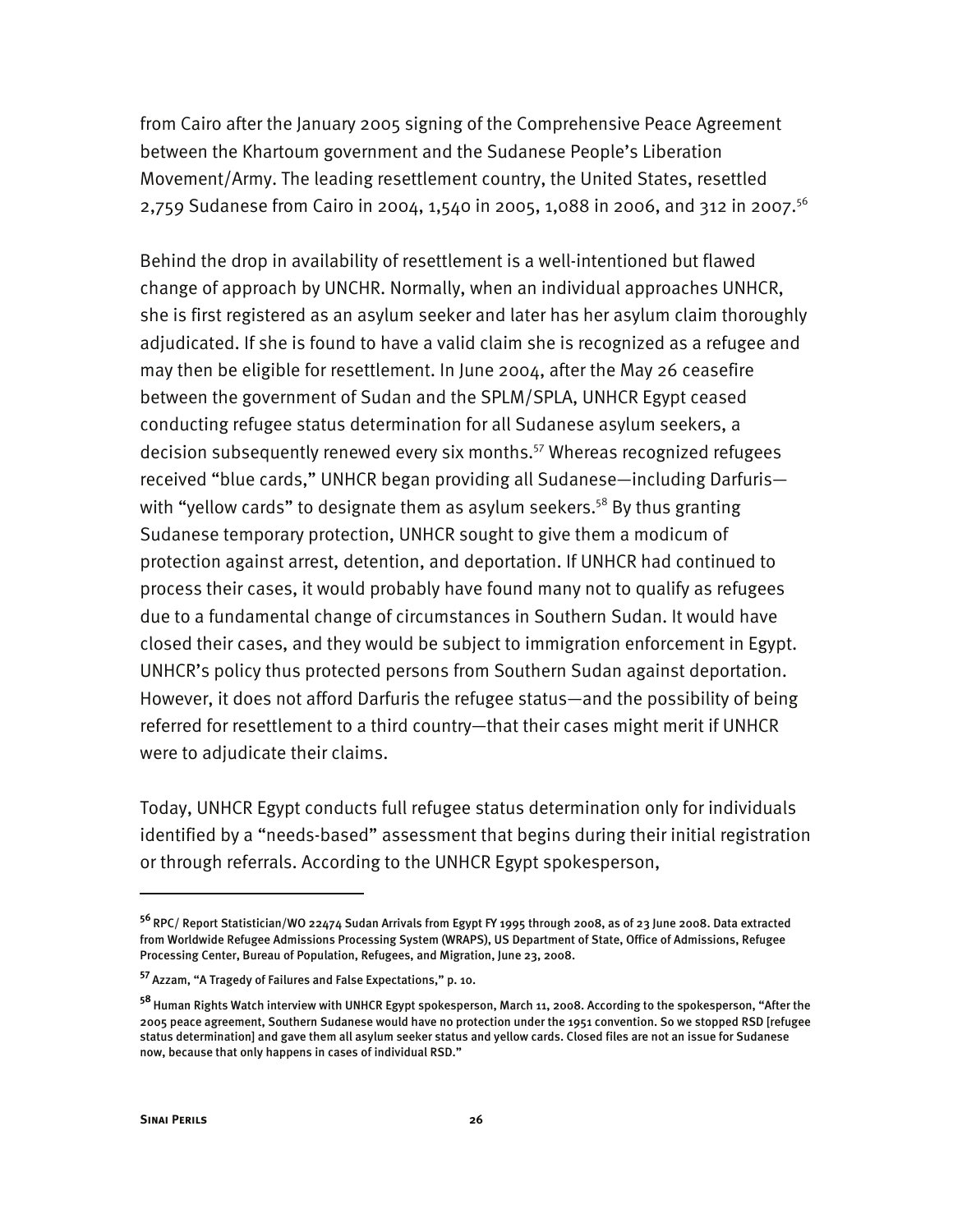Through registration, we continue to screen people for resettlement according to needs-based criteria. These are female headed households, women at risk, people with life-threatening illnesses not treatable in Egypt, or individualized protection problems in Egypt. So both Darfuris and South Sudanese can get resettled if they're identified through the registration process. If they're screened this way they receive individual RSD [Refugee Status Determination] in order to be resettled.<sup>59</sup>

Despite requests for clarification, Human Rights Watch was unable to determine why UNHCR does not "freeze" Southern Sudanese at the asylum seeker level while still granting refugee status to Darfuris.<sup>60</sup> In practice, only a small number of Darfuris or other Sudanese receive full refugee status after being identified through the needsbased assessment procedure.

#### Repatriation not an option

UNHCR provides small cash grants to assist in the voluntary repatriation of asylum seekers and refugees in Cairo who originate from Southern Sudan. In 2007 UNHCR assisted in the voluntary repatriation of more than  $1,645$  Sudanese from Egypt.<sup>61</sup> A UNHCR Egypt official told Human Rights Watch that UNHCR hopes to train voluntary returnees to match job opportunities available in southern Sudan.<sup>62</sup> But several Sudanese in Cairo, citing relatives living in Southern Sudan, said the situation there remains too volatile and dangerous to risk returning.<sup>63</sup> Others said they would consider repatriation but that UNHCR's repatriation assistance grant was inadequate to pay for the journey home, let alone the cost of starting their lives anew.

\* \* \*

j

**<sup>59</sup>** Ibid.

**<sup>60</sup>** Human Rights Watch letter and email to UNHCR Egypt spokesperson, April 5, 2008. Human Rights Watch re-sent the letter on September 16, 2008.

**<sup>61</sup>**UNHCR, "Fact Sheet – Egypt, 2007 / January 2008," on file with Human Rights Watch.

**<sup>62</sup>**Human Rights Watch interview with UNHCR Egypt spokesperson, March 11, 2008.

**<sup>63</sup>**Human Rights Watch interviews with A.P., M.P., and J.M., Cairo, March 15, 2008. A surge of violence in Abyei, Southern Sudan, in May 2008 seems to lend substance to their fears. See Nicholas D. Kristof, "Africa's Next Slaughter," New York Times, March 2, 2008, http://www.nytimes.com/2008/03/02/opinion/02kristof.html? r=1&oref=slogin (accessed March 3, 2008).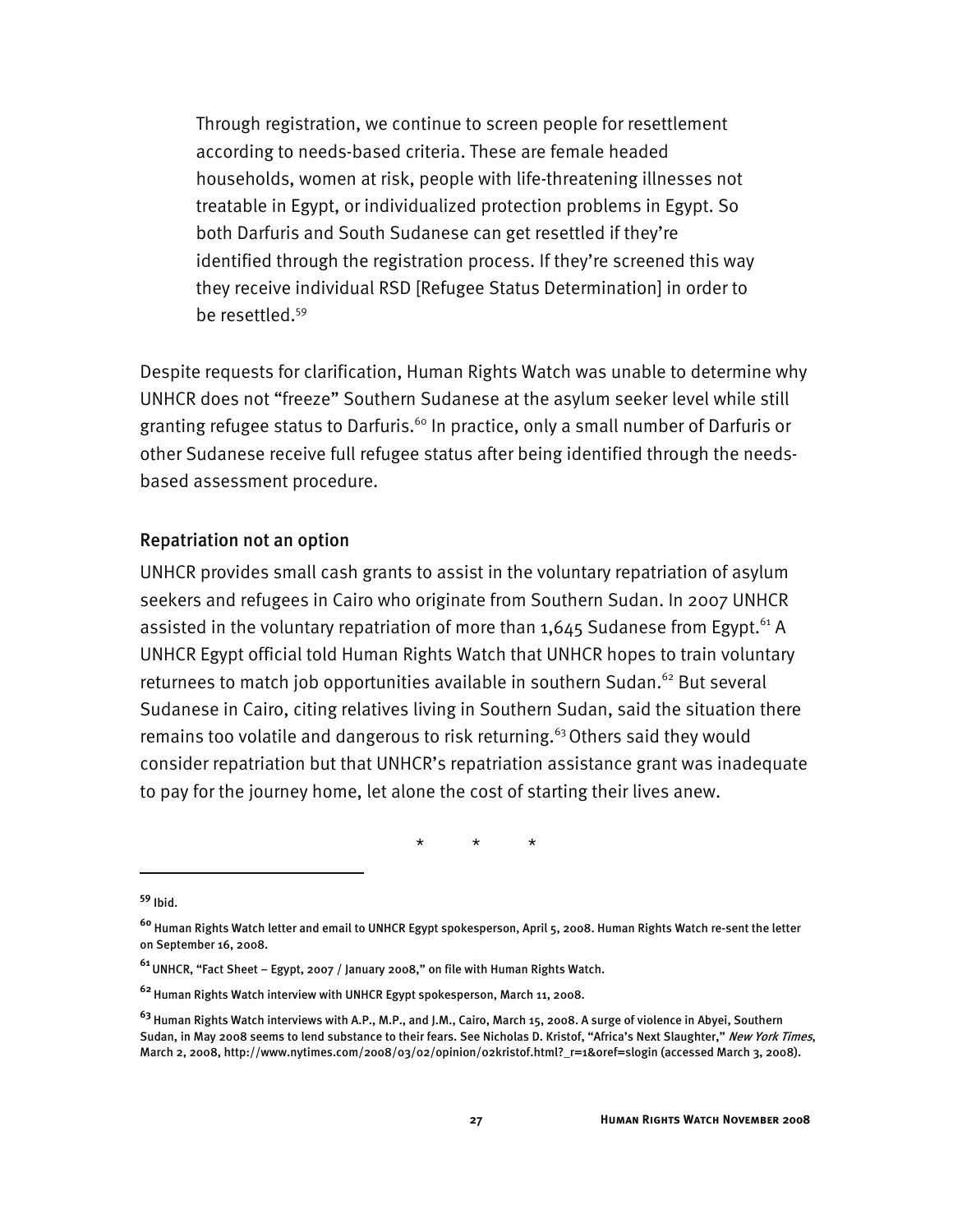A southern Sudanese community leader in Cairo summed up the reasons people in his community were leaving for Israel.

We don't have the right to be in Egypt and work or to live decently, and if we went back [to Southern Sudan] we don't know what we'd find; everything that we had there was destroyed. The UN says that Southern Sudan is now at peace and they won't take us [for resettlement]. But there is no infrastructure there, there are still landmines and militias fighting, and rebel movements. There is no way for the government in Southern Sudan to protect anyone who returns. And we can't go to other Arab countries. This is why people are going to Israel. If America or Canada or Australia were next door we'd go there. But Israel is it.<sup>64</sup>

### Horn of Africa Refugees and Asylum seekers

Unlike the Sudanese who undertook the journey to Israel, the majority of Eritreans spent relatively little time in Egypt and do not apply for asylum there.<sup>65</sup>

Eritreans fleeing to Egypt and then to Israel tend to base their subsequent refugee claims on their having evaded the draft for potentially endless and difficult military service, for which the consequence if caught may be mistreatment, torture or execution, or on having experienced persecution as members of an unrecognized religious minority, such as Pentecostals or Seventh Day Adventists.<sup>66</sup> Eritreans who apply for asylum in Egypt or Israel might also have sur place refugee claims that originate due to the act of leaving their country of origin.<sup>67</sup> In addition, the Eritrean

**<sup>64</sup>** Human Rights Watch interview with M.P., Dinka community leader, Cairo, March 15, 2008.

**<sup>65</sup>** UNHCR Israel had registered 2,800 Eritrean asylum seekers as of February 2008; UNHCR Egypt had registered 1,400 by the same date.

**<sup>66</sup>**Human Rights Watch interview with Michael Kagan, senior fellow in human rights law, American University in Cairo, March 10, 2008.

**<sup>67</sup>** The Eritrean government has publicly taken the position that people who leave Eritrea for whatever reason do so as a result of a CIA plot to undermine and destroy the government by luring the country's population away. "Interview: Eritrean leader blames CIA plot for youth exodus," Reuters, May 13, 2008, http://www.reuters.com/article/latestCrisis/idUSL13745161 (accessed August 30, 2008).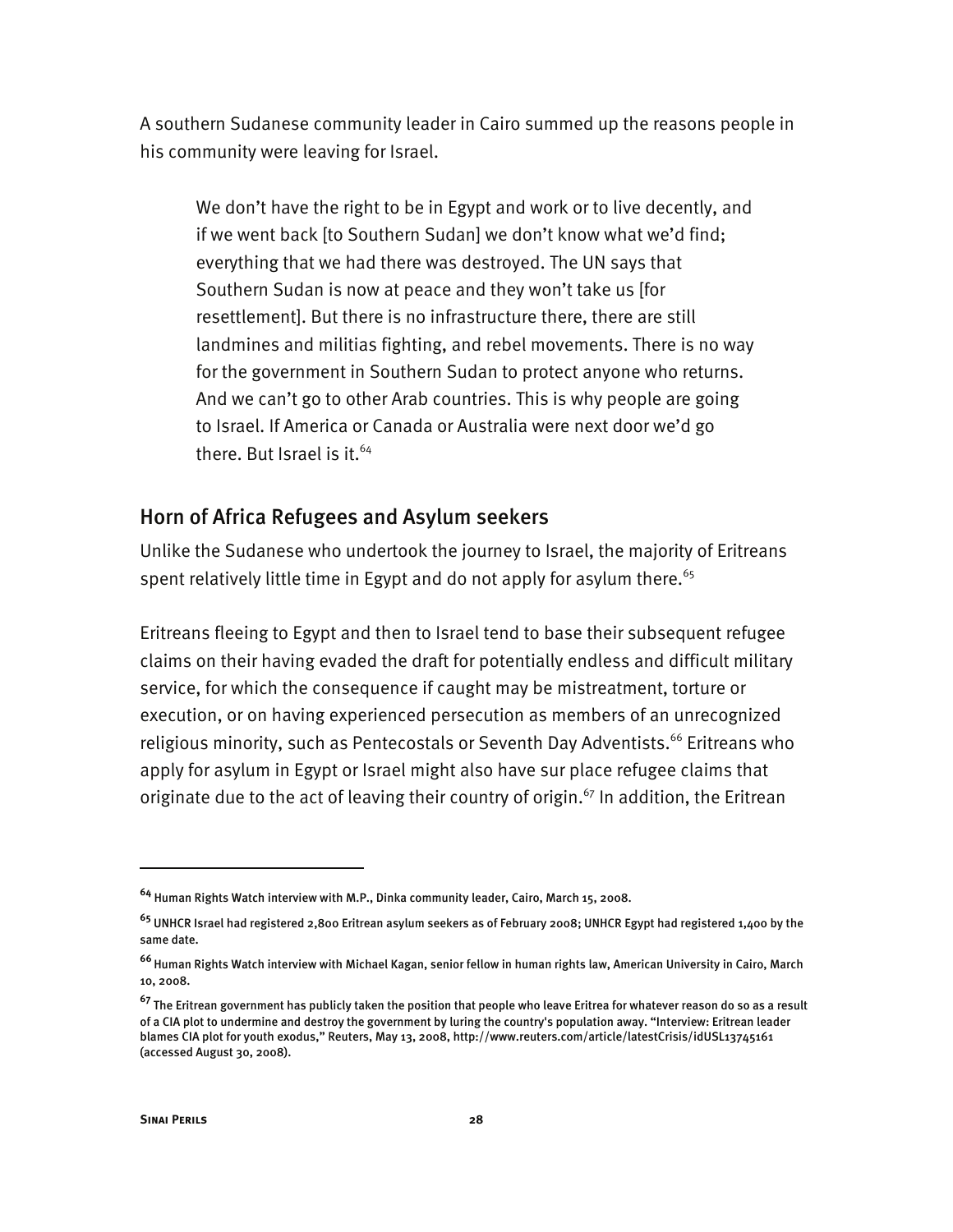government regards Eritreans who apply for asylum elsewhere as traitors; they face the risk of detention and torture if returned.<sup>68</sup>

Eritreans in Israel and Egypt told Human Rights Watch that they must cross each border on their journey clandestinely. While in Sudan they faced the risk of deportation back to Eritrea.<sup>69</sup> One Eritrean detained while attempting to travel through Egypt to Israel told Human Rights Watch,

I left Eritrea because the authorities wanted to imprison me and my husband on account of our faith. My husband was smuggled to Sudan, then I was smuggled afterwards. It cost US\$3000. But I had heard that the Sudanese government wanted to detain people like us and send them back to Eritrea. I stayed in Khartoum for less than a month, because of this problem. Then I was smuggled to Egypt, for around \$800.70

(Egypt's deportation of Eritreans en masse is described in Chapter VI.)

From Sudan, some Eritrean migrants crossed on foot into Egypt, traveling at night.<sup>71</sup> Once in Egypt, Eritrean migrants generally attempt to travel to Cairo, where the majority may spend a few days or weeks, in many cases without applying for asylum with UNHCR, before paying middlemen and smugglers to take them to the Sinai border.

Ethiopian refugees reported similar circumstances in Egypt to Eritreans, although Human Rights Watch is not aware of recent cases where Egypt forcibly deported

http://www.un.org/apps/news/story.asp?NewsID=23572&Cr=eritrea&Cr1 (accessed October 3, 2008).

**<sup>68</sup>** Asylum seekers who are sent back to Eritrea face immediate imprisonment. The families of people who leave Eritrea face reprisal at the hands of the government. See also Amnesty International, "Sweden: Deportation / Torture: Jamil Mohamed Burhan," AI Index: EUR 42/001/2008, February 21, 2008, http://www.amnesty.org/en/library/info/EUR42/001/2008/en (accessed October 3, 2008).

**<sup>69</sup>** As of August 2007 there were approximately 130,000 Eritreans in refugee camps in Sudan. Reportedly Eritrean government forces have crossed into Sudan and raided some of the camps. See "Longterm Eritrean refugees in Sudan need durable solution – UN agency," UN News Service press release, August 22, 2007,

**<sup>70</sup>** Human Rights Watch telephone interview with F.T., Eritrean woman detained in Aswan, March 17, 2008.

**<sup>71</sup>** Human Rights Watch interviews with J.R., refugee aid worker, Cairo, March 10, 2008.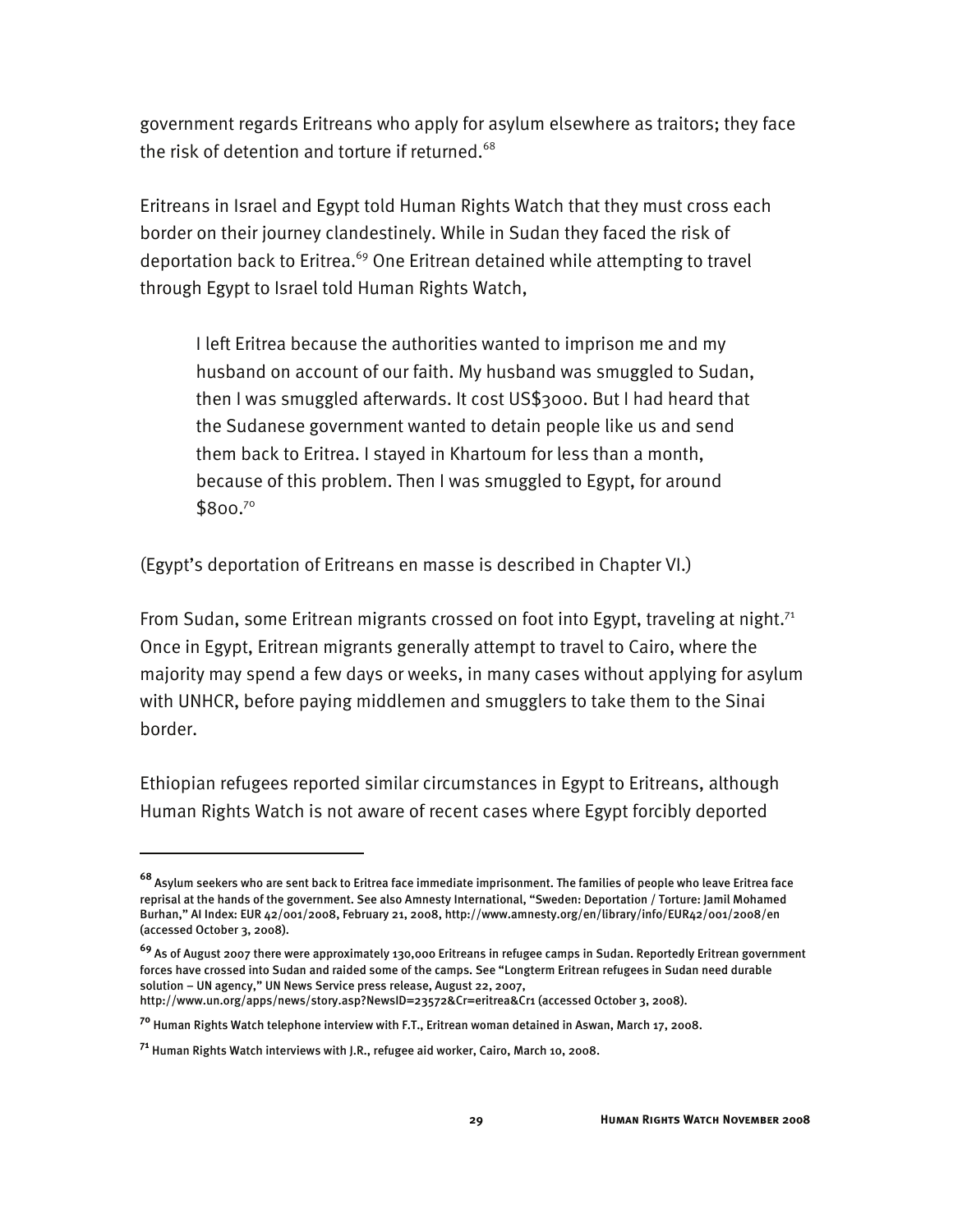Ethiopians to their home country. Ethiopian migrants told Human Rights Watch that they also had to be smuggled through Sudan into Egypt, and had made or were considering the journey to Israel because their community suffers similar problems to those described to us by Sudanese migrants.<sup>72</sup>

-

**<sup>72</sup>** Human Rights Watch interviews with T.M. and S.A., Tel Aviv, February 28, 2008, and G.T., Ethiopian community leader, Cairo, March 17, 2008.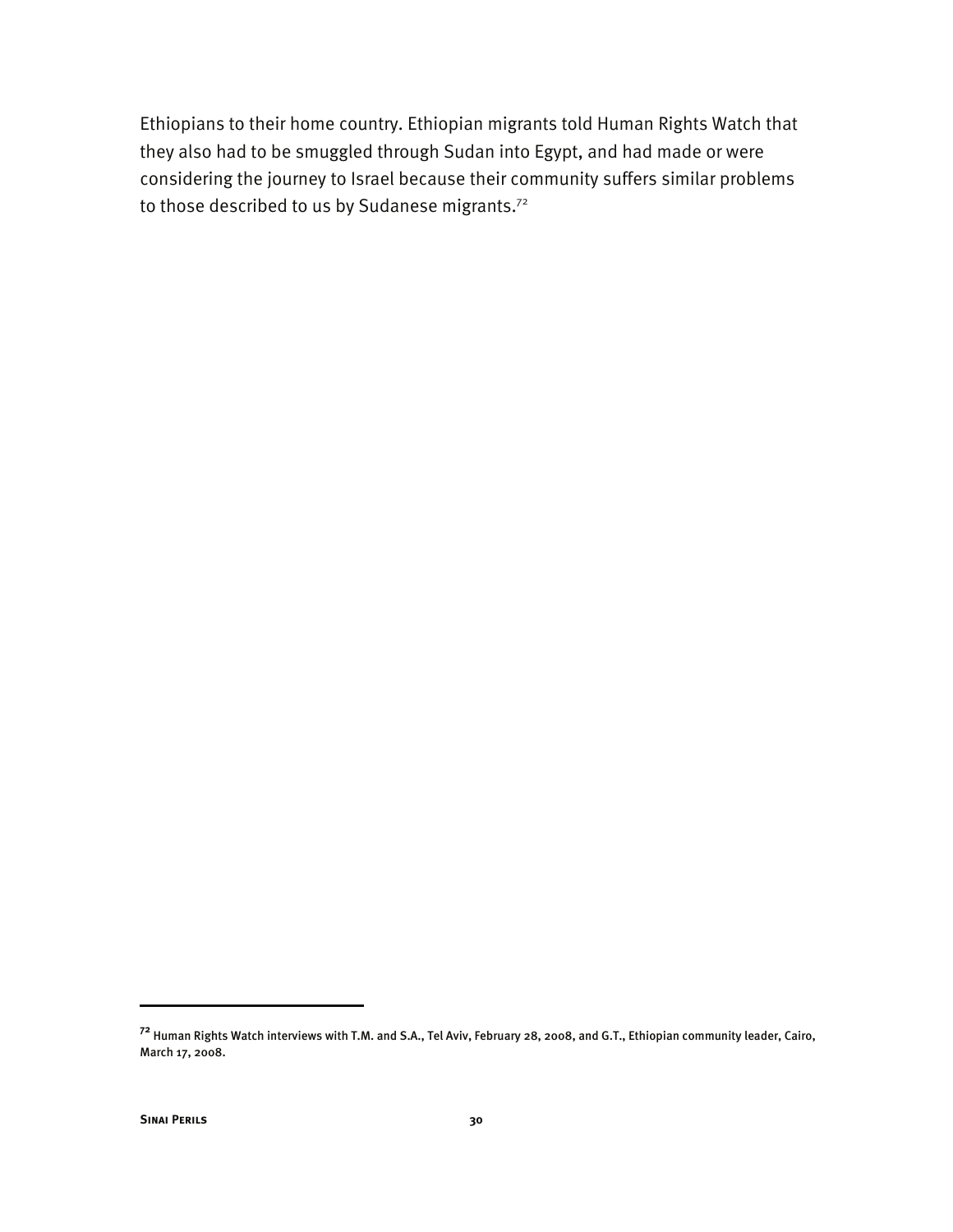# **V. Egypt's Lethal Border Control Policy in Sinai, and Israeli Pressure for Border Control and Returns**

### June 2007: Policies Toughen

j

In late June 2007, Egyptian President Hosni Mubarak and Israeli then-Prime Minister Ehud Olmert, meeting in the Sinai resort of Sharm el-Sheikh, discussed the issue of the increasing numbers of Africans crossing into Israel from Egypt.<sup>73</sup> Olmert stated on July 1 that he had reached an "understanding" with Mubarak on "ways to deal with infiltration into Israel via the Egyptian border."<sup>74</sup> According to Olmert, Egypt agreed

**<sup>73</sup>**UNHCR's position is that coordinated returns between countries are acceptable in principle if credible safeguards are in place, including guarantees of non-refoulement and humane treatment. Human Rights Watch interview with Steven Wolfson, UNHCR liaison, Tel Aviv, March 4, 2008. On June 20, 2007, Sharon Harel, a UNHCR representative, stated to a Knesset committee that Israel should not deport Sudanese to Egypt due to the absence of such safeguards. However, Israeli authorities later claimed, apparently on the basis of statements by Michael Bavli, the head representative of UNHCR in Israel, that UNHCR approved the returns procedure used to forcibly deport the 48 people. The Israeli Ministry of Foreign Affairs, in a statement on its website titled "MFA Newsletter: Behind the Headlines: Israel and the Darfur refugees" (which was later taken down), claimed that "the 46 [sic] infiltrators returned to Egypt" were returned "in accordance with the Olmert-Mubarak agreement, under the supervision of the UN Refugee Agency, and on condition they would not be returned to Sudan" (screenshot of Israeli MFA website dated August 23, 2007, on file with Human Rights Watch). In a submission to the Israeli High Court of Justice dated September 9, 2007, lawyers for the State of Israel cited a letter from Bavli, dated July 23, to support their argument that returns to Egypt did not "require any legal order or any procedure, as long as it is coordinated with Egypt, on the basis of the aforementioned understandings, according to which Egypt is obligated to secure the lives and the safety of the infiltrators who would be returned to its territory … We add that this position is the same as UNHCR's position." (Quoted in letter from Anat Ben Dor, Tel Aviv University Refugee Law Clinic, and Yonatan Berman, Hotline for Migrant Workers, to Mr. Radhouane Nouicer, Director of the Middle East and North Africa Bureau, UNHCR Geneva, September 13, 2007, copy on file with Human Rights Watch.) Bavli's letter, as quoted in the State's submission, stated that based on Egypt's agreement not to return refugees to their state of origin, "there is no reason which prohibits Israel from barring entry (even if only as an emergency step in a situation which is getting out of hand)." The letter compared "the agreements that have been reached between the prime minister and the president of Egypt on the issue of the continued passage of asylum seekers" to other formal agreements on cross-border movements of people, like those between the US and Canada. Michael Bavli, UNHCR, letter to Israeli state attorney Yochi Ganessin, Ministry of Justice, July 23, 2007, copy on file with Human Rights Watch. The letter was in line with Bavli's prior statements to policymakers. The Israeli newspaper *Haaretz* reported that at a meeting chaired by Prime Minister Olmert on July 1, 2007, Bavli "warned that unless the wave of refugees is not stemmed in the south, 'the ability of the UN to deal with the influx of refugees will collapse. It is already terribly behind.'" According to Haaretz, Bavli "made it clear that he is not opposed to the agreement between Olmert and Mubarak for the immediate deportation of the refugees who crossed into Israel from Egypt, as long as Egypt does not then send them back to Sudan." See Reuters and Shahar Ilan, "Egyptian police fire at Sudanese refugees trying to enter Israel," Haaretz, July 4, 2007, http://www.haaretz.com/hasen/spages/878264.html (accessed April 10, 2008). According to an article published by the UN's IRINnews service, Bavli justified the coordinated returns on the basis that "'[y]ou cannot "shop" for asylum' …. 'Asylum is given at the first country the refugee enters. This is not about seeking the most comfortable state.'" See "ISRAEL-SUDAN: Government to turn back refugees at border," IRINnews, July 4, 2007, http://www.irinnews.org/Report.aspx?ReportId=73078 (accessed May 4, 2008). In a second letter, dated September 20, 2007, after Israel forcibly deported 48 people, Bavli reversed this position, writing that no bilateral agreement on returns existed. Michael Bavli, letter to Yochi Ganessin, September 20, 2007, on file with Human Rights Watch.

**<sup>74</sup>**"PM Olmert holds discussion on infiltrations into Israel via the Egyptian border," Israel Ministry of Foreign Affairs press release, July 1, 2007,

http://www.mfa.gov.il/MFA/Government/Communiques/2007/PM+Olmert+holds+discussion+on+infiltrations+into+Israel+v ia+the+Egyptian+border+1-Jul-2007.htm (accessed June 30, 2008).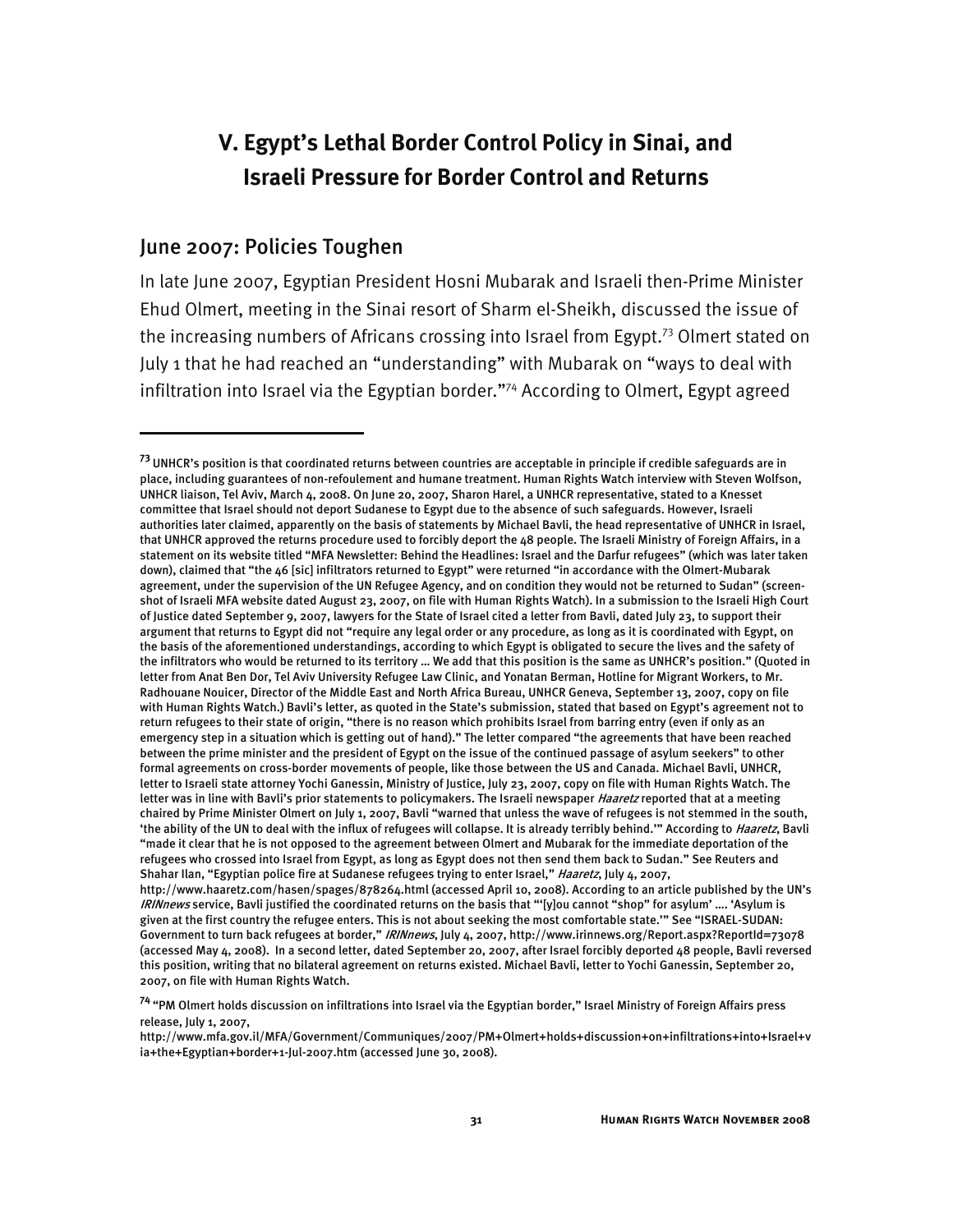"to receive back infiltrators who cross the common border as well as all those who cross it in the future, and will work to prevent future infiltrations from its territory." Israel, he said, would accept "Egyptian assurances regarding their safety." According to Israeli news reports, Egypt agreed to receive hundreds of migrants who had crossed into Israel during the previous six months.75

Days earlier, on June 20, a joint session of Israeli parliamentary committees had discussed the increasing numbers of Sudanese, Eritreans, and Ivorians crossing into the country from Egypt. According to the Israeli newspaper *Haaretz*, a UNHCR representative, Sharon Harel, addressed the session, saying that Israel must not send Sudanese back to Egypt due to the possibility that Egypt would deport them to Sudan, where their lives would be at risk. A member of the Labor party, Avishay Braverman, predicted that Israel would be forced to deport the Sudanese "when the numbers grow," and that Israel, the United States, and Europe should pressure Egypt to absorb Sudanese returnees instead of "spill[ing] their blood" by deporting them."76

Blood was spilled, but on Israel's doorstep rather than in Sudan. Within three days of Olmert's post-Sharm el-Sheikh announcement, what appears to have been the new Egyptian policy to "prevent future infiltrations from its territory" claimed its first victim. On July 4, 2007, Egyptian border police shot and critically wounded a Sudanese man trying to cross the border into Israel south of Rafah.<sup>77</sup> Two-and-a-half weeks later, on July 22, Egyptian border police killed Hadja Abbas Haroun, a 28-yearold Darfuri woman, who was seven months pregnant, as she was trying to cross the border near al-Aouja, 62 miles south of Rafah.<sup>78</sup> The Egyptian commander at the Rafah crossing between Egypt and the Gaza Strip, Col. Amr Mamdouh, speaking with a *Washington Post* reporter about the incident, said that Egyptian border guards

**<sup>75</sup>**Ronny Sofer, "Olmert, Mubarak agree to send infiltrators back to Egypt," YNET, June 28, 2007, http://www.ynet.co.il/english/articles/0,7340,L-3418476,00.html (accessed April 15, 2008).

<sup>&</sup>lt;sup>76</sup> Shahar Ilan and Mijal Grinberg, "Security forces detain 63 African refugees who infiltrated Israel," *Haaretz* (Tel Aviv), June 20, 2007, http://www.haaretz.com/hasen/spages/873065.html (accessed July 1, 2008).

**<sup>77</sup>**Reuters and Ilan, "Egyptian police fire at Sudanese refugees trying to enter Israel," Haaretz.

**<sup>78</sup>**Ellen Knickmeyer, "Flight from Darfur Ends Violently in Egypt," Washington Post, August 19, 2007, http://www.washingtonpost.com/wp-dyn/content/article/2007/08/18/AR2007081801236\_pf.html (accessed April 21, 2008). Human Rights Watch interviewed members of Haroun's family, and Sudanese community leaders in Cairo with personal knowledge of her case, who stated that she was seven months pregnant when she was killed.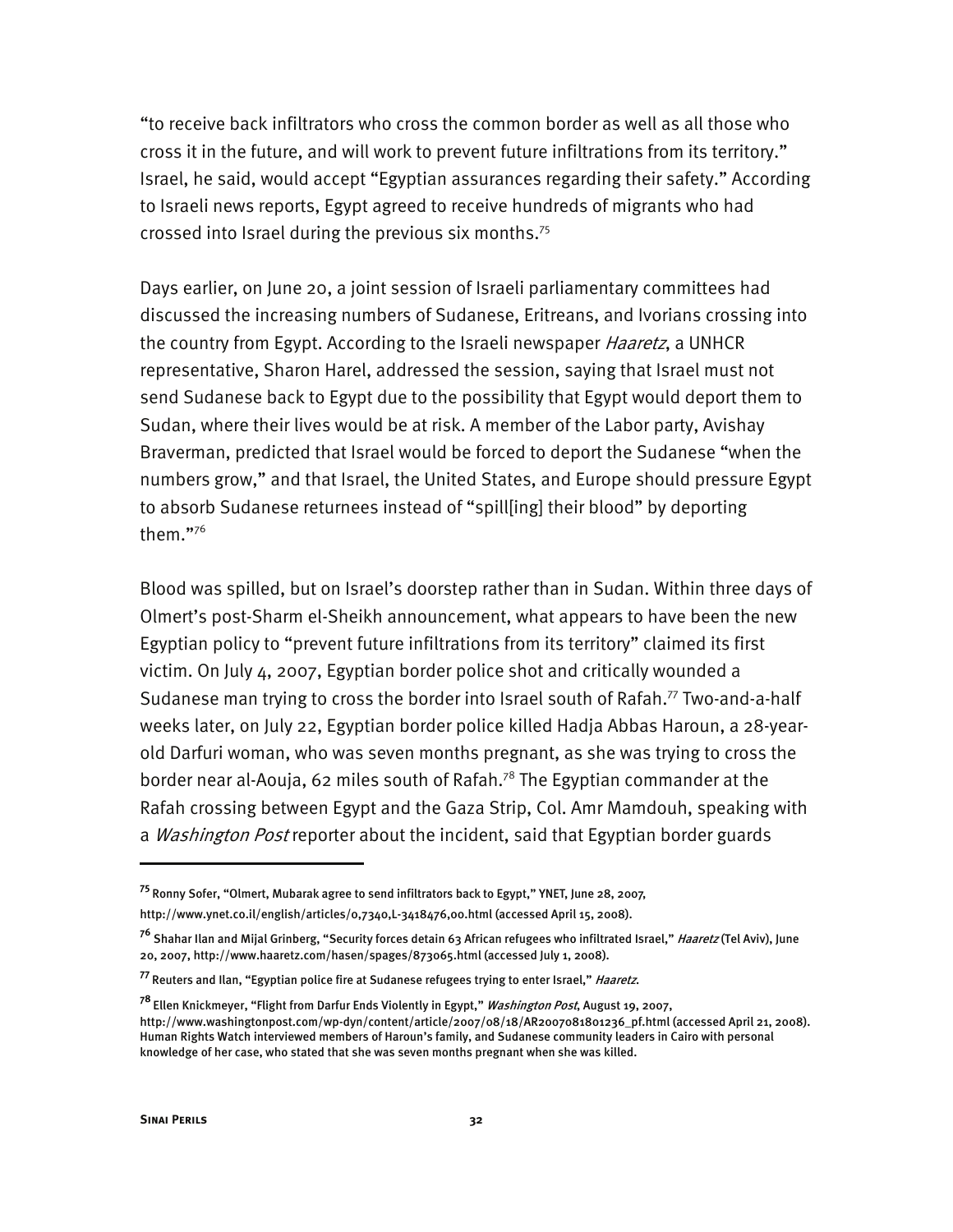shouted "three or four times" at Haroun and her family to stop. "But they refused. So in this case we had to fire shots, warning shots, in the air. In the dark we cannot see the women from the men. And all of them are black."<sup>79</sup>

On the night of August 1, 2007, according to an Israeli news broadcast, Israeli soldiers witnessed Egyptian border police kill four migrants who were attempting to cross the Sinai border into Israel.<sup>80</sup> Israel's Channel 10 Television screened footage from an Israeli Defense Forces (IDF) surveillance video showing the migrants running toward the border. A man the broadcast identified as an Israeli soldier said that he saw Egyptian police "instantly open fire" at the group, apparently killing one man and wounding two others. A fourth reached the border fence, where Israeli soldiers reached out to him but were unable to help him to safety before Egyptian guards got to him and dragged him back. As the Israeli soldiers watched, the Egyptian guards bludgeoned this man and the other wounded migrants to death. "They killed two men with their own hands and sticks and rocks," another Israeli soldier told Channel 10. "We heard them crying and screeching in pain until they died." $81$ 

On August 3, 63 members of the Knesset, Israel's parliament, signed a petition calling on Olmert's government not to deport "refugees" back to Egypt. The petition, citing "the history of the Jewish people and the values of democracy and humanity," said Israel had a "moral duty" to give "protection and shelter" to refugees. <sup>82</sup>

On August 11, Egypt issued an official statement claiming that "Egypt did not agree to re-admit the persons who previously trespassed to Israel through the Egyptian

**<sup>79</sup>**Knickmeyer, "Flight from Darfur Ends Violently in Egypt," Washington Post.

**<sup>80</sup>**"Egypt: Investigate Killing of Sudanese Migrants Attempting to Cross into Israel," Human Rights Watch news release, August 8, 2007, http://hrw.org/english/docs/2007/08/08/egypt16606.htm. The Jerusalem Post and the Associated Press reported that Egyptian border police had killed four migrants. "Egyptians killed 4 Sudanese on border," *Jerusalem Post*, August 2, 2007, http://www.jpost.com/servlet/Satellite?pagename=JPost%2FJPArticle%2FShowFull&cid=1186066367980; "Egyptians kill 4 Sudanese at Israeli Border," Associated Press, August 2, 2007, http://www.ynetnews.com/articles/0,7340,L-3433158,00.html (both accessed October 15, 2008). Haaretz reported that three migrants were killed, two instantly and one by being beaten to death. Mijal Grinberg, "MKs oppose the deportation of Darfur refugees back to Egypt," *Haaretz*, August 3, 2007, http://www.haaretz.com/hasen/spages/889300.html (accessed October 15, 2008).

**<sup>81</sup>**"Egyptians killed 4 Sudanese on border," Jerusalem Post; "Egyptians kill 4 Sudanese refugees at Israeli border," Associated Press. According to Israeli refugee lawyers, the television station has refused to release the surveillance video, which reportedly includes footage of the killings. Human Rights Watch interview with Anat Ben Dor, instructor, University of Tel Aviv Refugee Rights Clinic, and Yonatan Berman, attorney, Hotline for Migrant Workers, February 26, 2008.

**<sup>82</sup>**Grinberg, "MKs oppose deportation of Darfur refugees back to Egypt," Haaretz; "MKs behind Darfur refugees," YNET, August 3, 2007, http://www.ynetnews.com/articles/0,7340,L-3433224,00.html (accessed October 15, 2008).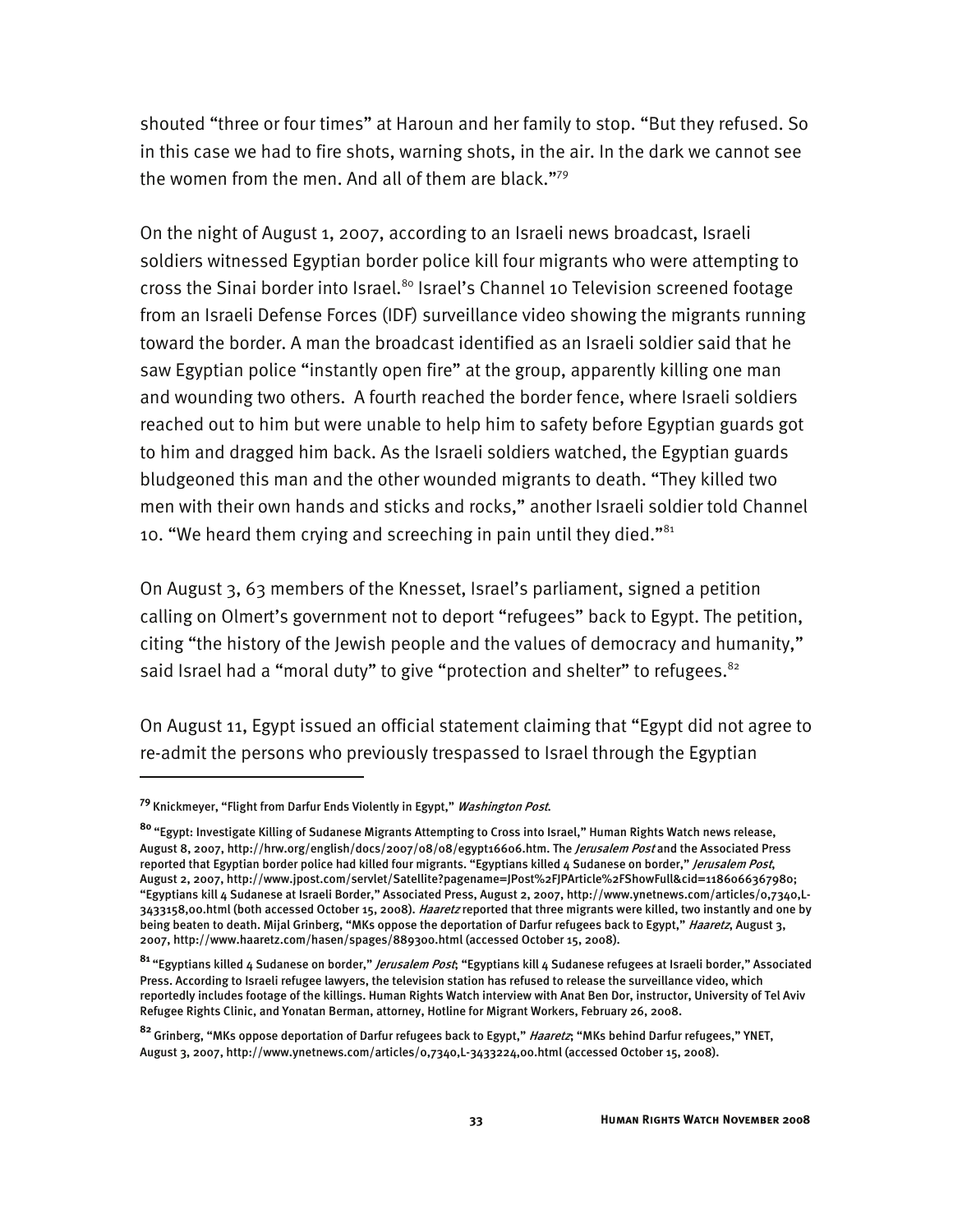borders, affirming that Egypt officially conveyed to Israel that it is not obligated to receive any non-Egyptian citizen who has illegally trespassed to Israel."<sup>83</sup>

The Israeli government's overall response to the recent African arrivals has been incoherent.<sup>84</sup> Some officials have argued that most border-crossers should be treated harshly. The newspaper *Haaretz* reported that at a meeting of officials on February 24, 2008, Prime Minister Olmert requested Israel's defense minister Ehud Barak, "to relax Israel's policy … to make it easier for border troops to open fire on people trying to cross into Israel illegally." Barak rejected Olmert's recommendation.<sup>85</sup>

# Egypt's Efforts to Justify Lethal Force at the Border

Between July 2007 and October 2008, Egyptian border forces killed at least 33 migrants at or near the Sinai border with Israel and wounded scores of others.<sup>86</sup> The actual numbers may be higher, since news media may not learn of all the shootings, many of which occurred in remote desert areas in a closed military zone. The Egyptian government has not released official figures on the number of fatalities. In addition, these figures do not account for persons who may have died later from injuries sustained in an encounter on the border. "We are wondering about our people who crossed the border," a Sudanese church leader told Human Rights Watch.

**<sup>83</sup>** "Israel: Halt Summary Expulsion of Sudanese Migrants: Unknown Fate Awaits Sudanese Fleeing From Darfur," Human Rights Watch news release, August 24, 2007, http://hrw.org/english/docs/2007/08/22/isrlpa16717.htm; "Egypt warns it won't take back refugees who cross into Israel," Associated Press, August 11, 2007,

http://www.haaretz.com/hasen/spages/892139.html (accessed October 14); Sheera Claire Frenkel, "Cairo warns it won't take back refugees who sneak into Israel," *Jerusalem Post*, August 12, 2007. An English translation of the Ministry of Foreign Affairs statement, "Egyptian efforts to combat trespassing across the international borders with Israel," dated August 11, 2007, is available at http://www.mfa.gov.eg/Missions/canada/OTTAWA/Embassy/en-

GB/Press%20and%20Media/Press\_Releases/borders (accessed April 15, 2008).

**<sup>84</sup>**In addition to the measures discussed, the Israeli government is reportedly also considering constructing a wall along the entire Sinai border, at a projected cost exceeding US\$1 billion. Gad Lior, "New fence on Israel – Egypt border to cost over \$1b," YNET, February 6, 2008 (accessed October 15, 2008).

**<sup>85</sup>**Barak Ravid and Associated Press, "Barak rejects PM call to ease rules of engagement at border," Haaretz, February 24, 2008, http://www.haaretz.com/hasen/spages/957417.html (accessed October 12, 2008).

**<sup>86</sup>** Media reports state that Egyptian police killed 22 migrants in 2008; an additional 10 killings were reported in 2007. See Appendix A of this report for details. On March 16, 2008, the Cairo office of the Sudanese People's Liberation Movement (SPLM) provided Human Rights Watch with a list of four Southern Sudanese and two Darfuris whom the office had verified were killed at the border, but it was not possible for us to determine whether these were additional to cases reported in the media, which often do not name the deceased.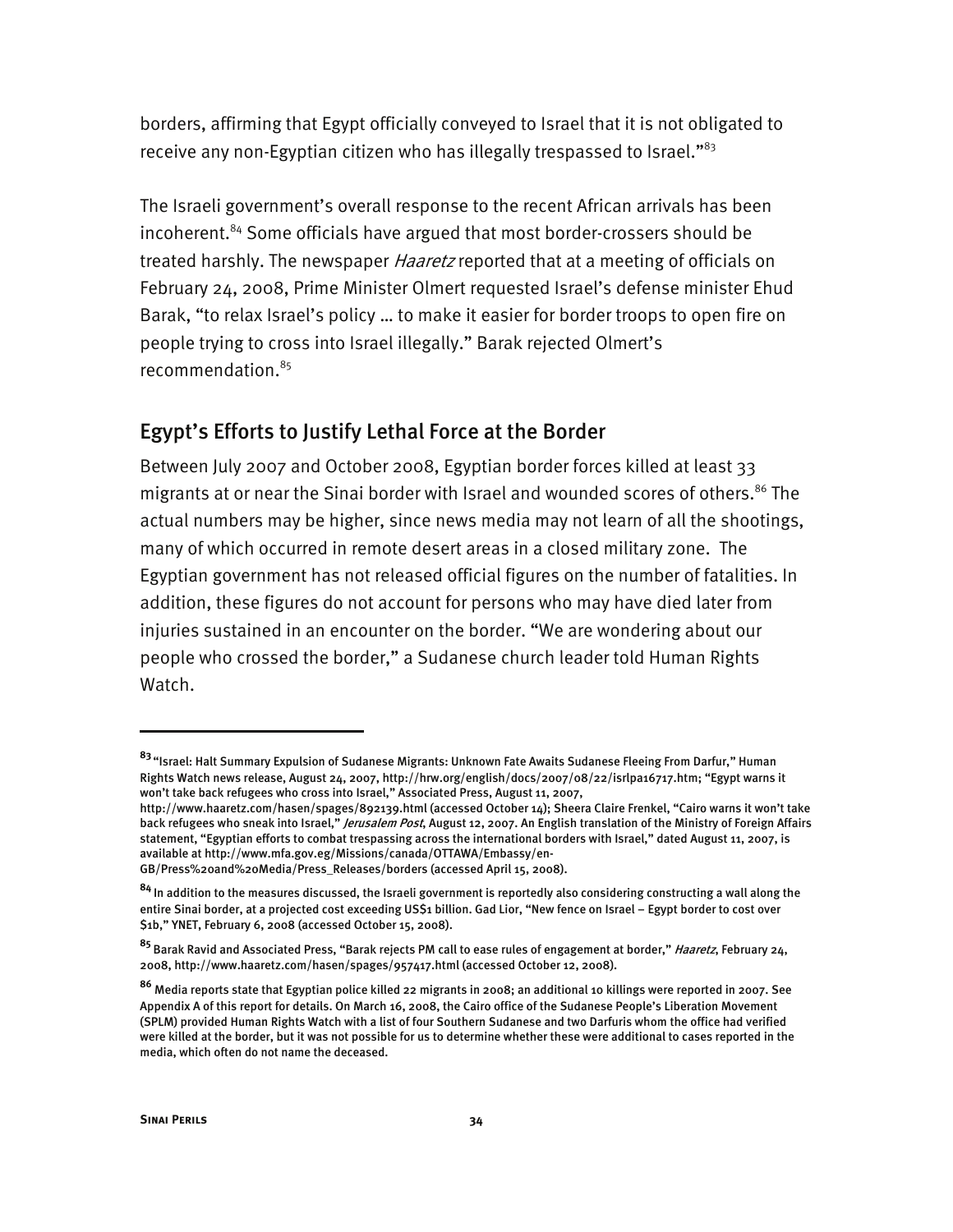In many cases we don't know if someone was arrested or killed. Sometimes the Egyptians contact us if they identify those dead or in jail; but we don't know if this is the majority. Probably it isn't. We only know about the three bodies we have seen with our own eyes. Wik Malong Agiw, a Dinka from Aweil in the Barakatal region, and a lady from Darfur, and an old man from the Nuba mountains who was killed last week. But so many have gone to the border. Where are the rest? $87$ 

In an official statement issued on August 11, 2007, Egypt provided a national security rationale for the use of lethal force:

The number of people trespassing to Israel through the Egyptian-Israeli borders has increased exponentially over the last couple of years. Both countries [should prevent] illegal activities such as trespassing across the borders or smuggling … after the outrageous terrorist attacks on Sinai. Egyptian authorities are combating this growing phenomenon since it jeopardizes security and should be firmly dealt with, especially now there are organized networks that facilitate illegal trespassing.<sup>88</sup>

Egyptian foreign ministry officials reiterated these views to Human Rights Watch in March 2008, commenting that security along the Sinai border was internationally sensitive, with Egypt coming under Israeli and US criticism for failing to prevent weapons smuggling into the Gaza Strip.<sup>89</sup> Further, the officials said, the Egypt-Israel peace treaty of 1979 limits the number of forces Egypt may deploy along the border, and many more would be needed if restrictions were imposed upon their ability to use lethal force. These officials told Human Rights Watch that Egypt was allowed to deploy only 750 armed personnel along the border.

**<sup>87</sup>**Human Rights Watch interview with M.P., Dinka community leader, Cairo, March 15, 2008.

**<sup>88</sup>**Ministry of Foreign Affairs, "Egyptian efforts to combat trespassing across the international borders with Israel." See below for a discussion of terrorist bombings in the Sinai and in southern Israel as they relate to border security.

**<sup>89</sup>** Human Rights Watch interviews with Tareq Maaty, March 16, and B.N., March 17, 2008.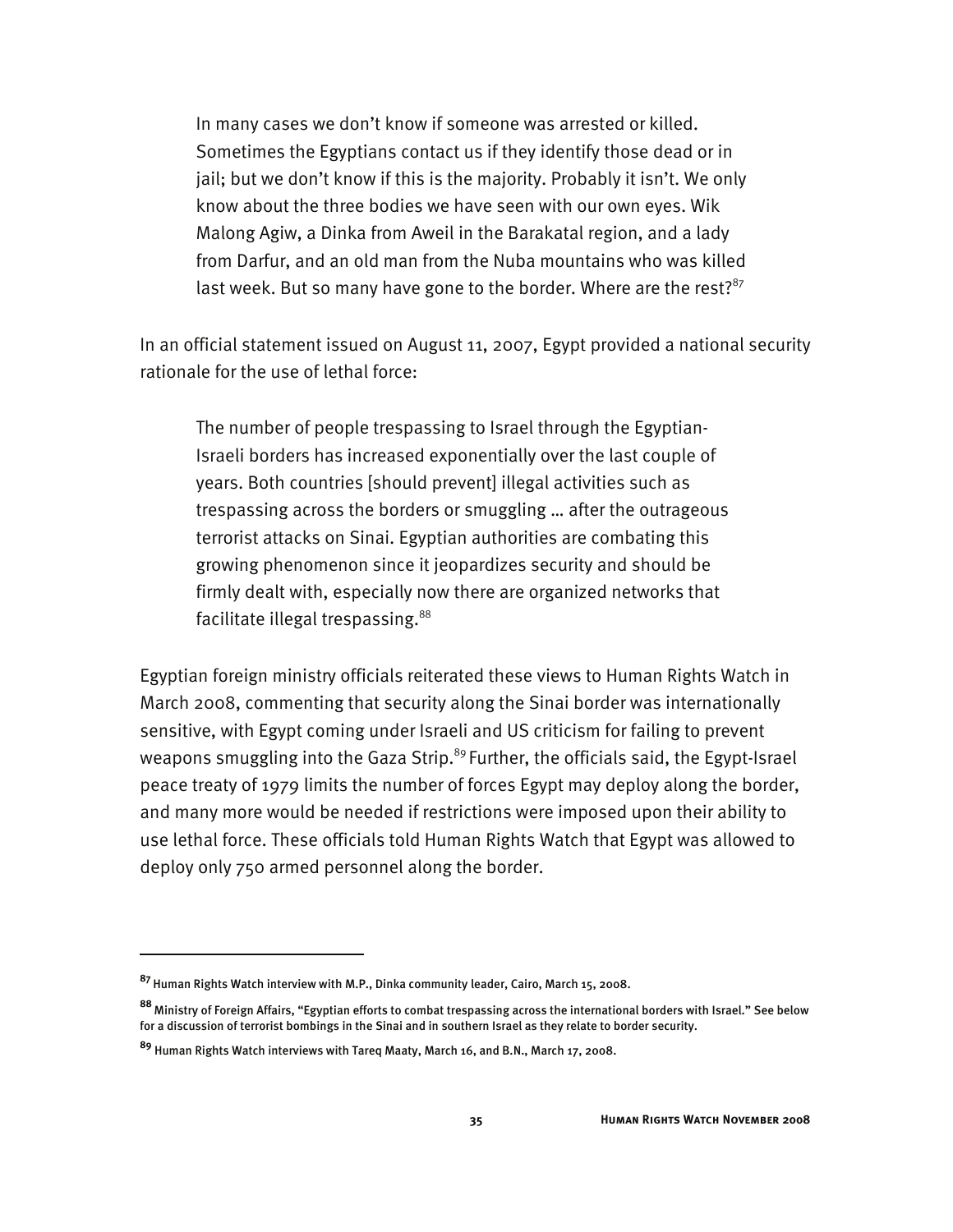However, this figure of 750 refers only to the number of military personnel Egypt is allowed to deploy along the 15-kilometer border with the Gaza Strip, and does not derive from the 1979 peace treaty.<sup>90</sup> There are no international or bilaterally-agreed restrictions on the number of police Egypt can station along the rest of the 266 kilometer border with Israel. Under the 1979 peace treaty, an unspecified number of Egyptian police share control of the Egyptian border zone ("Zone C") of the Sinai peninsula with a Multinational Force and Observers (MFO).<sup>91</sup>

Egyptian officials have claimed that Egyptian border forces are justified in shooting at persons in the border security zone on several terrorism-related grounds. The August 2007 statement refers to the terrorist attacks against tourist and other sites in the Sinai between 2004 and 2006. At one point Egypt linked these terrorist bombings to Palestinian groups based in the Gaza Strip, but persons arrested by Egyptian security forces in connection with those attacks were mainly if not exclusively Egyptians, including three persons sentenced to death by an Egyptian tribunal in connection with the Taba bombings of October 2004.<sup>92</sup> Officials have also referred to the possible route of Gaza-based Palestinians intent on carrying out attacks inside southern Israel, and indeed one and possibly all three suicide bombers who attacked the southern Israeli cities of Eilat and Dimona in 2007 and 2008, respectively, came from the Gaza Strip and crossed into Israel via the Sinai border.<sup>93</sup> Egypt could argue that tight security is needed along the entire border to

**<sup>90</sup>** On August 28, 2005, Egypt reached an agreement with Israel allowing the deployment of a new military contingent comprising 750 soldiers along the Philadelphi Road bordering the Gaza Strip. International Crisis Group (ICG), "Egypt's Sinai Question," Middle East/North Africa Report N°61, January 30, 2007,

http://www.crisisgroup.org/library/documents/middle\_east\_\_\_north\_africa/egypt\_north\_africa/61\_egypts\_sinai\_question.p df (accessed October 1, 2008), p. 6. The agreement was amended on July 11, 2007—see Multinational Force and Observers (MFO) website, http://www.mfo.org/1/4/28/base.asp (accessed May 12, 2008)

**<sup>91</sup>** The MFO currently consists of approximately 3,000 military and civilians and 1,900 observers. The MFO also monitors the deployment of the 750 Egyptian troops along the Gaza–Egypt border. Ibid.

**<sup>92</sup>** "Egypt: Terrorism Trial Shows Serious Flaws," Human Rights Watch news release, December 12, 2006,

http://hrw.org/english/docs/2006/12/13/egypt14829.htm; "Egypt: Halt Execution of Accused Taba Bombers," Human Rights Watch news release, June 11, 2007, http://www.hrw.org/english/docs/2007/06/11/egypt16131.htm. From October 2004 to April 2006, five terrorist attacks occurred in the Sinai—three against tourist resorts in Taba, Sharm el-Sheikh, and Dahab, and two against the Multinational Force and Observers. Egyptian officials attributed the attacks to a single terrorist organization called Tawhid wa Jihad (Oneness and Struggle) allegedly linked to Palestinian Islamist organizations and comprised of Bedouin and Palestinian-descended Sinai residents. One study warned that this "official version of events" should be "treated with caution." See ICG, "Egypt's Sinai Question," p. 3. Police arrested and detained without charge an estimated 3,000 people in northern Sinai in connection with the bombings in Taba in October 2004; many were tortured. Human Rights Watch, Egypt: Mass Arrests and Torture in Sinai, vol. 17, no. 3(E), February 2005, http://hrw.org/reports/2005/egypto205/.

**<sup>93</sup>**In early 2007 a suicide bomber from Gaza crossed into Israel via the Sinai border and killed three civilians in an attack on a bakery in Eilat; the Al-Aksa Martyrs Brigades and Islamic Jihad claimed joint responsibility for the attack and identified the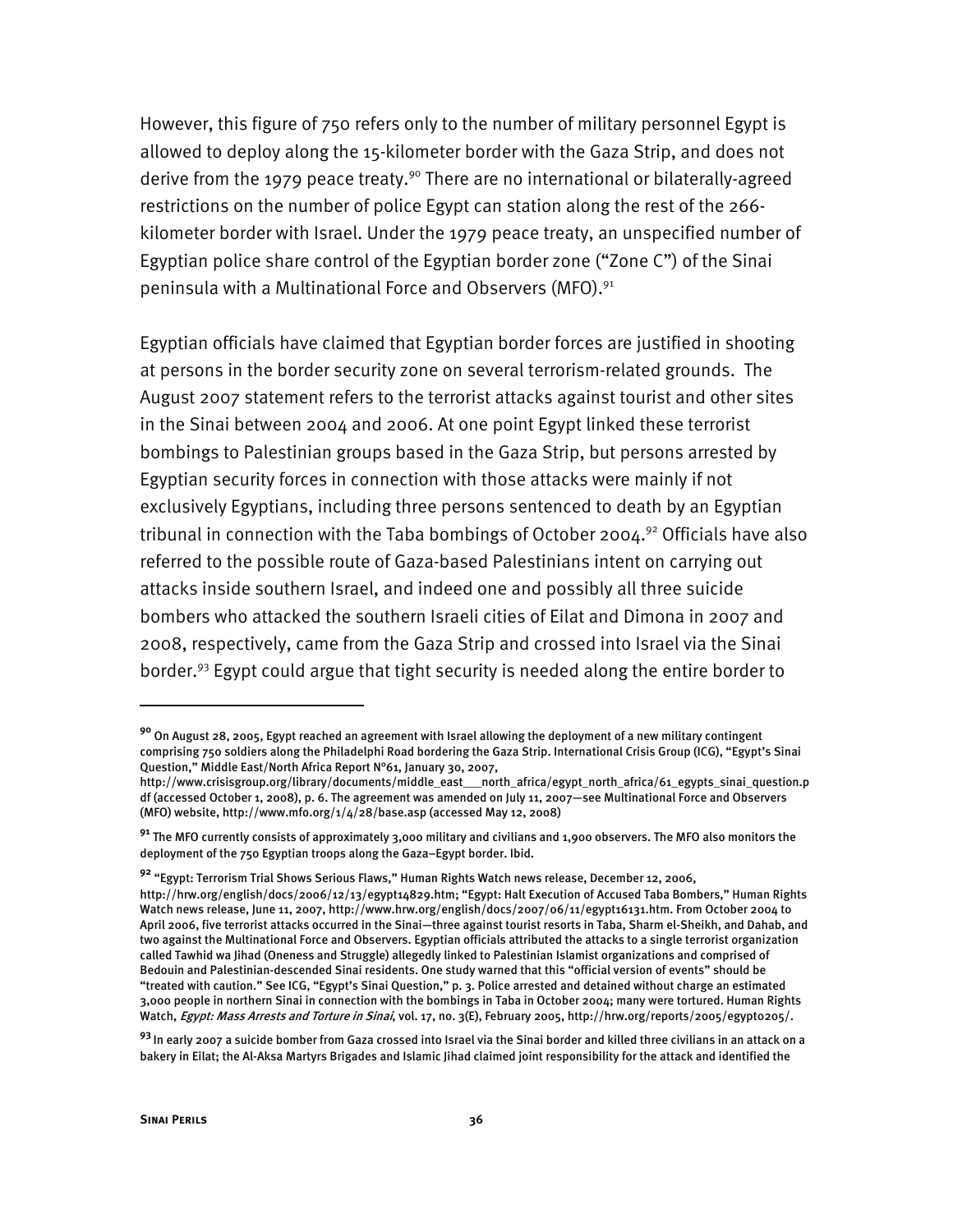apprehend such terrorists, but this does not justify a blanket policy of live fire against all persons who attempt to cross the border. Similarly, heightened Egyptian security concerns along the 14-kilometer long Gaza-Egypt border—due to weaponssmuggling tunnels, clashes between Palestinians and Egyptian border security, and Hamas's breach of the border fence at Rafah—do not justify the use of live fire against migrants and refugees at all points along the rest of the Sinai border.<sup>94</sup>

Egyptian authorities also argue that the phenomenon of migrants and refugees leaving Egypt for Israel is a threat to Egypt's national security because of its alleged connection to transnational organized criminal groups that are involved in smuggling women sex workers and drugs into Israel.<sup>95</sup> Areas south of Egypt's tightly-monitored border with the Gaza Strip are, according to Israeli researchers who have examined the trafficking issue, "a zone of transit for drugs and clandestine migrants and a notorious base for networks bringing women … to work as prostitutes in Israel."96 The authors of the US State Department's 2006 report on human trafficking wrote,

bomber as Muhammad Faisal al-Siksik, age 21, from northern Gaza. Greg Myre, "Suicide Bomb Kills 3 in Bakery in Israel," New York Times, January 29, 2007,

http://www.nytimes.com/2007/01/29/world/middleeast/29cnd-mideast.html?partner=rssnyt&emc=rss&pagewanted=all (accessed October 1, 2008). On February 4, 2008, two suicide bombers attacked Dimona, in the Negev; one blew up his suicide belt, the other died in the attempt. Isabel Kershner, "Suicide Attack in Israel Kills One," New York Times, February 5, 2008,

http://www.nytimes.com/2008/02/05/world/worldspecial/05mideast.html?\_r=2&ref=middleeast&oref=slogin&oref=slogin (accessed October 1, 2008). Both Hamas's military wing and the Fatah-affiliated Al-Aksa Martyrs Brigades claimed exclusive responsibility. Hamas claimed the men came from Hebron in the West Bank, but the Al-Aksa Martyrs Brigades said they came from Gaza, crossed into the Sinai, and thence into Israel. Amos Harel and Mijal Grinberg, "Hamas claims Dimona attack, says bombers came from Hebron," Haaretz, April 2, 2008, http://www.haaretz.com/hasen/spages/951028.html (accessed October 1, 2008).

**<sup>94</sup>**For information about the weapons smuggling tunnels, see, for example, Human Rights Watch, Razing Rafah: Mass Home Demolitions in the Gaza Strip, October 2004, http://hrw.org/reports/2004/rafah1004/. Regarding the shootout in which two Egyptian border guards were killed in Rafah, see Conal Urquhart, "Two Egyptian soldiers killed after Palestinians breach border wall with bulldozer," Guardian (London), January 5, 2006, http://www.guardian.co.uk/world/2006/jan/05/israel (accessed July 13, 2008). For a report that 45 Egyptian policemen were injured in clashes with Palestinians after tens of thousands of Gaza residents streamed into Egypt after Hamas blew up the border wall, see Yusri Mohamed, "Egypt rounds up hundreds of Palestinians in Sinai," Reuters, February 5, 2008.

**<sup>95</sup>**Media reports and interviews with migrants identify smugglers as "Bedouins," although Human Rights Watch cannot confirm the ethnic identity of any smugglers. According to ICG, "four major Bedouin tribes share the border region: the Tarabin, the Tiyaha, the `Azazma and the Ahaywat." ICG, "Egypt's Sinai Question," p. 9.

**<sup>96</sup>** Ibid., citing Nomi Levenkron and Yossi Dahan, Hotline for Migrant Workers, Isha L'Isha – Haifa Feminist Center, and Adva Center, "Women as Commodities: Trafficking in Women in Israel 2003,"

http://www.hotline.org.il/english/pdf/Women\_as\_Commodities\_Trafficking\_in\_women\_in\_Israel\_2003\_Eng.pdf (accessed October 1, 2008).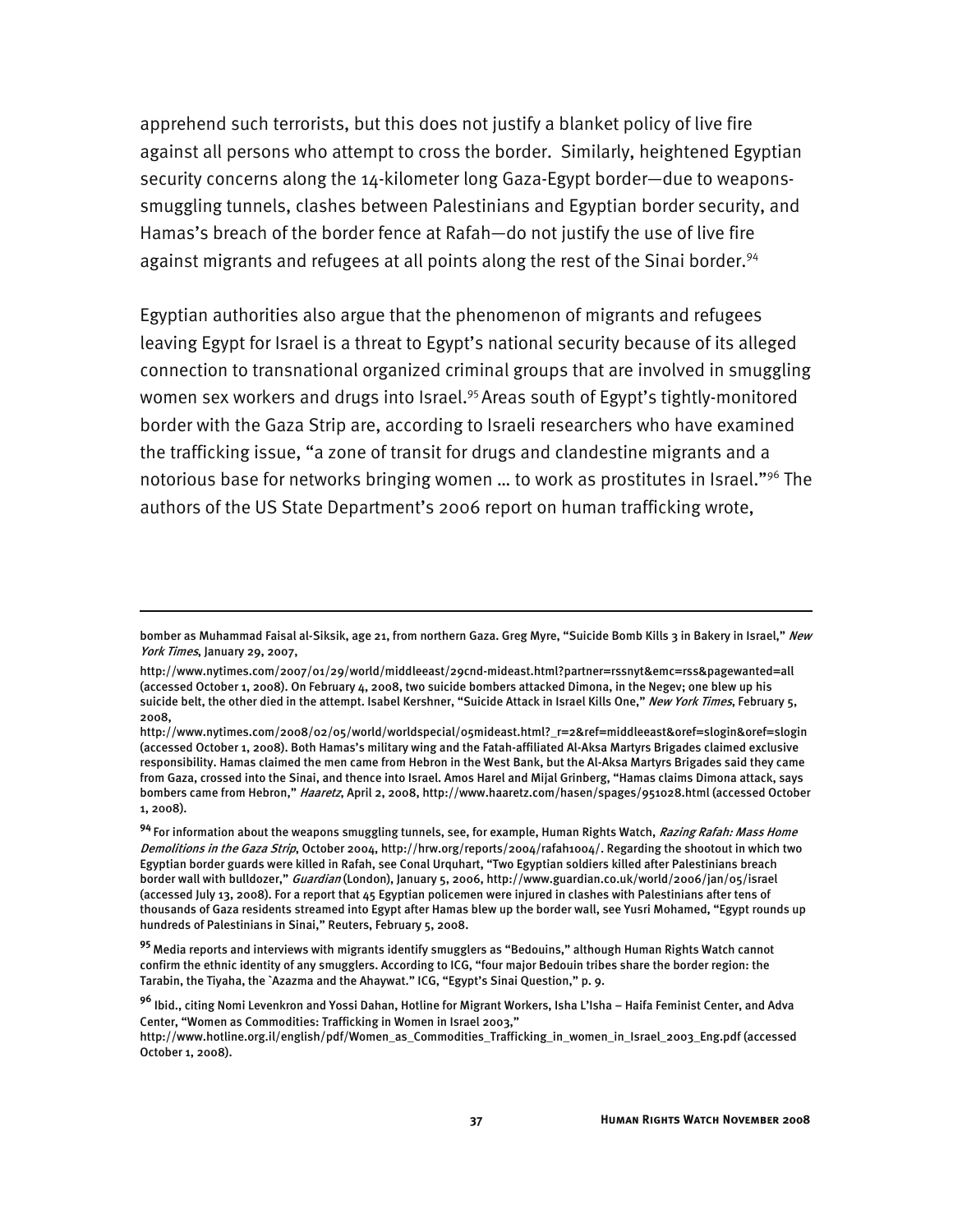Egypt is a transit country for women trafficked from Eastern Europe … to Israel for the purpose of sexual exploitation. These women generally arrive in Egypt through air and seaports as tourists and are subsequently trafficked through the Sinai Desert by Bedouin tribes. Men and women from sub-Saharan Africa and Asia are similarly believed to be trafficked through the Sinai Desert to Israel and Europe for labor exploitation.<sup>97</sup>

Egyptian police have apprehended illegal migrants of diverse nationalities at the Sinai border—including Turks, Georgians, and Chinese—as well as women who may have been victims of trafficking, including Ukrainians and Russians. Egyptian border police are known to have killed one Turk and wounded two others in an October 2007 incident.<sup>98</sup> But otherwise all of the known shooting victims at the border have been African migrants, an imbalance that appears to undermine Egypt's justification of its policy of lethal force as a response driven by the wider phenomenon of trafficking and smuggling in the Sinai.<sup>99</sup> Even if the people being apprehended were traffickers, that would not in itself justify lethal force.

**<sup>97</sup>** US State Department, Office to Monitor and Combat Trafficking in Persons, "Trafficking in Persons Report – 2006: Egypt," June 5, 2006, http://www.state.gov/g/tip/rls/tiprpt/2006/65988.htm (accessed October 1, 2008). The State Department report also asserts that smugglers in the Sinai, "who are very knowledgeable of desert routes and methods of avoiding detection, routinely rape and abuse victims during journeys that can take up to two months to complete." Although none of the migrants who fled or attempted to flee and whom Human Rights Watch spoke with made allegations of sexual or other abuse by smugglers, human rights activists who work with migrants confirmed the State Department's claim. Human Rights Watch interview with Yiftach Milo, Assaf (Israeli NGO), Tel Aviv, February 26, 2008; and Human Rights Watch telephone interview with Elsa Chyrum, Human Rights Concern Eritrea, May 12, 2008.

**<sup>98</sup>**"Turkish migrant shot by Egypt police dies of wounds," Reuters, October 19, 2007.

**<sup>99</sup>**While Egypt argues that its fight against smuggling and trafficking necessitates the use of lethal force, it has failed to take other steps to combat trafficking, including criminalizing human trafficking in line with its international commitments. On March 5, 2004, Egypt ratified the United Nations Convention Against Transnational Organized Crime and the supplemental Protocol to Prevent, Suppress and Punish Trafficking in Persons (Protocol to Prevent, Suppress and Punish Trafficking in Persons, Especially Women and Children, Supplementing the United Nations Convention Against Transnational Organized Crime, G.A. Res. 25, annex II, U.N. GAOR, 55th Sess., Supp. No. 49, at 60, U.N. Doc. A/45/49 (Vol. I) (2001), entered into force September 9, 2003; the UN Convention itself has not yet entered into force.) On July 11, 2007, the Egyptian Council of Ministers agreed to establish a National Coordinating Committee to Combat and Prevent Trafficking in Persons. However, Egypt has still not enacted domestic legislation to give effect to the protocol. In 2007, "for the third year in a row, [it] failed to take any steps" to do so, and "made no efforts to protect trafficking victims."US State Department, Office to Monitor and Combat Trafficking in Persons, "Trafficking in Persons Report – 2007: Egypt," June 12, 2007, http://www.state.gov/documents/organization/82902.pdf (accessed October 1, 2008).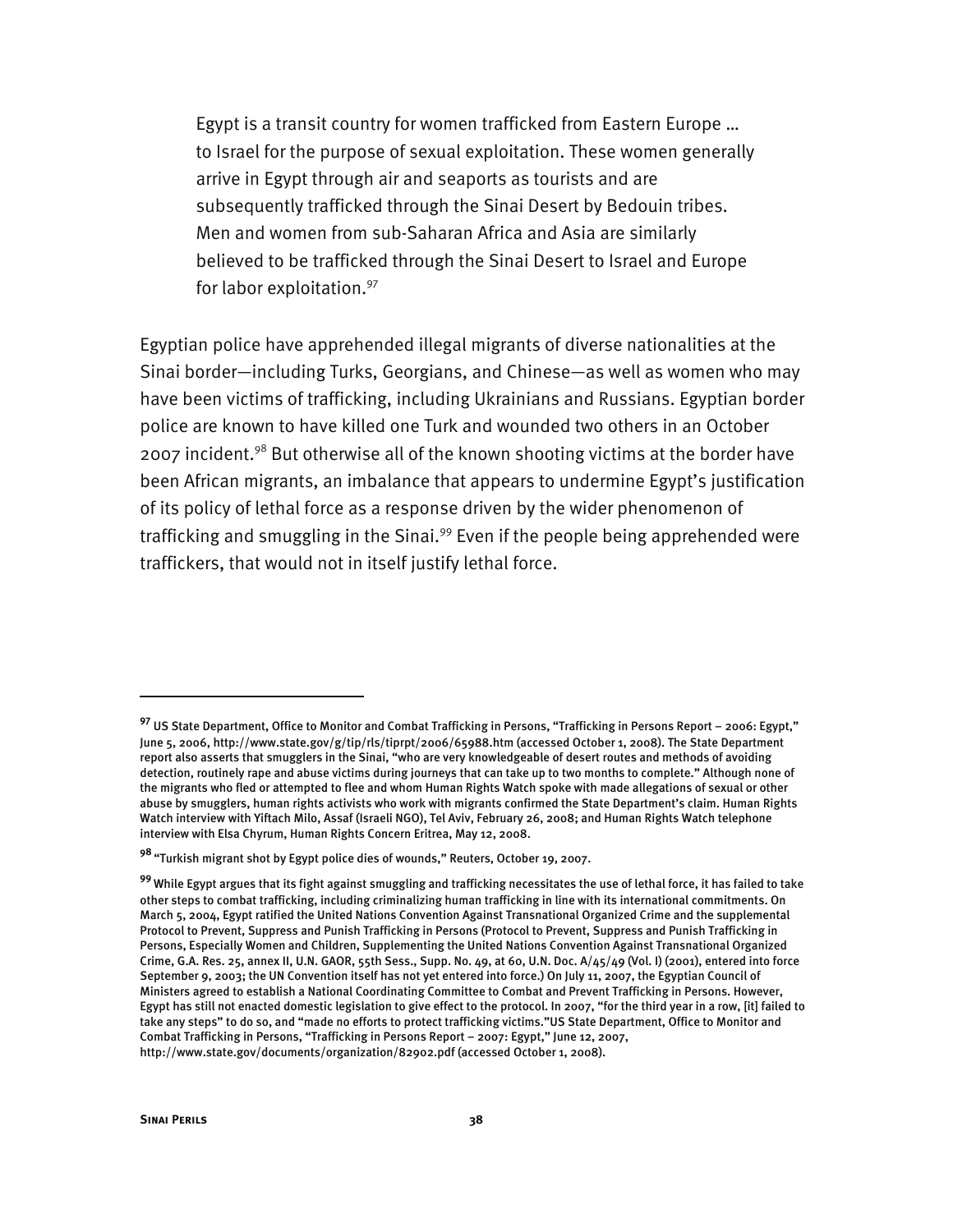# *Egypt in breach of international standards on use of force*

According to a Ministry of Foreign Affairs statement of August 11, 2007, Egyptian and international laws grant the authorities the "right" to "use force to stop illegal trespassing across the borders."<sup>100</sup> Egyptian authorities, it said, provide warnings before using force. "However, some trespassers refuse to stop, in which case the authorities have to deal with them to ensure respect for the law."

Egyptian killings of migrants, asylum seekers, and refugees who attempt to enter Israel violate the International Covenant on Civil and Political Rights, which Egypt ratified in 1982 and which provides, "No one shall be arbitrarily deprived of his life" (article 6). This non-derogable obligation applies with regard to anyone on Egypt's territory or under its jurisdiction. According to the Human Rights Committee, a body of experts mandated to monitor state compliance with the ICCPR, states parties should "take measures to prevent arbitrary killing by their own security forces," and should ensure that laws "strictly control and limit the circumstances in which a person may be deprived of his life by such authorities."<sup>101</sup> Egypt is also a state party to the African Charter on Human and Peoples' Rights (ACHPR), which similarly prohibits the arbitrary taking of life (article  $4$ ).<sup>102</sup>

The UN Basic Principles on the Use of Force and Firearms by Law Enforcement Officials provide guidance in applying these human rights standards to the actions of Egyptian border police. These principles prohibit the intentional lethal use of firearms by law enforcement officials except when "strictly unavoidable in order to protect life" (principle 9). When firearms are used, law enforcement officials must ensure that relatives or close friends of the injured person are notified at the earliest possible moment (principle 5). Governments are obliged to criminally punish the arbitrary or abusive use of force and firearms by law enforcement officials, and are prohibited from invoking "exceptional circumstances," including public emergencies,

**<sup>100</sup>**Egypt Ministry of Foreign Affairs, "Egyptian efforts to combat trespassing across the international borders with Israel," English translation dated August 11, 2007, http://www.mfa.gov.eg/Missions/canada/OTTAWA/Embassy/en-GB/Press%20and%20Media/Press\_Releases/borders (accessed April 15, 2008). According to news reports, the statement was originally released on August 10, 2007.

**<sup>101</sup>**UN Human Rights Committee, General Comment 6, Article 6 (Sixteenth session, 1982), Compilation of General Comments and General Recommendations Adopted by Human Rights Treaty Bodies, U.N. Doc. HRI/GEN/1/Rev.1 at 6 (1994), para. 3.

**<sup>102</sup>** African [Banjul] Charter on Human and Peoples' Rights, adopted June 27, 1981, OAU Doc. CAB/LEG/67/3 rev. 5, 21 I.L.M. 58 (1982), entered into force October 21, 1986, ratified by Egypt March 20, 1984.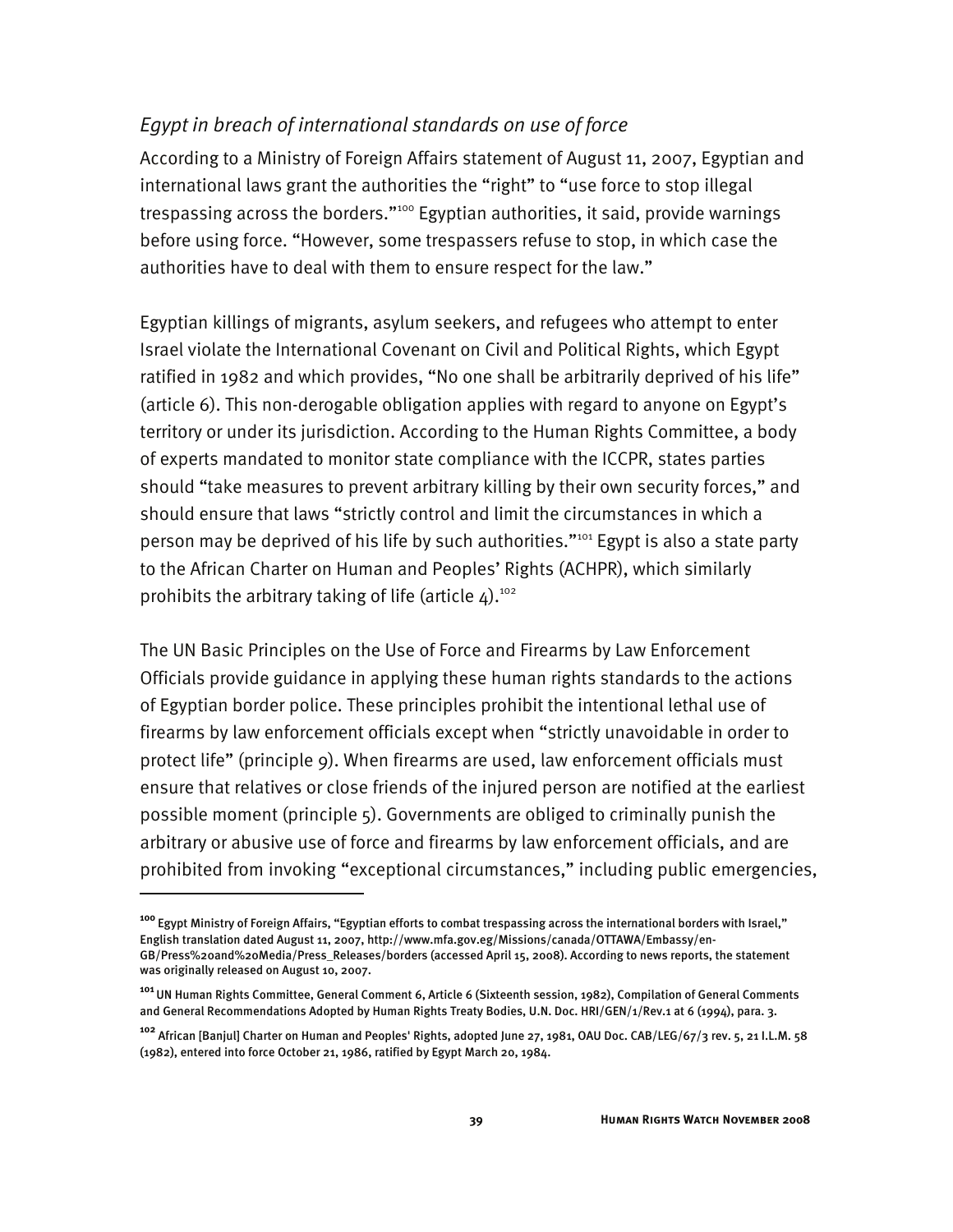to justify any departure from the principles (principle 8). The apparent lack of any official investigation into use of lethal force at the border violates Egypt's obligation to provide redress by investigating these deaths and, where appropriate, prosecuting any persons found responsible for unlawful killings.<sup>103</sup>

Lethal force would be justified only in cases where it is necessary and proportionate to threats to the physical security of border guards. Clearly, in some cases smugglers are armed. One Masalit man from Darfur described receiving his final instructions from the smugglers: "The Bedouin blindfolded us and we walked for two hours, until we heard the Egyptian police talking, and their dogs [barking]. Then he told us, 'You have to cross the border, even if they shoot you. If you come back we will also shoot you.'"104 Human Rights Watch is aware of two reported cases in which Egyptian border police exchanged fire with people-smugglers near the border. On the first occasion, an Egyptian border guard was shot dead when he confronted smugglers leading a large group of migrants approximately 10 kilometers southwest of the Gaza Strip (and a number of kilometers from the border, which lies to the southeast).<sup>105</sup> In another reported exchange of fire, smugglers shot and killed 21-year-old Mohamed Ahmed Hassanein, a conscript in the Egyptian Central Security Forces, about 16 kilometers from Sinai's Mediterranean coast.<sup>106</sup>

Human Rights Watch learned of two other cases where Egyptian police discovered people smugglers near the border. N.A. was traveling with a group of migrants accompanied by three men whom she described as guards and a scout, presumably

**<sup>103</sup>** See, for example, Principles on the Effective Prevention and Investigation of Extra-Legal, Arbitrary and Summary Executions, E.S.C. res. 1989/65, annex, 1989 U.N. ESCOR Supp. (No. 1) at 52, U.N. Doc. E/1989/89 (1989).

**<sup>104</sup>** Human Rights Watch interview with M.A., Tel Aviv, March 2, 2008.

**<sup>105</sup>**"Five wounded as Egyptian guards fire on African refugees on Israel border," Associated Press, December 22, 2007, http://www.haaretz.com/hasen/spages/937127.html (accessed July 13, 2008).

**<sup>106</sup>**"Traffickers kill Egyptian policeman on border," Reuters, August 18, 2008. The Central Security Forces (CSF) were "formed in 1977 to obviate the need to call upon the armed forces to deal with domestic disturbances," and augment Egypt's police force. The CSF are "responsible for guarding public buildings, hotels, strategic sites (such as water and power installations), and foreign embassies … [and] helped direct traffic and control crowds." See Helen Chapin Metz, ed., *Egypt: A Country Study*, Federal Research Division, Library of Congress, 1990, LOC No. DT46 .E32 1991. In addition to these two incidents, some news reports claim smugglers have killed three Egyptian border police, but this appears to be incorrect. On July 7, 2008, news reports first claimed that "masked" smugglers leading migrants into Israel had killed an Egyptian officer. See "Traffickers shoot dead Egypt officer on Israel border," Agence France-Presse, July 7, 2008. However, Israel Army Radio later reported that Israeli soldiers killed the Egyptian officer, Mohamed Farul Ali al-Kersh, when he wandered into Israeli territory and opened fire on the Israeli forces, possibly mistaking them for smugglers. See "Egyptian officer shot dead by Israeli fire," al Bawaba, July 9, 2008, http://albawaba.com/en/news/231398 (accessed August 26, 2008).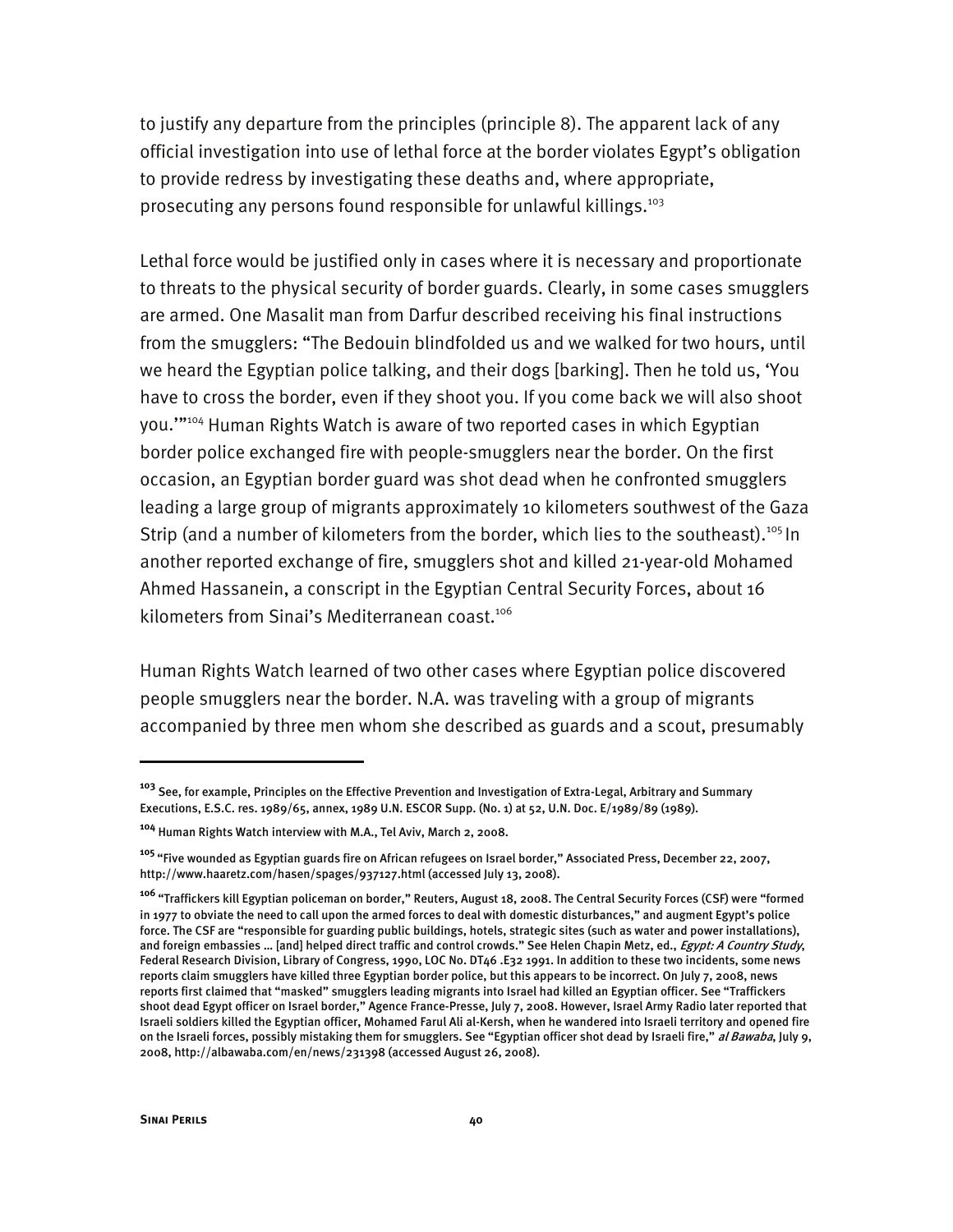smugglers, who fled immediately when Egyptian border forces discovered them: "We were waiting for the man who had gone ahead to scout for us, but before he came back the army [sic] saw him. The two men who were guarding us ran away." Egyptian forces then began firing at the group.<sup>107</sup> In another case, Egyptian forces reportedly shot dead an Egyptian Bedouin man as he tried to help African migrants cross the Israeli border<sup>108</sup>

These cases were, however, exceptions to a larger trend. Egypt's claim that the fight against smuggling networks necessitates border guards' use of lethal force appears questionable in the majority of cases Human Rights Watch investigated, where smugglers were not present when border guards opened fire at migrants. Interviews with refugees, asylum seekers, and migrants show a common pattern whereby smugglers, whom interviewees identified as Bedouins, wait until nightfall, lead the migrants to within walking distance of the border, orient them in its direction, and leave. Human Rights Watch attempted but was unable to interview smugglers. One smuggler told a Reuters reporter that he prudently limited his contact with refugees. Before making the final leg of the journey to the border, he said, "[w]e leave the Sudanese in a Bedouin tent so that if the police arrest them, we're far off."<sup>109</sup>

Human Rights Watch found no evidence to suggest that Egyptian border guards are shooting at migrants because they mistakenly believe them to be dangerous criminals. The migrants and refugees Human Rights Watch interviewed typically attempted to cross the border in large groups of between 10 and 40 or more people, under cover of darkness. Entire families frequently made the crossing. Several refugees and migrants said that border guards were alerted to their presence when young children began to cry. M.M. said he was crossing the border in a group of 37 people when border police heard them.

<sup>&</sup>lt;sup>107</sup> Human Rights Watch interview with N.A., October 6<sup>th</sup> City, Egypt, March 11, 2008.

**<sup>108</sup>** "Egypt kills man at Israel border, 30 migrants held," Reuters, July 12, 2008. Unnamed security sources identified the man as Ahmed Salim Oweid, and said he was shot when he refused police orders to stop. "He was hit twice and died of his wounds," according to the Reuters article, while "a group of African migrants who were with him fled and were being pursued by police."

**<sup>109</sup>**Yusri Mohamed, "Sudan migrants make dangerous desert run for Israel," Reuters, July 11, 2007. The smuggler reportedly gathered migrants in a tent around 15 kilometers south of the Rafah crossing on the Egyptian-Gaza border, then drove them in a small, unmarked truck along routes without police checkpoints to border areas where there are gaps in Egyptian and Israeli security lines. "But our role is limited," the smuggler said. "We just ease their crossing through the barbed wire and into Israeli territory."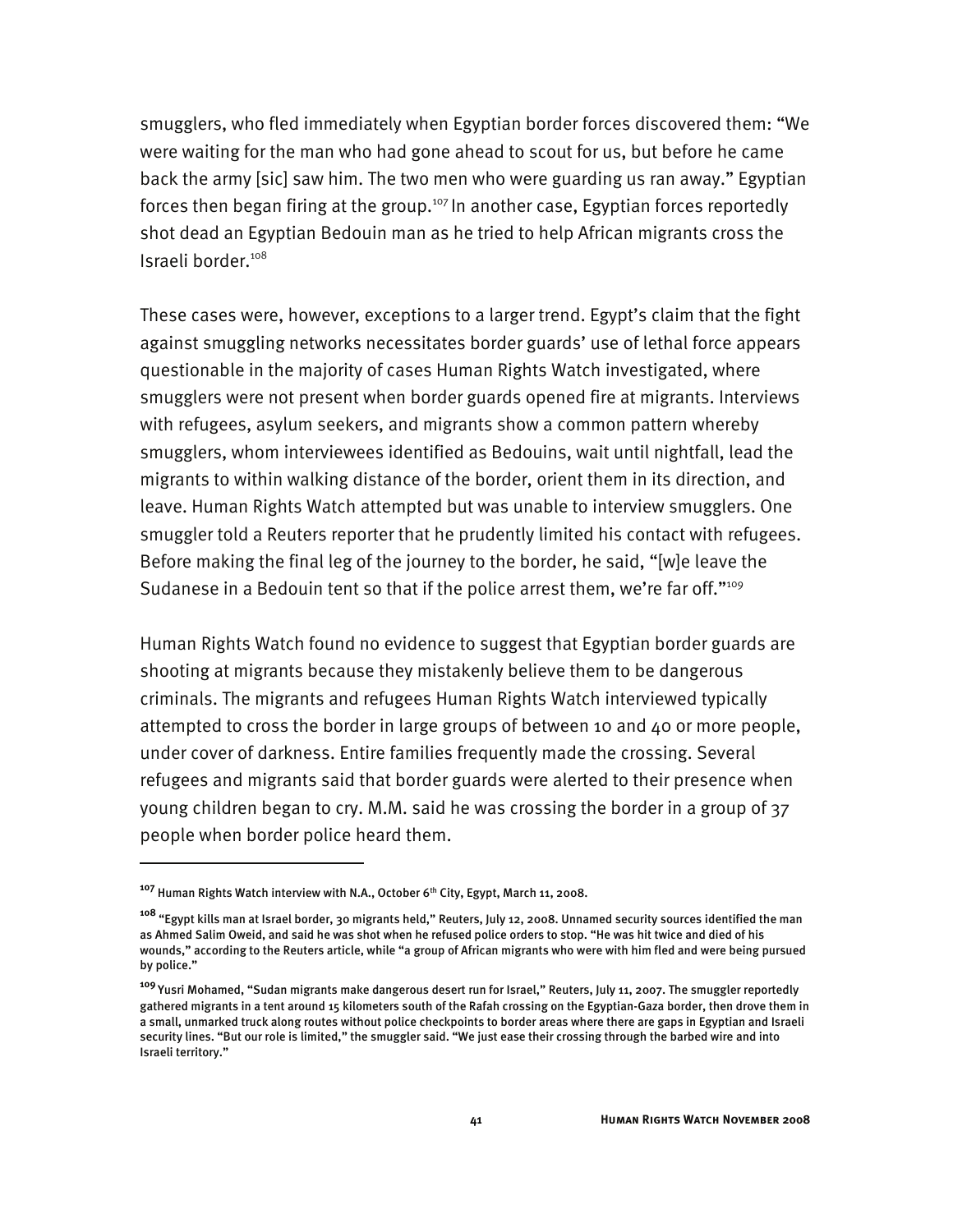It was 8 p.m., and there was no moon, it was blackout. But the soldiers could hear us, they were saying "Ay ay ay!" to scare us. They shouted "Hey, samara [black]!" … I heard the bullets going past, they were shooting at us from both sides.110

In another case, Egyptian border guards began firing at a group of migrants who became visible as Israeli border guards illuminated them. M.B., a 26-year-old Darfuri man who crossed the border on August 28, 2007, recalled,

The Egyptians didn't see us at first, but then the Israelis shined a light on us from their side, and the Egyptians started shooting at us. There were three fences, and I made it past the first two, but at the third one I was shot. They shot me three times. But the Israelis told the Egyptians to stop shooting, they said it in Arabic. And I was lucky because the Israelis called an ambulance after I fell. I couldn't speak for three days.<sup>111</sup>

Further, there is no evidence, and Egyptian officials have not claimed, that in any of the known cases where Egyptian border guards killed or wounded migrants and refugees, they fired in self-defense. N.A., the Darfuri woman quoted above, recalled that Egyptian border forces fired at the group she was traveling with even though they were seated:

[T]he army started shooting at the group of us sitting on the ground. They were shouting, "Do any of you have a gun?" They were firing for a long time. They encircled us. Then dawn came. They checked and there was one dead and five injured. Then they took us to a military camp they took all of us, they took our clothes and our documents and our money. They used our clothes to clean up the blood of the wounded people.<sup>112</sup>

**<sup>110</sup>**Human Rights Watch interview with M.M., Tel Aviv, February 28, 2008.

**<sup>111</sup>**Human Rights Watch interview with M.B., Tel Aviv, March 2, 2008.

<sup>&</sup>lt;sup>112</sup> Human Rights Watch interview with N.A., October 6<sup>th</sup> City, March 11, 2008.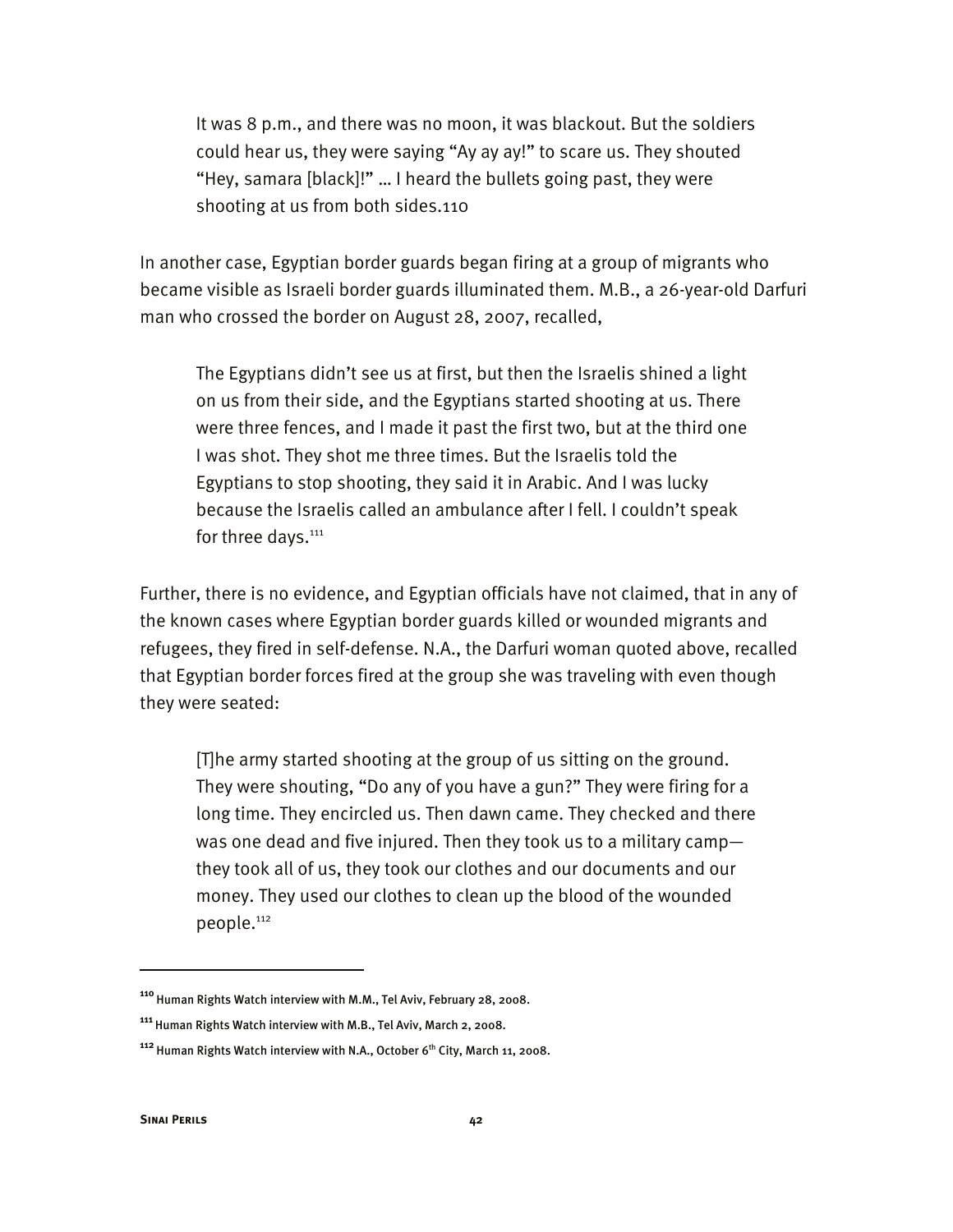In none of the killings has it been shown that the intentional lethal use of force by border police was strictly unavoidable in order to protect life—the only ground permitted for such use in the UN Basic Principles on the Use of Force and Firearms.

Egyptian guards along the Sinai border are apparently under orders to use lethal force against migrants and refugees regardless of whether the latter pose any threat. Egyptian officials have stressed, and some witness accounts confirm, that Egyptian border police follow a common warning procedure before directly targeting people attempting to cross the border. A Southern Sudanese man who crossed the border on February 17, 2008, said,

I could see the police. They shouted, and shot up in the air, then down. I saw someone dead in front of me, his name was Wik. And I saw another person get shot in the legs and in the wrist, when they shot down. Then they brought an ambulance—we saw them loading it up, when we made it across the border. We were watching them put in people—people lying quiet. $113$ 

Such a warning procedure is irrelevant to the legality of lethal force by police in instances other than self defense. In other cases, including the events witnessed by IDF soldiers on August 1, 2007, border guards reportedly opened fire on fleeing migrants without warning. "They just started shooting at us—we were really surprised," said a southern Sudanese man who crossed into Israel in early August, 2007.114 "I saw one man get shot in his leg. Mohammed. He was from Darfur also. I don't know what happened to him [after that]. You don't know what has happened to your friend." Nine of his group of 38 migrants crossed two fences into Israel, where IDF soldiers picked them up.

The approach taken by the Israeli Defense Forces suggests that refugees, asylum seekers, and migrants crossing the Sinai do not present a serious threat to armed border guards. Since 2005, when Sudanese refugees began arriving in Israel via the

**<sup>113</sup>** Human Rights Watch interview with A.D., Tel Aviv, February 28, 2008.

<sup>&</sup>lt;sup>114</sup> Human Rights Watch interview with B.M., Tel Aviv, February 29, 2008.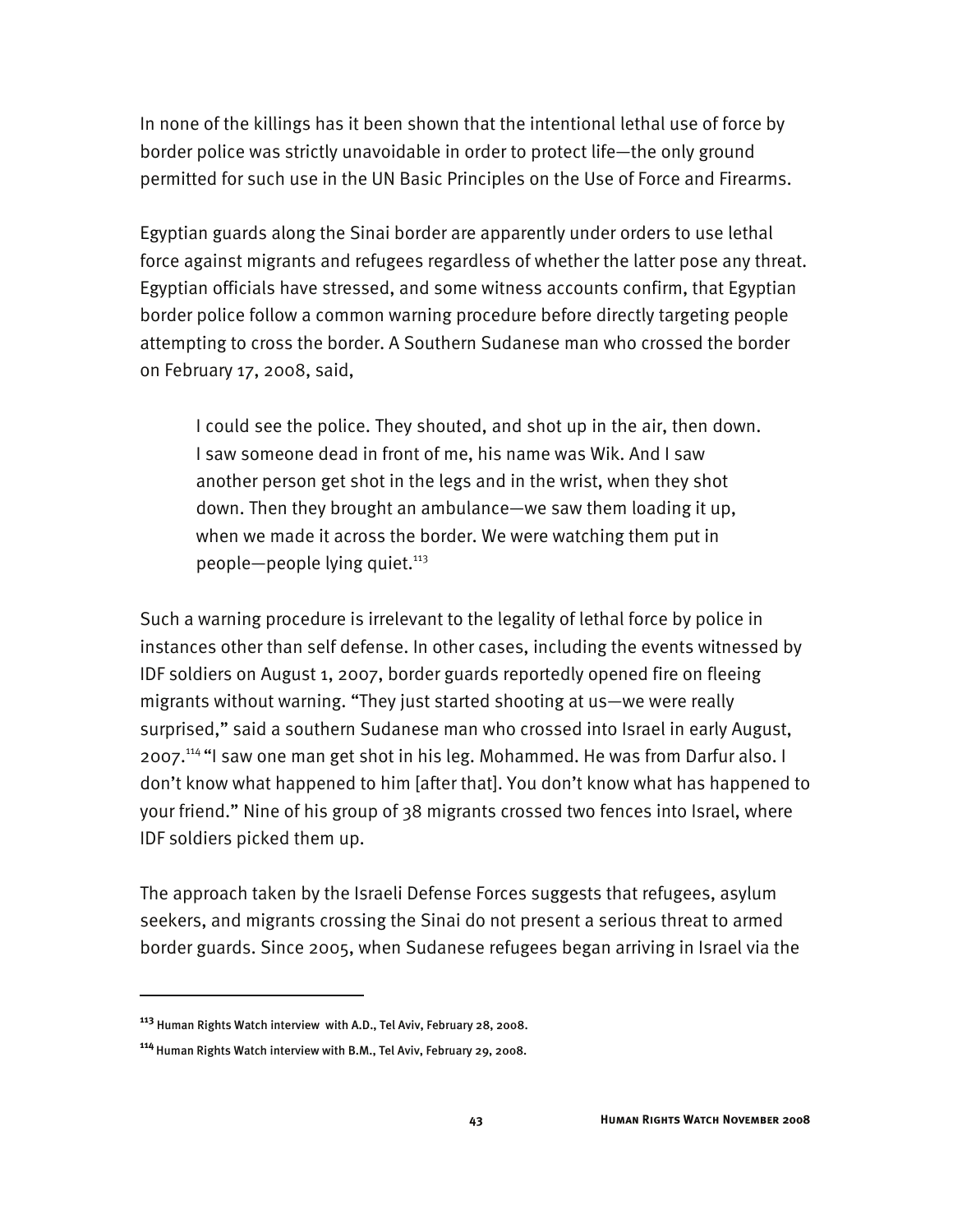Sinai border, IDF forces have, according to news reports, shot and killed several Palestinian and Egyptian "infiltrators" at the border on the grounds that they posed security risks, in one case killing a Bedouin man in unclear circumstances, in another firing in self defense on two men wearing Egyptian army uniforms who attacked an IDF tank crew.115 During that same time period, IDF border forces reportedly also killed one migrant, in June 2006.<sup>116</sup> However, migrants and currently-serving Israeli Defense Forces (IDF) soldiers interviewed by Human Rights Watch confirmed that Israeli soldiers typically approach the migrants—in at least some cases without raising their weapons—and tell them to put up their hands, search them, ask them where they are from, offer them water and, if necessary, administer first aid before driving them, without handcuffing them, to the nearest IDF base. From there they are taken to one of two larger bases at Har Kholeif or near Ketziot.<sup>117</sup>

An IDF reservist who was stationed at the Nitzana border base in April and May 2007 told Human Rights Watch,

We knew about the refugee phenomenon, the army talked about it, so we never opened fire; as far as I know a bullet was never shot. The way it usually happens is that when night falls they start crossing, and there are military patrols on the main routes and roads and they are found usually sitting and waiting for the patrols. They are checked on

j

**<sup>115</sup>**On May 22, 2008, Israeli forces killed Ayesh Suleiman Mussa, a Sinai Bedouin, who had crossed into Israel at an unspecified location; Egyptian officials claimed he was a drug smuggler. See "Body of Egypt Bedouin killed by Israelis returned," Agence France-Presse, May 22, 2008, http://www.haaba.com/news/2008/05/22/7-137075/body-of-egyptbedouin-killed-by-israelis-returned.htm. See also, for example, Yaakov Katz, "IDF probes 'strange' shoot-out at Sinai border," Jerusalem Post, June 4, 2006 (in self-defense, IDF soldiers killed two men in Egyptian army uniforms who fired on them). Another report is ambiguous as to the identity of a person killed by the IDF along the border in mid-2006, identifying him only as one of "six people carrying bags" who did not stop when requested to do so. See Efrat Weiss, "IDF kills 2 Egyptian officers on border," YNet, June 2, 2006, http://www.ynetnews.com/articles/0,7340,L-

<sup>3257980,00.</sup>html.http://www.jpost.com/servlet/Satellite?pagename=JPost%2FJPArticle%2FShowFull&cid=1148482092580 (accessed July 13, 2008). In a third incident, IDF soldiers shot at Egyptian border police who had crossed into Israel while pursuing men they believed to be drug smugglers. Yuval Azoulay, "IDF rebukes Egypt over fatal cross-border manhunt," Haaretz, July 8, 2008, http://www.haaretz.com/hasen/spages/1000144.html.

**<sup>116</sup>**An Israeli NGO, in a letter to the IDF demanding an inquiry, referred to Hebrew-language media reports that the IDF had killed a Sudanese man on June 30, 2006. See Physicians for Human Rights – Israel, "Demand for Investigation into the Death of Sudanese Asylum Seeker on the Israel-Egypt Border," July 1, 2006.

**<sup>117</sup>**Human Rights Watch telephone interviews with IDF soldier and IDF official (names withheld) serving on the border in the southern command, March 31 and April 3, 2008.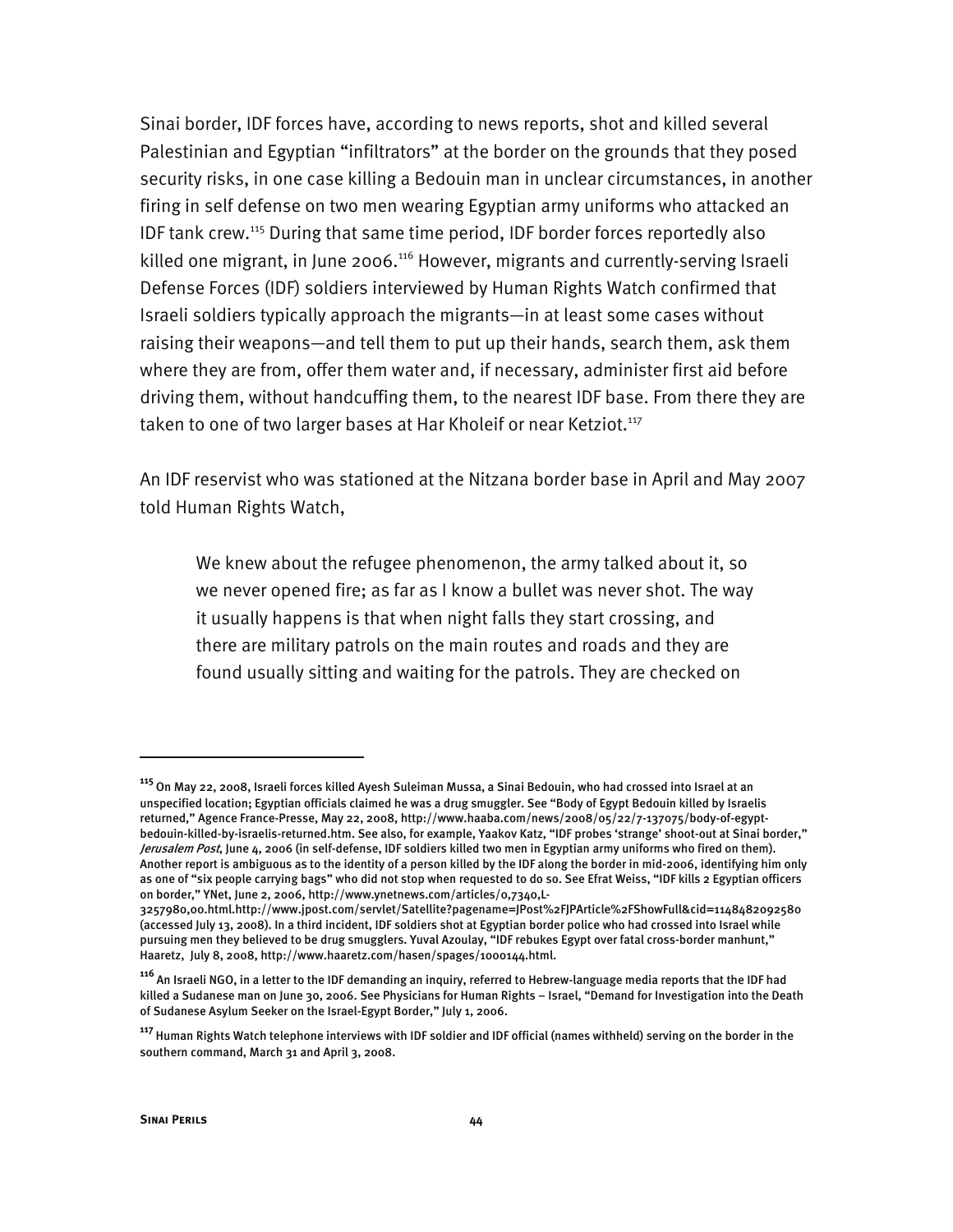the spot, the regular security procedure of asking for their papers, giving them a pat-down, and then they are taken to the base. $118$ 

Although the IDF has forcibly returned migrants to Egypt in August 2007 and August 2008, migrants interviewed in Israel by Human Rights Watch said that they intended to be intercepted by the IDF near the border because they viewed Israel as a safe destination.

# *Families terrorized and separated at the border*

Many refugees and migrants try to make the trip to Israel with their families, but in the desperate final moments near the border, mothers, fathers and children can become separated.<sup>119</sup> H.B., who had just arrived with his two young boys in Tel Aviv when Human Rights Watch spoke to him, tried to remember the last time he saw his wife, moments before their family came under fire:

I heard the bullets whizzing in my ears and I don't know what happened to the rest [of our group]. I decided to run with my kids for Israel. I don't know whether the rest are alive. Even now I'm not sure what happened to my wife. It was raining. We were running towards the border together. After that I don't know what happened to her.<sup>120</sup>

In Israel, Human Rights Watch met several unaccompanied children whose parents had been arrested at the Sinai border. Two sisters, ages 8 and 7, became separated from their mother, father, and two siblings at the border. Two men who came to know the family during their journey to the border are caring for the sisters. "I dragged the kids across the border," explained G.H., a 25-year-old Eritrean man living in Tel Aviv. "They were only 20 meters away from their mother, but she was caught. Now the kids

**<sup>118</sup>**Human Rights Watch telephone interview with former IDF commander and current reservist (name withheld), March 31, 2008.

**<sup>119</sup>** In a highly-publicized case of family separation, Aliza Olmert wrote a letter to her Egyptian counterpart Susan Mubarak, successfully pleading for the reunification (in Israel) of a young girl with her migrant parents, who had left her behind in Egypt as they rushed across the border into Israel. See Kershner, "Israel Returns Illegal African Migrants to Egypt," New York Times.

<sup>&</sup>lt;sup>120</sup> Human Rights Watch interview with A.A., February 28, 2008.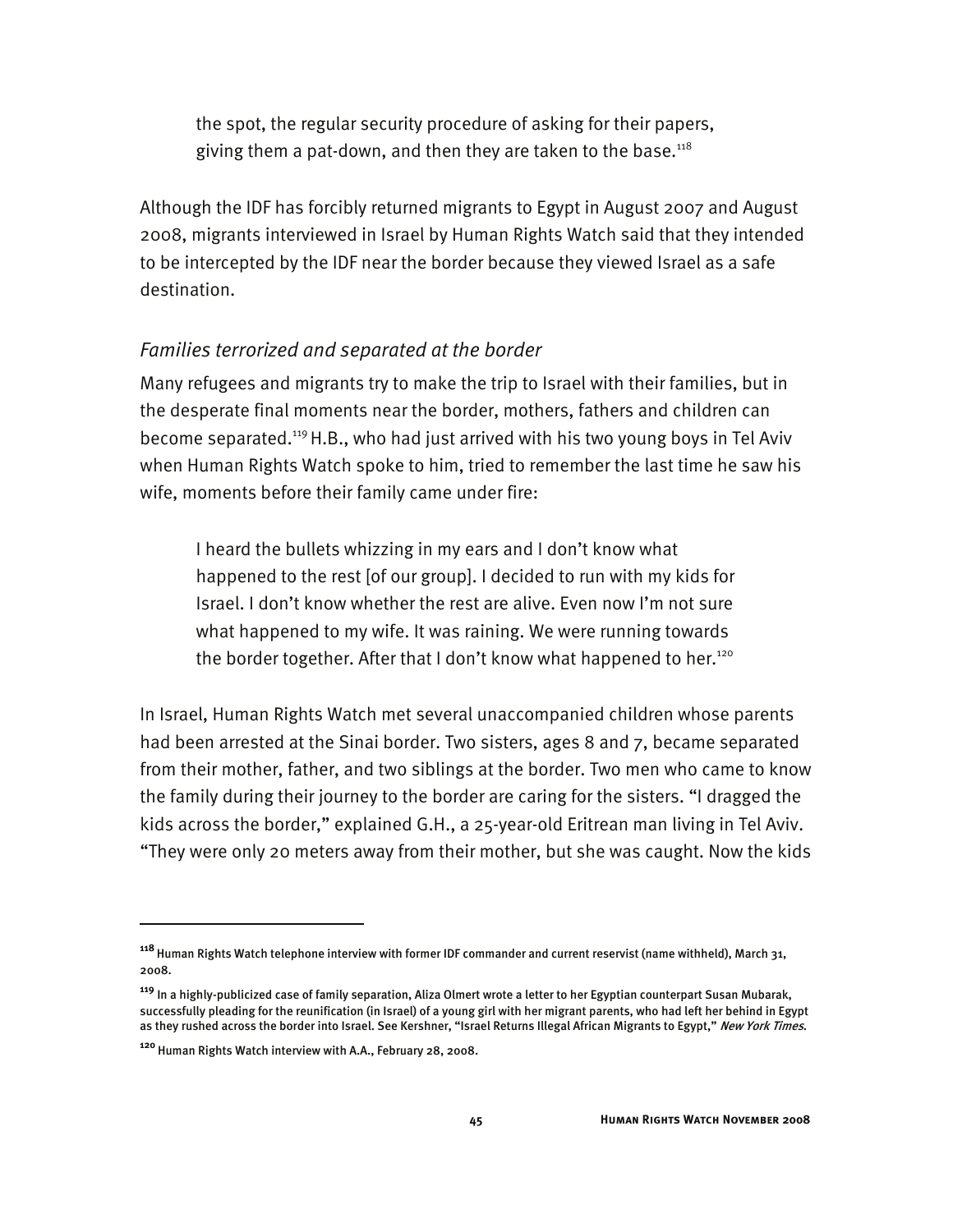are staying [with us]."<sup>121</sup> B.D., a Southern Sudanese man who came to Israel with his wife and son in mid-2007, is also caring for two other sisters, ages 12 and 6, whose mother and three siblings were arrested by border guards in February 2008. "We spoke [by phone] to the father in Cairo. We don't know what to do. The little girl cries all night, [she] saw someone who was shot. We need help to find where the mother  $iS$ ."122

#### *Little evidence of deterrent effect*

Although Egypt's unlawful, lethal policy has presumably deterred some people from attempting to cross into Israel, the number of asylum seekers who have crossed the border continues to increase. In early July 2007, Prime Minister Olmert told the foreign affairs committee of the Knesset that 2,500 people had crossed the border during the first six months of that year—before Olmert reached his "understanding" with President Mubarak, and before the first reports that Egyptian border forces were shooting migrants surfaced in July 2007.<sup>123</sup> A further 2,500 people nevertheless crossed the border by the end of the year, and 6,034 applied for asylum in Israel from January to September 2008.<sup>124</sup> On March 22, 2008, nearly a year after 40 Israeli parliamentarians criticized the "government's failure to resolve the problem of Darfur region refugees," Prime Minister Olmert warned his cabinet that Israel continued to face a "tsunami" of African migrants "that can only get worse. We must do everything we can to stop it."125

People continue to attempt the crossing despite knowing the risks involved. A Sudanese man who succeeded in crossing the Sinai border into Israel with his two children in November, 2007, told Human Rights Watch that his wife, terrified by the gunfire, ran back and was captured by Egyptian border guards. "I talked to her for the first time [four months later]. She was in jail [in Egypt] for two months. She had to

j

**<sup>121</sup>**Human Rights Watch interview with J.I., Tel Aviv, February 28, 2008.

<sup>&</sup>lt;sup>122</sup> Human Rights Watch interview with A.D., February 28, 2008.

**<sup>123</sup>** Reuters and Ilan, "Egyptian police fire at Sudanese refugees trying to enter Israel," Haaretz.

**<sup>124</sup>** Barak Ravid, "Gov't: 5000 people have entered Israel illegally from Sinai in 2007," Haaretz, December 30, 2007. Other annual figures provided by UNHCR Israel to Human Rights Watch. The rate of arrivals to Israel dropped in March 2008, but it is difficult to determine whether this is a lasting trend, or to identify its causes.

**<sup>125</sup>** Roni Sofer, "Olmert: We must curb infiltrations from Egypt," YNET, March 23, 2008, http://www.ynetnews.com/articles/0,7340,L-3522476,00.html (accessed April 10, 2008).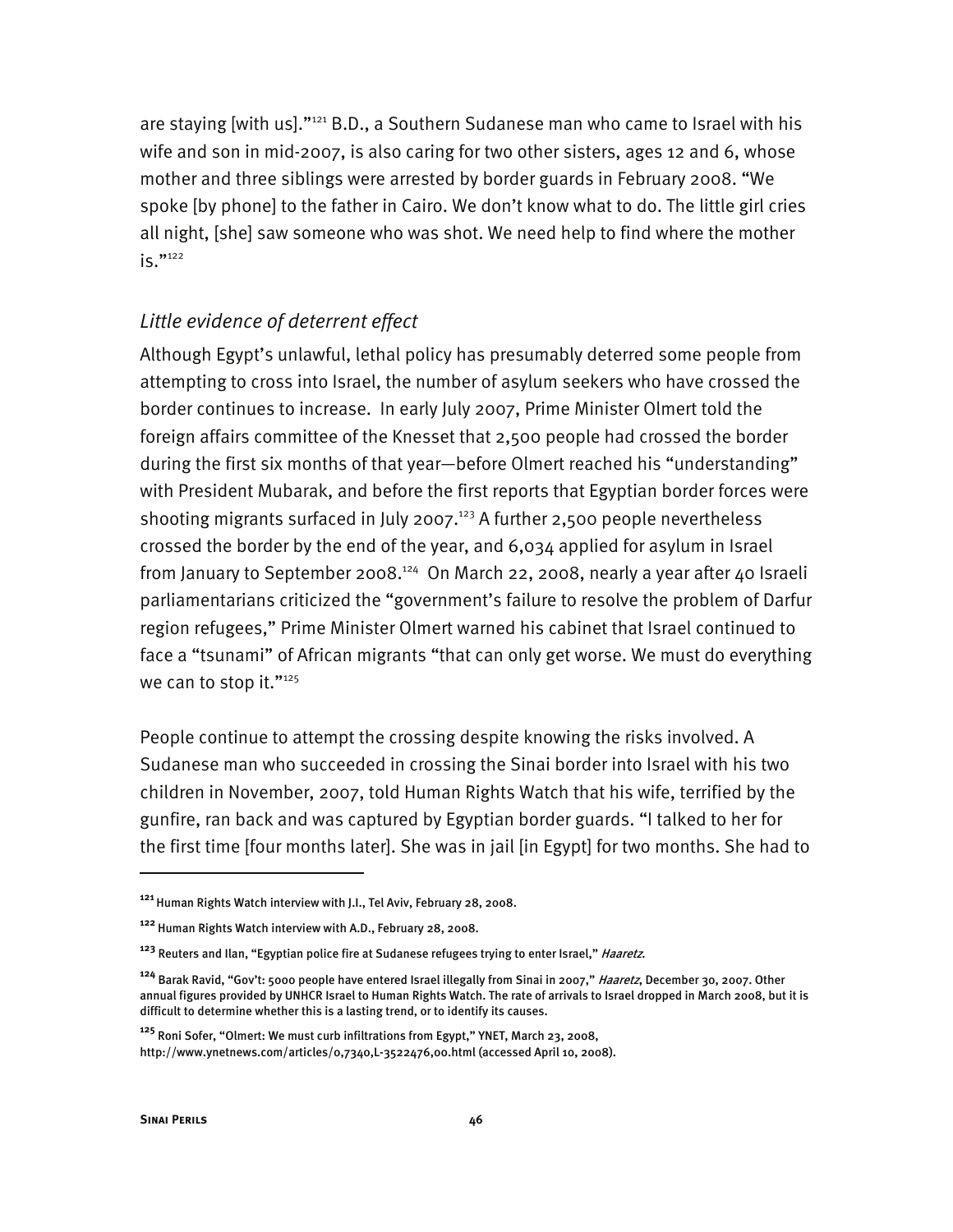work in the jail, cleaning it. She's there waiting for me to get a job. With my first paycheck, I will send it to her and she will come across."126

Other Abuses during Border Interceptions by Egyptian Forces Judging from the accounts given to Human Rights Watch, Egyptian border police often beat or kicked migrants and refugees during arrest. Several migrants said they saw police hitting others in the head with gun butts or were hit themselves. G.B., a 25-year-old man who left Eritrea in early February 2008, hid from Egyptian police who shot him and one of three travelling companions. He witnessed this other man being apprehended:

[E]ven though he was already across the wire [that marked the border] they shined a light on him and told him to come back. He did it, he went back. He was afraid they'd shoot him again. I fell under some grass so they did not see me. But he had no grass. Then they beat him. They put him in a car and drove him away. $127$ 

In some cases the border police beat migrants while interrogating them immediately upon arrest. A young Southern Sudanese man who crossed the border told Human Rights Watch that he heard Egyptian police beating his traveling companion, "[who] was screaming, 'there are two, there are two,' because they were telling him to say who he was with."<sup>128</sup>

A Darfuri woman said police threatened her for the same reason: "Most of our group crossed the border, but me, another woman and man, and our kids were captured. The soldiers were shooting into the ground beside us to frighten us. They were asking us: who brought you, who was with you, who crossed over?"<sup>129</sup>

Some border guards also beat and insulted migrants for their intent to go to Israel.

j

<sup>&</sup>lt;sup>126</sup> Human Rights Watch interview with A.J., Eilat, Israel, March 3, 2008.

**<sup>127</sup>** Human Rights Watch interview with, G.B., Tel Aviv, March 2, 2008.

**<sup>128</sup>**Human Rights Watch interview with F. S., Tel Aviv, February 27, 2008.

**<sup>129</sup>**Human Rights Watch interview with F.A., Cairo, March 15, 2008.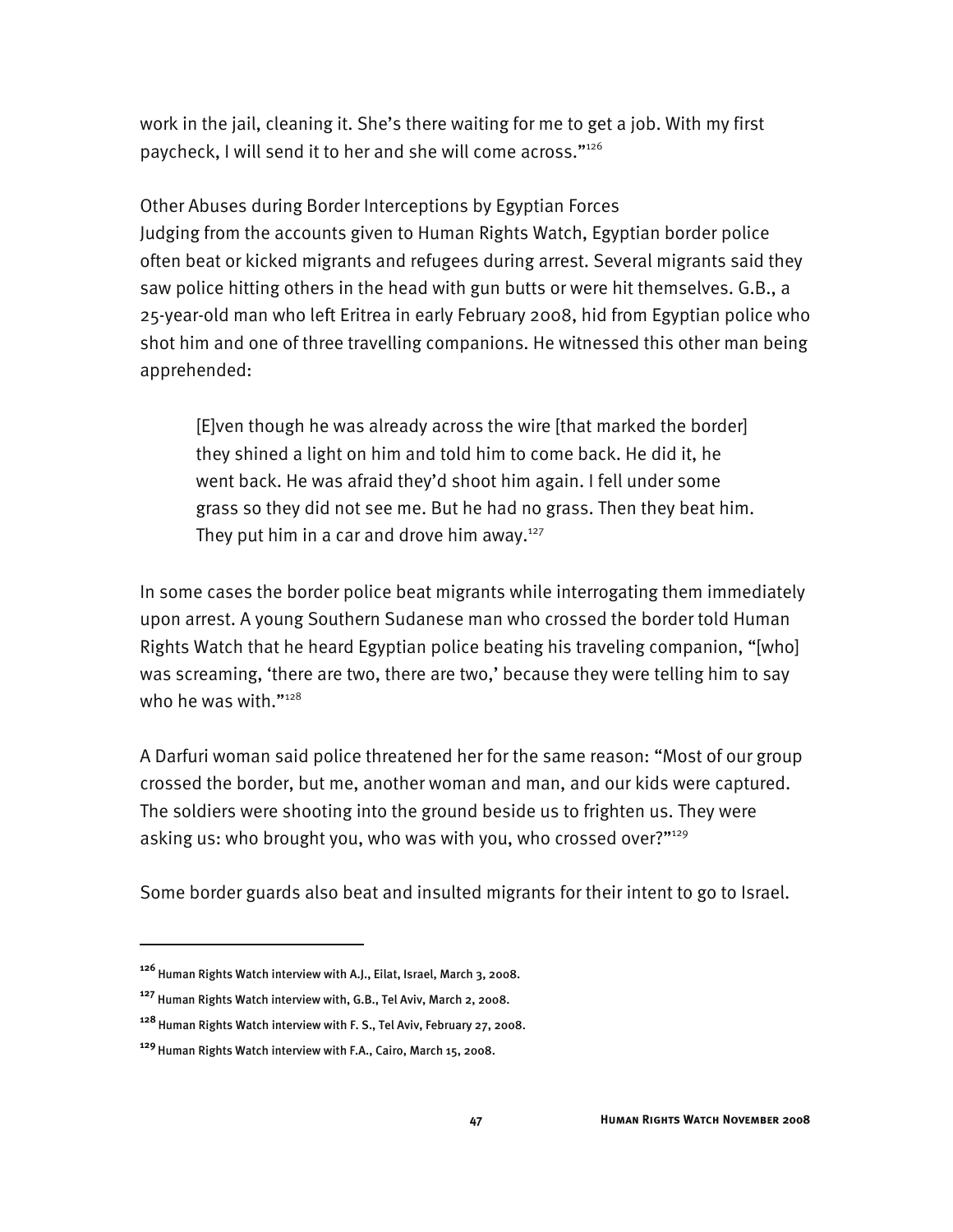According to a Sudanese community leader in Cairo who visited detained migrants in Egyptian jails, "At the border, the police say you are a Jew, and they beat you. But they really shout at people from the south [of Sudan, many of whom are Christian]. They tell them, 'You are the enemy of Arabs and Islam.'"<sup>130</sup> N.A., a woman in her twenties, said that after border police captured her, "They took us to a military camp. They kicked and beat us and said, 'Israel is a bad country, and dirty.' They would [slap] the kids in the face and say, 'Why do you want to go to a bad country like that?""<sup>131</sup>

## The Situation for the Wounded Who Reach Israel

People who are seriously wounded by Egyptian border police at the Sinai border but succeed in crossing receive initial medical treatment from the state upon entering Israel, and are eligible for health insurance if they receive work permits and are legally employed, a process that may take months.<sup>132</sup> Until that happens, the wounded once discharged from hospital depend on medical staff to volunteer their help and on a single NGO, Physicians for Human Rights – Israel, which has a clinic in Tel Aviv.<sup>133</sup>

Most new arrivals to Tel Aviv depend on overcrowded, unsanitary, volunteer-run refugee shelters for living quarters and food. G.B., the Eritrean man quoted above, described the experience that had left him badly wounded and unable to move from his bed in the hallway of a refugee shelter in Tel Aviv. After traveling from Eritrea to Khartoum, Aswan, and Cairo,

it took four more days to get to the border with Israel. I crossed at 3 a.m. There were four of us. They shot two of us. They shot me in my

**<sup>130</sup>** Human Rights Watch interview with Madhal Aguer Guot Chol, secretary of organization and community, SPLM, Cairo, March 16, 2008.

<sup>&</sup>lt;sup>131</sup> Human Rights Watch interview with N.A., October 6<sup>th</sup> City, March 11, 2008.

**<sup>132</sup>** Human Rights Watch interviews with Ran Cohen and Noa Kaufman, Physicians for Human Rights – Israel, Tel Aviv, February 27, 2008.

**<sup>133</sup>**Dr. Kobi Arad, head of the emergency room at a hospital in Eilat, described a network of medical staff throughout Israel who volunteered time and assistance to help wounded migrants and refugees who were not eligible for insurance, or whose injuries and illnesses, including several cases of HIV, the national healthcare system excluded as conditions preexisting the migrants' entry to Israel. Human Rights Watch interview with Dr. Kobi Arad, Eilat, March 3, 2008.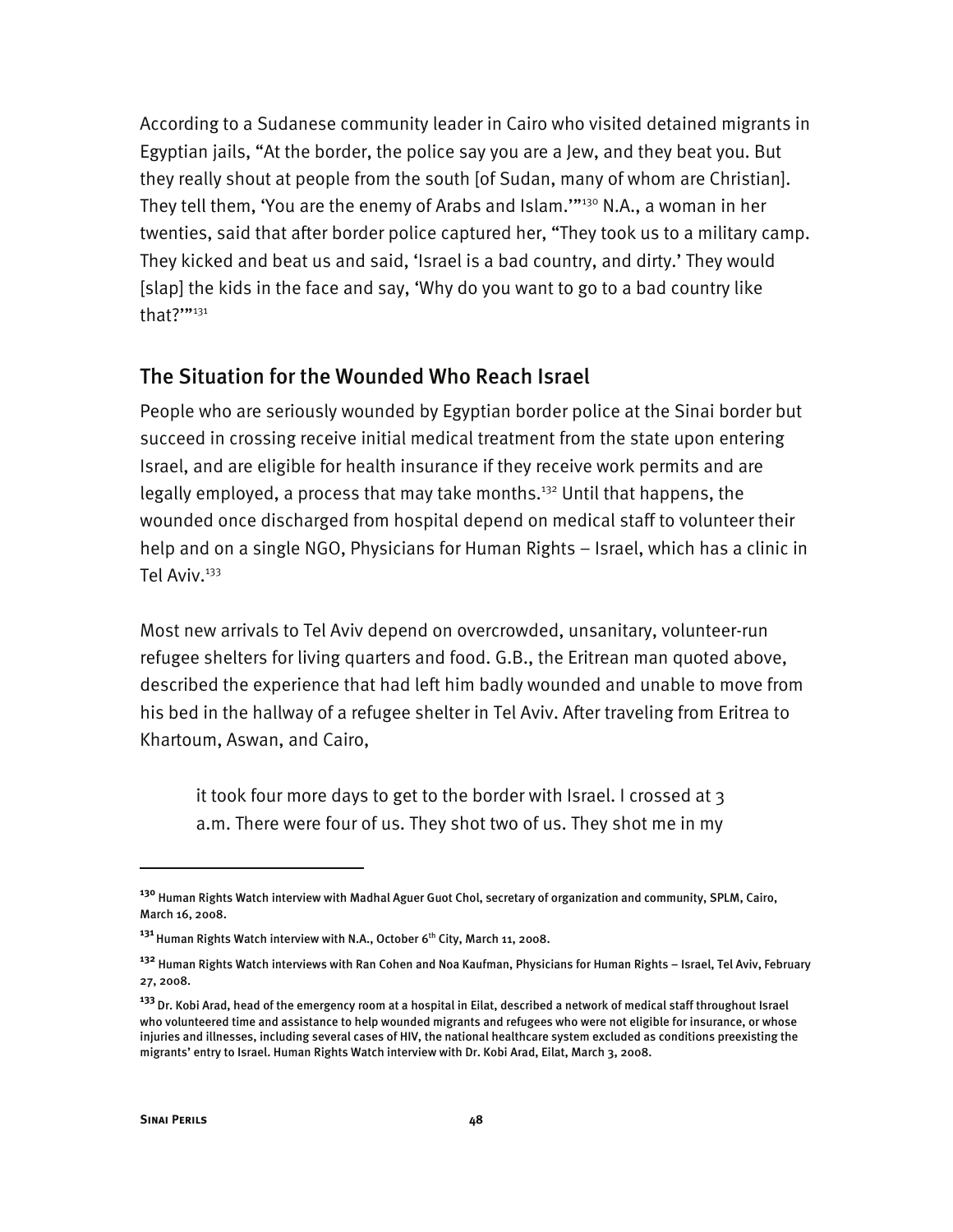knee, and I crawled … The Israelis found me after a day and a night, at 7:30 the [following] morning. They took me to an army camp, and to [Soroka] hospital in Be'er Sheva.

Two weeks later, talking to Human Rights Watch after having been transferred out of the hospital, G.B. worried that he would fall ill in the refugee shelter. 134

## Israel's "Coordinated Immediate Returns"

Perhaps the most troubling aspect of Israel's reaction to the border-crossing phenomenon has been its episodic involuntary returns of those who cross the Sinai border to Egyptian border police. The underlying policy, although not acted on for extended periods, remains alive in high-level government discussion.<sup>135</sup>

#### *"Hot returns" by Israel*

-

According to Israeli refugee lawyers, Israel first conducted so-called hot returns on the night of April 25, 2007, when IDF soldiers forcibly returned six Eritrean bordercrossers to Egypt. The lawyers said they were contacted by IDF reservists who refused to obey orders to push the Eritreans through a hole in the border fence, but had witnessed other soldiers who did so.<sup>136</sup> Since then, Israel has forcibly returned several groups of migrants.

Following the July-August 2007 killings by Egyptian border forces, and Egypt's denial of any agreement to accept migrants returned from Israel, on August 18, 2007, Israeli authorities transferred to the custody of Egyptian border forces a group of 48 migrants—44 of them Sudanese—who had crossed the Sinai border during the preceding 48 hours.137 Israeli authorities did not allow members of the group to

**<sup>134</sup>** Human Rights Watch interview with G.B., Tel Aviv, March 2, 2008. At the time, water was overflowing the shelter hallway floor from the nearby toilet.

**<sup>135</sup>**Human Rights Watch, Letter to the High Court of the State of Israel Re: Proposed Border Asylum Procedure, December 21, 2007.

**<sup>136</sup>**See Refugees' Rights Forum, Tel Aviv, "Policy Paper: The Principle of Non-Refoulement," July 2008, p. 6 (copy on file with Human Rights Watch).

**<sup>137</sup>**Isabel Kershner, "Israel Returns Illegal Migrants to Egypt," New York Times, August 20, 2007, http://www.nytimes.com/2007/08/20/world/middleeast/20mideast.html (accessed October 3, 2008).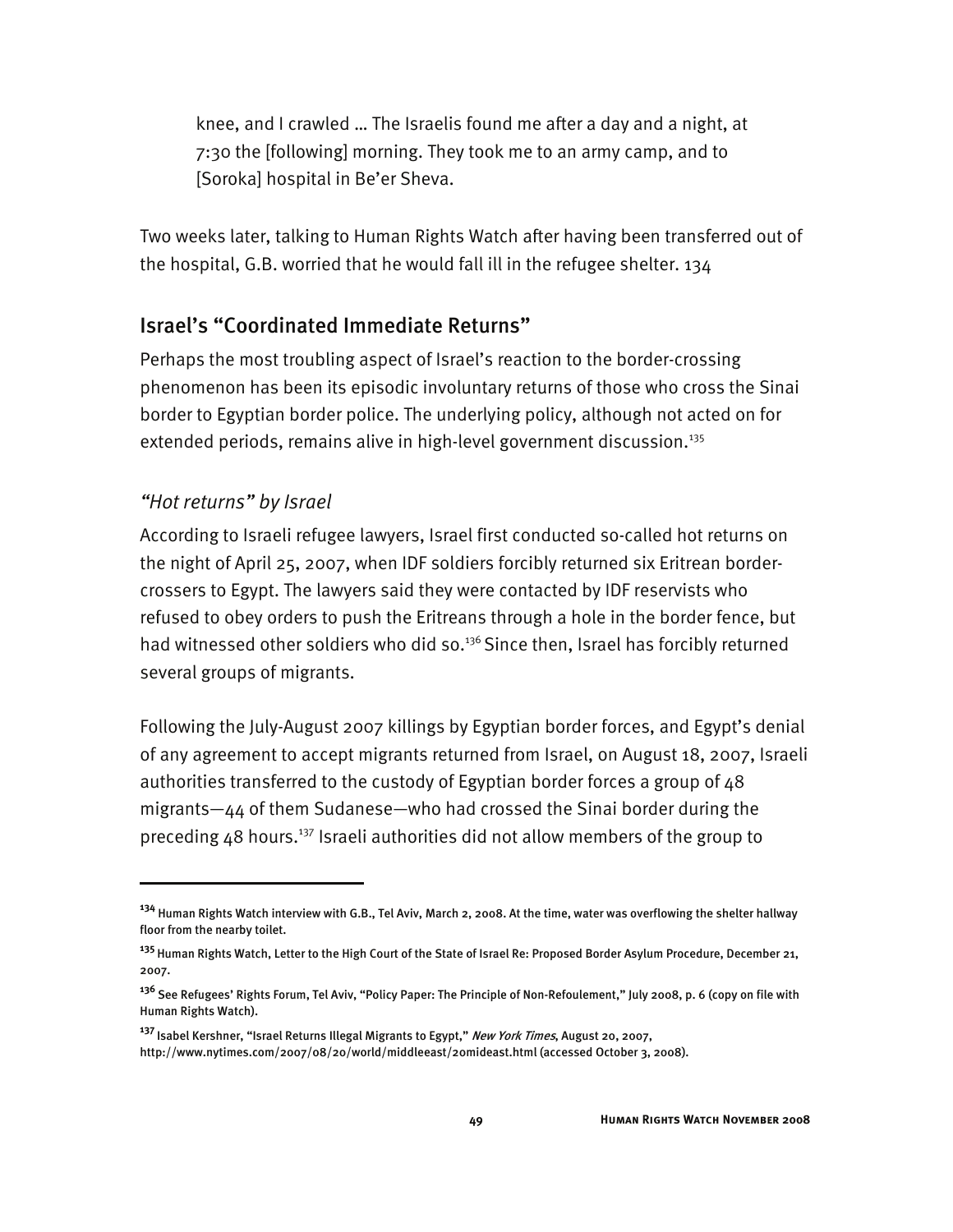present asylum claims before forcibly returning them to Egypt. Based on a list of names later provided by the Egyptian government, UNHCR determined that 23 members of the group had previously registered as refugees or asylum seekers in Egypt.

According to news reports, on August 19, anonymous Egyptian officials denied that Israel had sought assurances about the refugees: "Israel just said, 'Please take them.""<sup>138</sup> Egyptian Foreign Minister Ahmed Aboul Gheit said that Egypt would accept the refugees for "very pressing humanitarian reasons" but that this type of return "would not be repeated again."<sup>139</sup>

Egyptian authorities rebuffed repeated requests by UNHCR to visit the 48 returnees.<sup>140</sup> Egyptian officials told Human Rights Watch in March 2008 that all 48 people had been released in Egypt.<sup>141</sup> According to news reports, however, Egypt deported between five and 20 of the group to Sudan (see below), despite the risk of persecution.142 Sudanese members of the group may also have acquired refugee claims by virtue of having entered Israel, as statements by Sudanese officials suggested that they could face persecution for attempting to enter "an enemy nation."<sup>143</sup> Aliza Olmert, wife of the Israeli prime minister, wrote on July 31, before

**<sup>138</sup>**Ellen Knickmeyer, "Israel to Block New Refugees from Darfur," Washington Post, August 19, 2007, http://www.washingtonpost.com/wp-dyn/content/article/2007/08/19/AR2007081900391.html (accessed October 15, 2008).

**<sup>139</sup>** Matti Friedman, "Israel to Send Darfur Refugees Back to Egypt," Associated Press, August 19, 2007, http://www.foxnews.com/story/0,2933,293771,00.html (accessed October 20, 2008).

**<sup>140</sup>** Ben Lynfield, "UN official: 48 African refugees missing since deported by IDF," Haaretz, October 28, 2007, http://www.haaretz.com/hasen/spages/917776.html (accessed October 1, 2008). The article quotes UNHCR spokesman Peter Kessler as stating, "We've been requesting information [from the government of Egypt] about [the 48 returnees] and their whereabouts since August and we haven't received anything."

**<sup>141</sup>**Human Rights Watch interviews with Tareq Maaty, March 16; and B.N., March 17, 2008. Human Rights Watch requested further information about the 48 returnees from authorities at the Egyptian Ministry of Interior. To date, there has been no response. Human Rights Watch contacted two persons and attempted to contact two others who might have been members of the group of 48 (one in Israel, two in Egypt, and one in Sudan), but was unable to confirm their stories.

**<sup>142</sup>**"Israel struggling to deal with influx of African asylum seekers," Associated Press reproduced in the International Herald Tribune, February 26, 2008, http://www.iht.com/articles/ap/2008/02/26/africa/ME-GEN-Israel-Escaping-Africa.php (accessed May 16, 2008): "Last year, Israel sent a group of 48 African refugees, mostly from Darfur, to Egypt after receiving assurances that they would not be harmed. But 20 of them were 'asked to leave' and returned to Sudan, an Egyptian Foreign Ministry official said."

**<sup>143</sup>**In early July 2007, an Israel Radio report cited the Sudanese minister of interior as threatening to prosecute any Sudanese who had participated in an alleged Israeli plot encouraging their emigration in order to damage the Khartoum government's image. Sheera Claire Frenkel, Ilana Diamond et al., "Sudan: Israel encouraging emigration," *Jerusalem Post*, July 9, 2007. In July 2007 the Sudanese refugees commissioner, Mohammed Ahmed al-Aghbash, claimed that Sudanese refugees in Israel wanted to "implement Zionism agendas against Sudan," and called on Egyptian authorities to "firmly penalize any Sudanese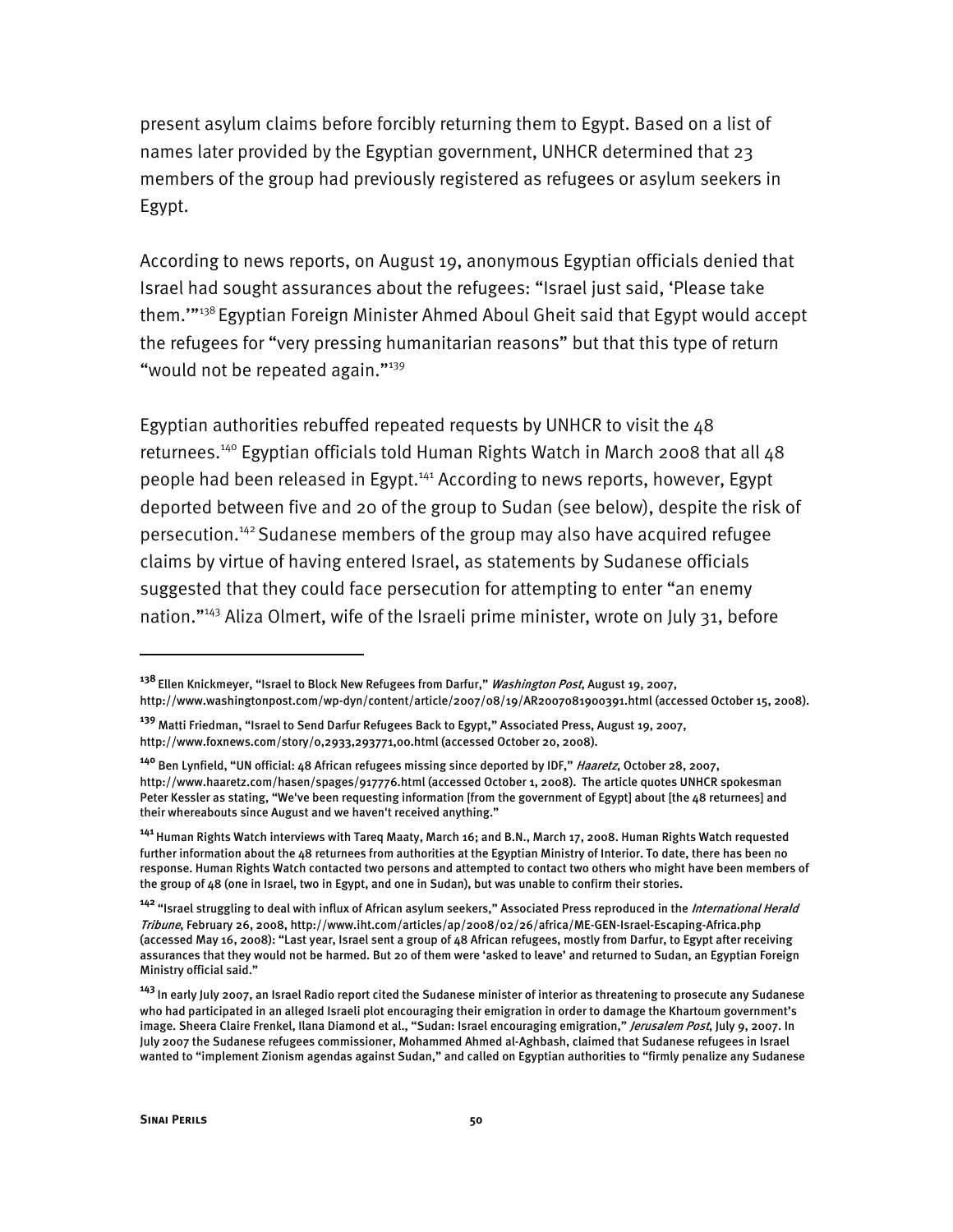Israel returned the group to Egypt, that "sending a Sudanese back to Sudan after he has visited Israel, an enemy nation, is tantamount to a death sentence."<sup>144</sup>

One year after the forced returns of the 48 people, on August 27, 2008, IDF spokesmen confirmed that Israel had again returned an unspecified number of African border-crossers to Egypt.<sup>145</sup> One IDF soldier stationed near the Sinai border told Human Rights Watch he had received orders to return all border-crossers to Egypt and was unaware of any order or procedure to allow them to present asylum claims; another IDF soldier said soldiers in her unit detained a group of Eritrean migrants and protested when the driver of a military bus told them he was going to drive the Eritreans back to Egypt, temporarily preventing the bus from leaving.146 The soldiers who spoke to Human Rights Watch said they had been told by contacts in the IDF that two groups of detained migrants had been returned at the Sagi and Kharif mountain areas of the Sinai border. Israeli refugee rights advocates in September filed a petition for an injunction against future "hot returns"; in its response to the petition, the Ministry of Defense included an affidavit written by Brig.-Gen. Yoel Strick, who is responsible for the IDF in the Sinai border area. According to the Strick affidavit, IDF "commanders in the field" returned a total of 91 people in four episodes from August 23 to 29, but failed to follow "binding commands" regarding proper procedures in conducting the returns.<sup>147</sup> The whereabouts of the 91 returnees are unknown to Human Rights Watch.

refugees if they were found trying to infiltrate through Egypt into Israel." "Egypt sends refugees to uncertain fate in Sudan," Agence France-Presse, October 29, 2007, reproduced at http://www.reliefweb.int/rw/rwb.nsf/db900sid/EMAE-78FM49?OpenDocument (accessed July 13, 2008).

**<sup>144</sup>**Aliza Olmert, "Exodus: Sudan," YNET, July 31, 2007, http://www.ynet.co.il/english/articles/0,7340,L-3431903,00.html (accessed August 25, 2008).

**<sup>145</sup>** Human Rights Watch telephone interview with Avital Leibowitz, IDF spokesperson, Tel Aviv, August 27, 2008.

**<sup>146</sup>** Human Rights Watch telephone interview with IDF soldiers (names withheld), Southern Command, August 26, 2008.

**<sup>147</sup>** Dan Izenberg, "The IDF, breaking its own rules, expels 91 Africans," Jerusalem Post, September 2, 2008, http://www.jpost.com/servlet/Satellite?cid=1220186504138&pagename=JPost%2FJPArticle%2FShowFull (accessed September 12, 2008); see also "Egypt – Israel: Government says it deported African migrants," IRINnews, September 8, 2008, http://www.irinnews.org/report.aspx?ReportId=80213 (accessed September 12, 2008).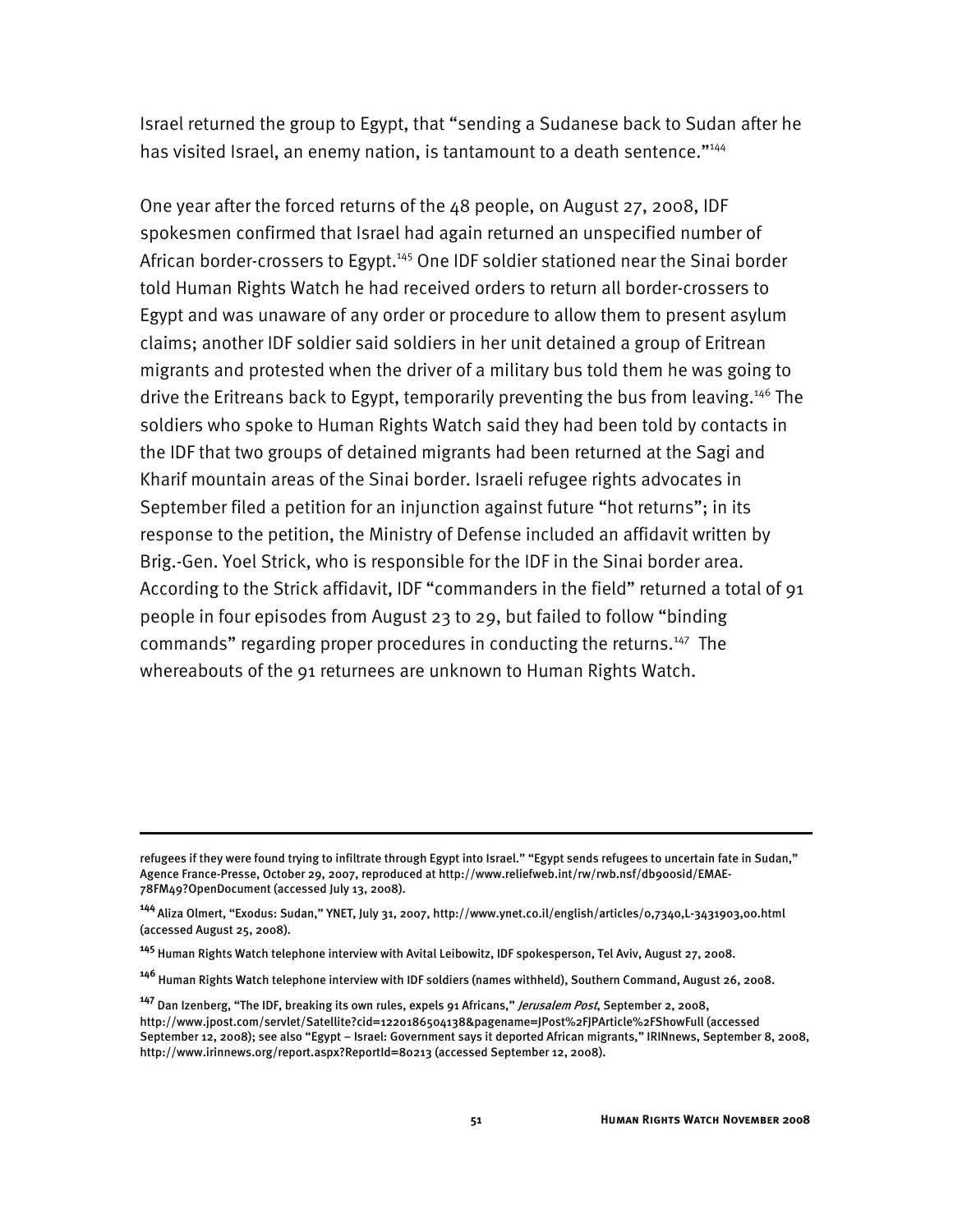#### *"Coordinated immediate returns" policy*

Israel's policy of allowing border-crossers to be immediately returned apparently originated in a meeting on March 1, 2006. According to a report of the meeting by refugee lawyers who were present, the state legal advisor stated,

From the legal point of view, there is no impediment to the return to Egypt of a person who infiltrated into Israel, soon after his entry, such return does not require a legal order or any other procedure. Legally, this is prevention of entry, and not deportation from Israel. The one condition to apply to this procedure is proximity in time and in place to the border crossing.<sup>148</sup>

The proximity of detention to the time and place of entry are irrelevant to Israel's obligation to abide by the prohibition on refoulement. In 1977, UNHCR's ExCom, of which Israel is a member, adopted by consensus Conclusion 6, which "[r]eaffirms the fundamental importance of the observance of the principle of nonrefoulement both at the border and within the territory of a State ..."<sup>149</sup> The ExCom reaffirmed this in October 2004 with Conclusion 99, which calls on states to ensure "full respect for the fundamental principle of nonrefoulement, including non-rejection at frontiers without access to fair and effective procedures for determining status and protection needs."150

#### Proposed enabling procedures falling short of international refugee law

In September 2007, Israeli NGOs challenged Israel's forcible return of 48 people to Egypt the previous month. The Israeli High Court of Justice required the state of Israel

**<sup>148</sup>** Protocol of the March 1, 2006 meeting, issued on March 16, 2006, quoted in letter from Anat Ben Dor, Tel Aviv University Refugee Law Clinic, and Yonatan Berman, Hotline for Migrant Workers, to Mr. Radhouane Nouicer, Director of the Middle East and North Africa Bureau, UNHCR Geneva, September 13, 2007 (copy on file with Human Rights Watch).

**<sup>149</sup>**UNHCR ExCom Conclusion 6 (XXVIII) – "Non-Refoulement," October 12, 1977, http://www.unhcr.org/excom/EXCOM/3ae68c43ac.html (accessed December 20, 2007), para. (c).

**<sup>150</sup>**UNHCR ExComConclusion 99 (LV) – "General Conclusion on International Protection," October 8, 2004, http://www.unhcr.org/excom/EXCOM/41750ef74.html (accessed December 20, 2007), para. (l).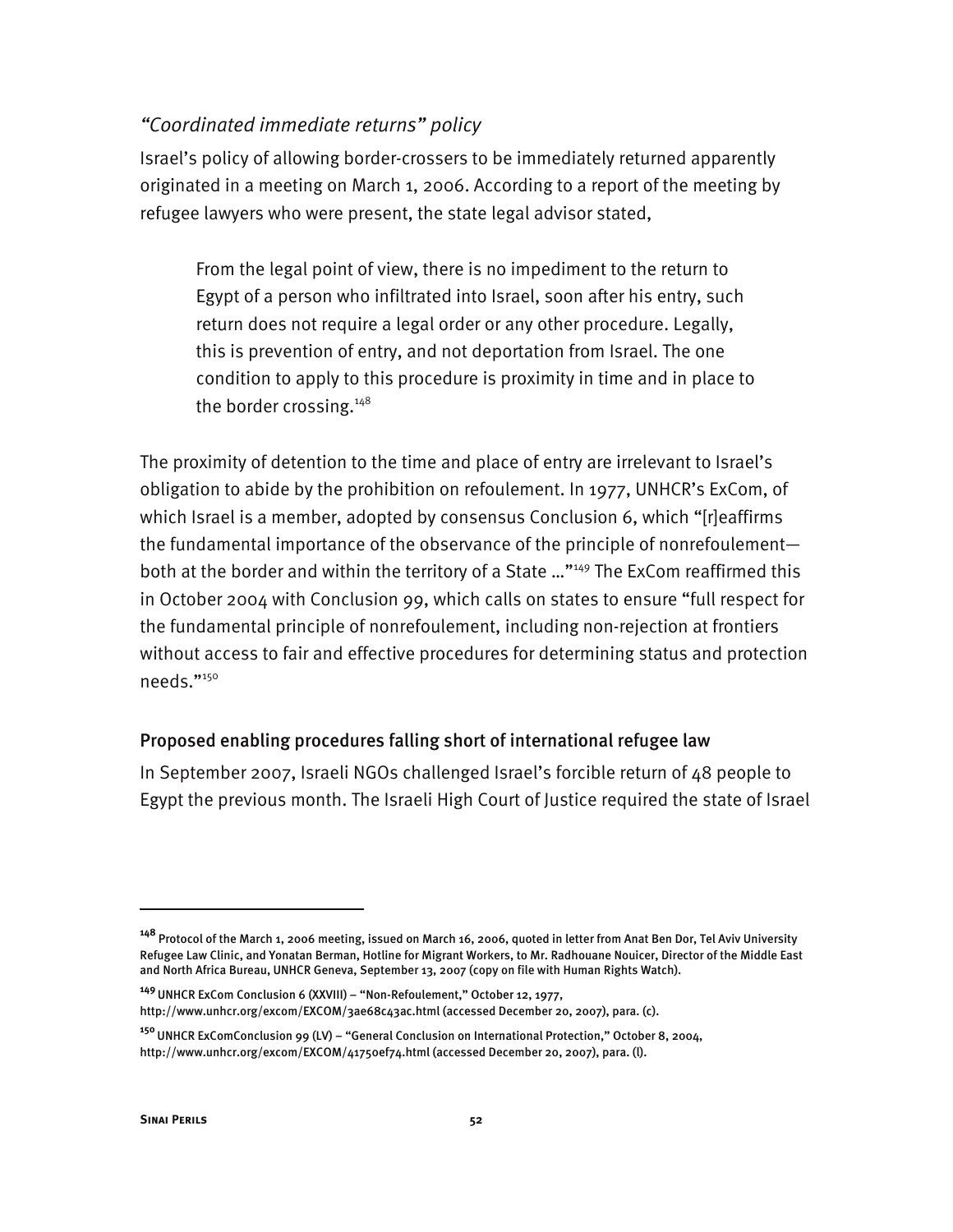to present to the court its proposed procedures for "coordinated immediate return" of "infiltrators" crossing into Israel from Egypt.<sup>151</sup>

As presented in December 2007, the proposed procedures, direct that an "infiltrator" be questioned "by the capturing force in the field" within three to six hours of capture, following a standard set of questions. The questioner— "a soldier or a policeman"—needs only to have the "basic ability to communicate with the infiltrator." If questioning in the field is impossible, soldiers take the migrant to an army camp where the same procedures apply.

The questionnaire does not instruct the interviewer to ask directly whether the migrant fears any risk in his or her country of origin or in Egypt. If the questioning raises suspicions of a "security or criminal infiltration," the "infiltrator would be transferred to the relevant … avenues," but the procedures do not specify what happens if the questioning raises concerns about a possible need for protection. Instead, the information derived from the questioning would be transferred to an IDF lieutenant colonel or colonel, who would decide whether the migrant, based on "his personal circumstances, the circumstances of his capture and his status in Egypt," should be returned to Egypt.

If the migrant's file indicated that the migrant had claimed a serious danger to his life if he were returned, the proposed procedures direct the army officer to ask for the advice of "a legal authority from the army legal division" or another authorized government authority. The authority could direct the migrant to be transferred to the civil immigration authorities if he believes that "there is danger to the life or liberty of the infiltrator in Egypt." However, the procedures specify that this authority would not take into account any "risk of prosecution or imprisonment or punishment due to the infiltration or other criminal offenses committed within Egypt." Migrants would be deported to Egypt within 72 hours upon "receiving the necessary approval" in

j

<sup>&</sup>lt;sup>151</sup> The High Court of Justice, petition HCJ 7302/07, served on August 28, 2007 by the Hotline for Migrant Workers and the Refugee Rights Clinic at Tel Aviv University on behalf of the Association for Civil Rights in Israel, the Israel Religious Action Center, Physicians for Human Rights – Israel and Assaf. The State of Israel presented to the High Court a "Complementary Announcement on Behalf of the State" (December 3, 2007). The complementary announcement includes, as an annex, the proposed procedures, entitled, "IDF permanent operational order 1/3.000, Procedure for Immediate Coordinated Returns, Infiltrators on the Israeli / Egyptian Border, November 2007, Southern Sector."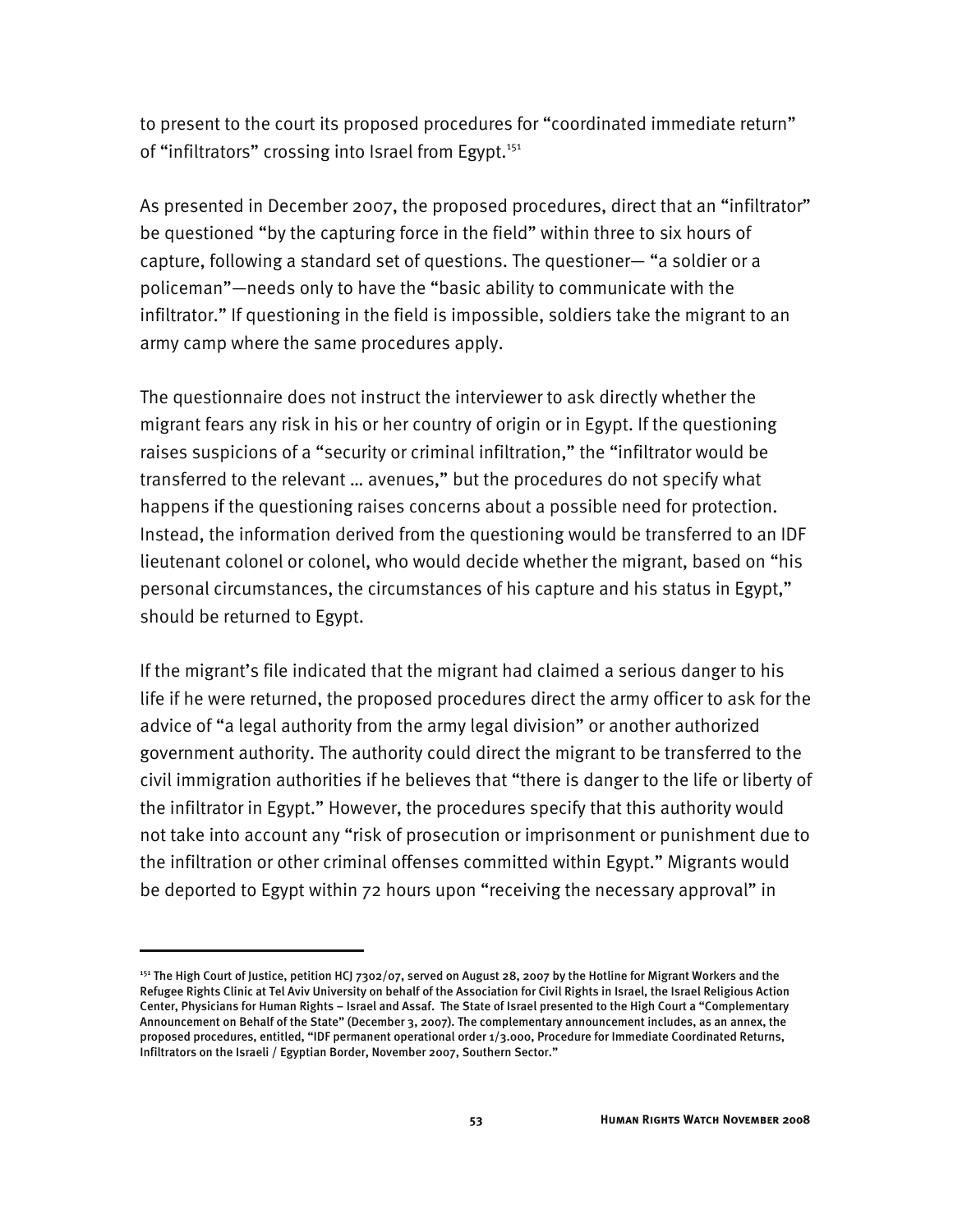"coordination with the relevant Egyptian authorities." Until then, the IDF would detain the migrant according to temporary or permanent deportation orders.

Almost every aspect of the proposed procedures—which stigmatize potential asylum seekers and other migrants as "infiltrators"—falls short of Israel's commitments under refugee law. The Israeli government's proposed procedures follow neither of the two "necessary" stages of refugee status determination: to "ascertain the relevant facts of the case" and to apply to the facts thus ascertained "the definitions in the 1951 Refugee Convention and the 1967 Protocol."<sup>152</sup>

UNHCR guidelines establish that applications for asylum should "be examined within the framework of a specially established procedure by qualified personnel having the necessary knowledge and experience, and an understanding of the applicant's particular difficulties and needs."<sup>153</sup> Nothing in the proposed procedures suggests that the "questioner" operating as part of the "capturing force in the field" should or would have the knowledge and experience required to conduct a firstinstance interview to ascertain these particular protection needs.<sup>154</sup> Instead of making available to the applicant the necessary facilities, including the services of a competent interpreter, for submitting his case, the proposed procedures do not even require that the "soldier or policeman" who conducts the questioning has competency in a language the migrant understands.<sup>155</sup> The procedures are virtually silent as to the treatment of women and children, whereas UNHCR provides specific guidance to refugee status decision-makers on interviewing and assessing the claims of these and other vulnerable groups and individuals.<sup>156</sup>

**<sup>152</sup>**UNHCR, Handbook on Procedures and Criteria for Determining Refugee Status under the 1951 Convention and the 1967 Protocol relating to the Status of Refugees, p. 29.

**<sup>153</sup>** Ibid., p. 190.

**<sup>154</sup>** According to the procedures, only if "the capturing force cannot perform the questioning" would the applicant be moved from the "field" to "a division military camp." Complementary Announcement on Behalf of the State (December 3, 2007), para. 5.

**<sup>155</sup>** UNHCR Excom Conclusion 8 (XXVIII) – 1977: "Determination of Refugee Status," at (e)(iv) and at para. 7.

**<sup>156</sup>** The proposed procedures say only, "The questioning of a minor would be done by the interviewer, as far as possible by questioning the minor or the adult with whom he had infiltrated." Complementary Announcement on Behalf of the State (December 3, 2007), annex 1, art. A.4.C. By contrast, the UNHCR Handbook says that "it will generally be necessary to enroll the services of experts conversant with child mentality" and possibly the appointment of a legal guardian in order to ensure that the best interests of the child are "fully safeguarded." UNHCR Handbook on Procedures and Criteria for Determining Refugee Status under the 1951 Convention and the 1967 Protocol relating to the Status of Refugees. p. 214. See also, inter alia, UNHCR, "Refugee Children: Guidelines on Protection and Care (1994), Guidelines on the Protection of Refugee Women" (1991),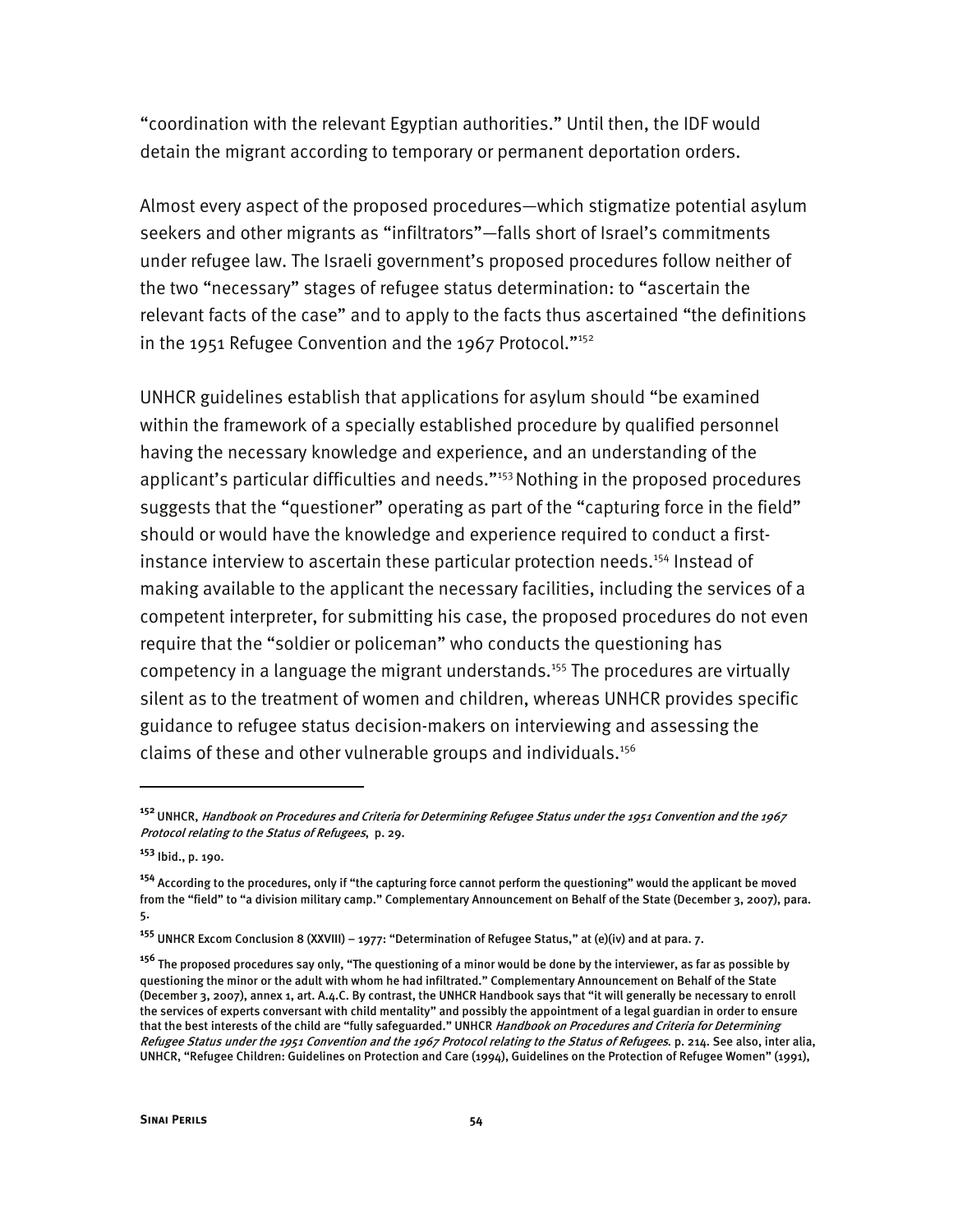The proposed procedures do not indicate that the standard for protection is "a wellfounded fear of being persecuted," but rather establishes a higher threshold of "a real danger to his life." Instead of aiming to provide interviewers with a thorough knowledge of refugee law, the proposed procedures only "considers the option" of including a "general review" of such topics as the Refugees Convention in a vaguelydescribed training program for "questioners." Nor do the procedures meet the related requirement in refugee law that military authorities transfer all migrants to civilian authorities competent to make first-instance decisions on asylum claims at the earliest possible time. The procedures merely give the IDF that discretion (but no guidance).<sup>157</sup>

The proposed procedures direct "questioners" not to inform migrants of any right to seek asylum: "The purpose of the questioning is to provide necessary information on the infiltrator and to allow him to provide, on his own initiative, claims regarding danger to his life emanating from return to Egypt or from being a refugee."<sup>158</sup> According to UNHCR, applicants should be duly informed of and afforded the opportunity to contact a representative of UNHCR.159 Yochi Ganessin, who argued the case before the High Court on behalf of the state, told Human Rights Watch that asking the question directly "is putting words in their mouths, it's telling them to make refugee claims. He should tell his own story."<sup>160</sup>

The procedures, in ordering that potential asylum seekers be deported within 72 hours, violate the right of asylum applicants to remain in Israel pending a final

<sup>&</sup>quot;Guidelines on Policies and Procedures in Dealing with Unaccompanied Children Seeking Asylum" (1997), and Handbook on Procedures and Criteria for Determining Refugee Status under the 1951 Convention and the 1967 Protocol relating to the Status of Refugees, pp. 206-219, which also includes refugee status determinations for mentally disturbed persons.

**<sup>157</sup>** UNHCR Conclusion 8 (XXVIII) – 1977: "Determination of Refugee Status," at (e)(iii). The ExCom further states that if the applicant is not recognized, he should be given a reasonable time to appeal for a formal reconsideration of the decision, either to the same or to a different authority, whether administrative or judicial, according to the prevailing system. It is highly unlikely that the ExCom contemplated that the armed forces would be an appropriate administrative or judicial authority for examining refugee claims. Ibid., at (e)(vi).

**<sup>158</sup>** Emphasis added. Complementary Announcement on Behalf of the State (December 3, 2007), annex 1, art. 5.A.1.

**<sup>159</sup>**UNHCR Conclusion 8 (XXVIII) – 1977: "Determination of Refugee Status," at (e)(iv).

**<sup>160</sup>** Human Rights Watch interview with Yochi Ganessin, March 6, 2008.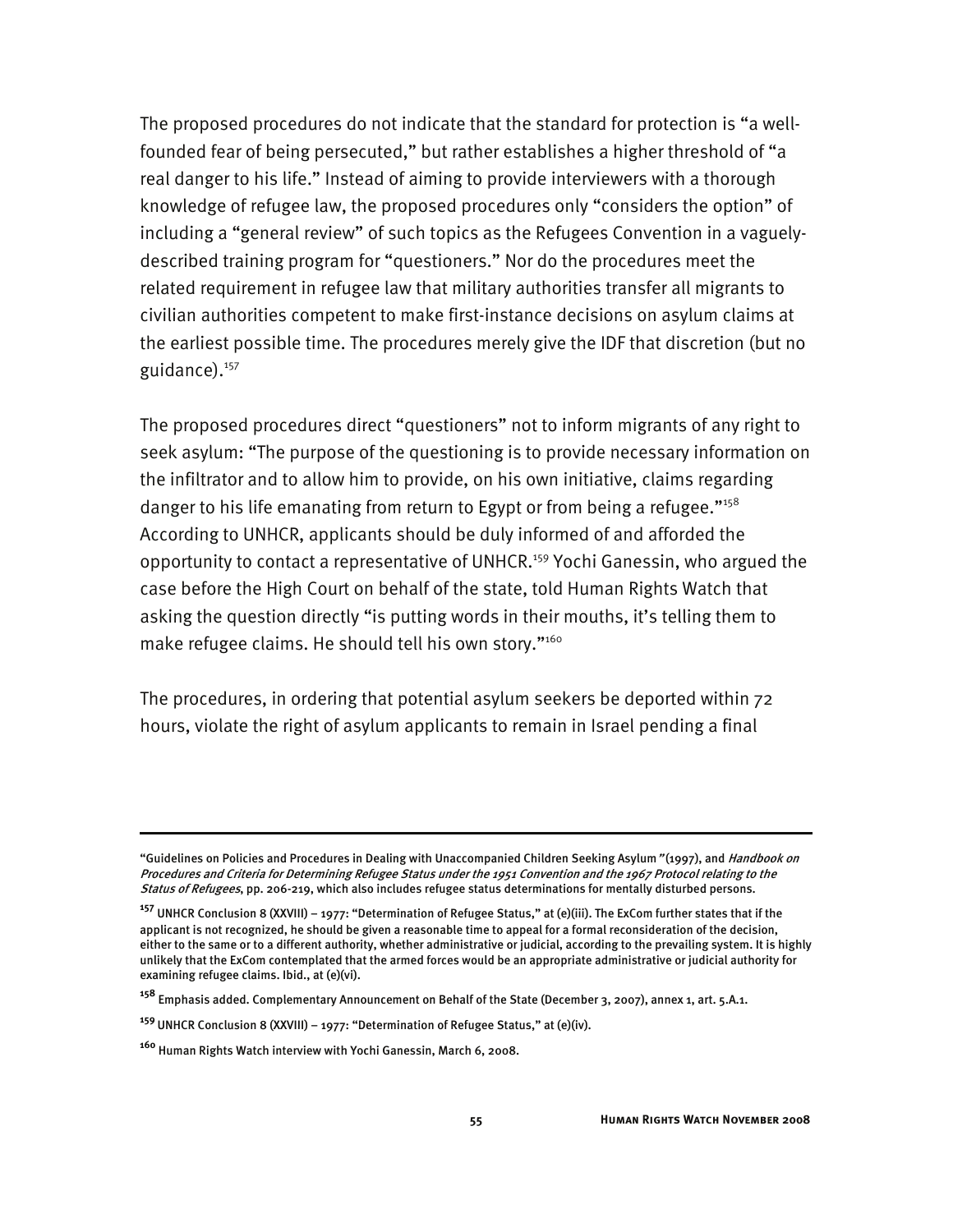decision on their cases, and thereby breach Israel's non-refoulement obligations and international law provisions related to the right to an effective remedy.<sup>161</sup>

According to the UNHCR ExCom, any official conducting an asylum interview is required to act in accordance with the principle of nonrefoulement.<sup>162</sup> The proposed standard of "real danger to life" risks excluding refugees who face risks short of mortal danger but that may nevertheless meet the "well-founded fears of persecution" standard under the Refugee Convention, or other grounds that would establish a need for protection or a humanitarian basis for non-return.<sup>163</sup>

Before a state proposes to remove a refugee or asylum seeker to a third country it must assess whether that country is indeed safe. UNHCR's Executive Committee has concluded that refugees and asylum seekers who move in an irregular manner from a country where they have already found protection, may be returned to that country only if they are protected there against refoulement.<sup>164</sup> Judicial authorities also hold that the principle of non-refoulement precludes "the indirect removal … to an intermediary country" in circumstances in which there is a danger of subsequent refoulement of the individual to a territory where he or she would be at risk.<sup>165</sup> The proposed Israeli procedures would stop deportation to Egypt only if "there is a danger to the life or liberty in Egypt if the person is returned." An assessment limited only to the immediate danger a third-country national might face to life or liberty in Egypt is not a sufficient assessment of risk; such an inquiry must include not only the risk of removal by Egypt with insufficient regard for protection needs, but also the risk of harm in the migrant's country of origin.

**<sup>161</sup>** UNHCR's ExCom has concluded that "the applicant should be permitted to remain in the country pending a decision on his initial request by the competent authority" and "should also be permitted to remain in the country while an appeal to a higher administrative authority or to the courts is pending." UNHCR Conclusion 8 (XXVIII) – 1977: "Determination of Refugee Status," at (e)(vii).

**<sup>162</sup>**ExCom Conclusion No.8 (XXVIII) -- 1977: "Determination of Refugee Status."

**<sup>163</sup>**If a migrant presents asylum claims during an initial interview, the only reason not to pass the migrant on to civil immigration authorities would be if the migrant's claims were "clearly abusive" or "manifestly unfounded." Even in such cases the applicant should be given "a complete personal interview by a fully qualified official and, whenever possible, by an official of the authority competent to determine refugee status." ExCom Conclusion No.30 (XXXIV) 1983: "The Problem of Manifestly Unfounded or Abusive Applications for Refugee Status or Asylum," at (d), (e), (i).

**<sup>164</sup>**ExCom Conclusion No. 58 (XL) 1989.

**<sup>165</sup>**T.I. v. United Kingdom, Application No. 43844/98, Decision as to Admissibility, 7 March 2000, [2000] INLR 211, at 228.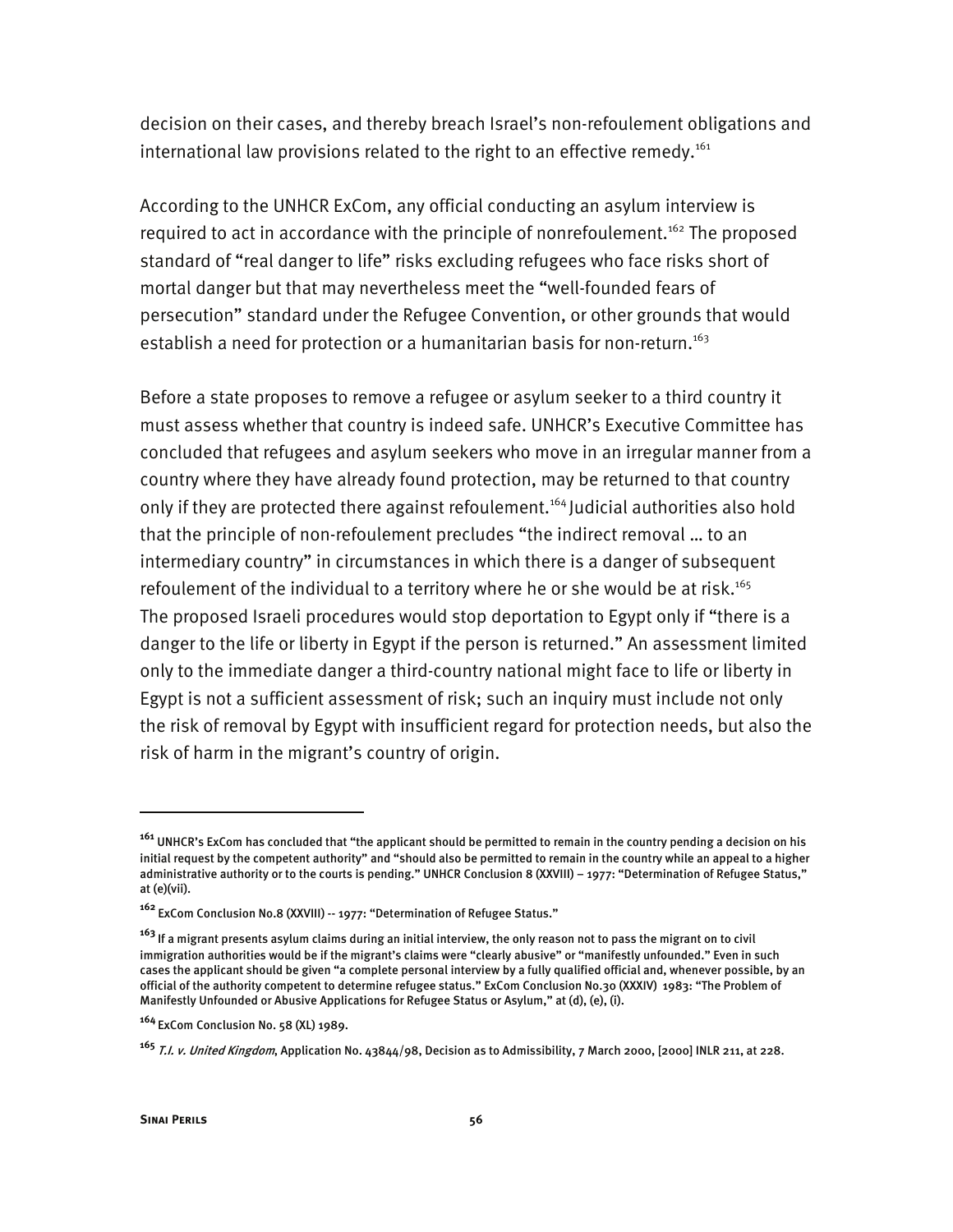Moreover, the proposed procedures fail to address the fact that Sudanese nationals may become refugees sur place—they have a well-founded fear of persecution if returned to their home country by virtue of events that occurred after, rather than before they left: that is, by entering Israel, a country that Sudan considers to be an enemy state.<sup>166</sup>

Ganessin, the lawyer at the Ministry of Justice, told Human Rights Watch,

The real point is that Egypt should be considered a safe first country. It should be this under refugee law. It has a UNHCR office. It has also signed the Refugee Convention and the African refugee convention. Many people who made it to Israel got recognized in Egypt—HCR there gave them blue or yellow cards [indicating refugee and asylum seeker status, respectively]. So from an Israeli perspective, Sudanese and Eritreans should be protected in Egypt.<sup>167</sup>

Egypt, in fact, has not protected them. Egypt held in incommunicado detention asylum seekers and refugees sent back by Israel on August 18, 2007. Egyptian authorities may have committed refoulement on October 28, 2007, when they reportedly removed to Sudan at least five of the group, after they were held at an unknown location and without being given the opportunity to make claims for refugee status. An Associated Press article later quoted an anonymous Egyptian Ministry of Foreign Affairs official as saying that 20 of the group had been "asked to leave" Egypt.<sup>168</sup>

The proposed Israeli procedures thus appear to instruct soldiers and policemen charged with questioning "infiltrators" to disregard practices and laws in Egypt, and

**<sup>166</sup>**Persons who were not refugees when they left their countries, but who became refugees at a later date are called refugees sur place. A person might become a refugee sur place because of changes that occurred in the country of origin after departure or because of the person's own actions while outside the country. See UNHCR Handbook on Procedures and Criteria for Determining Refugee Status under the 1951 Convention and the 1967 Protocol relating to the Status of Refugees, pp. 94-96.

**<sup>167</sup>**Human Rights Watch interview with Yochi Ganessin, March 6, 2008.

**<sup>168</sup>**Aron Heller, "Israel: No Promised Land for Africans," Associated Press.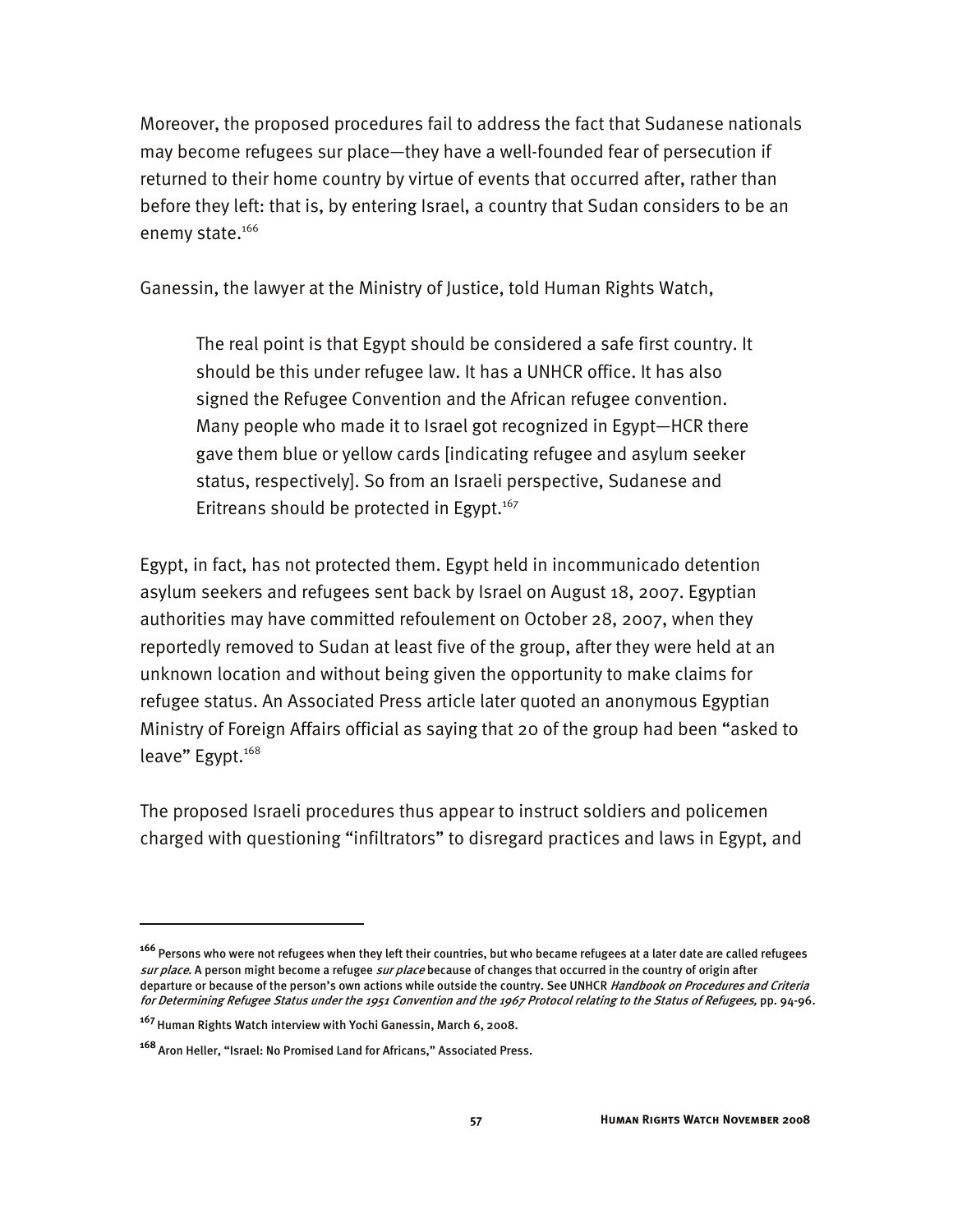in third countries, that could bear directly on a migrant's possible refugee claim.<sup>169</sup> It is hard to understand otherwise the proposed procedures' reliance on the concept of "coordinating with Egyptian authorities" to provide for the smooth and safe return to Egypt of migrants attempting to cross into Israel. As noted above, the Egyptian Ministry of Foreign Affairs has stated that no "coordination" agreement exists.<sup>170</sup> Even if Egypt had provided assurances that it would treat returnees humanely, human rights experts and authorities have concluded that "diplomatic assurances" are inadequate safeguards to ensure that deportees to countries known to practice torture will be protected.<sup>171</sup>

According to Ganessin, "[Israel] agrees with the [Refugee] Convention's other prohibited grounds of persecution. But you can't get protection under nonrefoulement just for committing a national crime that carries a prison sentence, like desertion from army service in Eritrea or crossing the Egyptian border illegally."172 This narrow view of Israel's non-refoulement obligations seems incompatible with the concept of sur place refugee claims. It further deems it irrelevant that Eritrean authorities have tortured or executed deserters, and that torture is a welldocumented and pervasive practice in detention facilities and at all stages of arrest and detention in Egypt. $173$ 

**<sup>169</sup>** The proposed procedures instruct the relevant authority not to take into account any "risk of prosecution or imprisonment or punishment due to the infiltration or other criminal offenses committed within Egypt."

**<sup>170</sup>**"Israel: Halt Summary Expulsion of Sudanese Migrants; Unknown Fate Awaits Sudanese Fleeing From Darfur," Human Rights Watch news release.

**<sup>171</sup>**For references to several expert opinions, see Human Rights Watch, "Denmark and diplomatic assurances against grave violations of human rights," letter to Danish Minister of Justice Lene Esperson, June 18, 2008, http://hrw.org/english/docs/2008/06/18/denmar19151.htm#\_ftn3, appendix.

**<sup>172</sup>** Human Rights Watch interview with Yochi Ganessin, March 6, 2008.

**<sup>173</sup>**The US Department of State, in its 2007 "Country Reports on Human Rights Practices," summarized abuses in Eritrea as follows: "[T]he government continued to authorize the use of lethal force against anyone resisting or attempting to flee during military searches for deserters and draft evaders, and the practice reportedly resulted in deaths during the year. Several persons detained for evading national service died after harsh treatment by security forces. There were reports that individuals were severely beaten and killed during roundups of young men and women for national service. There were reports of summary executions and of individuals shot on sight near the Ethiopian and Sudanese borders, allegedly for attempting to cross the border illegally." US Department of State, Bureau of Democracy, Human Rights and Labor, "Country Reports on Human Rights Practices – 2007: Eritrea," March 11, 2008, http://www.state.gov/g/drl/rls/hrrpt/2007/100480.htm (accessed August 25, 2008). On torture in Egypt, see Human Rights Watch, Egypt's Torture Epidemic, February 2004, http://hrw.org/english/docs/2004/02/25/egypt7658.htm. Other Human Rights Watch reports on torture in Egypt include In a Time of Torture: The Assault on Justice In Egypt's Crackdown on Homosexual Conduct (New York: Human Rights Watch, 2004), http://hrw.org/reports/2004/egypt0304; Egypt: Mass Arrests and Torture in Sinai, vol. 17, no. 3(E), February 2005, http://hrw.org/reports/2005/egypt0205/; Black Hole: The Fate of Islamists Rendered to Egypt, vol. 17, no. 5(E), May 2005, http://hrw.org/reports/2005/egypt0505/.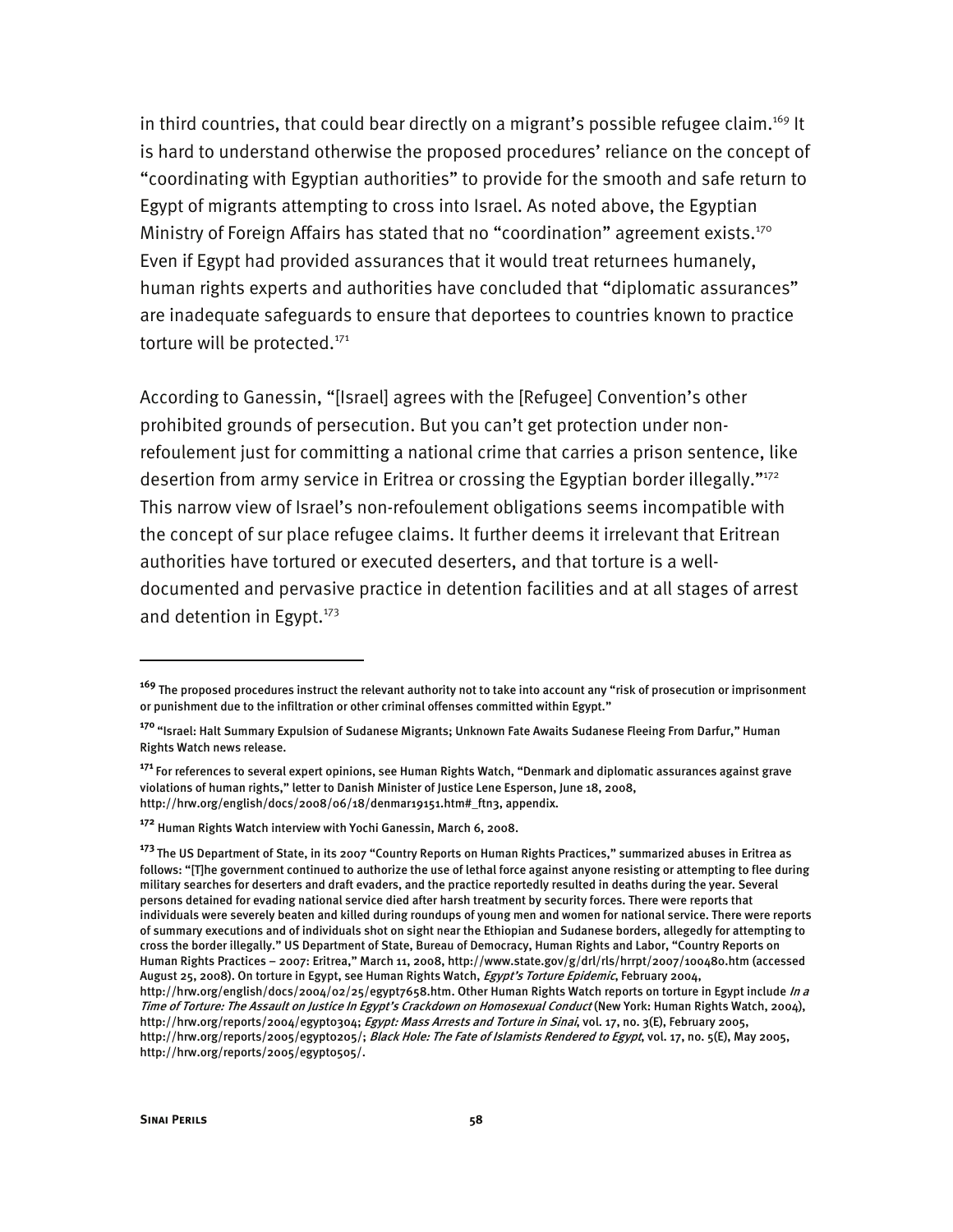#### Continuing political instance on "coordinated returns"

In February 2008, in rejecting Prime Minister Olmert's recommendation for tougher rules of engagement at the border (see above), Defense Minister Barak argued that the government should re-activate the policy of immediate "coordinated returns" to Egypt.<sup>174</sup> Haaretz quoted then-Foreign Minister Tzipi Livni as saying, at the same meeting, that "a distinction must be made between refugees and job seekers. Against the latter we must employ harsh measures at the border initially, and later at the detention facilities. We mustn't provide solutions for people who come here seeking work."

Also at the February 24 meeting, the prime minister reportedly "directed authorities to expel 4,500 Africans, including people from Ivory Coast, Ghana and Nigeria, by the end of the week."175 The order was not carried out, and at another meeting on the issue on March 23, "Olmert expressed anger that the IDF was not conducting 'hot returns.'" He and Barak "criticized the Ministry of Foreign Affairs for not holding negotiations with Eritrea regarding the infiltrators, as most are from that country. Olmert instructed the Ministry to find a third country within a week that will be willing to accept the African infiltrators." $176$  Olmert reportedly again requested the defense minister to "stop the infiltrations, even if it called for a 'moderate use of force.""<sup>177</sup> The next day, immigration police conducted sweeps of privately-run refugee shelters in Tel Aviv and arrested approximately 300 people. Many were detained for four days, separated from their families, and in some cases transferred to prisons in other cities before being released (see Chapter VII).

The August 2008 returns of 91 people, described above, went ahead despite court approval of the enabling procedures for the coordinated returns policy still being

**<sup>174</sup>**Barak Ravid and Associated Press, "Barak rejects PM call to ease rules of engagement at border," Haaretz, February 24, 2008, http://www.haaretz.com/hasen/spages/957417.html (accessed October 12, 2008).

**<sup>175</sup>**Aron Heller, "Israel: No Promised Land for Africans," Associated Press, February 26, 2008.

**<sup>176</sup>**Hati Sini and Barak Ravid, "Prime Minister to return infiltrators to Egypt immediately upon their capture" (רה"מ הורה להחזיר לכידתם עם מיד מסתננים למצרים), *Haaretz* (in Hebrew), March 23, 2008,

http://www.haaretz.co.il/hasite/pages/ShArtPE.jhtml?itemNo=967594&contrassID=2&subContrassID=1&sbSubContrassID= 0 (accessed October 12, 2008); a less-detailed version of the story is available on *Haaretz*'s English-language website: Barak Ravid and Associated Press, "PM: Israel to send back refugees who infiltrate from Sinai," March 23, 2008, http://www.haaretz.com/hasen/spages/967272.html (accessed October 12, 2008).

**<sup>177</sup>**Roni Sofer, "Olmert: We must curb infiltrations from Egypt," YNET, March 23, 2008.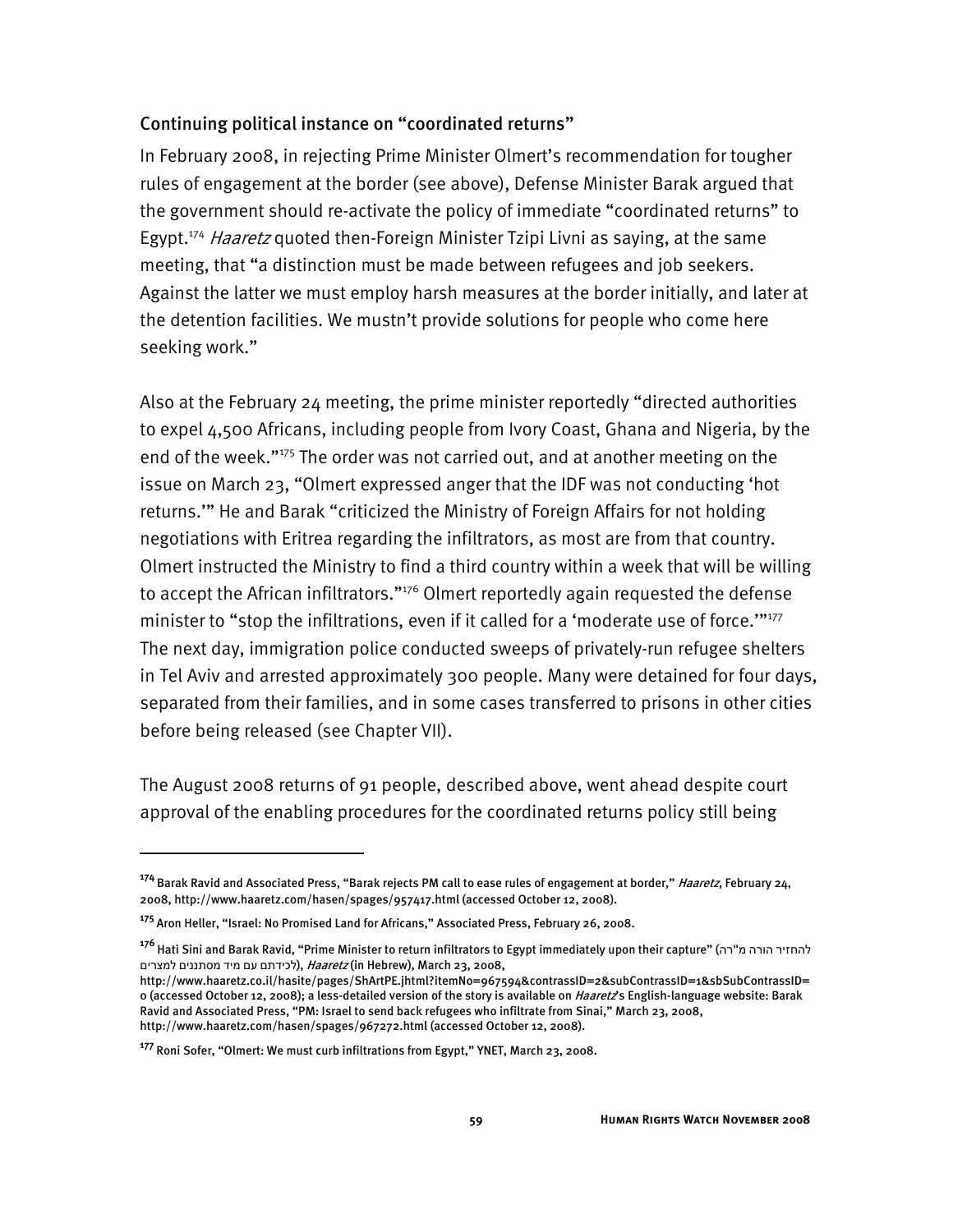pending. An IDF spokesmen who confirmed the returns (without specifying the number) to Human Rights Watch said that they "follow[ed] instruction in recent months from the political echelon to do so."178

**<sup>178</sup>** Human Rights Watch telephone interview with Avital Leibowitz, IDF spokesperson, Tel Aviv, August 27, 2008.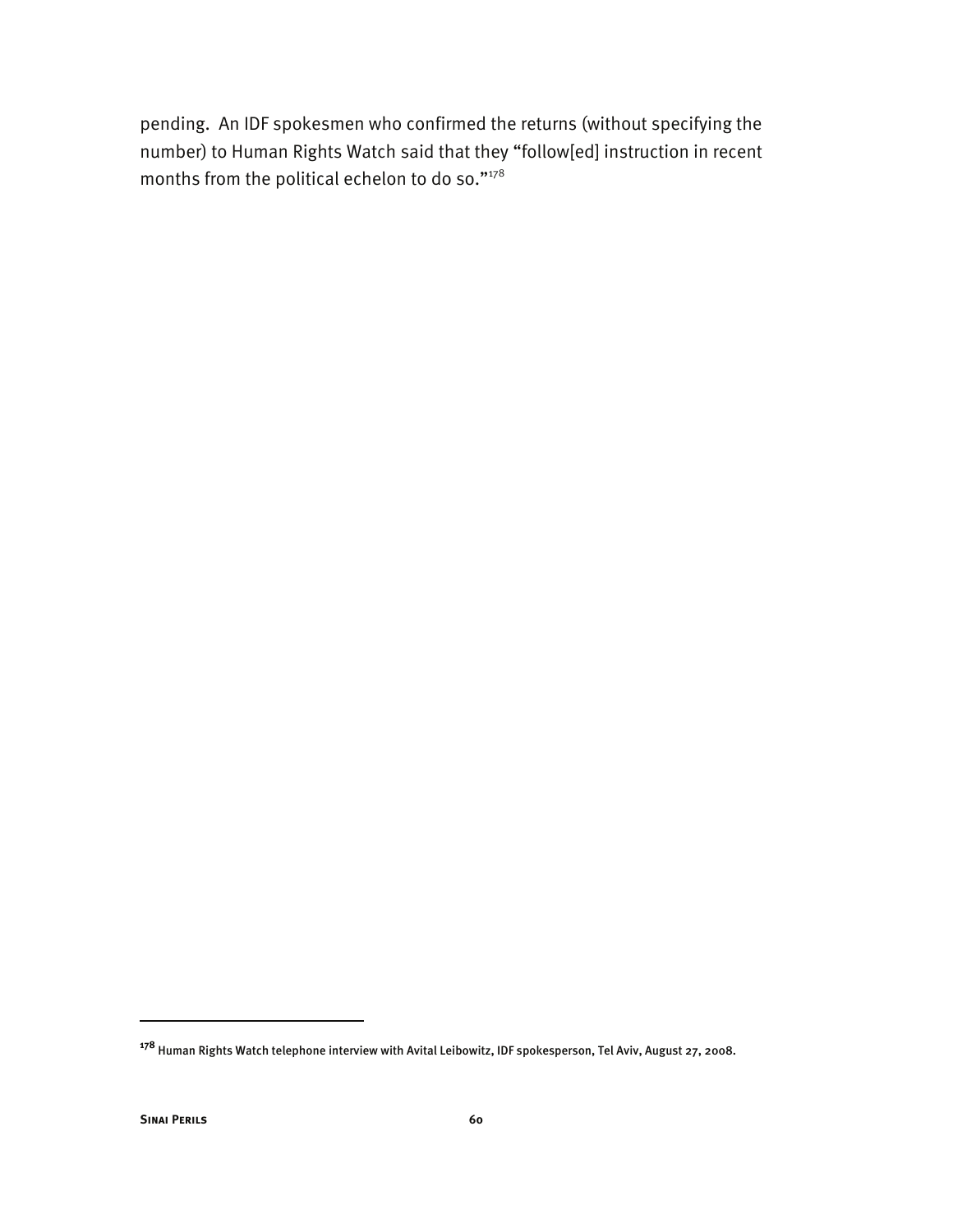# **VI. Egyptian Treatment of Those Detained**

Egyptian law prohibits entry or attempted exit from the country through any points other than designated border crossings, prescribing punishments of up to six months' imprisonment and a fine, or from two to five years' imprisonment and a fine where the crossing occurred in specially designated prohibited areas, also referred to as security zones.<sup>179</sup> In the Sinai, and on Egypt's border with Sudan, police have arrested hundreds of migrants in the past two years alone. A spokesperson for UNHCR Egypt confirmed that "the majority of [migrants] in detention now are [those] captured at borders."

People apprehended at the border and taken into detention face violations of their rights as criminal defendants, as refugees, and as detainees.

# Use of Military Tribunals to Try Civilians

Most migrants and asylum seekers who are arrested in Cairo are tried before civilian courts and have access to UNHCR. However, migrants arrested for illegally entering Egypt at a non-authorized border crossing, or for attempting to enter the Sinai peninsula (a designated "security zone") without authorization, or for attempting to cross the border with Israel, fall within the jurisdiction of the nearest military tribunal. At least four Egyptian military tribunals try persons detained for crossing borders: in Aswan and Ghorgada (for irregular entries from Sudan); in Marsa Matroh (from Libya); and in Ismailiyya (those entering the Sinai military zone). These tribunals apply domestic Egyptian law.<sup>180</sup> The tribunals' rulings cannot be appealed.

Migrants are tried and sentenced in groups divided by gender. The authorities make no effort to try families together, and in many cases try and sentence as a group persons who did not attempt to cross the border at the same time. Refugees and migrants said their trials comprised two or three relatively brief hearings and that they were not asked their motives or their asylum status during the trial. While

**<sup>179</sup>**Presidential Decree-Law No. 89 for 1960, Entry and Residence of Aliens in the Territories of the United Arab Republic and Their Departure Therefrom, arts. 3, 41.

**<sup>180</sup>** Ibid.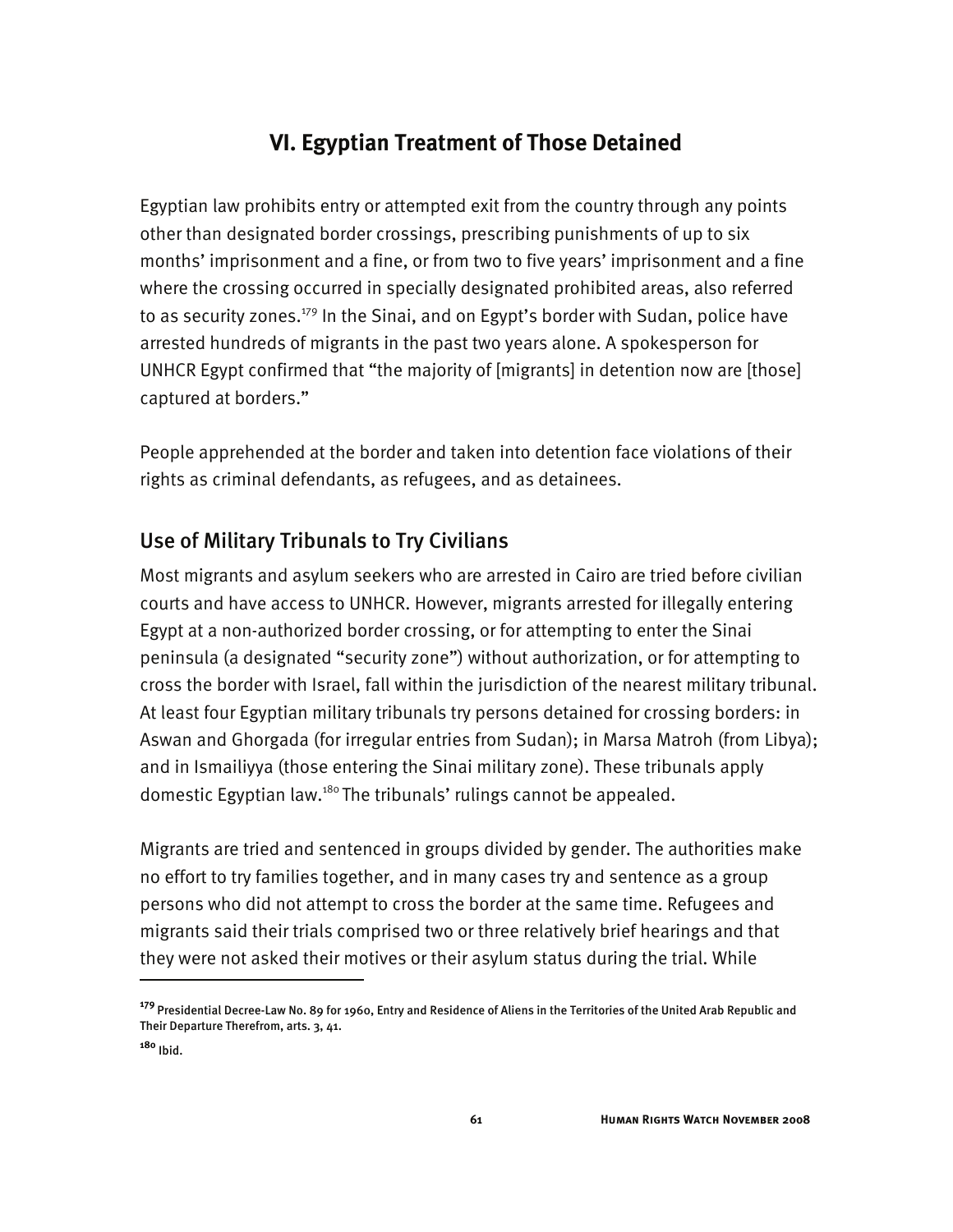lawyers are present at trial hearings, refugees and migrants said their legal counsel tended to play a merely pro-forma role. "I was in jail for six months," said a Southern Sudanese woman who was arrested in June 2007 but who succeeded in crossing into Israel after her release. "The judge called us by name, and said, 'You tried to cross the border with Israel,' and our lawyer just said, 'Don't say yes, say no."<sup>181</sup> Several former detainees complained that they paid lawyers to represent them but received merely pro-forma legal services.

Trying civilians in military tribunals violates Egypt's obligations to ensure the rights to due process and a fair trial under the ICCPR and the African Charter on Human and Peoples' Rights. Egypt is obliged to afford due process and a fair trial to migrants, asylum seekers, and refugees whom it detains for violating national laws by entering the country irregularly via unauthorized points on the Sudanese border, by illegally entering the Sinai peninsula, or by attempting to cross the border into Israel in an unauthorized manner. The ICCPR affirms that everyone has the right to be tried by a competent, independent, and impartial tribunal established by law (article 14). As a state party to the ACHPR, Egypt has "the duty to guarantee the independence of the courts" (article 26).

The Human Rights Committee has stated that the trial of civilians by military courts should be very exceptional and occur only under conditions that genuinely afford full due process.<sup>182</sup> The African Commission on Human and Peoples' Rights, the body created to monitor the implementation of the ACHPR, elaborated that "the only purpose of military courts shall be to determine offenses of a purely military nature committed by military personnel," and that "military courts should not, in any circumstances whatsoever, have jurisdiction over civilians."183

**<sup>181</sup>**Human Rights Watch interview with R.A., Eilat, March 3, 2008. Although there were three hearings in her case, "the lawyer waited until the third time, after six months, to take the birth certificate for my youngest son to the judge. And that same day they let me out."As discussed below, Egyptian military tribunals tend to release mothers detained with their children.

**<sup>182</sup>** UN Human Rights Committee, General Comment No. 13: Equality before the courts and the right to a fair and public hearing by an independent court established by law (art. 14), April 13, 1984,

http://www.unhchr.ch/tbs/doc.nsf/0/bb722416a295f264c12563ed0049dfbd?Opendocument (accessed September 28, 2008), para. 4,

**<sup>183</sup>**African Commission on Human and Peoples' Rights, Principles and Guidelines on the Right to a Fair Trial in Africa, art. L (a), (c), reproduced at http://www.justiceinitiative.org/db/resource2?res\_id=101409 (accessed September 28, 2008).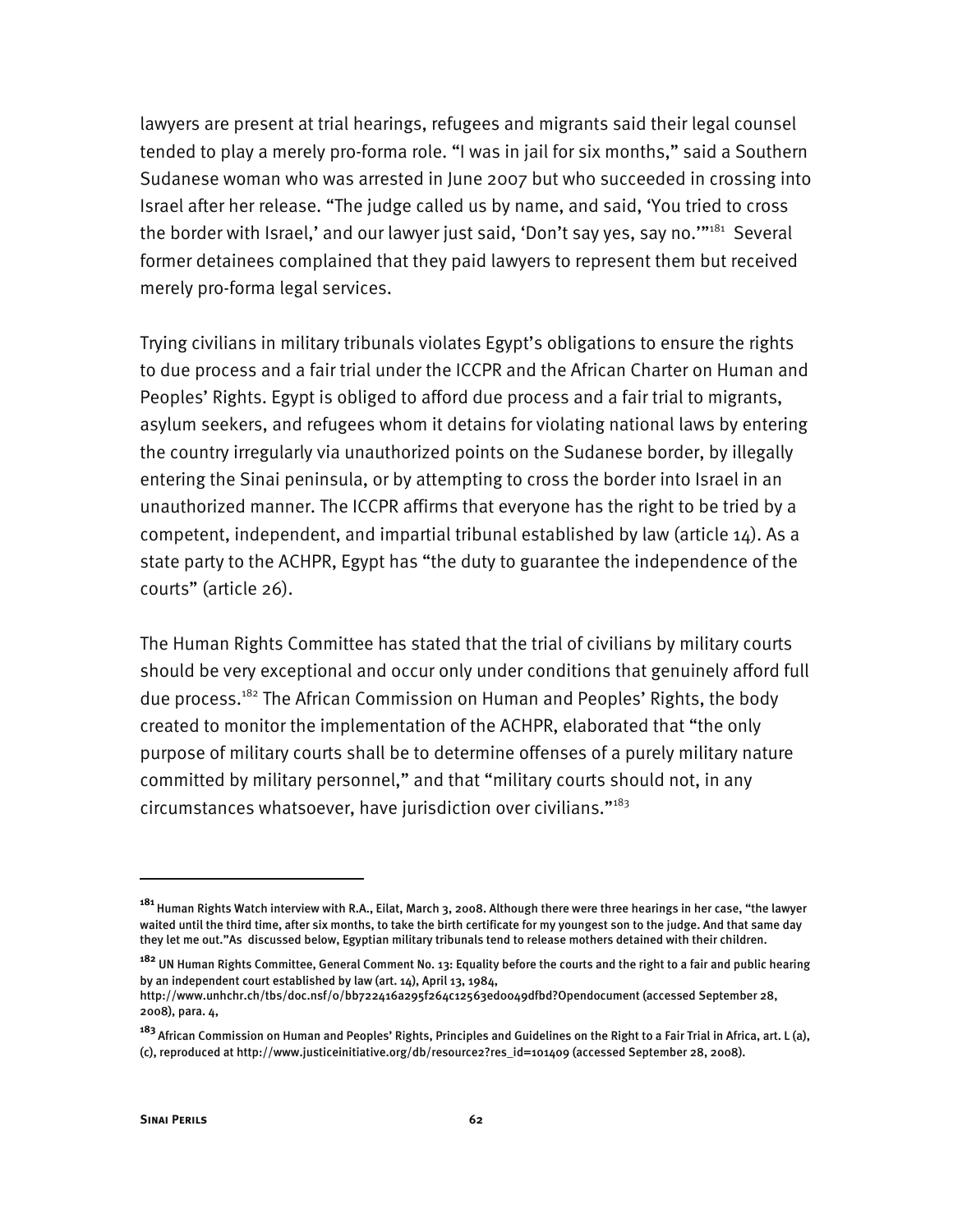# *Separation of families*

One consequence of the detention policy is family separation. In one case recounted to Human Rights Watch, Egyptian border police separated a woman from her husband shortly after arresting them in April 2007, taking them from the border to different prisons. "That was the last time I saw him," she told us, 11 months later.<sup>184</sup>

Specifically with regard to minors who are refugees or asylum seekers, UNHCR's Executive Committee (ExCom) has called upon states "to respect and observe … the principle of the best interests of the child and the role of the family as the fundamental group of society.<sup>185</sup> The ExCom further "[urged] States and concerned parties to take all possible measures to protect child and adolescent refugees, inter alia, by: (i) preventing separation of children … refugees from their families."186

Before their cases come before military tribunals for trial, mothers are detained with any accompanying minor children (see below). The military tribunals typically sentence women to about six months and men to around one year in prison for illegally entering Egypt or attempting to cross illegally into Israel, in addition to fines of around 2,000 Egyptian pounds (LE). According to numerous former detainees, the tribunals order the release of mothers with their children, although it appears that compliance with such orders is not always immediate: "When my husband was sentenced," N.A. said, "the judge said [my child and I] could go free. But after that they took the women back to the same prison and we had to stay there for another 45 days!" $^{187}$ 

The humane policy of releasing mothers with children does not apply to fathers arrested with their children. Hadja Abbas Haroun, the pregnant woman killed on July 22, 2007, was survived by a daughter who is now three years old, and by a husband

**<sup>184</sup>** Human Rights Watch interview with S.G., March 12, 2008. A military tribunal ordered the woman's release after roughly one month in detention because her twin infants had been arrested with her at the border (see below for a discussion of the policy whereby mothers detained with young children are released).

**<sup>185</sup>**UNHCR ExCom Conclusion No. 84 (XLVIII) – 1997: "Refugee Children and Adolescents," para. (a)(i)-(iii). The ExCom has also "reaffirmed the fundamental right of refugee children to education and called upon all States, individually and collectively, to intensify their efforts … to ensure that all refugee children benefit from primary education of a satisfactory quality." Conclusion No. 47 (XXXVIII) – 1987: "Refugee Children," para. (o).

**<sup>186</sup>**UNHCR ExCom Conclusion no. 84 (XLVIII), para. (b).

<sup>&</sup>lt;sup>187</sup> Human Rights Watch interview with N.A., October 6<sup>th</sup> City, March 11, 2008.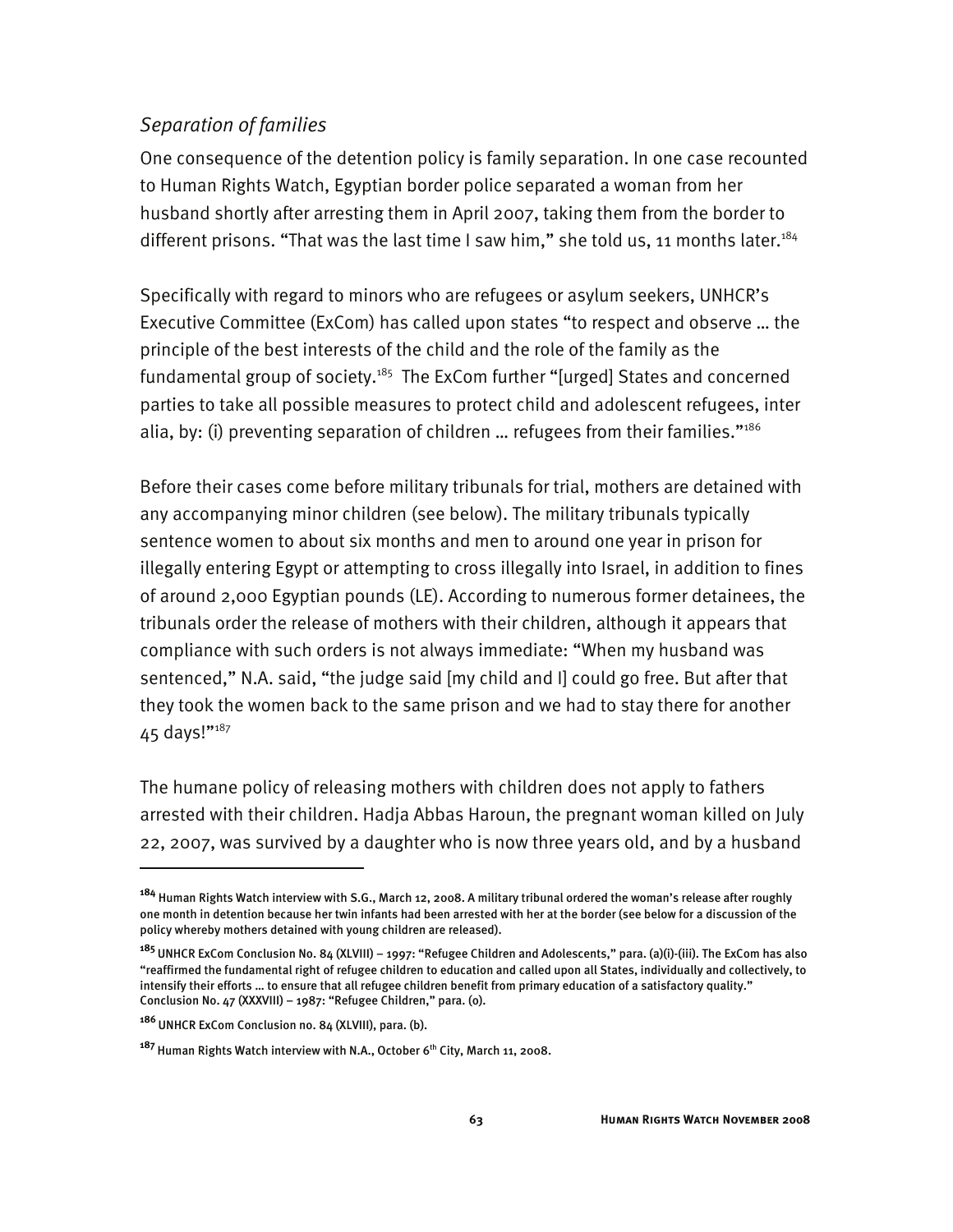who is now serving a one-year jail sentence. A relative of Haroun told Human Rights Watch that he managed to attend her husband's military trial in Ismailiyya. "As soon as they killed the mom they took the child and the father to prison. But they separated her from her dad, and she was staying in jail with three other women in al-Arish. At the court, that was the first time her father had seen her."<sup>188</sup> The experience of detention, evidently in a regular jail cell with prisoners to whom she was not related, took a toll on the girl's health. "After [she had been] a week in jail," Haroun's relative continued, "I saw the girl in court and she looked really sick." Two days later, at a second hearing, the military tribunal sentenced the father to jail and a 2,000 LE fine, and allowed the relative to bring the girl home with him. "She had stomach problems, she was throwing up," he said.

And she was really hot, her skin had blisters—they were all over her body, but [worst] on her head. For a few days she wasn't speaking, she was just crying. If we hadn't got her she might have died. The Egyptians were just giving her bread but she hadn't been eating. I asked the women she was with in jail if she'd ever been taken to hospital and they said no.

Since her release, the relative added, "she wakes up at midnight two or three times a week and starts screaming."<sup>189</sup>

Egypt is obliged, according to the Convention on the Rights of the Child (CRC), to ensure the rights of children to family unity: "[A] child shall not be separated from his or her parents against their will," according to the CRC, "except when competent authorities subject to judicial review determine, in accordance with applicable law and procedures, that such separation is necessary for the best interests of the child."<sup>190</sup> Where children are separated, Egypt is obliged to "respect the right of the child who is separated from one or both parents to maintain personal relations and direct contact with both parents on a regular basis," and, in cases where these countries have detained, imprisoned, or killed one or both of a child's parents, to,

**<sup>188</sup>**Human Rights Watch interview with H.A., Cairo, March 16, 2008.

**<sup>189</sup>**Ibid.

**<sup>190</sup>**CRC, art. 9(1).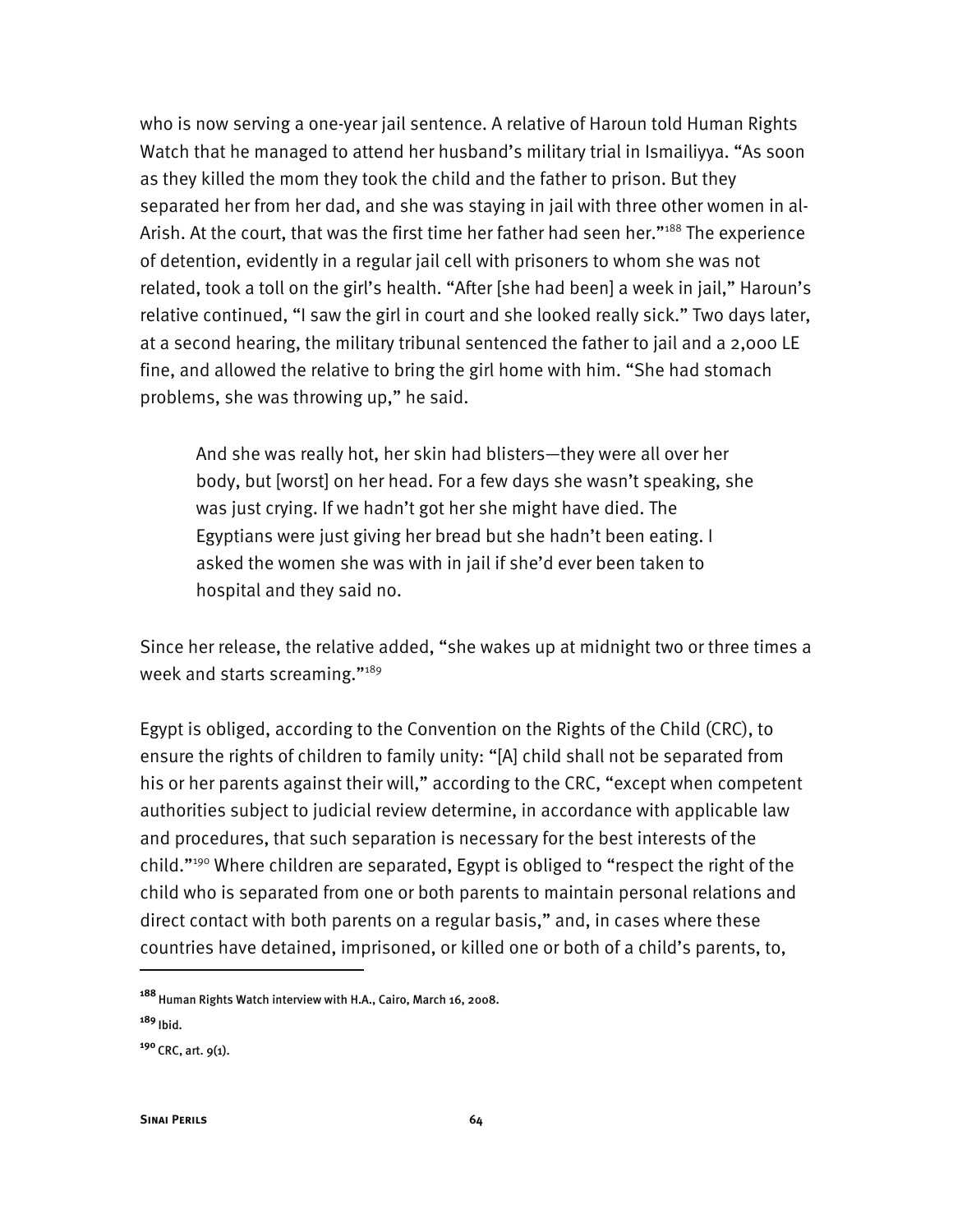"upon request, provide the parents, the child or, if appropriate, another member of the family with the essential information concerning the whereabouts of the absent member(s) of the family."<sup>191</sup>

## Denial of Access to Asylum Procedures

In Egypt, asylum seekers and refugees detained in security zones benefit from a lesser degree of international protection than those detained elsewhere. In general, if a registered asylum seeker or refugee is detained on grounds related to her immigration status in a non-security zone (such as Cairo) and she informs Egyptian authorities that she is under UNHCR's protection, the authorities will verify her claim with UNHCR, and will release her (although State Security Investigations retains the final authority to decide on the release).<sup>192</sup> If the detainee has not yet registered with UNHCR, the Egyptian government will contact the detainee's embassy to arrange for deportation, but in the interim the detainee can ask the Egyptian authorities to contact UNHCR, or can usually contact legal aid NGOs, community leaders, or relatives and ask them to do so on her behalf. Lawyers, relatives and migrant community members can ask to visit such detainees in detention, although Egyptian authorities denied access to Eritreans in detention from late February 2008 until forcibly returning hundreds to Eritrea in June.<sup>193</sup>

It is significantly more difficult for asylum seekers, refugees, and other migrants detained in designated security zones to invoke international protection. In practice, such detainees may be visited only exceptionally. According to former detainees, military tribunals do not ask detainees about their asylum status; rather, at some point during their detention, state security agents determine whether detainees have registered with UNHCR as asylum seekers or refugees. After they have served their sentences, those who have so registered are released, but those who have not are deported.194 A Darfuri woman who was detained at the Sinai border said,

**<sup>191</sup>**Ibid., art. 9 (3)-(4).

**<sup>192</sup>**For example, for not having either a national identity card or a residency permit stamped on his or her passport or UNHCR card.

**<sup>193</sup>**Human Rights Watch interviews with lawyers with refugee service NGOs, UNHCR official, and Ethiopian refugee volunteer (names withheld), Cairo and October 6<sup>th</sup> City, March 10-16, 2008.

**<sup>194</sup>**Human Rights Watch interview with Michael Kagan, March 10, 2008. A refugee elaborated on her own experience of these procedures as follows: "A police officer [at the Immigration Department at the Mugamma administrative building in Cairo] had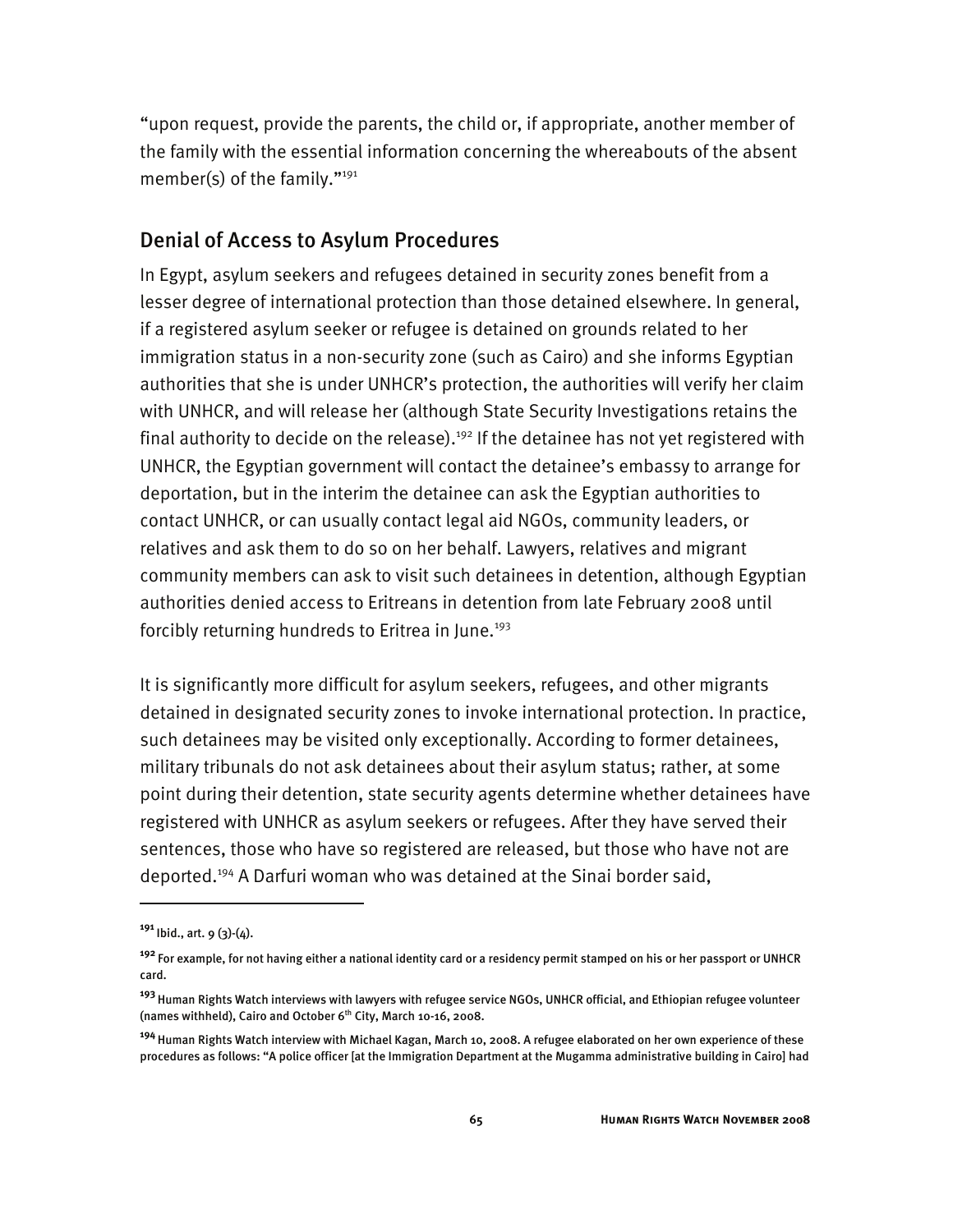State security, who took our passport and UNHCR numbers, told us that if we tried to cross the border again they'd put us in jail for three years and then deport us. We went to the Mugamma [an administrative headquarters in downtown Cairo], and they released those of us with UNHCR cards. But they told two women, "We're going to send you back." The women had never gone to UNHCR. They were from Darfur too, but they were only in Egypt for two months.<sup>195</sup>

Persons who have not yet registered for asylum with UNHCR and who are detained at Egypt's borders therefore face the risk of being deported without ever having an opportunity to present asylum claims. As Michael Kagan, senior fellow in human rights law at the American University in Cairo, put it,

There has never been any solid system to ensure that UNHCR was contacted by the government of Egypt when someone in detention makes asylum claims. … There's a big gap in terms of those who may be unable to have their asylum status determined. UNHCR would only find out you existed if you were allowed to make a phone call.<sup>196</sup>

Detained migrants who manage to contact UNHCR often do so despite, rather than with the assistance of, Egyptian prison authorities. A refugee lawyer told Human Rights Watch that according to some of his clients, "It's only by chance that [detained migrants] can get their case in front of UNHCR. On their trips to security outside of jail, they have to bribe cops to let them make calls to their relatives or to have them contact immigration."<sup>197</sup> An Ethiopian who volunteers to visit detained migrants in Cairo said he advised Eritrean and Ethiopian detainees that in case of

our names and information and read it out. They checked to see whether we had UN numbers. The people without any were sent back to Sudan. I knew someone from Abyei who tried to cross the border with me and was caught with me, but her UN file had been closed.… They brought her and me and her husband to Mugamma [a large administrative building in downtown Cairo that houses Ministry of Interior and other offices] together. Then they sent me back to jail but sent her to Sudan. They said they were going to. I heard from her relatives she had been sent back." Human Rights Watch interview with R.B., Eilat, March 3, 2008.

<sup>&</sup>lt;sup>195</sup> Human Rights Watch interview with F.A., Cairo, March 15, 2008.

**<sup>196</sup>**Human Rights Watch interview with Michael Kagan, March 10, 2008.

**<sup>197</sup>**Human Rights Watch interview with N. C., refugee lawyer , Cairo, March 12, 2008.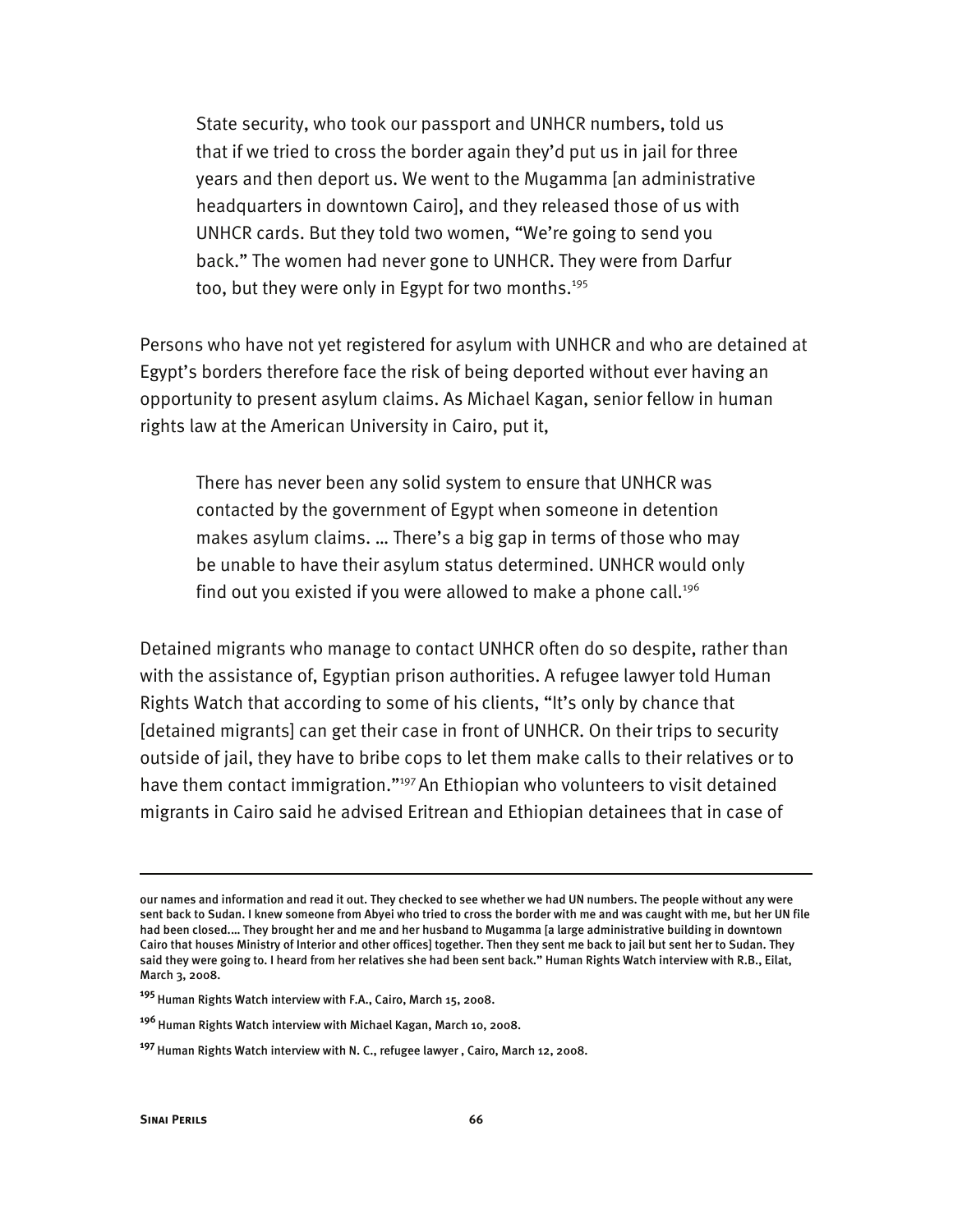emergency they should bribe Egyptian prisoners, who are allowed mobile phones, to make contact with him for them.198

This volunteer told Human Rights Watch that he had been involved in the case of an unaccompanied Ethiopian boy, whose age he estimated at 10 or 12, whom Egyptian authorities had deported without allowing him the opportunity to make an asylum claim. The volunteer said that he had visited the boy after he had been transferred to detention in Cairo:

The boy was arrested at Aswan, when he crossed the border from Sudan. He said his father was dead, and he didn't know where his mother was. He told me his journey was seven days by foot—people who take that route go to the Nile to get water, they walk at night, sleep during the day, with barely anything to eat. He was sent back [to Ethiopia] in October 2007. We haven't heard from him since. I wanted to talk to him before he left. I learned the flight time from a man in the Ethiopian embassy and I went to the airport, but the police refused to let me see him.<sup>199</sup>

A spokesperson for UNHCR Egypt told Human Rights Watch that "we learn about those in detention from the Egyptian government." This official stressed that the Egyptian government "is cooperative in telling us about illegal Eritrean entrants."<sup>200</sup> Egypt's deputy minister for refugees told Human Rights Watch that his office at the Ministry of Foreign Affairs sends "dozens of faxes" per day to UNHCR regarding migrants and asylum seekers detained at the borders.<sup>201</sup>

Nonetheless, in late February 2008, Egyptian authorities refused UNHCR access to detained Eritreans. In March 2008, Egyptian lawyers told Human Rights Watch, over 280 Eritreans and Ethiopians were known to be detained in Burj al-Arab prison in

j

**<sup>198</sup>**Human Rights Watch interview with Y.Z., Cairo, March 13, 2008.

**<sup>199</sup>** Ibid.

**<sup>200</sup>**Human Rights Watch interview with UNHCR Egypt spokesperson, March 11, 2008.

**<sup>201</sup>** Human Rights Watch interview with Tareq Maaty, March 16, 2008.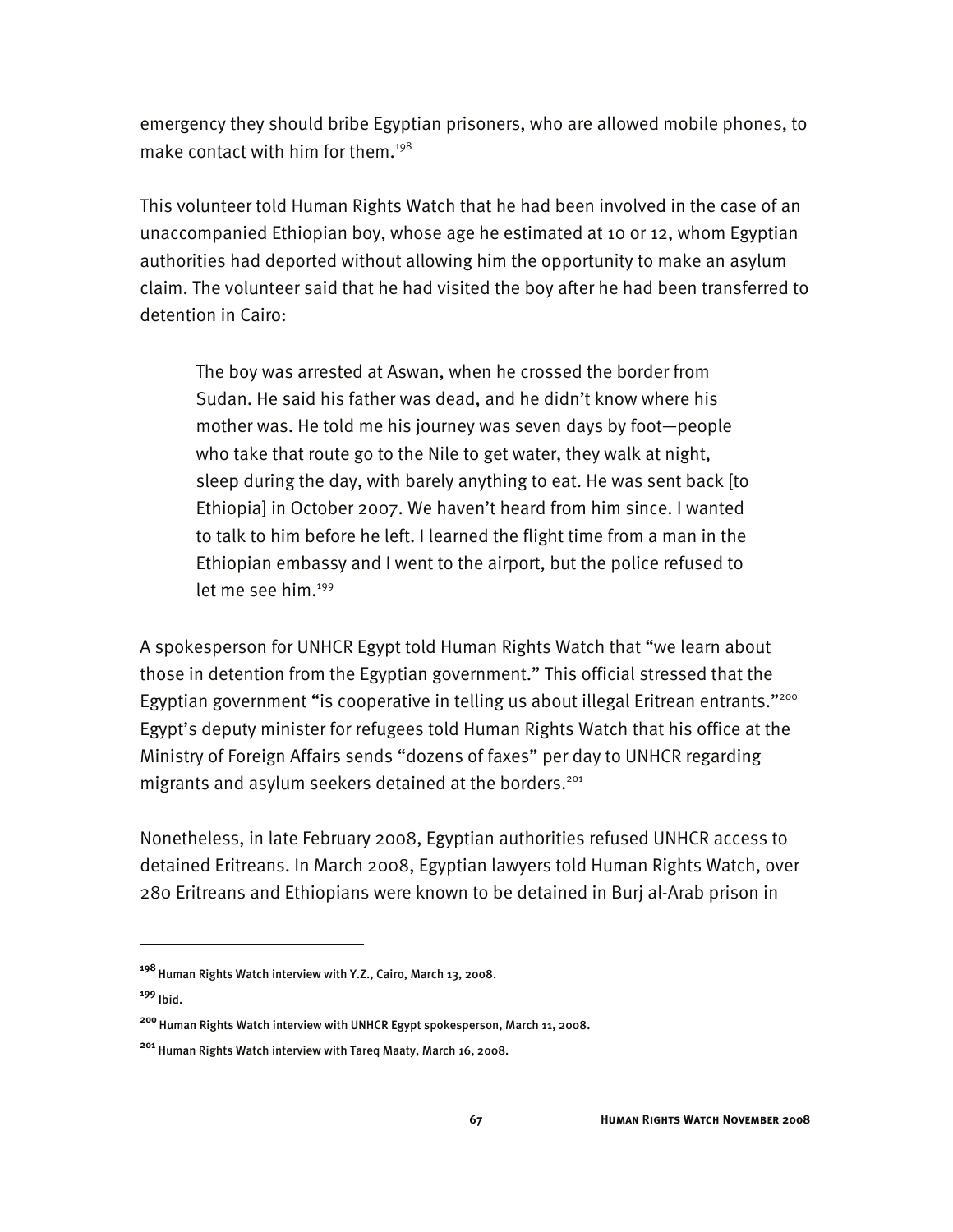Alexandria.<sup>202</sup> In May, an Egyptian community-based NGO, compiling various lists, put the figure at 400 Eritrean detainees. Egyptian authorities reportedly transferred hundreds of Eritrean detainees to military detention centers in May, a move human rights and refugee lawyers feared was a prelude to mass deportations.<sup>203</sup> By June, UNHCR had collected the names of 1,400 Eritreans detained at various sites throughout Egypt.<sup>204</sup> From June 12 to June 15, Egypt reportedly deported 690 Eritreans on special Egyptair flights from the Shallal detention facility in Aswan governorate to Massawa, Eritrea.<sup>205</sup> In total, Egypt may have deported 1,200 Eritreans from June 12 to 19.<sup>206</sup> Human Rights Watch spoke with Egyptian and Eritrean human rights advocates who said they received frantic phone calls from detainees being rounded up and put on trucks.<sup>207</sup> A lawyer with the Hisham Mubarak Law Center, who was based in Aswan, said detainees pleaded with Egyptian guards and threatened to commit suicide before being forcibly deported.<sup>208</sup>

## Conditions of Detention

#### *Inadequate medical care*

S.G., from Southern Sudan, was captured after Egyptian border police shot and wounded her husband and her 13-month-old son. The family was taken to hospital in al-Arish for 12 days, then to prison.<sup>209</sup> S.G. has not seen her husband since. There may be many wounded migrants in Egyptian jails like S.G.'s husband. A *Washington* 

**<sup>206</sup>**Cynthia Johnston, "UN in frank talks with Egypt on Eritrea refugees," Reuters, June 30, 2008.

**<sup>202</sup>**Human Rights Watch interviews with J.R. and S.L., Cairo, March 10, and O.A., Eritrean Pentecostal pastor, Cairo, March 17, 2008.

**<sup>203</sup>** Human Rights Watch email correspondence with Elsa Chyrum, May 28, 2008, and Egyptian human rights and refugee lawyers (names withheld), May 2008.

**<sup>204</sup>** "UNHCR interviews 179 Eritrean asylum seekers detained in Egypt," UNHCR press release.

**<sup>205</sup>**Amnesty International, "Egypt: Forcible return/ Fear of torture or other ill treatment: Up to 900 Eritrean asylum-seekers," AI Index: MDE 12/013/2008, June 16, 2008, http://www.amnesty.org/en/library/asset/MDE12/013/2008/en/76cbeb84-3c62- 11dd-a518-c52d73496467/mde120132008eng.html (accessed October 3, 2008).

**<sup>207</sup>**Human Rights Watch phone calls and email correspondence with Elsa Chyrum, Human Rights Concern Eritrea; Dr. Khataza Gondwe, advocacy officer, Christian Solidarity Worldwide; Michael Kagan, senior fellow in human rights law, American University in Cairo; and Cairo-based refugee lawyer (name withheld), June 2008.

**<sup>208</sup>** Amnesty International, "Egypt: Amnesty calls for President to stop flights to possible torture in Eritrea," June 20, 2008, AI Index: MDE 12/014/2008, http://www.amnesty.org/en/library/asset/MDE12/014/2008/en/4cd747e2-3ee6-11dd-9656- 05931d46f27f/mde120142008eng.html (accessed October 3, 2008); Sarah Carr, "One African shot at border, deportations continue," Daily News Egypt, June 19, 2008, http://www.thedailynewsegypt.com/article.aspx?ArticleID=14541 (accessed June 19, 2008).

**<sup>209</sup>**Human Rights Watch interview with S.G., Cairo, March 12, 2008.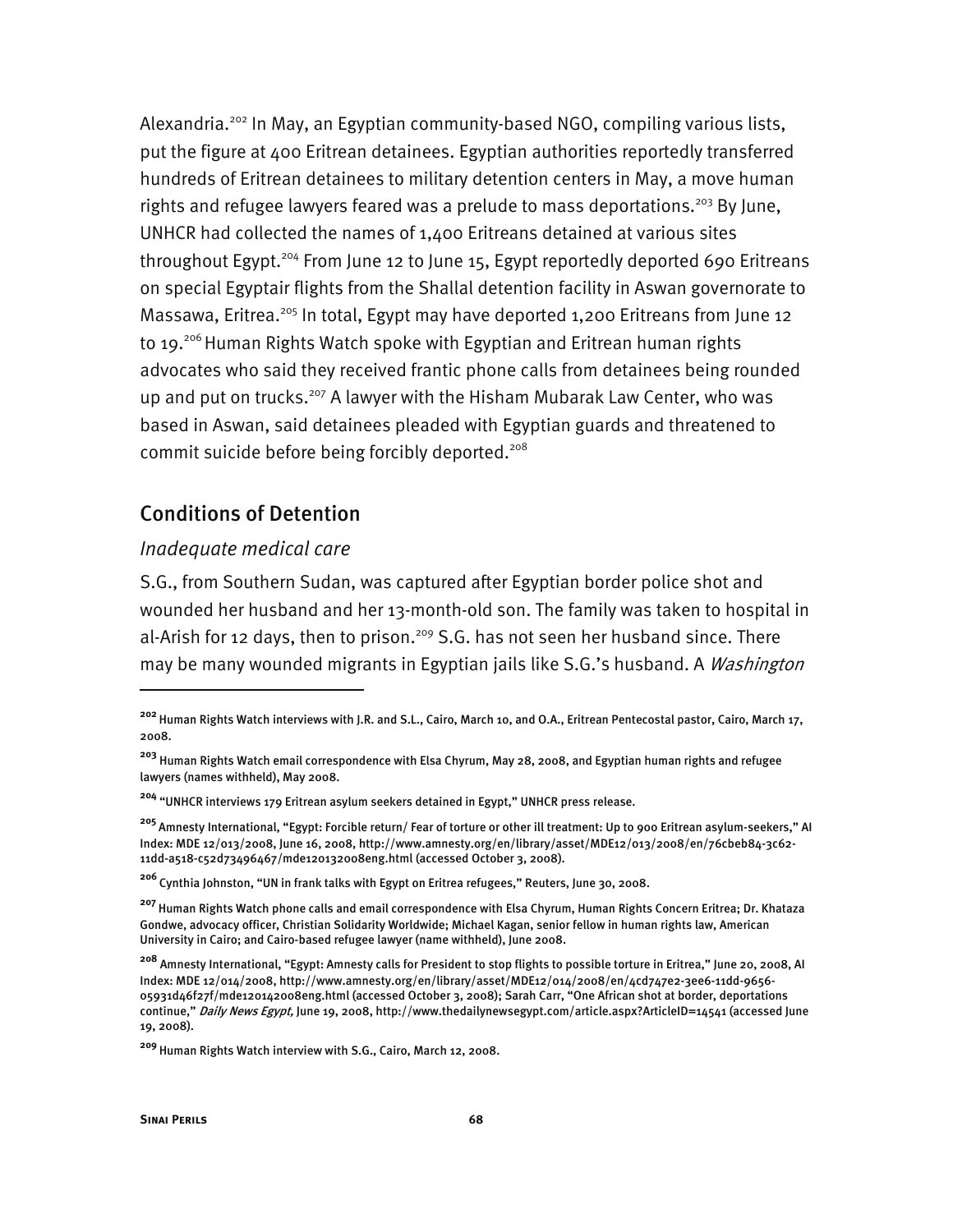Post reporter described how one migrant carried another, whose legs had been shattered by bullets, into an Egyptian courtroom, where the judge sentenced both men to a year in prison and a fine for attempting to cross the border.<sup>210</sup>

Migrants and refugees who are seriously wounded at the Sinai border face special risks in detention in Egypt. In some cases the wounded faced initial delays in receiving medical care, such as when border police detained a group of 16 migrants, including five who were shot at the border, reportedly from  $4$  a.m. to noon in a police station before transferring the wounded to a hospital.<sup>211</sup> After treating them in hospitals, authorities subsequently transfer the wounded to prisons where it is difficult to receive further medical care. A Sudanese community leader told Human Rights Watch of one case where, he said, a man had died from wounds inflicted by border guards after prison authorities denied him adequate medical care. "They shot Yusuf in May 2007," said the community leader, who had visited the man later that month.

No doctor took care of him in jail. It was in Port Said. The jail there is very bad. They give them three pieces of bread every morning at 10 a.m. and that's it. He died about a month after he was shot. There was no medicine. They took the body back to Sudan.<sup>212</sup>

A former detainee told Human Rights Watch of a girl who appeared to need medical care but did not receive it in detention. "There was a girl, around 12 years old, who'd been shot in the shoulder at the border," he said, "but they never let her go back to the hospital."213 Other former detainees recalled several cellmates who had been wounded by border police gunfire. "She had been shot twice in the leg and once in the shoulder," a woman recalled of a cellmate.<sup>214</sup> A man remembered that during his time in an Egyptian prison, "I saw someone who had been shot in his stomach and

**<sup>210</sup>**Knickmeyer, "Flight from Darfur Ends Violently in Egypt," Washington Post.

<sup>&</sup>lt;sup>211</sup> Human Rights Watch interview with N.A., October 6<sup>th</sup> City, March 11, 2008.

**<sup>212</sup>** Human Rights Watch interview with Madhal Aguer Guot Chol March 16, 2008.

<sup>&</sup>lt;sup>213</sup> Human Rights Watch interview with L.B., October 6<sup>th</sup> City, March 11, 2008.

**<sup>214</sup>**Human Rights Watch interview with F.A., Cairo, March 15, 2008.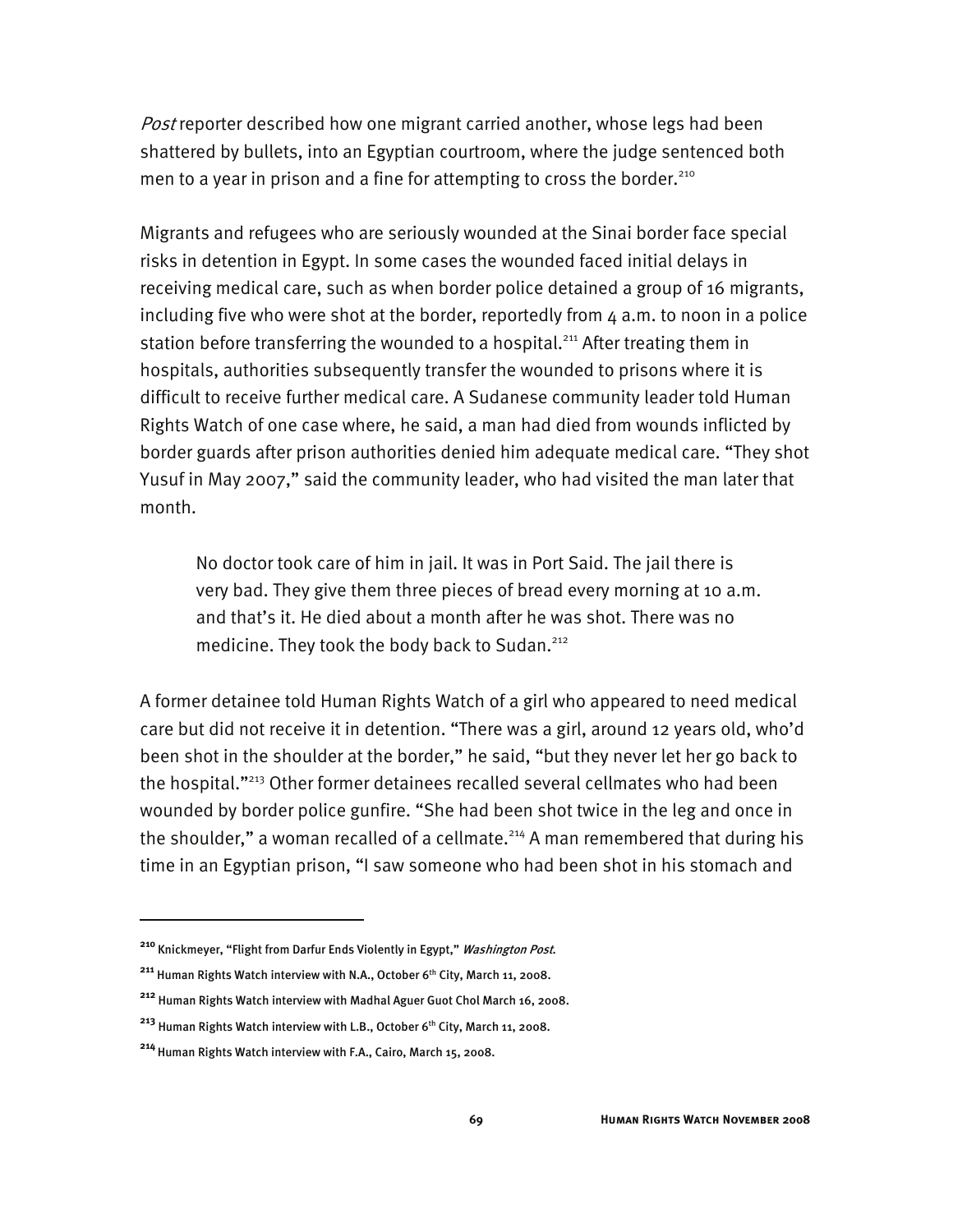someone else who'd been shot in the foot, and another [who'd been shot] in the calf."215

# *Conditions for women detained with their children pretrial*

M., a young mother arrested at the Sinai border, said she was kept in a small cell with 14 other women. "We all got sick. We got only one meal a day. Children got the same food. When I asked for anything else for the children they laughed at me."<sup>216</sup> An Eritrean woman, G.F., was a detainee at the Merkaz al-Nasser facility, known as "Nuba Aswan," when she spoke with Human Rights Watch by telephone in March 2008, and said she shared a cell with 13 other people, of whom four were children, including her own boys, ages 4 and 2. "There is not enough food," she told us, "and the guards threatened that we would be deported because we are not Muslims."<sup>217</sup> Another woman, F.A., said her two young children were the only ones in a small, dirty jail cell they shared with 18 or 20 other inmates. "There was nowhere to put my children down, and the toilet was in the corner. The room was probably three meters [square], it was really small. The toilet [a hole in the ground] was right there, we had to sleep lying on top of it."218

Egyptian authorities have refused to allow volunteers seeking to improve grim conditions of detention access to detained women and children. An Ethiopian man who volunteers to bring food and medicine to Eritrean and Ethiopian detainees transferred from the Sinai to Qanatir prison, outside Cairo, said prison authorities there refused to allow him access to a new mother and a pregnant woman.

We knew of two girls who were arrested at the border, one was pregnant, one had just given birth. So we took food, milk, baby clothes. And they wouldn't let us in. I know that the people who try to cross

j

**<sup>215</sup>** Human Rights Watch interview with H.K., Cairo, March 13, 2008.

**<sup>216</sup>** Human Rights Watch interview with N.A., March 11, 2008.

**<sup>217</sup>**Human Rights Watch telephone interview with F.T., March 17, 2008.

**<sup>218</sup>** Human Rights Watch interview with F.A., March 15, 2008.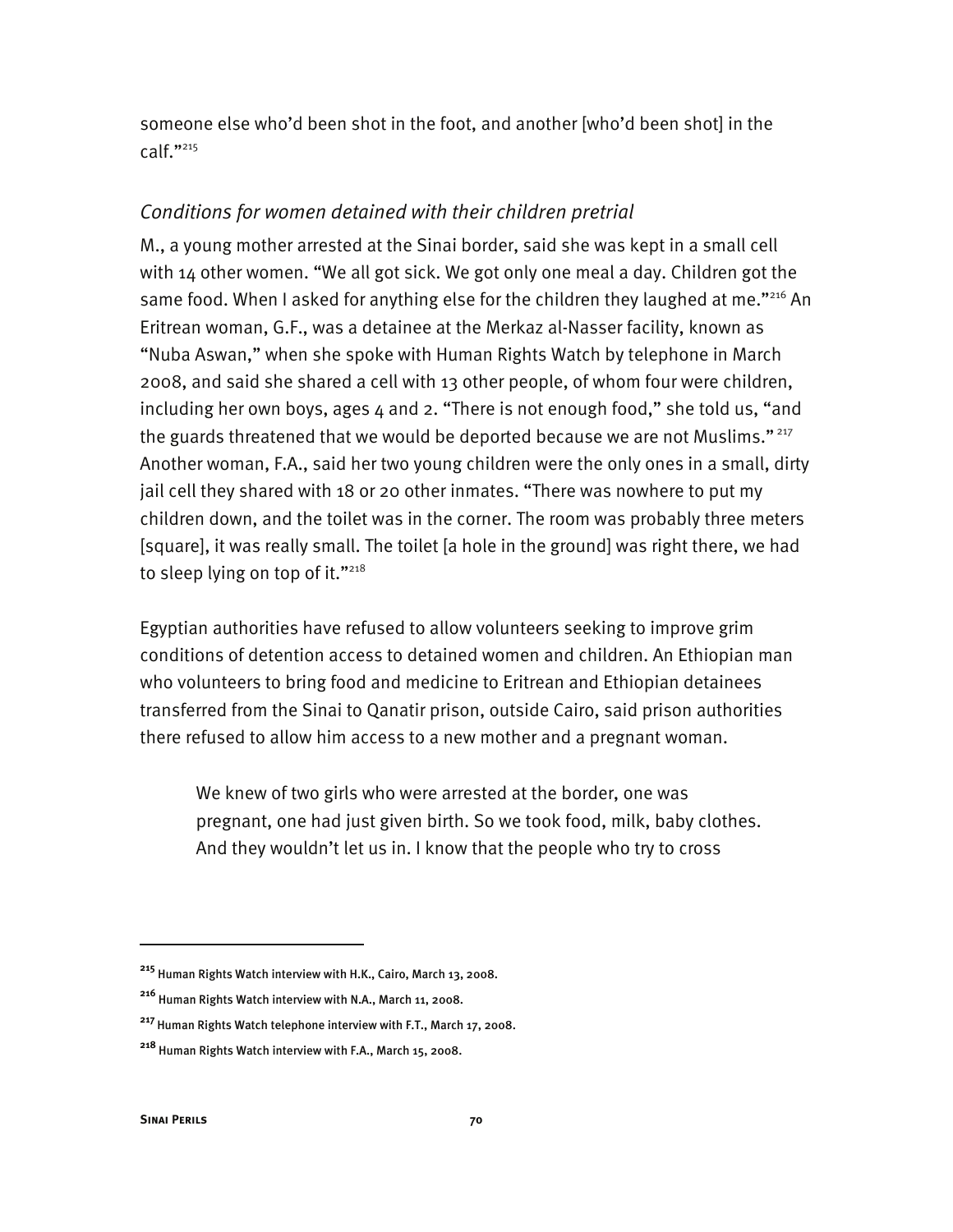into Israel are breaking the law. But the Egyptian government should treat them better in jail, or let us visit them and give them food.<sup>219</sup>

Human Rights Watch could find no evidence that Egypt has taken steps to ensure the health or other special needs of detained migrants and refugee children are met, in violation of its international obligations.<sup>220</sup> Failure to provide prisoners, including children in detention, with adequate food violates Rule 20 of the Standard Minimum Rules for the Treatment of Prisoners.<sup>221</sup>

## *Detention of unaccompanied children with adults*

Human Rights Watch learned of cases where Egyptian authorities detained children who had attempted to cross into or out of the country irregularly, in ordinary jails with adult prisoners in conditions that did not appear to meet the "best interests of the child" principle articulated by ExCom (see above), $222$  and specifically breached the prohibition in international law on detaining children with adults. In one case recounted to Human Rights Watch in March, two unaccompanied Eritrean boys, ages 13 and 11, whose mother had died in a car accident shortly after entering Egypt, had

**<sup>219</sup>** Human Rights Watch interview with Y.Z., Cairo, March 13, 2008.

**<sup>220</sup>**See "Background," Section III, above.

**<sup>221</sup>** Standard Minimum Rules for the Treatment of Prisoners, adopted Aug. 30, 1955 by the First United Nations Congress on the Prevention of Crime and the Treatment of Offenders, U.N. Doc. A/CONF/611, annex I, E.S.C. res. 663C, 24 U.N. ESCOR Supp. (No. 1) at 11, U.N. Doc. E/3048 (1957), amended E.S.C. res. 2076, 62 U.N. ESCOR Supp. (No. 1) at 35, U.N. Doc. E/5988 (1977).

**<sup>222</sup>** ExCom Conclusion No. 84 (XLVIII) 1997: "Refugee Children and Adolescents," para. (a): ExCom [c]alls upon States … "to respect and observe … (i) the principle of the best interests of the child and the role of the family as the fundamental group of society … (ii) the fundamental right of children … to life, liberty, security of person, and freedom from torture … (iii) the right of children … to education, adequate food and the highest attainable standard of health; para (b) "Urges States and concerned parties to take all possible measures to protect child and adolescent refugees, inter alia, by: (i) preventing separation of children … refugees from their families (ii) safeguarding the physical security of refugee children … [and] (iv) providing appropriate training to military personnel … on human rights and humanitarian protections to which children … are entitled." The ExCom has also "reaffirmed the fundamental right of refugee children to education and called upon all States, individually and collectively, to intensify their efforts … to ensure that all refugee children benefit from primary education of a satisfactory quality." Conclusion No. 47 (XXXVIII) 1987: "Refugee Children," para. (o).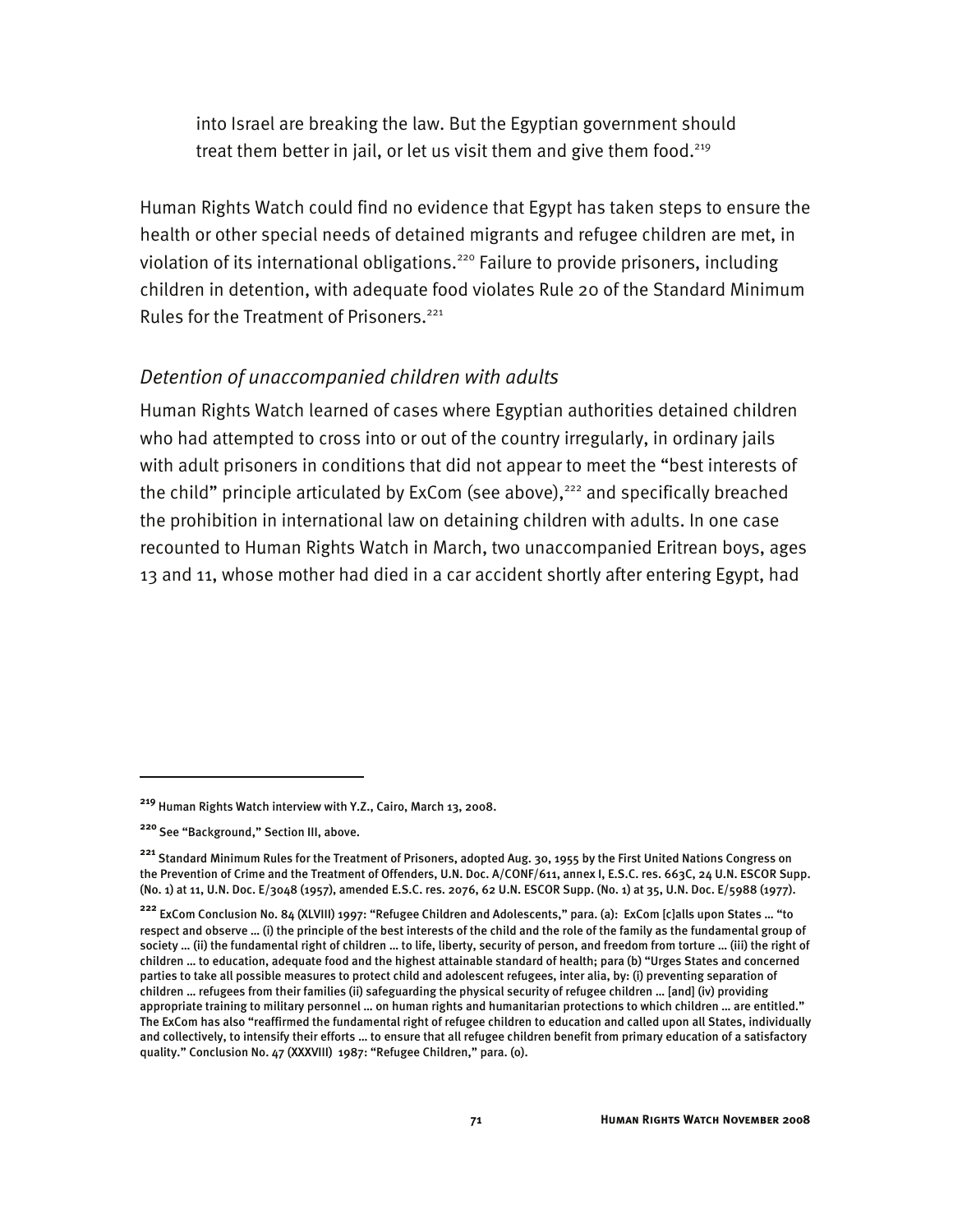been detained for roughly a month in the "Nuba Aswan" facility.<sup>223</sup> A July press release from UNHCR mentioned the same two boys, still detained.<sup>224</sup>

In another case, an Eritrean interpreter for UNHCR Egypt told Human Rights Watch that in February 2008 Egyptian guards had killed an Eritrean woman named Mervat Mer Hatover at the Israeli border.<sup>225</sup> The woman was known to be traveling with two girls, but the interpreter said that a month after they were presumably arrested, "no one knows where her girls are."226 There is reason to fear that other unaccompanied children who have been detained at either the Sudanese or Israeli borders may be "lost" in the Egyptian prison system. According to Mokhlis Qutb, secretary-general of Egypt's quasi-official National Human Rights Council, many prison officials habitually fail to register both Egyptian and foreign detainees in their custody.<sup>227</sup>

Detaining children with adults violates Egypt's obligations under the Convention on the Rights of the Child and under refugee law. Egypt is obliged to ensure that "every child deprived of liberty shall be separated from adults unless it is considered in the child's best interest not to do so."<sup>228</sup> States must also protect detained children from the serious risk of abuse by guards and other prisoners, including sexual abuse.

-

**<sup>223</sup>**A religious leader in the Eritrean community in Cairo had learned of the boys' case when another prisoner called him and said he and 18 other men were being detained in the same jail cell, around 3 meters square, with the two boys. The boys' mother had died in a car accident in Aswan after crossing the border from Sudan; the brothers had no family members in Egypt. Human Rights Watch interview with O.A., Cairo, March 17, 2008. Human Rights Watch also spoke with an Eritrean woman, G.F., who said she had was a detainee in the same jail, and that she knew of the two children. Human Rights Watch telephone interview with F.T., March 17, 2008.

**<sup>224</sup>**"UNHCR Interviews 179 Eritrean asylum seekers detained in Egypt," UNHCR press release, July 2, 2008, http://www.unhcr.org/news/NEWS/486b9e9f4.html (accessed October 3, 2008). The press release identifies the detention center as the Shalal facility in Aswan, where the children had evidently been transferred.

**<sup>225</sup>** Media reports confirm the woman's death at the border. See, for example, Ashraf Sweilam, "Egyptian Guards Kill Eritrean Migrant," Associated Press, February 16, 2008.

**<sup>226</sup>**The girls were 10 and 8 years old, according to the interpreter, who said the woman's husband had contacted him. Human Rights Watch interview with B.T., Cairo, March 16, 2008.

**<sup>227</sup>**Human Rights Watch interview with Mokhlis Qutb, secretary-general of the National Human Rights Council, Cairo, March 17, 2008.

**<sup>228</sup>**CRC, art. 37 (c)-(e). Similarly, according to the UN Rules for the Protection of Juveniles Deprived of their Liberty, Egypt should provide "every means" to ensure juveniles "have adequate communication with the outside world, which is an integral part of the right to fair and humane treatment," including allowing them "to communicate with their families, friends and other persons or representatives of reputable outside organizations," to "receive regular and frequent visits, in principle once a week and not less than once a month," and "to communicate in writing or by telephone at least twice a week with the person of his or her choice … [and] to receive correspondence." United Nations Rules for the Protection of Juveniles Deprived of their Liberty, adopted December 14, 1990, G.A. res. 45/113, annex, 45 U.N. GAOR Supp. (No. 49A) at 205, U.N. Doc. A/45/49 (1990), arts. 59-61.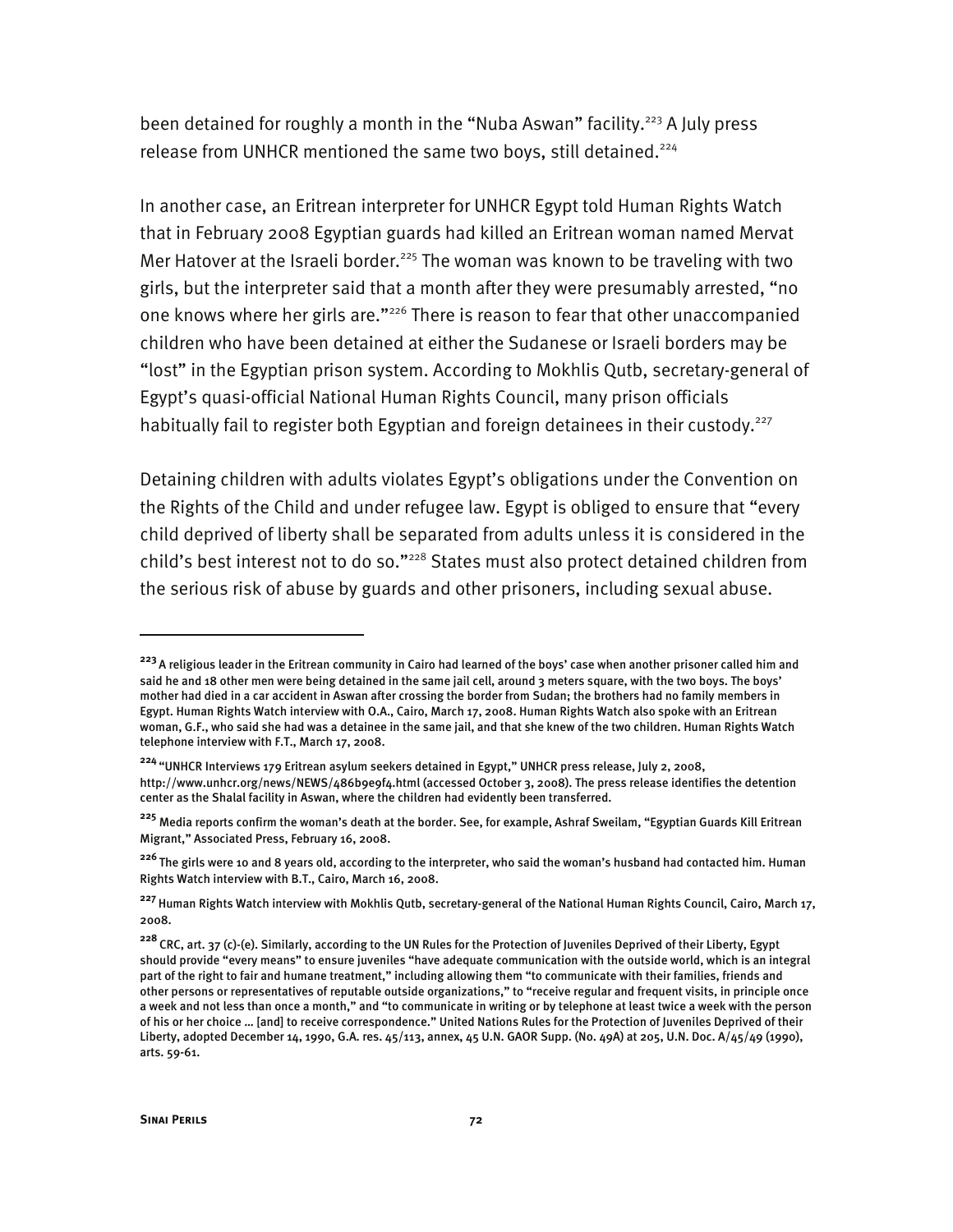# **VII. Treatment of Refugees, Asylum Seekers, and Migrants in Israel**

Israeli immigration authorities have absorbed large numbers of immigrants in recent decades, such as the 950,000 Jewish immigrants from the countries of the former Soviet Union between 1989 and 2003 or the 15,000 Ethiopian Jews airlifted over two days in 1991.<sup>229</sup> By 2003, Israel had also admitted an estimated 300,000 migrant workers, mainly from Asian and Eastern European countries, as part of a policy to use migrants "to replace Palestinian workers," whom largely ceased to fill difficult, low-paying jobs in Israel after the "first intifada" ended in 1992 and especially since the "second intifada" began in 2000. $230$ 

By comparison, the 13,000 arrivals to Israel from various African countries over the past three years is a relatively small number. Many of those who cross the border from Sinai appear to fill the same niche in the Israeli labor market as do other migrant workers.<sup>231</sup> Virtually all of them have registered for asylum with UNHCR Israel. There is, however, little institutional capacity to deal with this number of non-Jewish asylum seekers.<sup>232</sup> Israel lacks national legislation incorporating its obligations under the Refugee Convention, and its asylum procedures are under-resourced.

The result has been an enormous backlog in asylum applications. In his annual report, submitted to the Knesset on May 20, 2008, State Comptroller Micha Lindenstrauss examined the cases of asylum seekers who entered Israel via the Sinai border since 2005. Israeli authorities recognized as refugees only 11 of 909 asylum applicants in 2005; 6 of  $1,348$  applicants in 2006; and 3 of over 3,000

**<sup>229</sup>**See Jewish Virtual Library, "Immigration since 1948,"

http://www.jewishvirtuallibrary.org/jsource/Immigration/Immigration\_Since\_1948.html (accessed October 3, 2008).

**<sup>230</sup>**M. Ellman and S. Laacher, Euro-Mediterranean Human Rights Network and the International Federation for Human Rights, "Migrant Workers in Israel: A Contemporary Form of Slavery," 2003, p. 6. While most of those workers entered Israel legally, they lost their legal status when they lost or switched jobs. As of 2003, an estimated 200,000 were in Israel illegally and thus "liable to arrest and detention at any moment, and ultimately to deportation." Ibid., p. 9.

**<sup>231</sup>**Aron Heller, "Israel: No Promised Land for Migrants," Associated Press, February 26, 2008.

**<sup>232</sup>** Israel has a tradition of granting asylum to small numbers of non-Jewish refugees via ad hoc interventions by the executive branch. In 1979 Prime Minister Menachem Begin ordered that Vietnamese boat people (some of Chinese origin) be granted residency in Israel; in 1993 Israel granted permanent residency to roughly 100 Bosnians; and in 1999 the government of Israel granted six-month tourist visas and economic assistance to 112 ethnic-Albanian Kosovar Muslims. Anat Ben Dor and Rami Adut, Tel Aviv Faculty of Law and Physicians for Human Rights, "Israel: A Safe Haven? Problems in the Treatment Offered by the State of Israel to Refugees and Asylum Seekers," September 2003, pp. 21-23.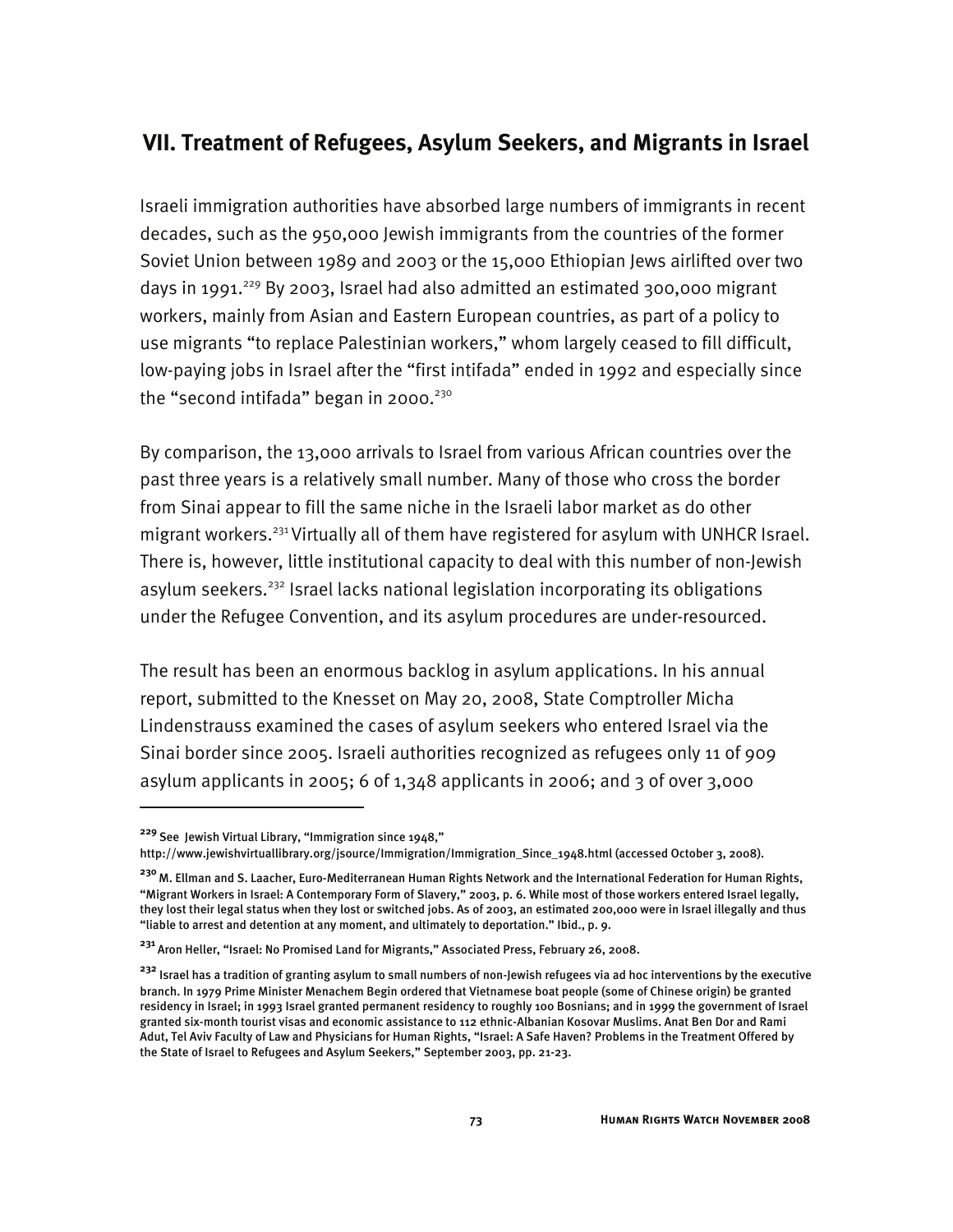applicants in the first nine months of 2007. The comptroller's report found that officials took six months to reject asylum seekers and almost three years to decide cases deemed worthy of adjudication. Refugees had no access to healthcare and welfare services during that period.<sup>233</sup>

# Israel's Refugee Status Determination Process

## *Detention as default for illegal entrants at the Sinai border*

Israeli law considers that all persons who cross the border into Israel without authorization are illegal "infiltrators" subject to mandatory detention, under the Prevention of Infiltration law of 1954,<sup>234</sup> prior to being allowed to apply for asylum. As one official told Human Rights Watch, "Infiltrators of the Egyptian border are arrested and transferred to IPS [Israel Prisons Service] detention facilities because they are breaking the entry laws of Israel and are criminals. Anyone eventually recognized as a refugee is not detained."<sup>235</sup> Until they are recognized as refugees, however, applicants may be detained.

Due to a successful court challenge in 2007 by refugee rights NGOs against the Prevention of Infiltration law, Israel no longer subjects border crossers to indefinite and unreviewable detention (see below).

The Israeli Defense Forces detains the vast majority of persons who illegally cross the Sinai border for an initial period, usually a few days, at camps near the border. During this initial detention, the IDF determines whether border-crossers are "security threats." It sends those who are not to detention facilities where the authorities apply the Entry into Israel law of  $1952.^{236}$  Those who are security threats are referred to unspecified procedures normally used in such cases.

**<sup>234</sup>** Prevention of Infiltration (Offenses and Jurisdiction) Law, 5714 – 1954 (passed by the Knesset on August 16, 1954), Laws of the State of Israel: Authorized Translation from the Hebrew, Vol. 8, Government Printer, Jerusalem, Israel (1948-1987), p. 133-7.

**<sup>235</sup>**Email to Human Rights Watch from Hillel Freeman on behalf of Rana'an Dinur, March 9, 2008.

**<sup>236</sup>** Entry into Israel law, 5712 – 1952 (passed by the Knesset on August 26, 1952), Laws of the State of Israel: Authorized Translation from the Hebrew, Vol. 6, Government Printer, Jerusalem, Israel (1948-1987), p. 159-162.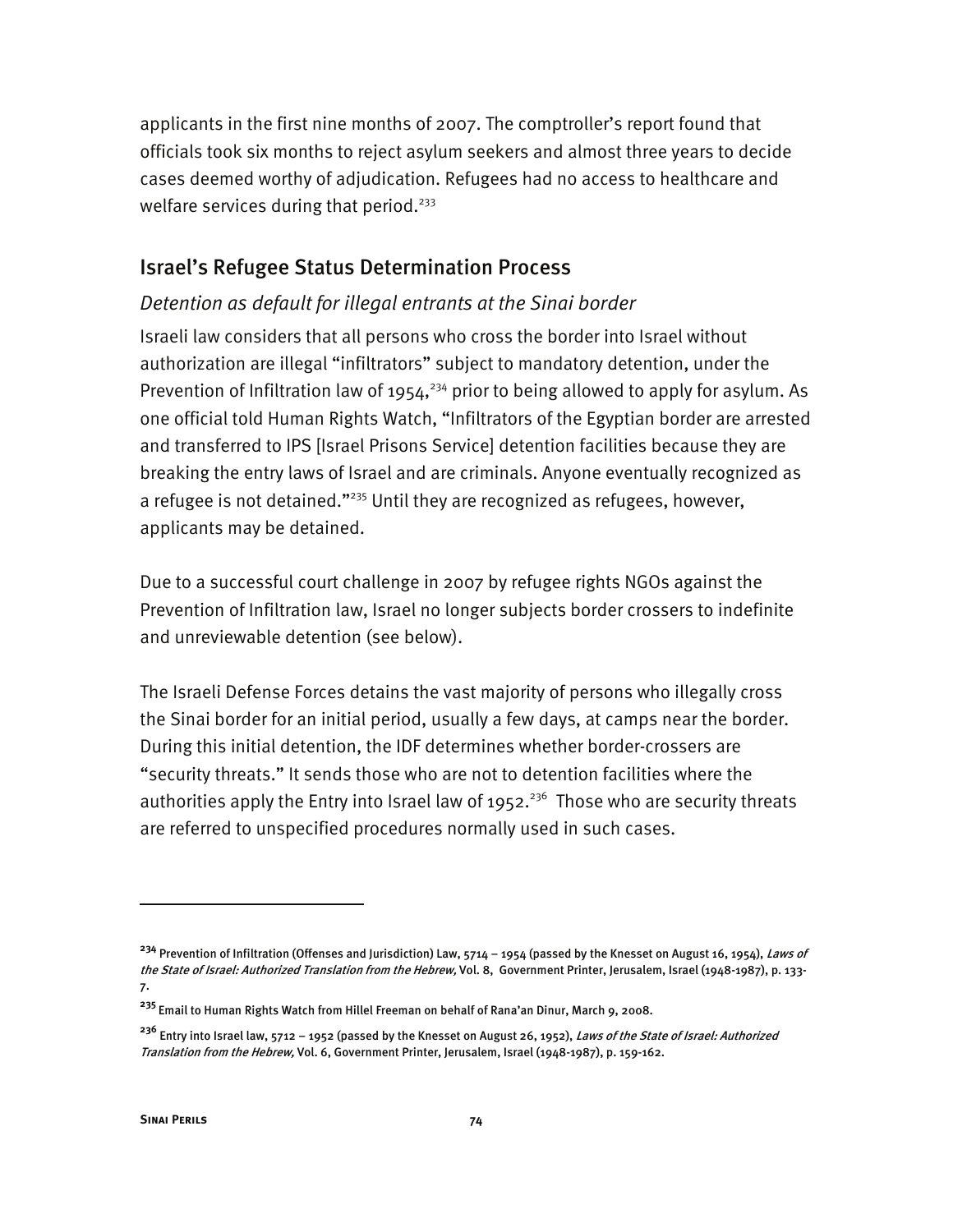# *The Entry into Israel law and individual status determination*

The Entry into Israel law permits the detention of irregular arrivals for up to  $4$  days prior to a detention review hearing where the individual may be represented by a lawyer.<sup>237</sup> Rejected asylum applicants may appeal the ruling to local administrative courts. The Entry law instructs authorities to release immediately detainees who promise to "cooperate," meaning that they are willing to leave the country if released from detention, but those who say they are seeking asylum status, and thus do not intend to leave Israel, are for purposes of the law considered "uncooperative." $^{238}$  In such cases, detention review officials contact UNHCR, which conducts initial refugee status determination interviews according to internal, Ministry of Interior regulations issued in 2001.<sup>239</sup> Based on these regulations, UNHCR Israel is responsible for conducting first-instance refugee status determination and submitting recommendations to the National Status Granting Body.<sup>240</sup>

The prime minister's office told Human Rights Watch, "A person recognized as a refugee [by the NSGB] will receive an A-5 permit to stay in Israel." The official continued,

Infiltrators from countries which are temporarily dangerous or those for whom it takes too long to determine their refugee eligibility receive temporary B-1 work permits, which need to be renewed periodically. Anyone who is conclusively not a refugee remains in the detention facility and awaits deportation from Israel to his country of origin,

**<sup>237</sup>** Human Rights Watch interview with Yochi Ganessin, state attorney and member of National Status Granting Body, Ministry of Justice, Jerusalem, March 6, 2008. Ms. Ganessin argued the State's case before the High Court. Human Rights Watch did not learn of any cases where Israeli authorities categorized African or other migrants or asylum seekers as security threats, nor did we investigate procedures applied to persons categorized as such.

**<sup>238</sup>**Human Rights Watch interview with Anat Ben Dor and Yonatan Berman, February 26, 2008.

**<sup>239</sup>** "The authority to grant permits to stay in Israel belongs to the Ministry of the Interior, and the Population Administration in the Ministry is 'responsible for the treatment of refugees.'" Email to Human Rights Watch from Hillel Freeman on behalf of Rana'an Dinur, March 9, 2008.

**<sup>240</sup>** During their initial review of persons detained after entering Israel illegally, detention review officials may recommend the release of detainees who do not present a security threat. According to UNHCR officials and Israeli NGOs, Israeli authorities will also typically release detainees upon UNHCR's written recommendation, though sometimes after significant delays. The former detainees then present themselves to UNHCR for refugee status determination interviews.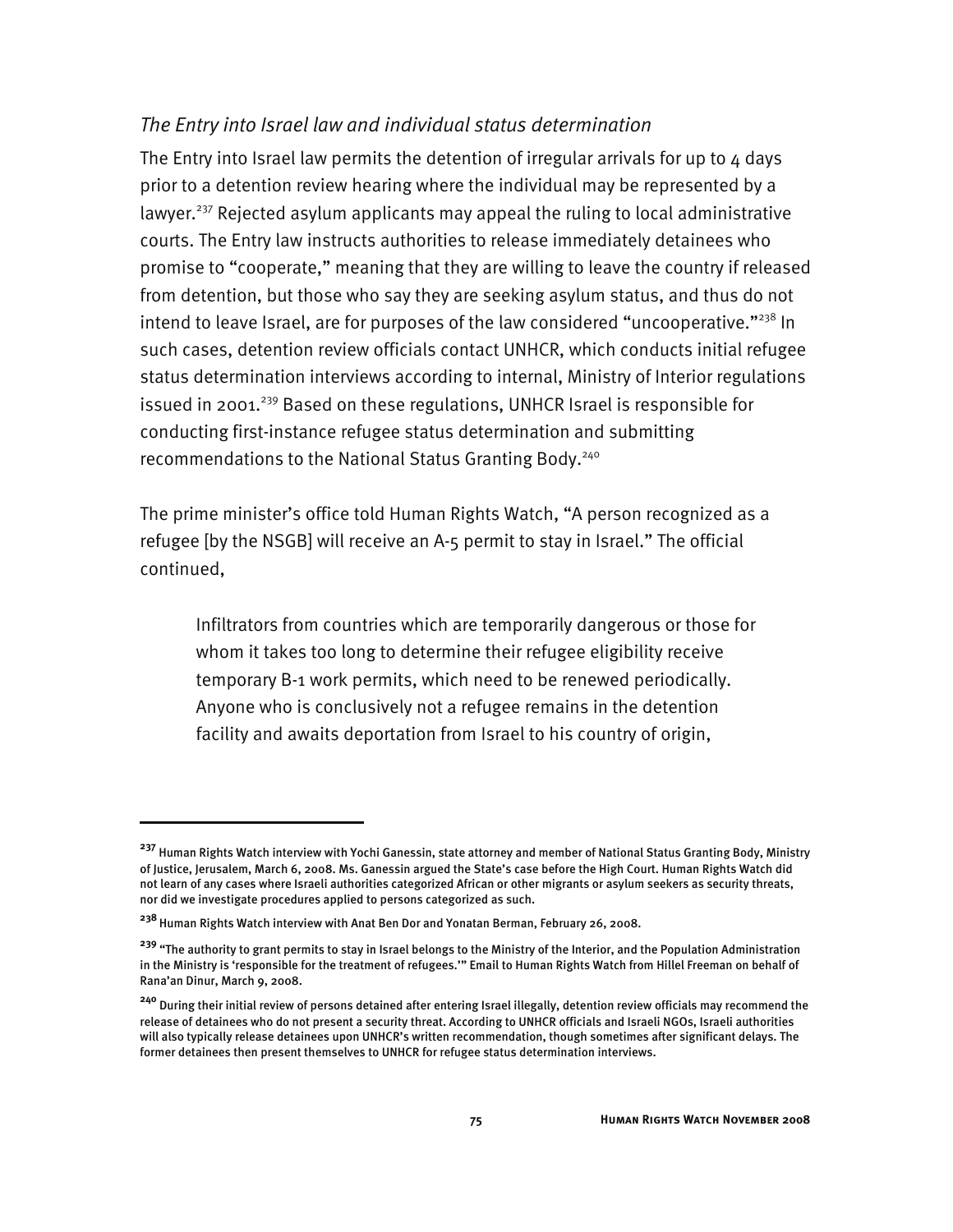Egypt, or a third-party country. It should be emphasized that no one is returned to his country of origin if there is any threat to his life.<sup>241</sup>

Few refugees have actually been processed through Israel's asylum system, which has failed to accommodate the large numbers of asylum seekers over the past several years. The NSGB deals, at best, with a few dozen cases per month.<sup>242</sup> In addition, UNHCR's office in Tel Aviv is only two years old and was, when Human Rights Watch visited in March 2008, evidently under-staffed to deal with its responsibility, under the 2001 Ministry of Interior regulations, for conducting firstinstance interviews with asylum seekers. One morning in February 2008, the office was faced with a line of some 500 applicants stretching around the block.<sup>243</sup>

Asylum seekers can appeal unfavorable decisions, whether by UNHCR or by the NGSB, but must appeal to the same body that rejected them. This appeals procedure denies asylum seekers access to the courts; further, as Israeli NGOs have pointed out, the procedure does not direct the NSGB to publish its reasons for rejecting the initial application, making it nearly impossible for the rejected applicant to know on what basis to appeal.<sup>244</sup>

#### Prolonged detention pending review

Notwithstanding the Entry into Israel law's requirement that detention be reviewed within 14 days, authorities detain many potential asylum seekers for weeks or months. In part this is because there are fewer than 10 detention review officials in the whole country as of early March 2008. Volunteers used to be able to visit and identify potential asylum seekers in detention, but in early January 2008 officials at a

**<sup>241</sup>**Email to Human Rights Watch from Hillel Freeman on behalf of Rana'an Dinur, March 9, 2008.

**<sup>242</sup>**According to the regulations, the asylum seeker applies to UNHCR, which interviews him or her and notifies the Ministry of Interior of the application, requesting any information in the Ministry's possession (art. 1). If the applicant "passes" this first examination, UNHCR will transfer his or her file to an "Advisory Committee" comprised of representatives of the Israeli ministries of Interior, Justice, and Foreign Affairs (art. 2). The applicant is referred for a second interview by the Local Population Bureau (art. 3). The Advisory Committee will then review his or her file and decide whether to grant residency status (valid until he or she resettles to another country or conditions in his/her country of origin change) (art. 3). The Israeli authorities should, "as a general rule," grant the asylum seeker a temporary residency permit (art. 1 c). Ministry of Interior internal directive, "Regulations Regarding the Treatment of Asylum Seekers in Israel," 2001, reprinted as Annex A in Ben Dor and Adut, "Israel: A Safe Haven?"

**<sup>243</sup>** Human Rights Watch interview with Steve Wolfson, March 4, 2008.

**<sup>244</sup>** Ben Dor and Adut, "Israel: A Safe Haven?"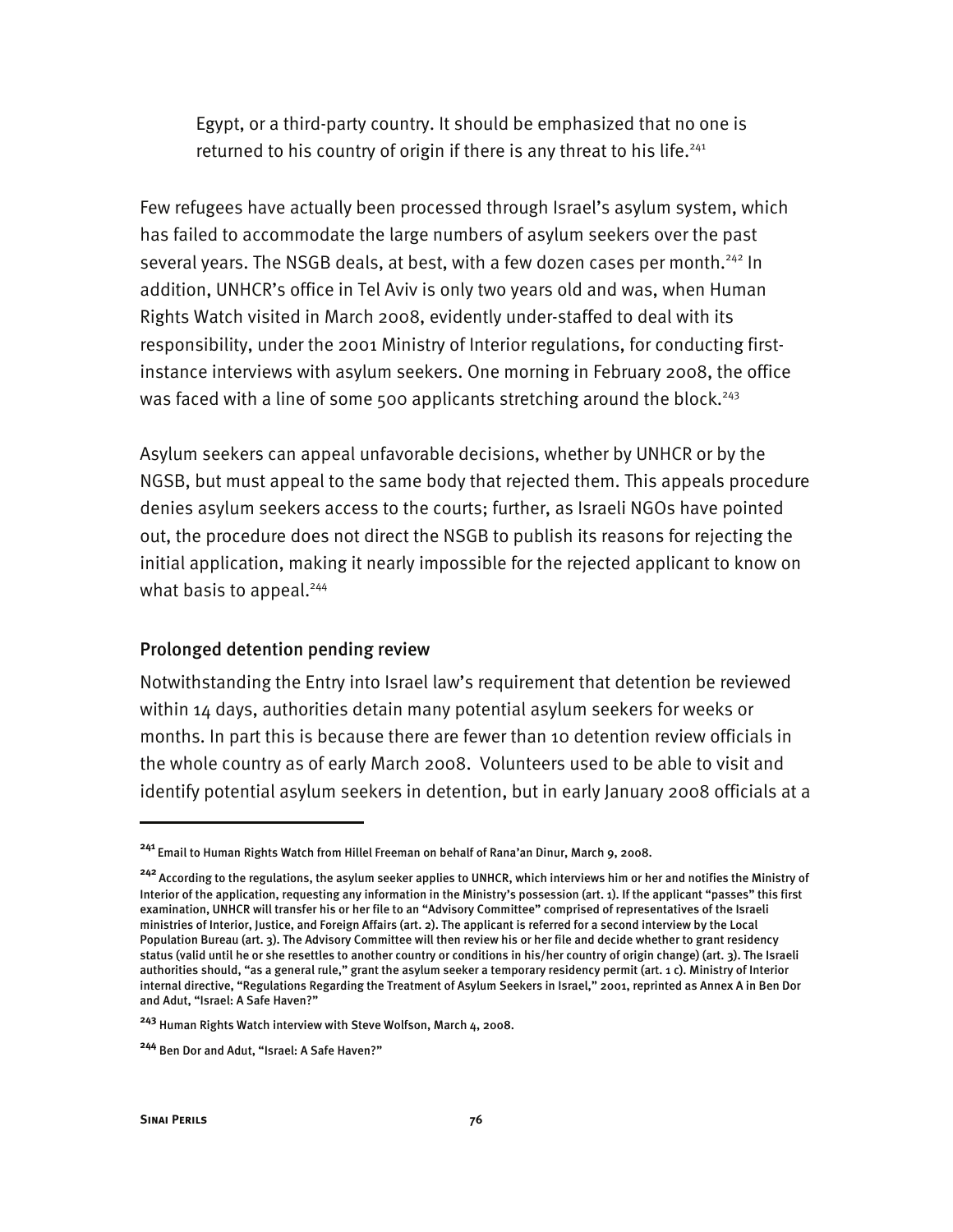new, 1,000-bed, camp-like detention facility for migrants, next to the prison at Ketziot, limited volunteers' access to those detainees whom they requested to see by name, making it difficult to identify and bring to the attention of the authorities new cases of migrants with international protection needs.<sup>245</sup>

#### *Detention not a last resort*

I

Detention should be a last resort, used only when a limited set of circumstances make it necessary.<sup>246</sup> UNHCR guidelines, which offer numerous alternatives, state that detention should not be used against asylum seekers except as necessary in order to: (1) verify the identity of the asylum seeker if it is undetermined or disputed; (2) to determine the elements on which the claim for refugee status or asylum is based (during a preliminary interview); (3) in cases where asylum seekers have destroyed their travel and/or identity documents or have used fraudulent documents in order to mislead the authorities of the state in which they intend to claim asylum; or  $(4)$  to protect national security and public order (in cases where there is evidence that the asylum seeker's antecedents or affiliations pose such a danger). As the UNHCR guidelines explicitly state, detaining asylum seekers for any other purposes,

for example, as part of a policy to deter future asylum-seekers, or to dissuade those who have commenced their claims from pursuing them, is contrary to the norms of refugee law. It should not be used as a punitive or disciplinary measure for illegal entry or presence in the country.247

Detaining asylum seekers or failing to allow detainees access to asylum procedures for unnecessarily lengthy periods, and using detention as a default for all persons including asylum seekers when alternatives are available (such as self-reporting by asylum seekers to Israeli officials), are practices inconsistent with international legal obligations. Israel, like Egypt, should act consistently with article 31 of the Refugee Convention and not penalize asylum seekers for illegal entry or detain them except

**<sup>245</sup>** Human Rights Watch interview with Anat Ben-Dor and Yonatan Berman, February 26, 2008.

**<sup>246</sup>**ExCom Conclusion No. 44 (XXXVII) 1986: "Detention of Refugees and Asylum seekers."

**<sup>247</sup>**UNHCR, "Revised Guidelines on Applicable Criteria and Standards Relating to the Detention of Asylum Seekers," February 1999, http://www.unhcr.org.au/pdfs/detentionguidelines.pdf (accessed October 3, 2008), guideline 3.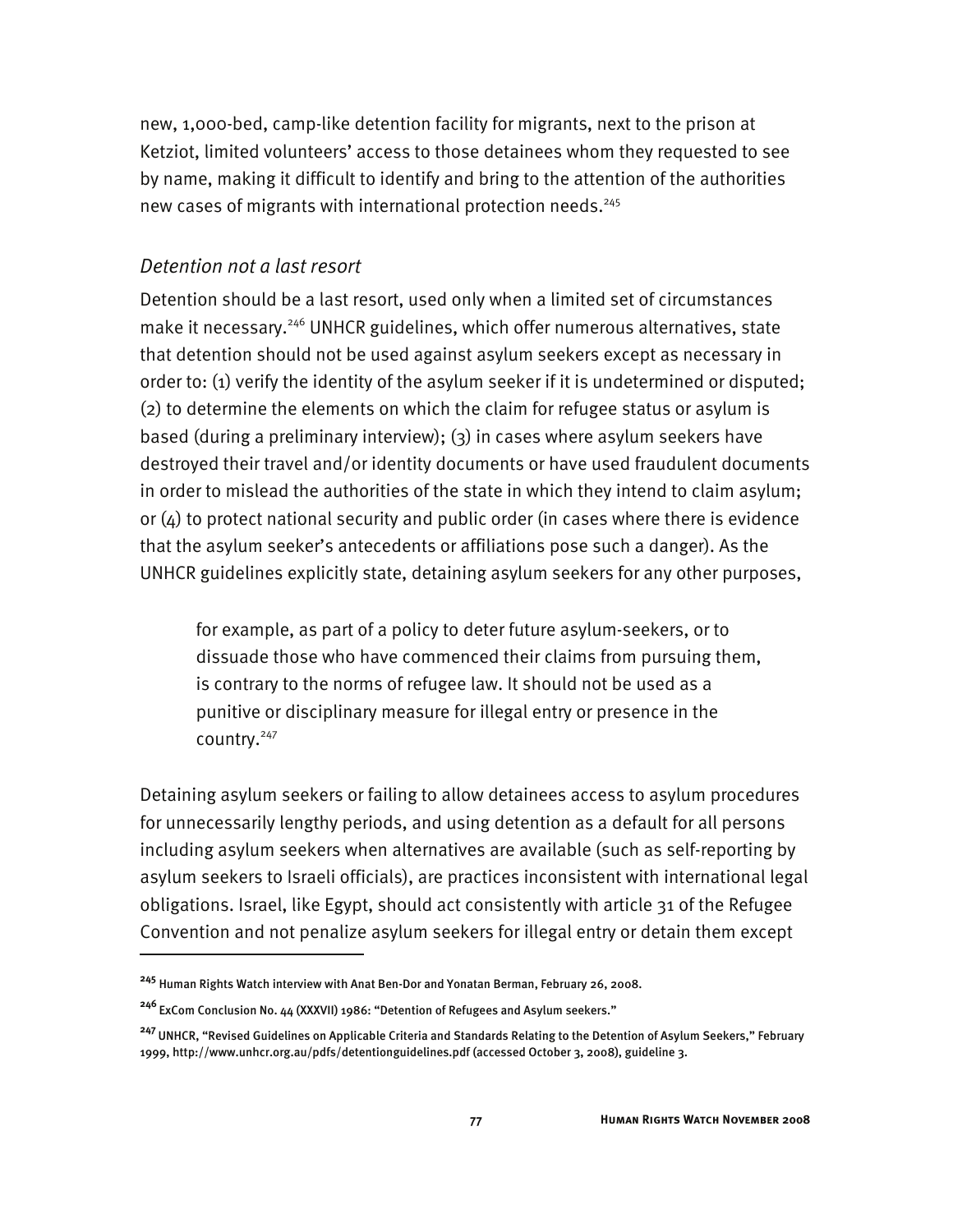as a last resort and only for the time necessary to regularize their status.<sup>248</sup> Under ICCPR article 9, Israel is required to ensure that "no one shall be deprived of his liberty except on such grounds and in accordance with such procedure as are established by law" and that "Anyone who is deprived of his liberty by arrest or detention shall be entitled to take proceedings before a court, in order that that court may decide without delay on the lawfulness of his detention and order his release if the detention is not lawful."

#### Detention of children

Israel's default position to detain everyone who crosses the Sinai border includes women and children. According to the prime minister's office,

Women and children who are not refugees are also in detention facilities as they too are breaking the law, but they are kept in separate wings with proper conditions, including playgrounds for the children and educational activities.

Israeli officials stress that detained children are well-treated, including receiving appropriate food according to Israel Prisons Service regulations. State attorney Yochi Ganessin, who has argued several cases before the High Court of Justice regarding the treatment of migrants and refugees, told Human Rights Watch,

As for unaccompanied children, if they're under 12 they will be sheltered by the Ministry of Health and Social Welfare, who will maybe find a foster home for them. If they are over 12 they are freed from jail and put in Israeli boarding schools. It depends on the circumstances. Some kids from Sudan might still be in jail. But a lot of them fake their ages [pretend they are under 18] and have to wait for an age test, they do it by checking the wrist, and also an endocrinologist tests them for sexual maturity as a sign of age. $249$ 

**<sup>248</sup>** UNHCR ExCom Conclusion No. 44 (XXXVII) – 1986: "Detention of Refugees and Asylum seekers," at (b).

**<sup>249</sup>**Human Rights Watch interview with Yochi Ganessin, March 6, 2008.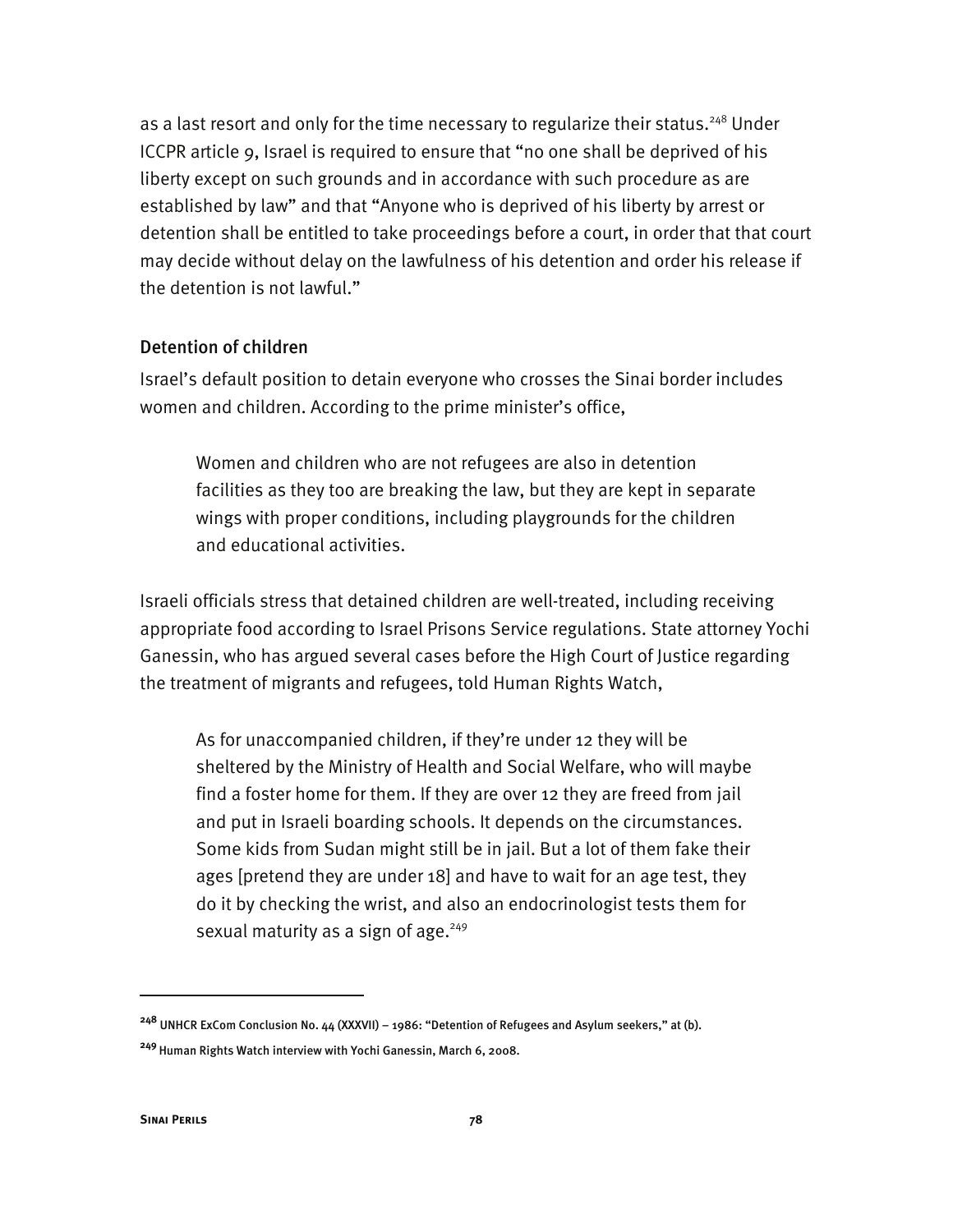The experiences of detained refugees and migrants did not always reflect these official policies. Human Rights Watch interviewed several children who had been detained after crossing the Israeli border from the Sinai. One, a 15-year-old Darfuri boy, said he left Sudan after Janjaweed forces killed his father in 2007. He spent 25 days traveling through Egypt before crossing the border with Israel. From IDF detention, he said,

I was put in Ketziot for three-and-a-half months, with 200 Darfuris. Then I was sent to Ramleh for around two-and-a-half months, with black people from Nigeria and Ghana. Finally they put me in Gadera for another month-and-a-half, with three Darfuris, ten Ethiopians, and two Ivorians. In Gadera they gave me some books, and I was in a room with boys only, but in Ketziot I was in a room with five people who were mostly in their 30's. No one told me why I was in prison.<sup>250</sup>

In a petition against poor conditions of detention for women and children detained for crossing the Sinai border, argued before the Israeli High Court in January 2008, the Hotline for Migrant Workers pointed out that the authorities were detaining 80 children at the Ketziot facility, some since July 2007.<sup>251</sup> (According to the Hotline, the number as of May 2008 was 100 children.)<sup>252</sup> In October 2007 these children and their mothers were transferred to tents which are inadequately heated and in summer extremely hot. The Hotline petition noted that the tents have no storage space for personal belongings and inadequate educational and play activities for children: as of early March 2008, there were three teachers, whose classes group together ages 0 to 6, 6 to 12, and 12 to 18, meaning that 12-year-old children and young adults of 18 are in one classroom, inside a tent, with no curriculum. Social support consists of one social worker whom detainees were unaware of when Hotline volunteers were last allowed to visit Ketziot in January.

<sup>&</sup>lt;sup>250</sup> Human Rights Watch interview with A.R., Tel Aviv, March 4, 2008.

**<sup>251</sup>** The High Court of Justice, petition HCJ 212/08, served on January 7, 2008 by the Hotline for Migrant Workers on behalf of the Association for Civil Rights in Israel, the Israel Religious Action Center, Physicians for Human Rights – Israel and Assaf.

**<sup>252</sup>**Human Rights Watch telephone interview with Yonatan Berman, Tel Aviv, May 16, 2008.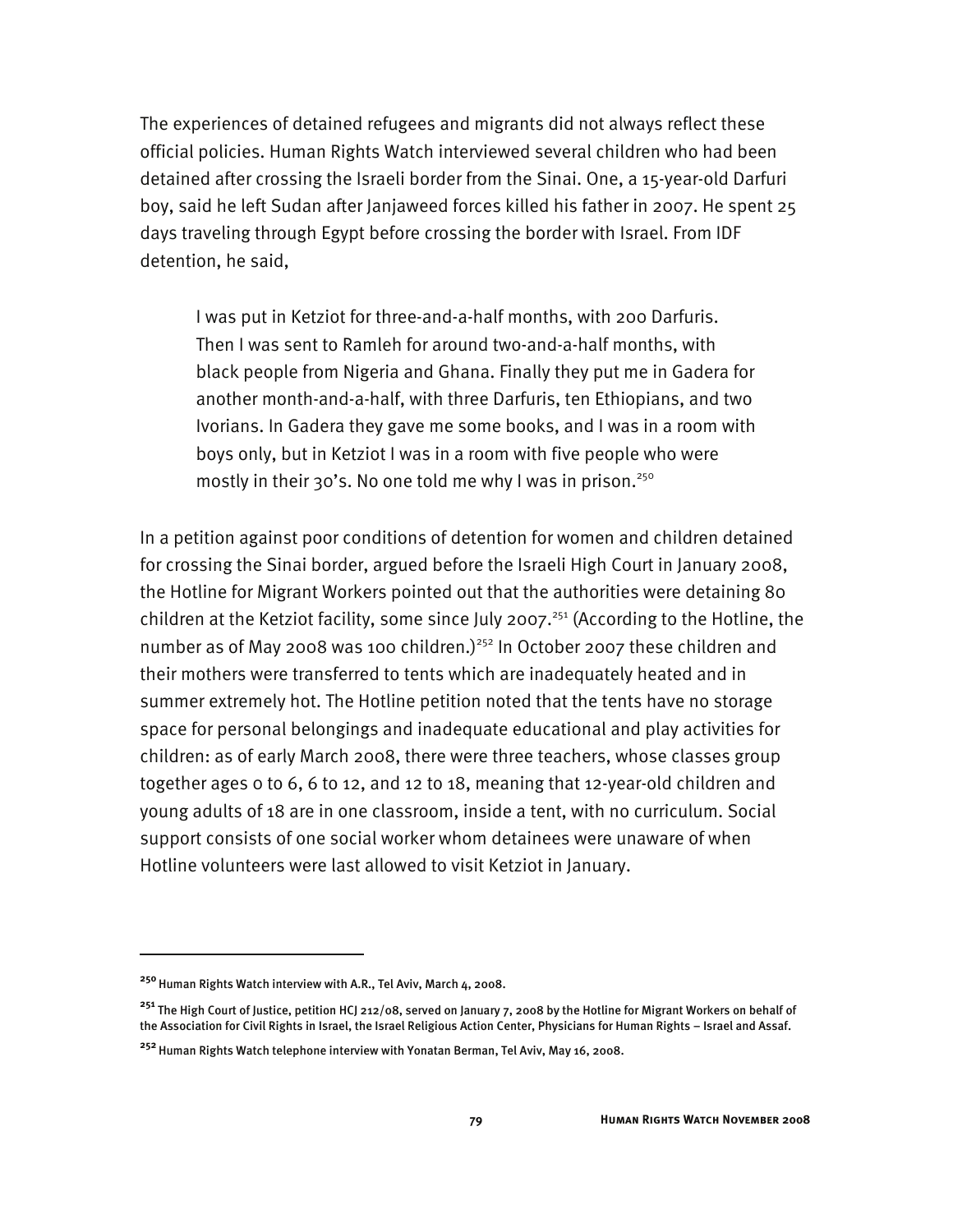The court ruled on February 6, 2008, that "the most urgent problems are those of the extreme cold and the problem of education. We hope that the respondents will act urgently to solve those problems. … We do not think there is currently a need for legal intervention…."253 Attorneys and volunteers who have visited the facility subsequently say that conditions remain inadequate.<sup>254</sup>

Despite repeated requests, including a fax received on February 14, 2008, and approximately a dozen phone calls, the Israel Prisons Service denied Human Rights Watch permission to visit the Ketziot facility or to interview its chief warden.<sup>255</sup>

Israel's detention of children, like Egypt's, should be guided by the "best interests of the child" standard according to its obligations under refugee law and international human rights law.<sup>256</sup> Detaining children for months in poorly heated tents without adequate access to educational materials cannot be considered as in the child's best interests.

#### Family separation

Israeli authorities have split apart families that have crossed the Sinai border. Human Rights Watch spoke with two women who had recently been released from IDF custody at the border but whose husbands had been sent to jail; one woman knew where her husband was being detained, the other did not.<sup>257</sup> Another Darfuri woman described how IDF soldiers took two of her children from her at the border. On February 15, 2008, seven days after she arrived in Israel with her three children, the IDF bussed her 19-year-old daughter and seven-year-old son to the jail at Ketziot, but "the bus was too full" for the woman and her other daughter to board. The next day the woman and her other daughter found themselves in the Be'er Sheva bus

j

**<sup>253</sup>** Yochi Ganessin, who argued the case for the State of Israel, described why she believed the court had rejected the petition. "The Hotline petition was asking for all families not to be arrested if they had children. The court was upset at the Hotline for this because it was asking to give immunity to anybody with kids, so then everybody would start coming across the border with kids." Human Rights Watch interview with Yochi Ganessin, March 6, 2008.

**<sup>254</sup>** Human Rights Watch telephone interviews with Sigal Rosen and Anat Ben Dor, Tel Aviv, August 24 and 26, 2008.

**<sup>255</sup>**Human Rights Watch letter to Yaron Zamir, spokesman, Israel Prisons Service, February 14, 2008.

**<sup>256</sup>** See "Separation of families," Section VI, and accompanying notes.

**<sup>257</sup>**Human Rights Watch interviews with T.M. and S. A., Tel Aviv, February 28, 2008. T.M. added, "They let me out after four days because I had three kids. But they sent my husband to jail. I protested but no one listened to us. My four-year-old cries all night for his father."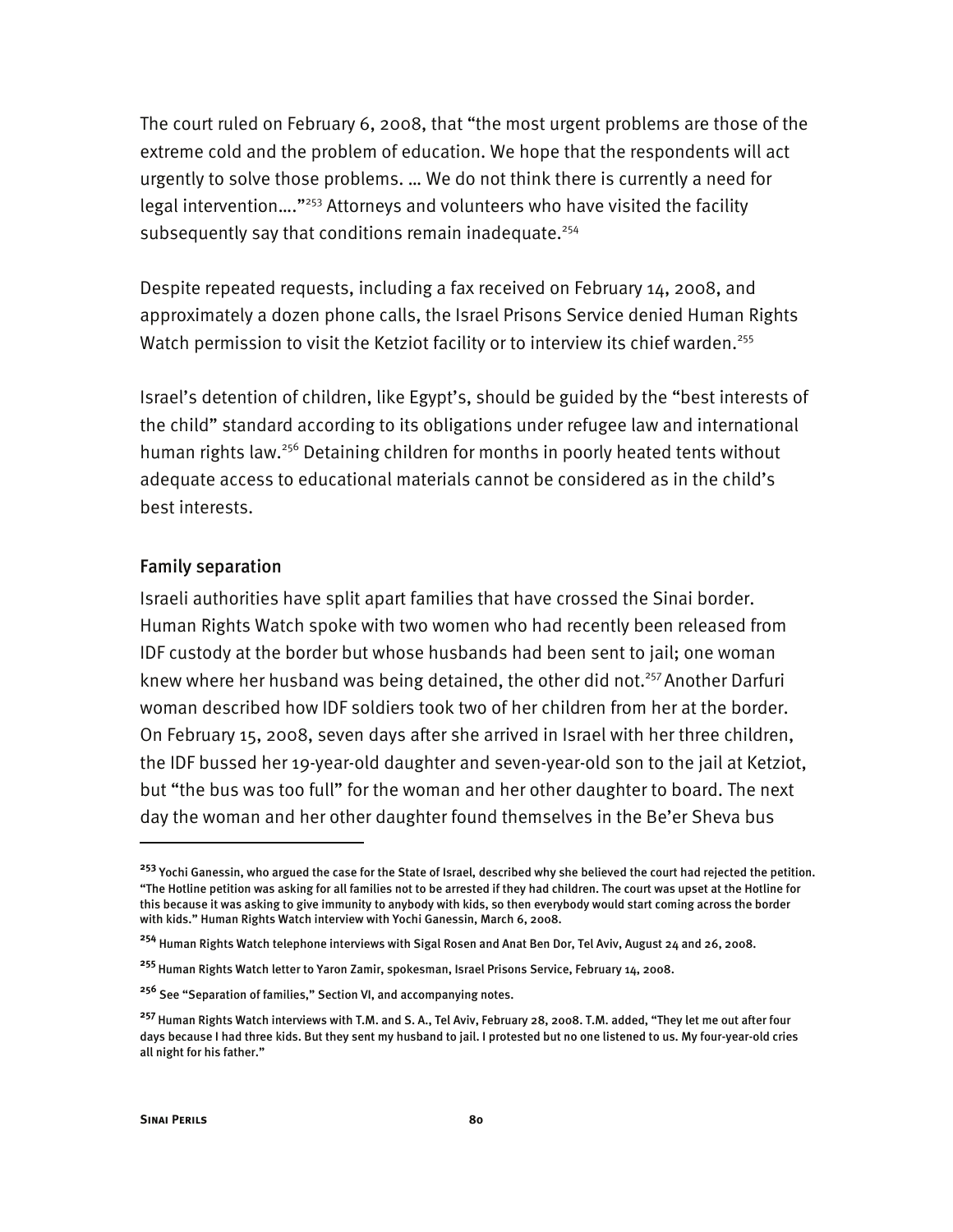station. "No one told me where the bus was going or where the children went, and we didn't know where our bus was going, either." She only discovered her children were in Ketziot two weeks later, when an Israeli NGO found them in detention. At the time she spoke with Human Rights Watch, she had not been able to visit or speak to her children, who remained in detention three weeks later, and said she was worried about her little boy.<sup>258</sup>

International human rights law and refugee law protect the right to family unity, and refugees, asylum seekers and other migrants are among the holders of that right.<sup>259</sup> Israel's practices in this regard violate its obligations as a state party to the Convention on the Rights of the Child.

#### *Prima facie asylum determination and temporary protection for some groups*

The procedures outlined above apply only to a minority of asylum seekers. The majority of asylum seekers in Israel are Eritrean and Sudanese, and receive temporary permission to remain in Israel based on their countries of origin rather than based on individual assessments of their particular asylum claims. Ivorians and Congolese have also benefited from group-based protection in the past, although it is unclear whether this has ceased at this writing. Thus, the majority of asylum seekers do not undergo complete refugee status determination procedures, but are instead granted temporary protection after their initial detention. It was on this basis that in 2007 and 2008, 2,000 Eritreans received renewable 6-month work permits ("B-1 visas"), and 600 Darfuris received renewable multi-year temporary residency permits ("A-5 visas"), as mentioned in Chapter III.

# Indefinite Detention Struck Down in 2007, Back in Prospect in 2008

#### *2007 Challenge to the Prevention of Infiltration Law*

In April 2006, refugee and migrant rights groups brought a legal case before the High Court of Israel against the government's application of the Prevention of Infiltration law so as to indefinitely detain Sudanese nationals, in contravention of rights

**<sup>258</sup>** Human Rights Watch interview with V.J., Eilat, March 3, 2008.

**<sup>259</sup>**See "Separation of families," Section VI, and accompanying notes.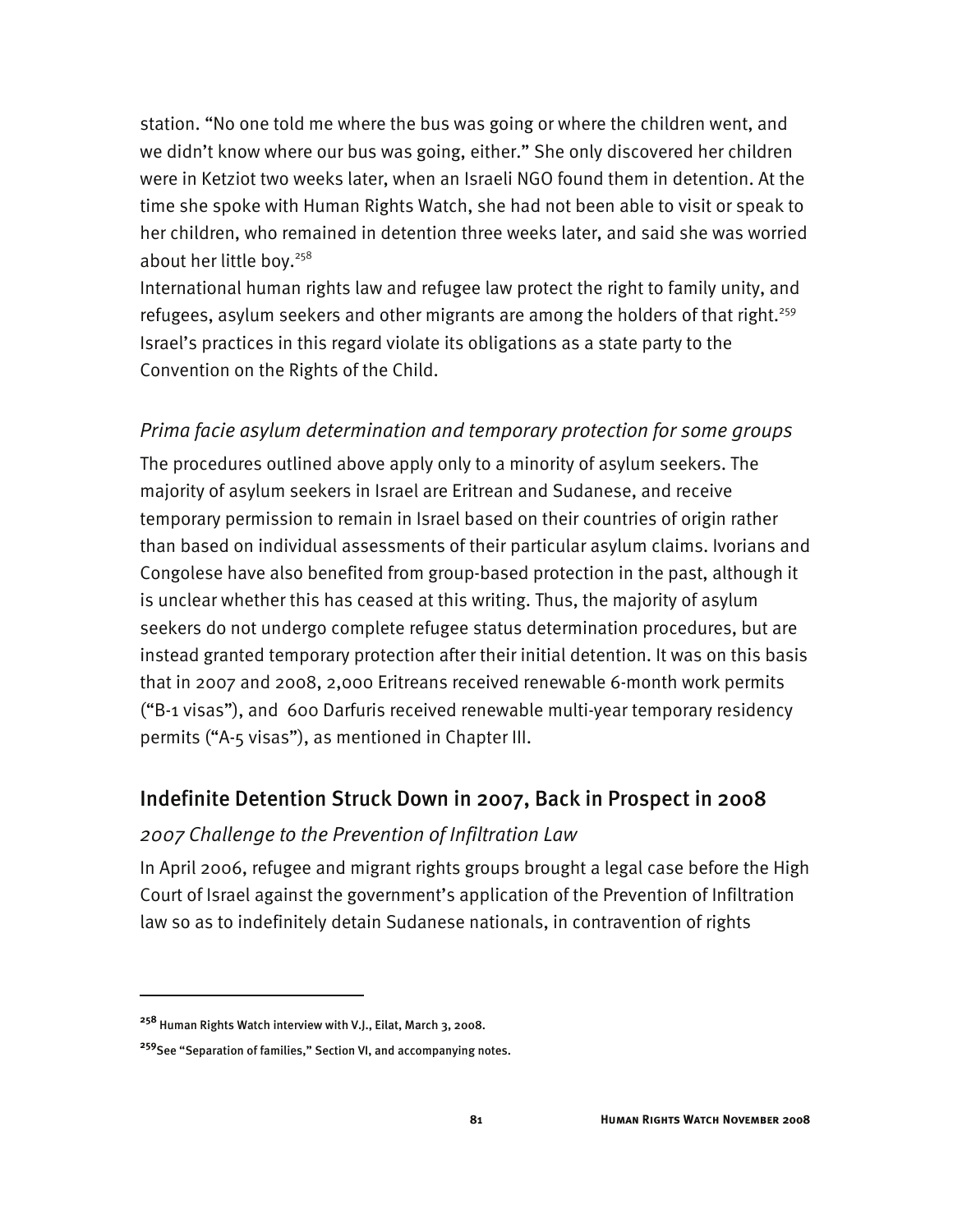enshrined in Israeli law.<sup>260</sup> The Court required the State to provide Sudanese detainees the ability to have their detention judicially reviewed.

#### Background: Prolonged and Arbitrary Detention of Sudanese

The first wave of arrivals into Israel via the Sinai, in 2005 and 2006, consisted primarily of Sudanese nationals. Israel has no diplomatic relations with Sudan, which it considers an enemy state. Israeli authorities applied the 1954 Prevention of Infiltration law to the Sudanese arrivals.<sup>261</sup> The law authorizes detention of "enemy nationals" without review in order to facilitate their deportation. Israel thus detained refugees fleeing from persecution by the Sudanese government on the grounds that they were, in some way, agents of that government—an irony that has led some to speculate that Israel's central concern was to discourage any further Sudanese migrants from attempting to make the journey.<sup>262</sup>

Currently, IDF soldiers briefly detain virtually all migrants who enter Israel from Egypt; the IDF then transfers them to the custody of the Israel Prisons Service (IPS), although the IDF has simply released large numbers of detainees who were initially detained at times when no prison spaces were available.<sup>263</sup> From 2005 until the July 2007 court ruling, the IPS detained the Sudanese migrants for extended periods under the Prevention of Infiltration law.<sup>264</sup> Human Rights Watch spoke with several Sudanese men who had formerly been detained for over a year without access to lawyers. One of them, jailed for 16 months, "most of the time in the same clothes from when I crossed the border," said he knew another Sudanese man who was detained for 23 months before his release.<sup>265</sup> According to Ran Cohen, of Physicians for Human Rights – Israel, "no one even knew the Sudanese were in detention until

-

<sup>&</sup>lt;sup>260</sup> The High Court of Justice, petition HCJ 3208/06, served on April 11, 2006 by the Hotline for Migrant Workers and the Refugee Rights Clinic at Tel Aviv University.

**<sup>261</sup>**The Prevention of Infiltration (Offences and Jurisdiction) Law, 5714 - 1954.

**<sup>262</sup>**Human Rights Watch interview with Anat Ben Dor and Yonatan Berman, February 26, 2008.

**<sup>263</sup>** In these cases the IDF drives the migrants from the border to Beer Sheva or Eilat, where they are released.

**<sup>264</sup>** At first, Israeli authorities put the Sudanese in regular jails. Southern Sudanese men who crossed the border in December 2005 and March 2006, respectively, said they were detained with Palestinians, some of whom regarded them as Israeli spies. Human Rights Watch interviews with T.A. and K.K., Tel Aviv, February 29 and March 1, 2008.

**<sup>265</sup>**Human Rights Watch interview with Y.M., Tel Aviv, February 27, 2008.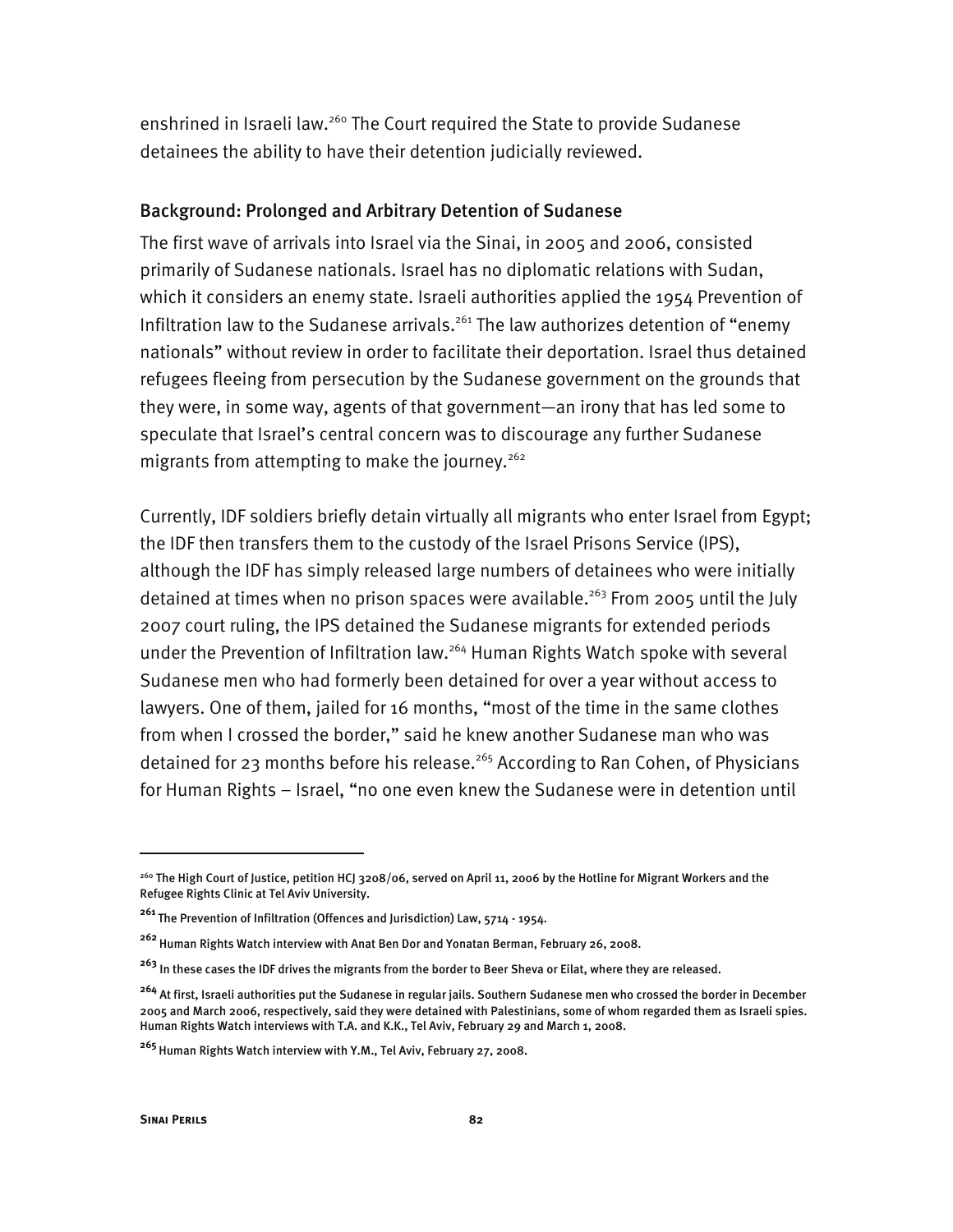the Hotline [for Migrant Workers, an Israeli legal aid NGO] found them during prison visits."266

Detention made it impossible for these detainees to make asylum claims on their own accord, even though, in some cases, judicial authorities recognized their right to do so. Two months after he was detained, O.B. was taken to another prison, where after another two months he was interviewed by a UNHCR delegation from Geneva.

Then a while later I was interviewed by a judge. He told me to contact Anat Ben Dor [a lawyer who works with Tel Aviv University's refugee law clinic]. I said, there are no phones in the jail! He said, just ask Anat. I never could. And I never talked to UNHCR Israel.<sup>267</sup>

Another man, A.J., said that after prison authorities initially told him that he would be deported to Egypt, three months passed before International Committee of the Red Cross (ICRC) representatives visited him. A month later, he had his first UNHCR visit; he was finally released 11 months later, in March 2007, after almost a year-and-a-half in jail. $268$ 

These long periods of detention without judicial review appear to violate Israel's ICCPR obligation to allow "[a]nyone who is deprived of his liberty by arrest or detention … to take proceedings before a court, in order that that court may decide without delay on the lawfulness of his detention and order his release if the detention is not lawful" (article 9).

# *Proposed Legislation Reinstating Indefinite Detention*

A proposed law, which passed its first reading in the Knesset in May 2008 (and is presently being revised before being submitted to the second of three readings), would reinstate the harshest provisions of the Prevention of Infiltration law. According to the draft law's "Explanatory Notes," the government is proposing the

**<sup>266</sup>**Human Rights Watch interview with Ran Cohen, Physicians for Human Rights – Israel, Tel Aviv, February 27, 2008.

**<sup>267</sup>** Human Rights Watch interview with O. B., Tel Aviv, February 28, 2008.

**<sup>268</sup>**Human Rights Watch interview with A.J., Eilat, March 3, 2008.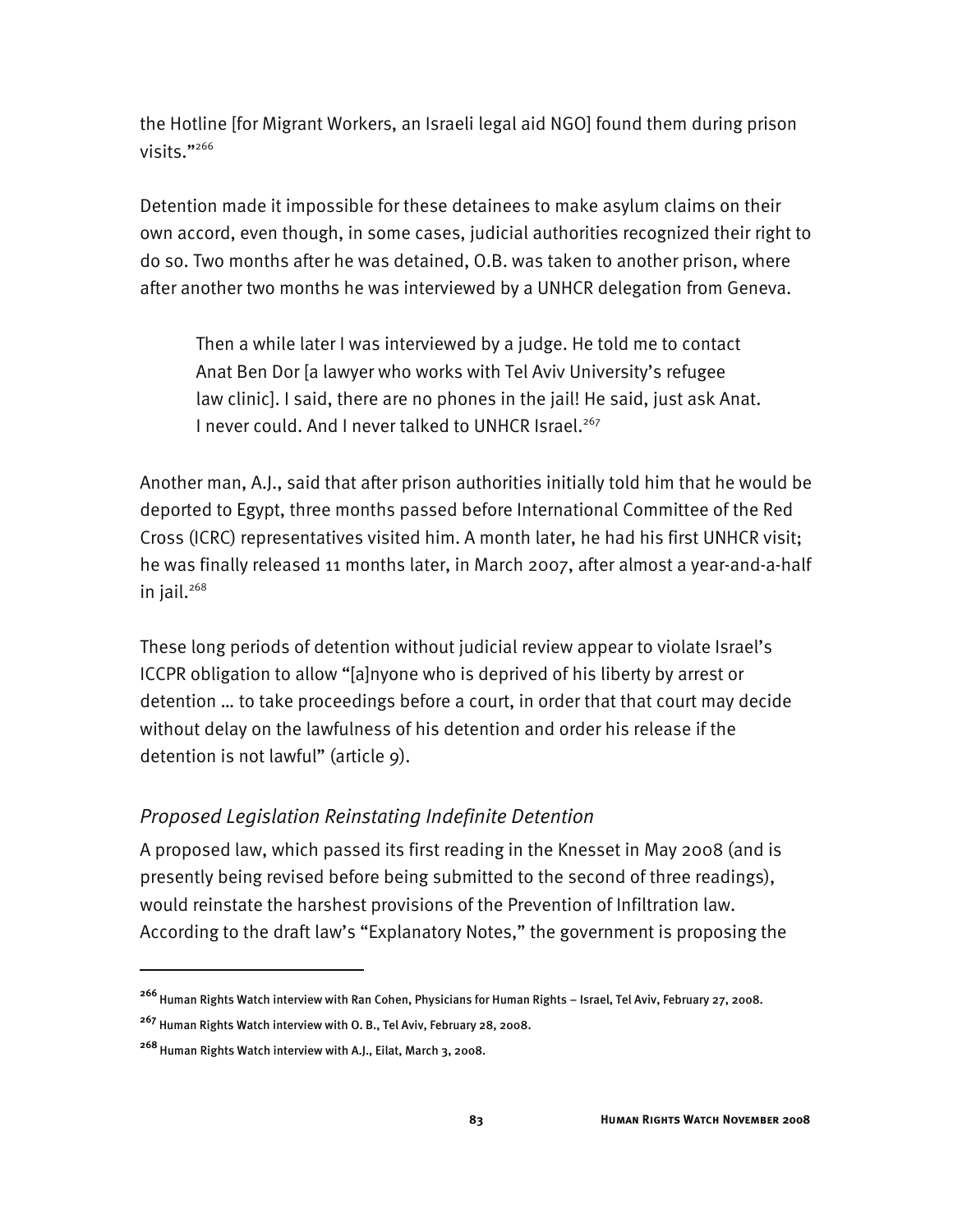law because "[i]n the past few years the State of Israel has witnessed an increase in the phenomenon of infiltrators into Israeli borders, not at border crossing points, and especially through the border with Egypt."<sup>269</sup> The Notes state that "after examining the circumstances of infiltration, it was found that most of the infiltrators to Israel during the last years were not security related." Yet the Notes then assert, inconsistently, that "due to the security nature of the infiltration phenomenon, the proposed arrangements are severe" because the "assumption is that a person who infiltrates through the legal border of the State does so with the intention to do harm."270

The bill seeks to write into law the "coordinated returns" procedure (see Chapter V) by authorizing the detention of all "infiltrators"—defined as anyone who knowingly entered Israel via a non-authorized border crossing—pending their deportation within  $72$  hours of their entry into Israel.<sup>271</sup> The bill would sentence anyone arrested who was found to have infiltrated more than three days' previously to a minimum of five years' imprisonment, or seven years' for persons from a list of 10 "enemy" countries or territories, including Sudan. The bill asserts that persons deemed not to be security risks could be transferred to detention under the Entry into Israel law, which provides for judicial review of detention (as discussed above), but it includes no procedures guiding this transfer. $272$ 

The bill provides for the review of detention within  $14$  days by an appointed adjudicator, and also sets forth criteria for the release of "infiltrators" on bail in enumerated "exceptional cases," including if detention would cause damage to the health of the person in question due to age or illness, "other humanitarian reasons,"

**<sup>269</sup>**Prevention of Infiltration Law: 2008, Explanatory Notes, Introduction, "General."

<sup>&</sup>lt;sup>270</sup> Prevention of Infiltration Law: 2008, Explanatory Notes.

**<sup>271</sup>**Article 11(a) states, "[I]f the authorized officer believes that the infiltrator recently entered Israel, he may order his immediate return to the country or to the territory from which he had infiltrated, providing the return would be performed before 72 hours have elapsed from the time the policeman or officer [who detained the 'infiltrator' and notified the authorized officer of the case] had reasonable grounds to suspect that the person had infiltrated to Israel." The Explanatory Notes explain that "return shortly after the infiltration would be performed in accordance to Israel's obligations under international conventions including the principal of *non-refoulement*," but provide no further guidance.

**<sup>272</sup>**Article 12(a) of the proposed bill states, "There is nothing in the articles of this law to prevent the application of the clauses of the Entry to Israel Law to an infiltrator, providing it has been ascertained that the circumstances of his infiltration do not relate to the activities of hostile elements which might endanger state security and that he himself does not pose a security risk."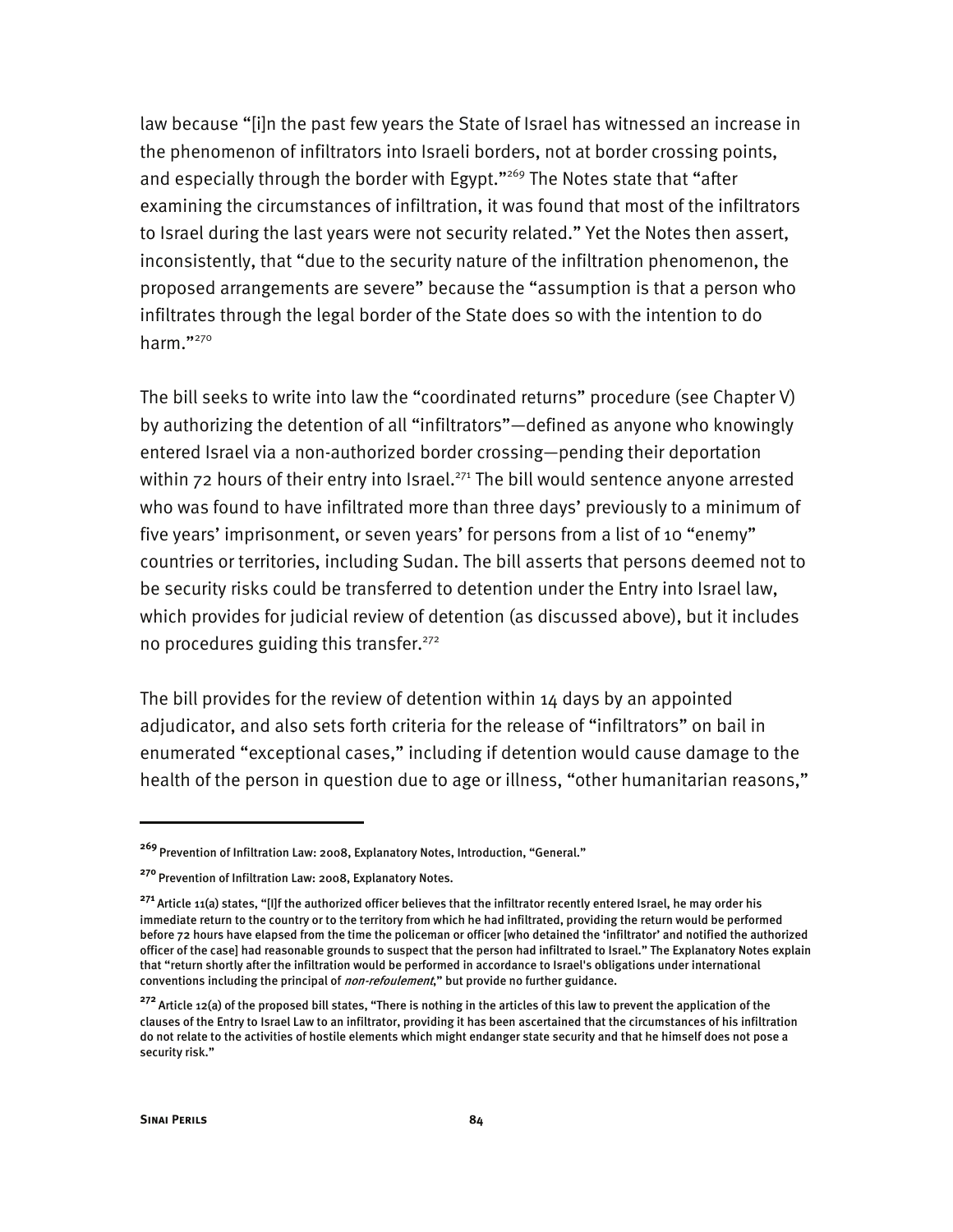or if release would assist in deportation proceedings.<sup>273</sup> However, these exceptional provisions would not apply if the person did not "fully cooperate" in his own deportation; if his release might endanger state security, public safety or public health; or "the relevant security authorities have filed an opinion according to which in the infiltrator's country of origin or in his area of residence, there is activity which might endanger the security of the State of Israel or its citizens."<sup>274</sup> The proposed bill does not include any procedure by which the "infiltrator" could appeal this security determination.

# Arrests of Asylum Seekers

In several sweeps during late February and early March 2008, immigration police in Tel Aviv and Arad arrested and detained over 300 asylum seekers and migrants, even entering three privately operated shelters without warrants. Immigration police also arrested Sudanese migrant workers in Eilat, and requested hotels that employ them as cleaners to provide their pictures, names, and addresses.<sup>275</sup> The round-ups were based on instructions from national police operations head Berti Ohayon, issued on February 27, 2008, to "arrest 2,100 migrants" during "seven days of operations."<sup>276</sup> Many of those arrested held papers indicating they had appointments to be interviewed by UNHCR Israel, or more formal UNHCR protection documents recognizing them as asylum seekers. Others were arrested despite carrying papers indicating that they had previously been imprisoned when entering Israel and released after detention review tribunals found that they did not constitute a threat.

None of those arrested on this occasion were deported, although this was very nearly not the case: On March 6, three Ivorian registered asylum seekers contacted the Hotline for Migrant Workers six hours before they were to be deported by plane to Abidjan by the Israeli Immigration Authority.<sup>277</sup> The three had been forced to board

**<sup>273</sup>**Prevention of Infiltration Law: 2008, art. 15(a)(1-3).

**<sup>274</sup>**Ibid., art. 15(b)(1-3).

**<sup>275</sup>**Human Rights Watch interview with Etti Krichevi, Human Resources department, IsrHotels, Eilat, March 4, 2008.

<sup>&</sup>lt;sup>276</sup> Copy on file with Human Rights Watch.

**<sup>277</sup>**The men were identified as Kwame Onore, Coulibaly Ibrahim, and Diarra Lacina.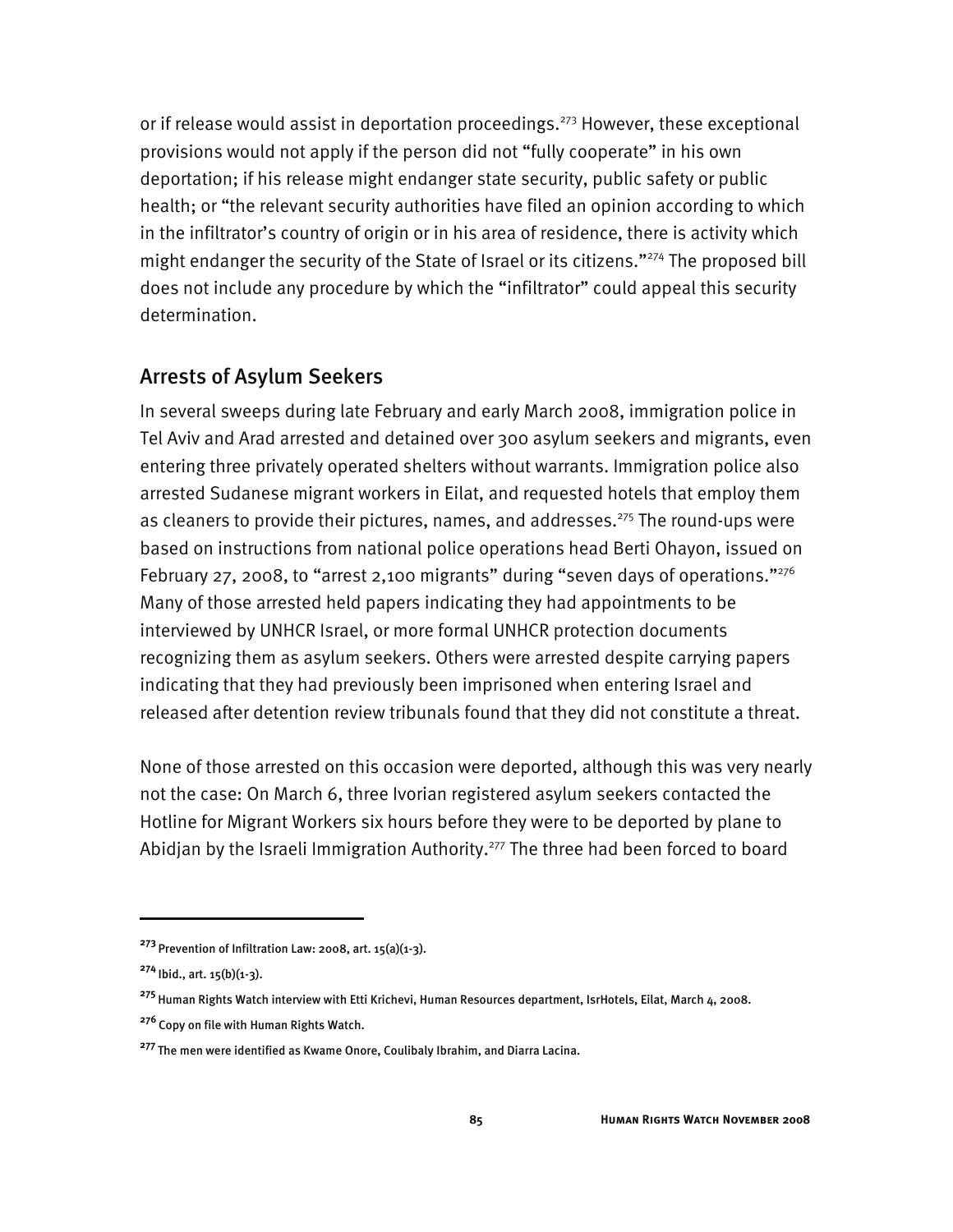the plane before UNHCR successfully intervened and the three were returned to prison.278

Human Rights Watch spoke to several persons who had been arrested during the sweeps, the majority of whom Israeli authorities had released after four days. The arrests, detentions, and subsequent releases were conducted on an apparently ad hoc basis. The persons we interviewed included a man who had just returned from detention to his lodging in a converted bomb shelter in Tel Aviv's Levinsky Park, now used by asylum seekers. "Ayoum and I were arrested on Monday," he said, referring to a friend from the shelter.

We both have the same UN documents, which are good for three months [recognizing them as asylum seekers]. I was released on Thursday at  $4$  p.m., but he is still in jail. We were moved to two jails [during our four days in detention]; the last one was in Ashkelon, that's where they released me."279

The arrests and detentions separated migrant families and predictably caused anxiety among them. Most speak no Hebrew and had no access to information about changes of official policies towards them. "There are rumors now that they will send people back to Egypt even [if] they are carrying [UNHCR protection] papers," one asylum seeker in Tel Aviv told Human Rights Watch, "so people are all staying locked up inside."<sup>280</sup> While some said that they did not believe Israel would actually deport them to countries where they faced persecution, others appeared afraid that it was a real possibility.

In addition, government policy may be affecting the attitudes of the police towards asylum seekers and other migrants. A Southern Sudanese asylum seeker in Tel Aviv described the following incident:

-

**<sup>278</sup>**Hotline for Migrant Workers, "Arrest and Deportation of Asylum Seekers: An Update: February 25 – March 17, 2008," March 21, 2008.

**<sup>279</sup>**Human Rights Watch interview with E.D., Tel Aviv, February 29, 2008.

**<sup>280</sup>** Human Rights Watch interview with I.A., Tel Aviv, February 27, 2008.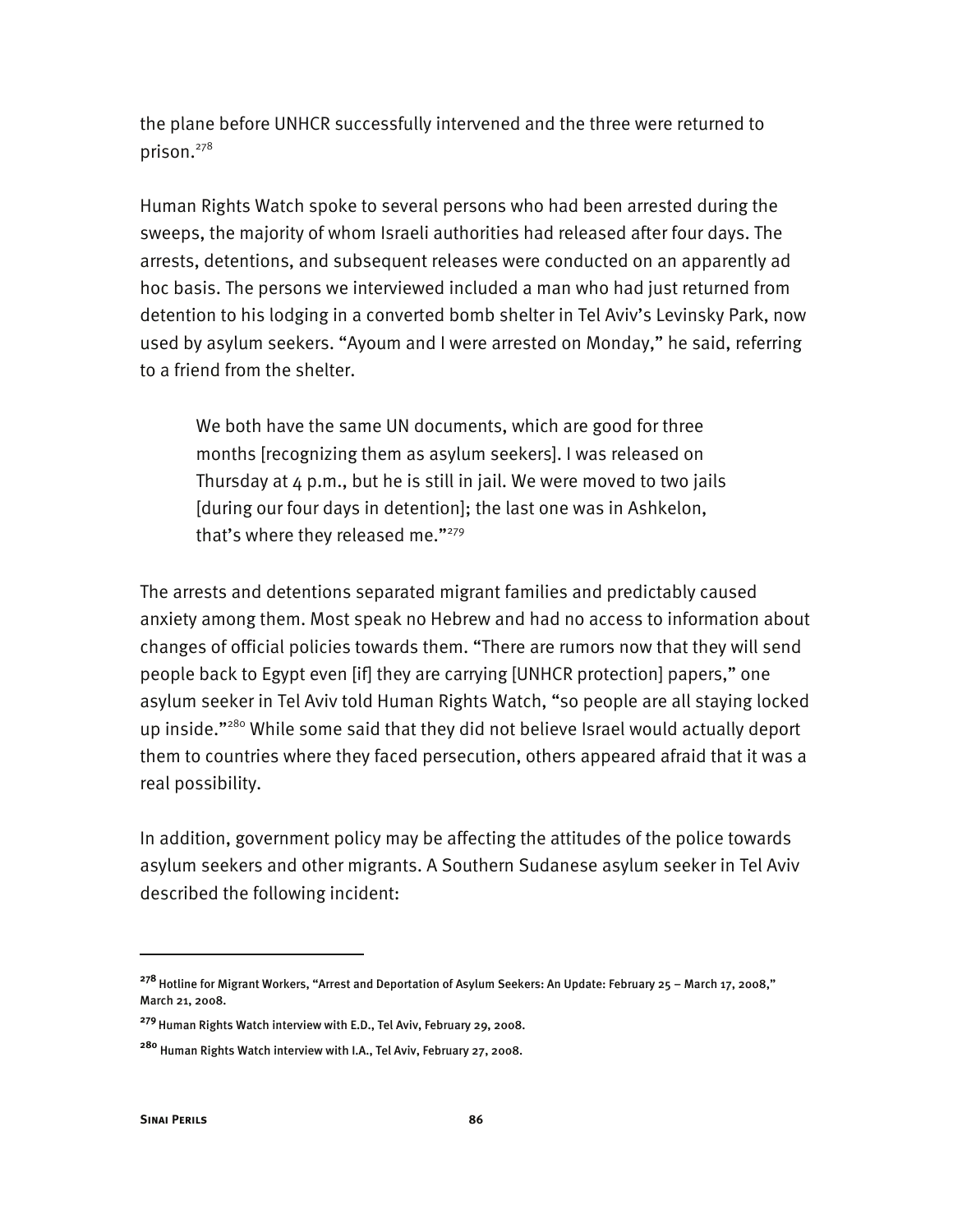I work at night. When I was leaving work the chain of my bicycle was pulled down. I was fixing it when people surrounded me, they said I could raise my hands up, or I could be killed. I raised my hands, and they took the 400 shekels I had on me. I went to my friend … who knows Hebrew, and we went to the police together. We went at 12 midnight. We stayed there until morning. The police told us to leave, and we'll call you back. So we came back at noon and the police there threatened that they were going to deport me. $281$ 

After a February 2008 order from the Ministry of Interior banning new asylum seekers and those whose work visas had expired from living in the Tel Aviv metropolitan area, since July Israeli police have conducted further rounds of arrests and shut down privately-run refugee shelters in the downtown area. At least 200 African migrants and asylum-seekers were detained. The Hotline for Migrant Workers told Human Rights Watch on October 19 that many of them remain in detention.

Israel's repeated detentions of registered asylum seekers does not meet criteria set out by UNHCR guidelines (see discussion of Egypt's detention of people at its southern border, in Chapter VI). The detention of recognized asylum seekers and refugees whose protection documents, work permits, and related documents had not expired also violates Israel's obligations under the ICCPR. According to the Human Rights Committee, the body of experts tasked with overseeing states' implementation of the ICCPR, "An alien who has entered the state illegally, but whose status has been regularized, must be considered to be lawfully within the territory," and as such cannot have his freedom of movement, or the other rights attached to legal residency, restricted.<sup>282</sup>

**<sup>281</sup>**Human Rights Watch interview with Y.B., Tel Aviv, February 27, 2008.

**<sup>282</sup>**General Comment 27/67, para 4, cited by Manfred Nowak, UN Covenant on Civil and Political Rights, CCPR Commentary, 2<sup>nd</sup> ed, (Kehl, Germany: NP Engel, 2005), p. 264.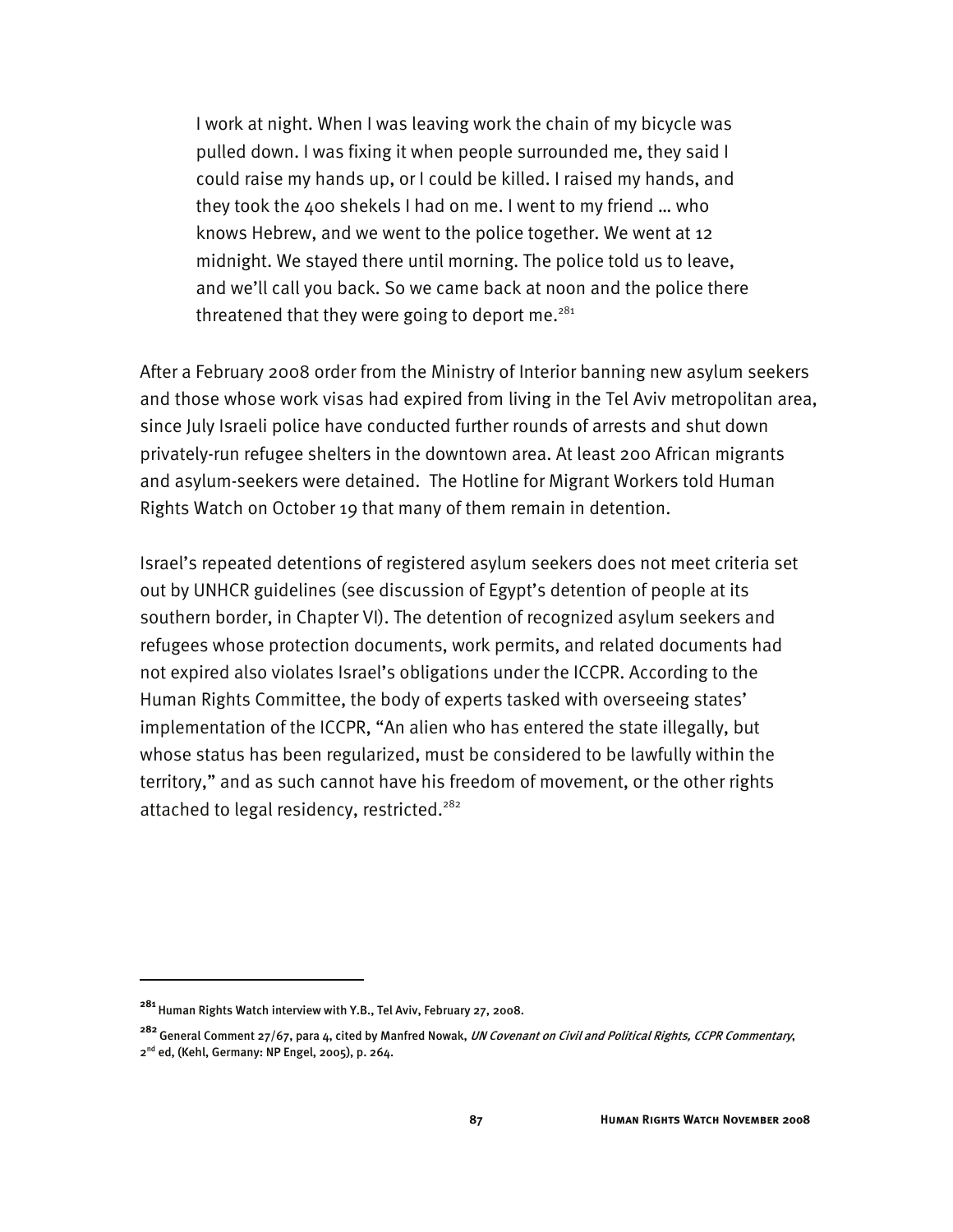# **Acknowledgments**

Bill Van Esveld, Arthur Helton fellow at Human Rights Watch, wrote this report. Joe Stork, deputy director of the Middle East and North Africa Division, Bill Frelick, director of the Refugee Program and Policy Program, and Ian Gorvin, senior program officer in the Program Office of Human Rights Watch, edited the report. Clive Baldwin, senior legal advisor, provided legal review. Translated by Leeam Azulay-Yagev, then an associate in the Human Rights Watch Program Office, and Noga Malkin, an intern with the Middle East and North Africa division, conducted research in Hebrew and provided translations. Shirly Eran and Maya Johnston translated the report to Hebrew. Legal research assistance was provided by Bina Ahmad. Belkis Wille assisted with internet research. Photos were provided by freelance photojournalist Natan Dvir.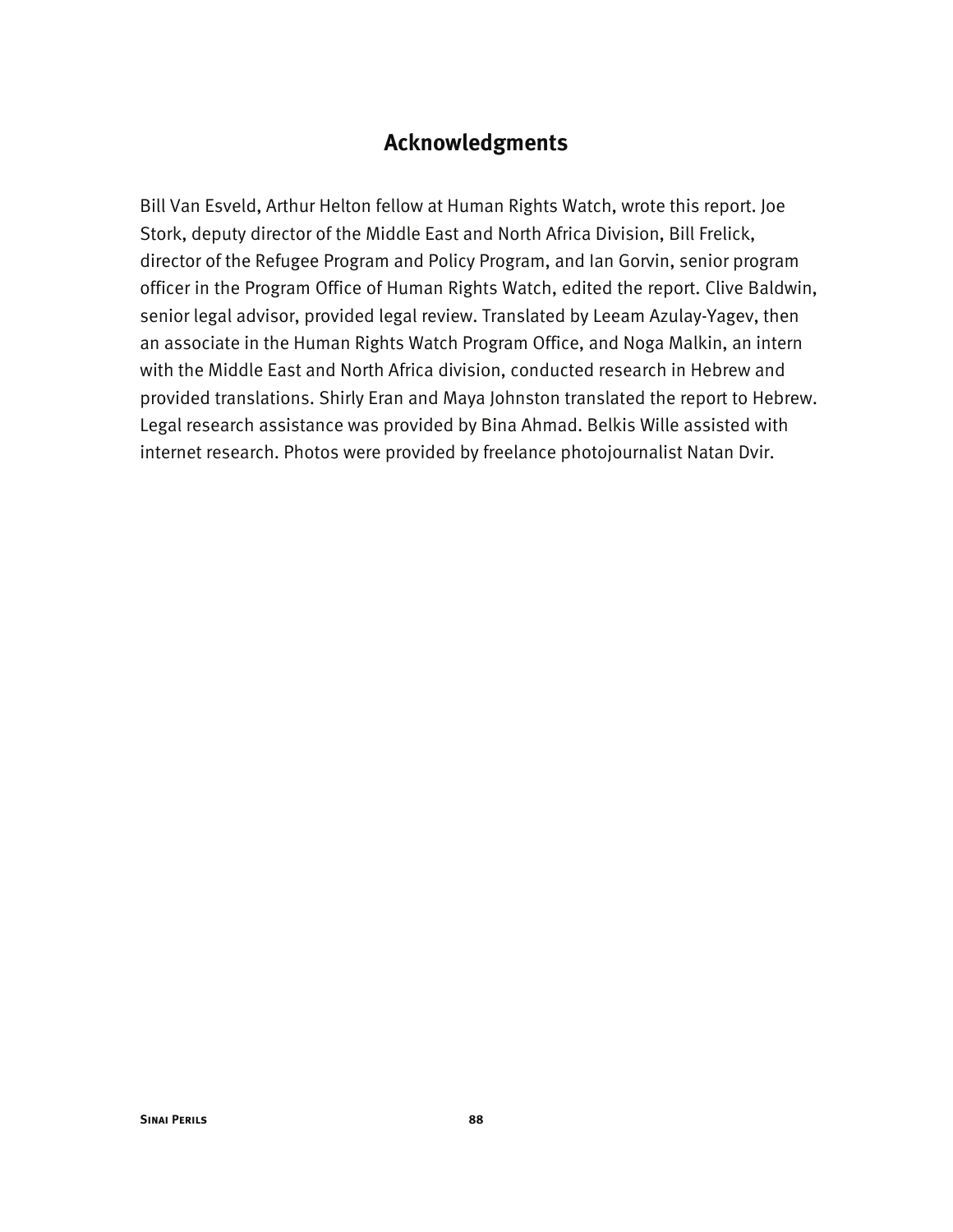# **Appendix: Fatalities**

As of October 15, 2008, there are 33 reported incidents of Egyptian border police killing migrants since the first recorded fatality on July 22, 2007. Victims range in age from a seven-year-old girl to a man in his fifties. Of the 33 fatalities, 32 were Africans (border police killed a Turkish man in 2007). Egyptian border police have also reportedly killed two smugglers during this period. Smugglers have reportedly killed three policemen.

# 2008 (23 fatalities):

-

- October 15: Egyptian border police kill an Eritrean migrant.<sup>283</sup>
- September 9: Egyptian border police kill two Sudanese migrants south of Rafah.284
- August 19: A 27-year-old Sudanese man is shot while trying to cross border 8 kilometers south of Rafah; dies of gunshot wounds to stomach.<sup>285</sup>
- August 6: Haroun Mohamed Yehya Haroun, a 24-year-old Sudanese man, dies of gunshot wounds to the head.<sup>286</sup>
- August 1: An unidentified African man dies of gunshot wounds on the way to hospital.<sup>287</sup>
- July 20: Abdel-Wahab Abdel-Karim Ahmed Adam, a 32-year-old Sudanese man, is shot in the chest and killed at a border point in central Sinai.<sup>288</sup>
- June 28: Police kill a seven-year-old Sudanese girl and an unidentified man in his thirties south of Rafah.<sup>289</sup>
- June 19: An unidentified African man, apparently in his thirties, is shot dead.<sup>290</sup>

**<sup>283</sup>** "Egypt police kill African migrant on Israel border," Agence France-Presse, October 15, 2008.

**<sup>284</sup>** "Egyptian police kill two Africans at Israel border," Reuters, September 9, 2008.

**<sup>285</sup>** "Egypt police kill Sudanese migrant at Israel border," Reuters, August 19, 2008; "Official: Sudanese killed near Egypt-Israel border," Associated Press, August 19, 2008.

**<sup>286</sup>** "Egypt police kill Sudanese migrant at Israel border," Reuters, August 6, 2008.

**<sup>287</sup>** "Egypt police kill African migrant at Israel border," Reuters, August 1, 2008.

**<sup>288</sup>** "Egypt police kill Sudanese migrant at Israel border," Reuters, July 20, 2008.

**<sup>289</sup>**"Egypt police kill African man, 7-year-old at border," Reuters, June 28, 2008; "Egypt police kill girl, 7, on Israel border," Agence France-Presse, June 28, 2008**.**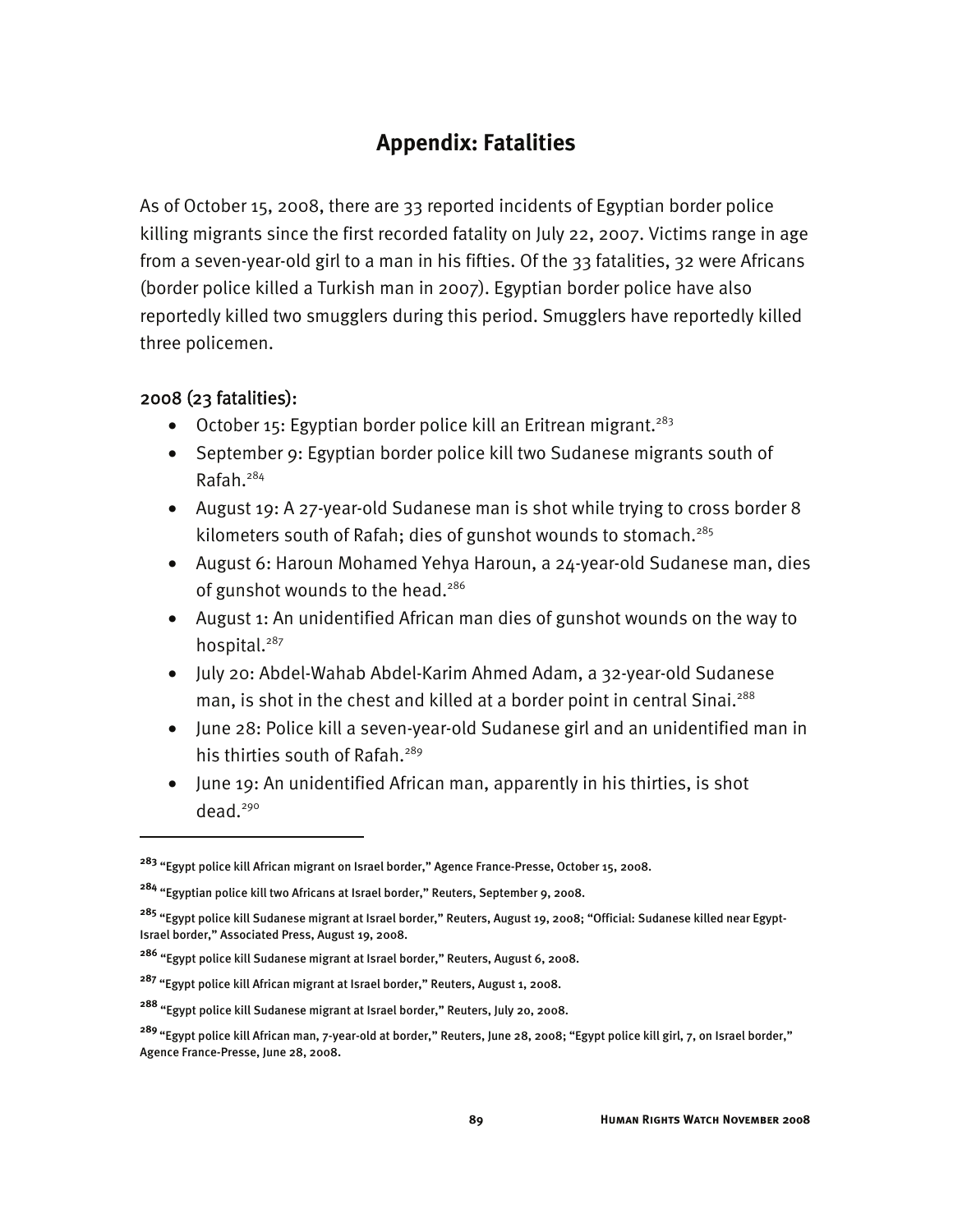- June 10: 29-year-old Mohammed Tahir Mersal, from Sudan, is killed.<sup>291</sup>
- May 6: An 25-year-old Nigerian man is killed.<sup>292</sup>
- April 17: An unidentified Eritrean migrant is killed.<sup>293</sup>
- March 27: Two men in their thirties from Cote D'Ivoire are shot dead.<sup>294</sup>
- March 18: A 25-year-old Eritrean woman, named Karina, dies of three bullet wounds.<sup>295</sup>
- March 10: Egyptian police kill 23-year-old Adam Mohammed Othman, from Sudan. $296$
- February 25: An unidentified Eritrean woman, in her thirties, is killed.<sup>297</sup>
- February 19: A Sudanese man, Armenary Sinat, age around 50, is shot dead about 18 kilometers south of Rafah. <sup>298</sup>
- February 16: An Eritrean woman, Mervat Mer Hatover, 37, is shot and killed trying to cross the border in El Kuntilla region in eastern Sinai. Hatover was traveling with two daughters, ages 8 and  $10.^{299}$
- January 30: A 22-year-old man and an 18-year-old woman from Cote D'Ivoire are shot dead.<sup>300</sup>
- January 19: Cherif Lansana, a 22-year-old man from Cote D'Ivoire, is shot dead on barbed wire between Israel and Egypt.<sup>301</sup>

**<sup>297</sup>** "Egyptian cops 'kill' Eritrean," Agence France-Presse, February 25, 2008.

**<sup>290</sup>** "Egypt police shoot dead African migrant trying to cross into Israel," Reuters, June 19, 2008.

**<sup>291</sup>** "Egyptian police kill Sudanese migrant trying to infiltrate Israel," Associated Press, June 10, 2008.

**<sup>292</sup>** Ashraf Sweilam, "Egyptian border guards kill 1 Nigerian, injure 4 Sudanese trying to sneak into Israel," Associated Press, May 6, 2008. Egyptian guards also shot three Sudanese men and one woman.

**<sup>293</sup>** "Egypt police kill Eritrean migrant at Israel border," Reuters, April 17, 2008.

**<sup>294</sup>** "Migrants killed on Egypt's border," BBC News, March 27, 2008, http://news.bbc.co.uk/go/pr/fr/- /2/hi/middle\_east/7317269.stm (accessed October 15, 2008).

**<sup>295</sup>** "Egyptian police kill Eritrean migrant," Reuters, March 18, 2008.

**<sup>296</sup>** "Egypt police kill Sudanese man trying to cross into Israel," Agence France-Presse, March 10, 2008; "Egyptian troops kill Sudanese man trying to cross into Israel," Associated Press, March 10, 2008.

**<sup>298</sup>** Ashraf Sweilam, "Egyptian guards kill Sudanese man trying to cross illegally into Israel," Associated Press, February 19, 2008. A Reuters report identified the victim as Ermeniry Khasheef. "Egypt police kill Sudanese migrant on Israel border," Reuters, February 19, 2008.

**<sup>299</sup>** Ashraf Sweilam, "Egyptian guards kill Eritrean migrant," Associated Press, February 16, 2008. Reuters identified the woman as Murfit Meery, age 37. "Egypt police kill Eritrea migrant on Israel border," Reuters, February 16, 2008.

**<sup>300</sup>**"Egyptian police kill two migrants on Israel border," Reuters, January 30, 2008.

**<sup>301</sup>** "Egypt police kill African migrant on border," Reuters, January 19, 2008.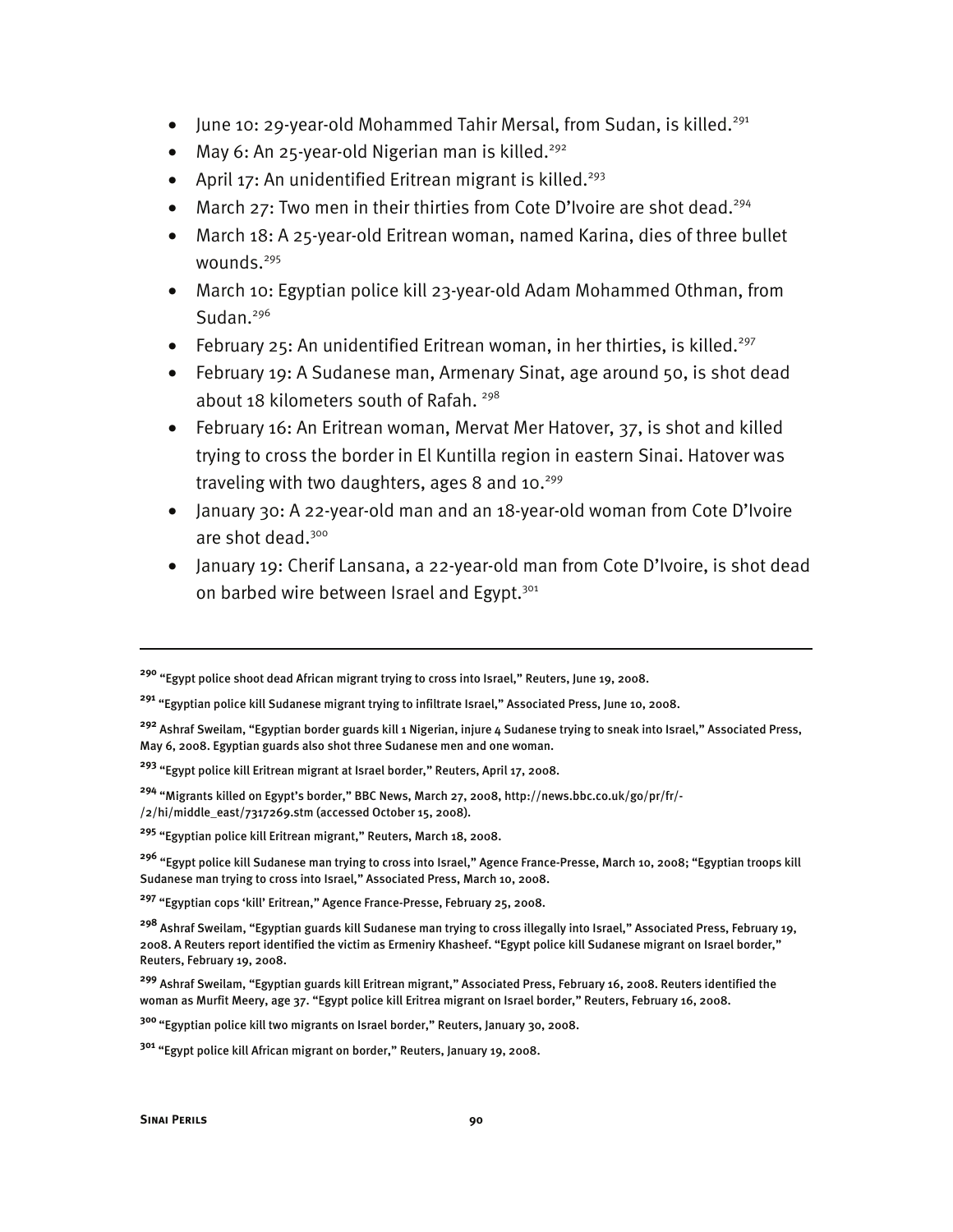## 2007 (10 fatalities):

j

- November 10: Henna Mohammed Mohammed, a 24-year-old Eritrean man, is killed south of Rafah.<sup>302</sup>
- October 19: A 35-year-old Turkish man dies in hospital after border police shot him in the head.<sup>303</sup>
- October 13: An Unidentified African man crosses into Israel before dying of gunshot wound to the head.<sup>304</sup>
- September 17: An Eritrean man is shot dead trying to cross at the central section of the Sinai border.<sup>305</sup>
- August 8: An unidentified migrant is killed by Egyptian border police, according to Israeli officials.<sup>306</sup>
- August 1: Two Sudanese men are shot, one instantly killed; Egyptian forces then caught and beat to death the wounded man as well as two others.
- July 22: Egyptian police killed Haja Abbas Haroun, a 28-year-old from Darfur, who was trying to enter Israel from the town of Al-Aouja.<sup>307</sup>

**<sup>302</sup>** "Egypt police shoot Eritrean at Israel border," Reuters, November 10, 2007; see also Human Rights Watch, "Letter to Egypt's Minister of Interior General Habib al-`Adli," November 14, 2007, http://hrw.org/english/docs/2007/11/14/egypt17341.htm.

**<sup>303</sup>** "Turkish migrant shot by Egypt dies of wounds," Reuters, October 19, 2007.

**<sup>304</sup>** Yonat Atlas, "Sudanese refugee shot to death at border," Ynet, October 13, 2007, http://www.ynetnews.com/articles/0,7340,L-3459441,00.html (accessed October 15, 2008).

**<sup>305</sup>**"Eritrean migrant shot dead on Egypt-Israel border," Reuters, September 17, 2007.

**<sup>306</sup>**Ellen Knickmeyer, "Flight From Darfur Ends Violently in Egypt," Washington Post, August 19, 2007: "The beaten and bound body of another Sudanese man was found near the border on Aug. 8. Egyptian officials said the man likely was killed in a money dispute with Bedouin guides. Israeli media quoted officials there as saying Israel has surveillance video proving the man was shot by Egyptian security forces." For the Egyptian police version of events, see "Sudanese man found dead in Sinai, probable migrant," Reuters, August 19, 2008.

**<sup>307</sup>** Knickmeyer, "Flight From Darfur Ends Violently in Egypt," Washington Post, August 19, 2007.